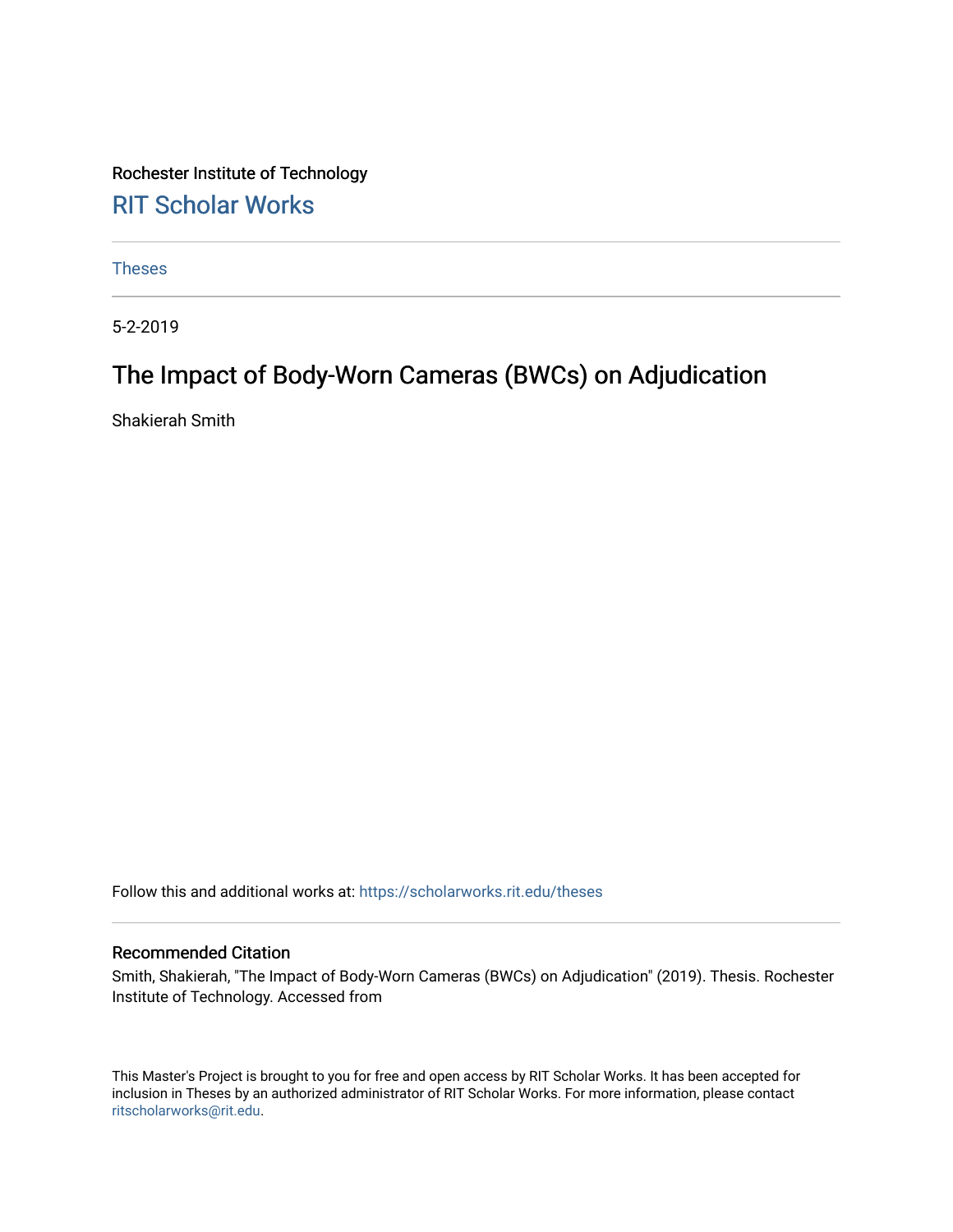# $R-I$

## <span id="page-1-1"></span><span id="page-1-0"></span>The Impact of Body-Worn Cameras (BWCs) on Adjudication

by

## Shakierah Smith

A Capstone Project Submitted in Partial Fulfillment of the Requirements for the Degree of Master of Science in Criminal Justice

Department of Criminal Justice

College of Liberal Arts

Rochester Institute of Technology Rochester, NY May 2, 2019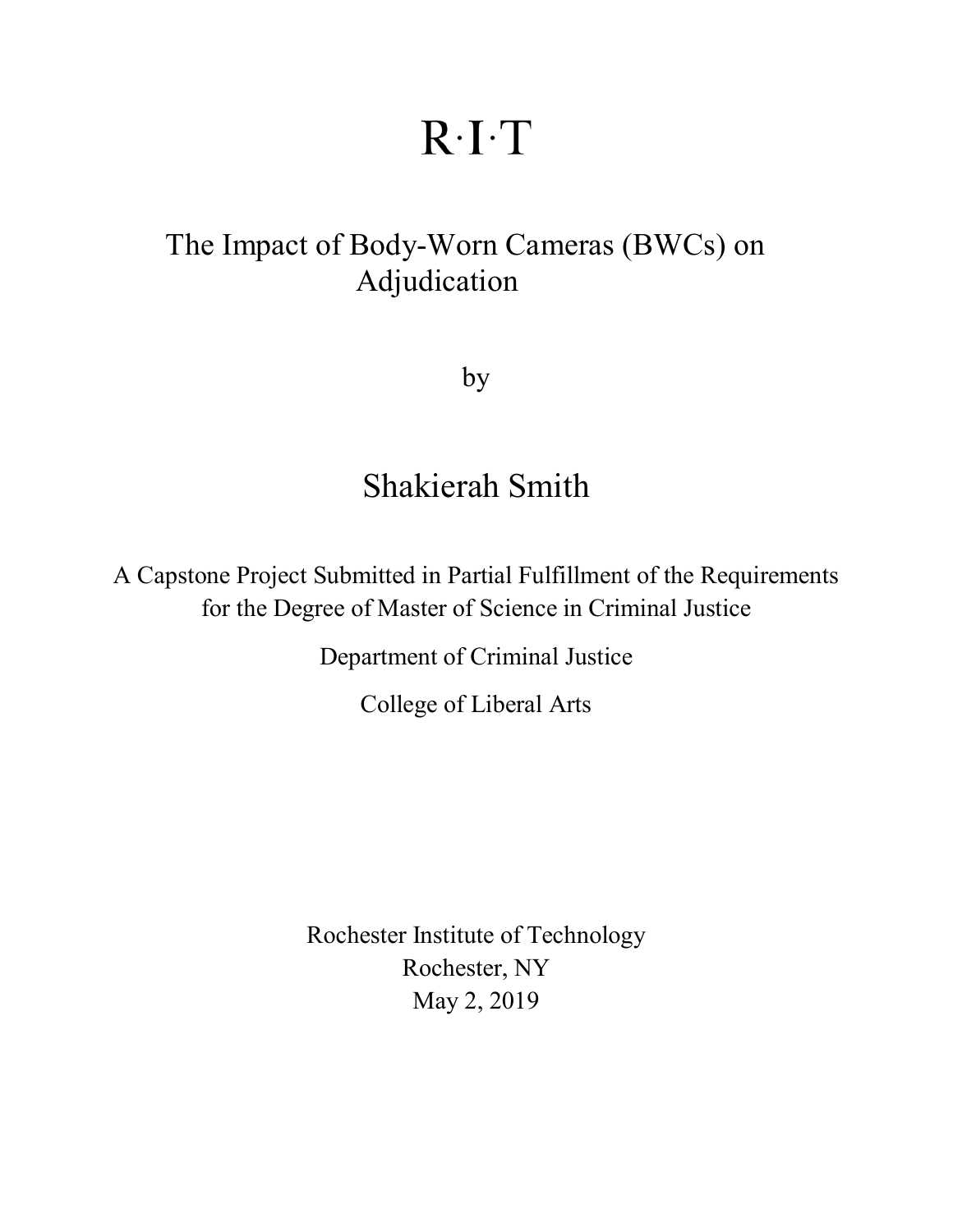# RIT

## **Master of Science in Criminal Justice**

## **Graduate Capstone Approval**

Student: **Shakierah Smith** Graduate Capstone Title: **The Impact of Body-Worn Cameras (BWCs) on Adjudication**

Graduate Capstone Advisor: **Dr. John McCluskey** Date: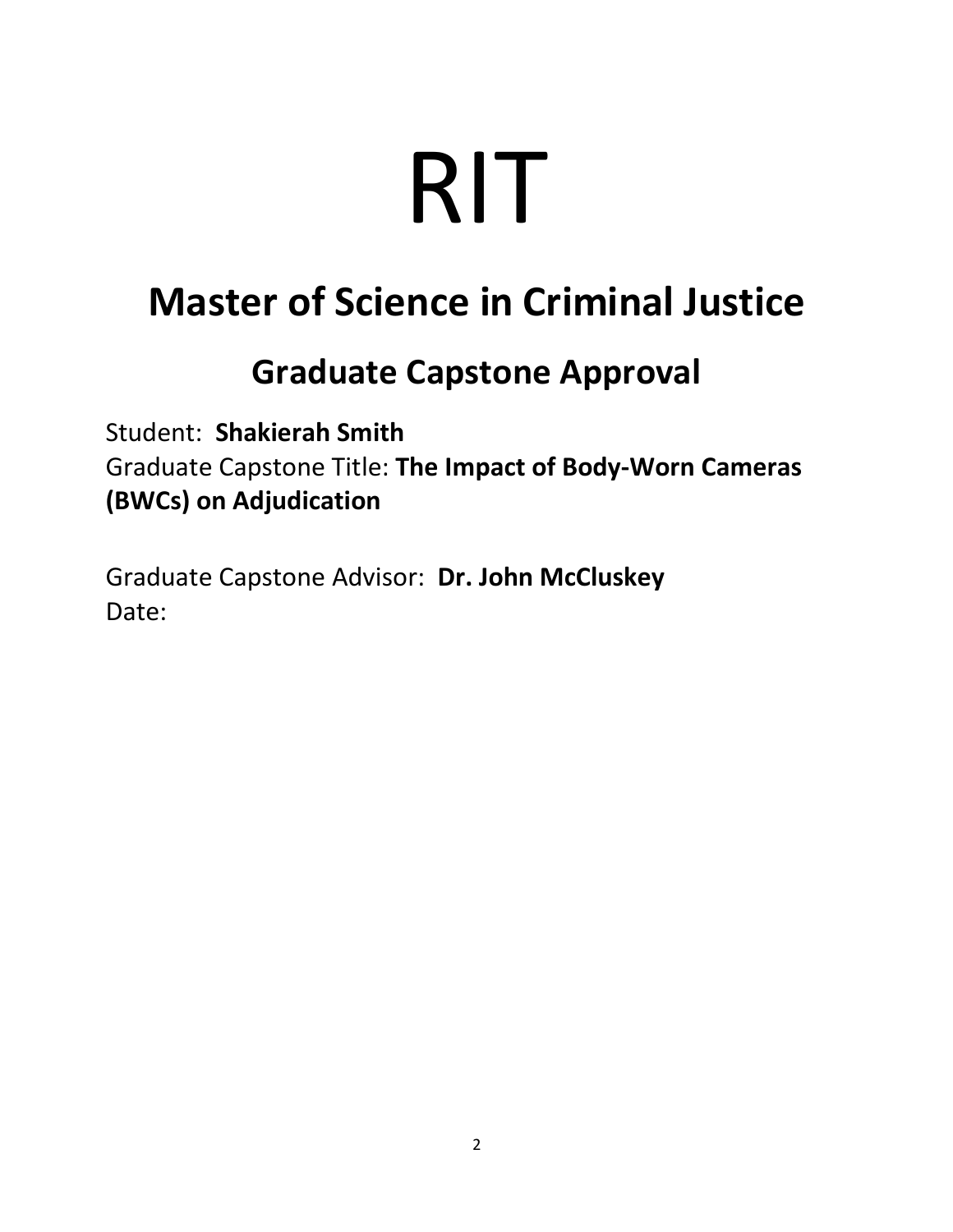### **Table of Contents**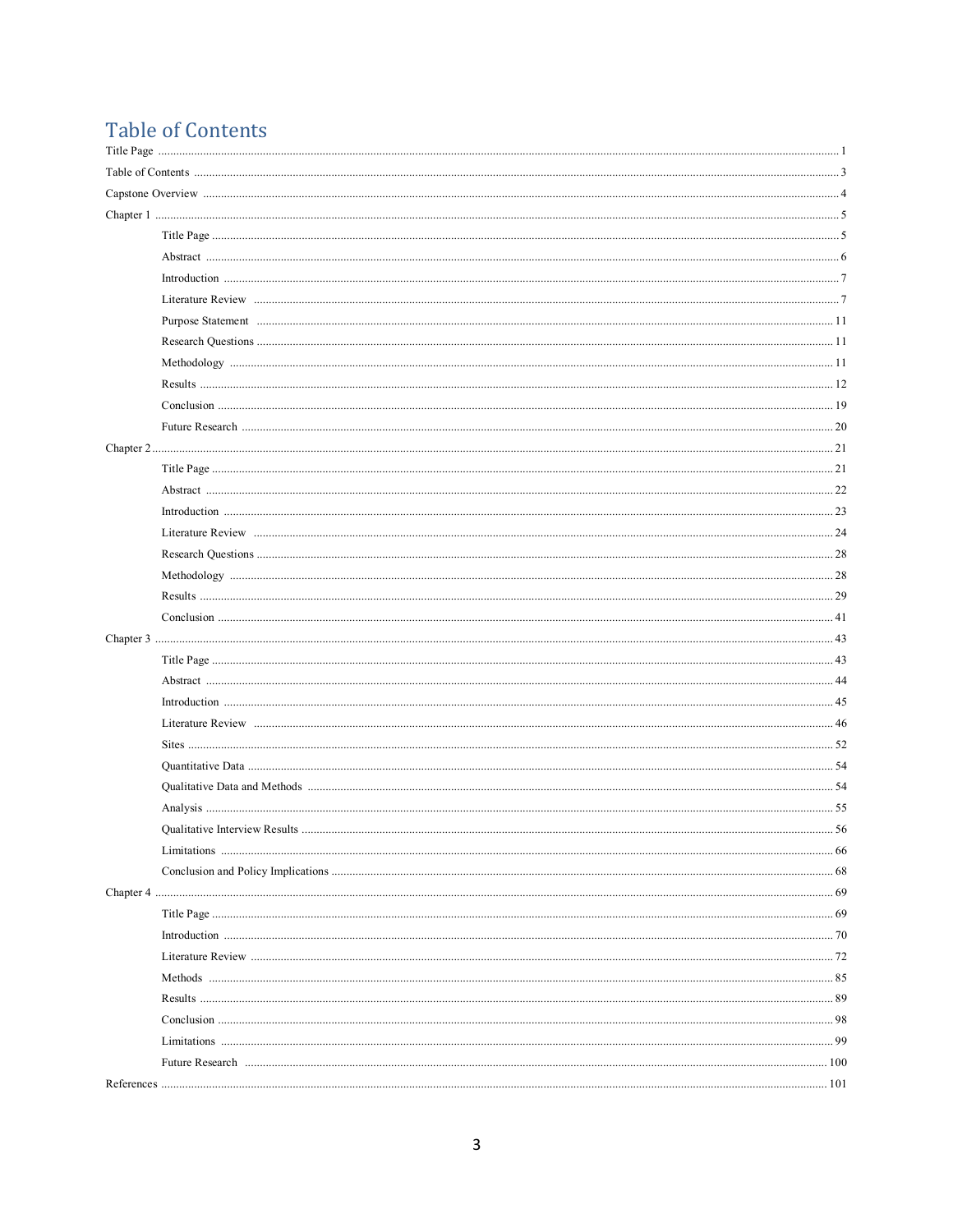#### Capstone Overview

Body-worn camera (BWC) is an emerging technology that has had a profound impact on the American legal system. This capstone explores the various ways in which BWCs are actively transforming the adjudication process of criminal cases. The first chapter discusses how BWCs have impacted the adjudication of cases in Monroe County, NY from the perspective of prosecutors, public defenders, and Rochester city court judges. The second chapter utilizes data from the previous paper to examine the evidentiary value of BWCs in Monroe County, NY. The third chapter discusses how prosecutors in Monroe County, NY, Travis County, TX, and San Diego County, CA think BWCs are becoming the new "CSI Effect." More specifically, it details how prosecutors in these three jurisdictions believe that jurors are growing to expect BWC evidence in most cases and that such evidence impacts their decision-making. The final chapter uses data collected from the previous paper to discover how BWCs are impacting the adjudication process of domestic violence cases from the perspective of prosecutors.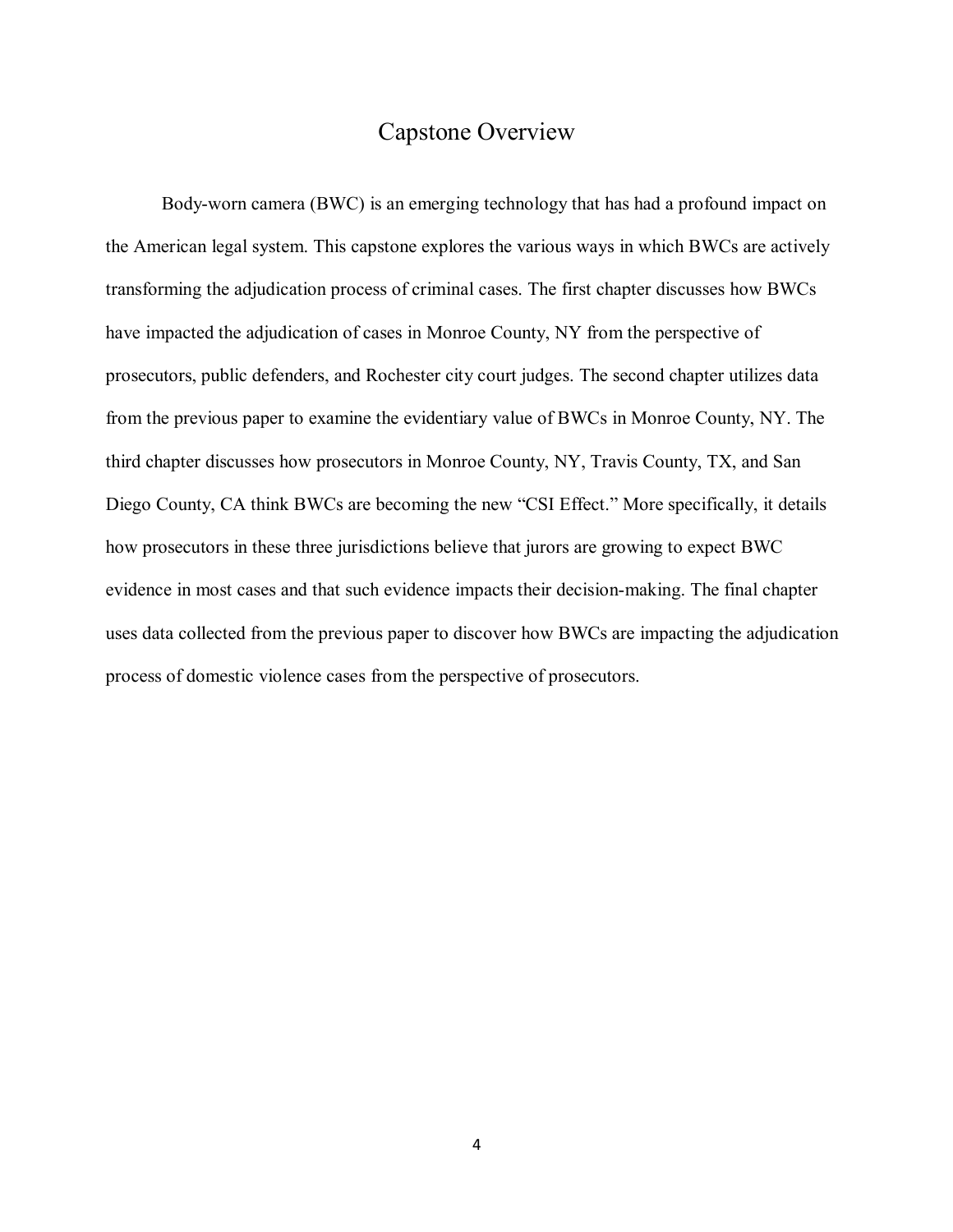Body-Worn Cameras (BWCs): How Prosecutors, Public Defenders, and Judges Perceive the

Implementation and Utilization of BWCs in Monroe County

Rochester Institute of Technology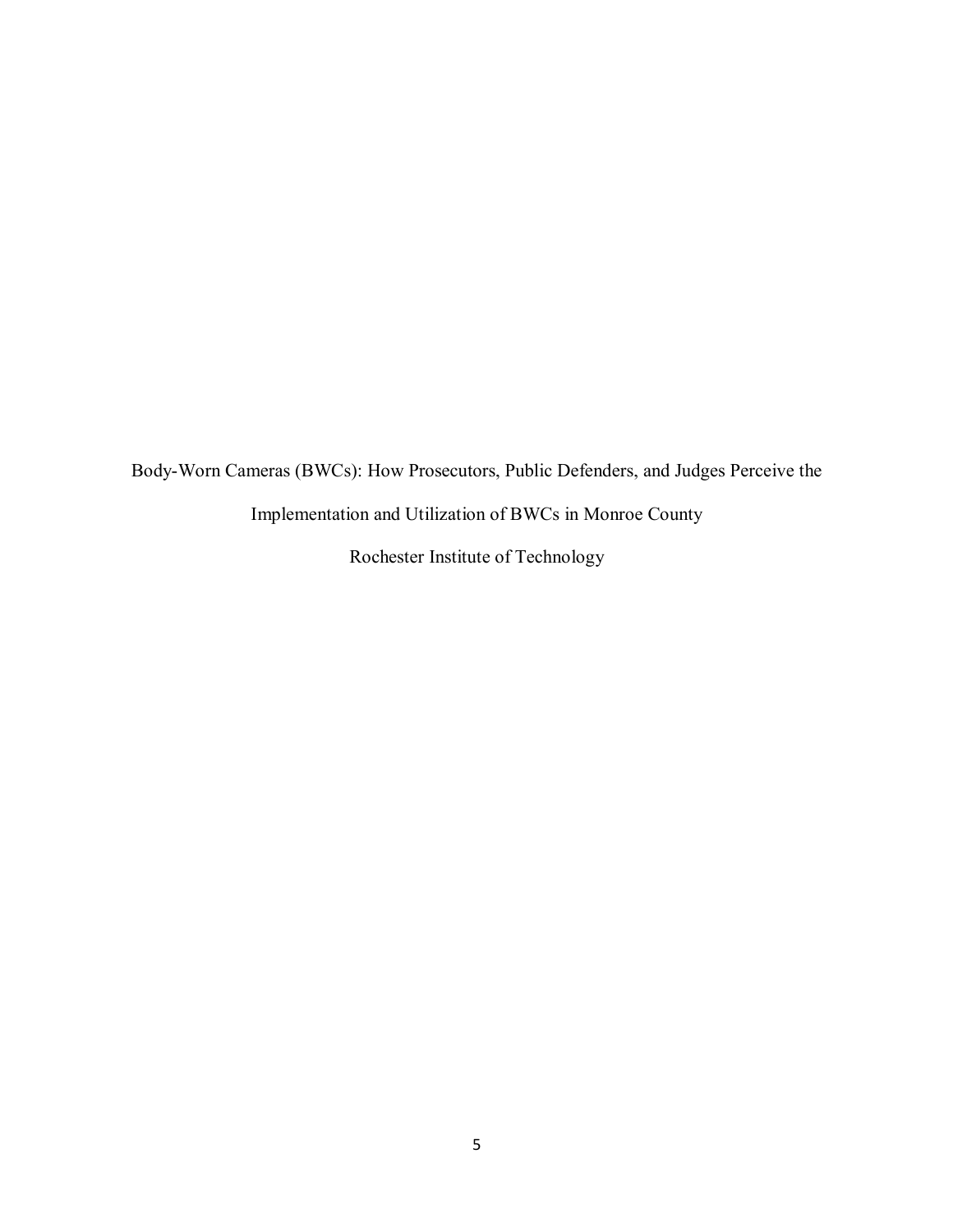#### **Abstract**

The overt use of body-worn cameras (BWCs) was initially adopted to monitor everyday interactions between civilians and law enforcement. The pervasive implementation of this technology across police agencies has, however, yielded intended and unintended consequences. One group of legal actors who is greatly impacted by the use of body-worn cameras are prosecutors. Unfortunately, there is very little empirical research highlighting the various ways in which body-worn camera footage has and is continuously impacting adjudication. The purpose of this study is to explore how prosecutors, defense attorneys, and judges are actively using bodyworn camera footage. The interviews that were conducted in Monroe County, NY suggest strengths and limitations regarding the use of body-worn footage as evidence in the judicial system.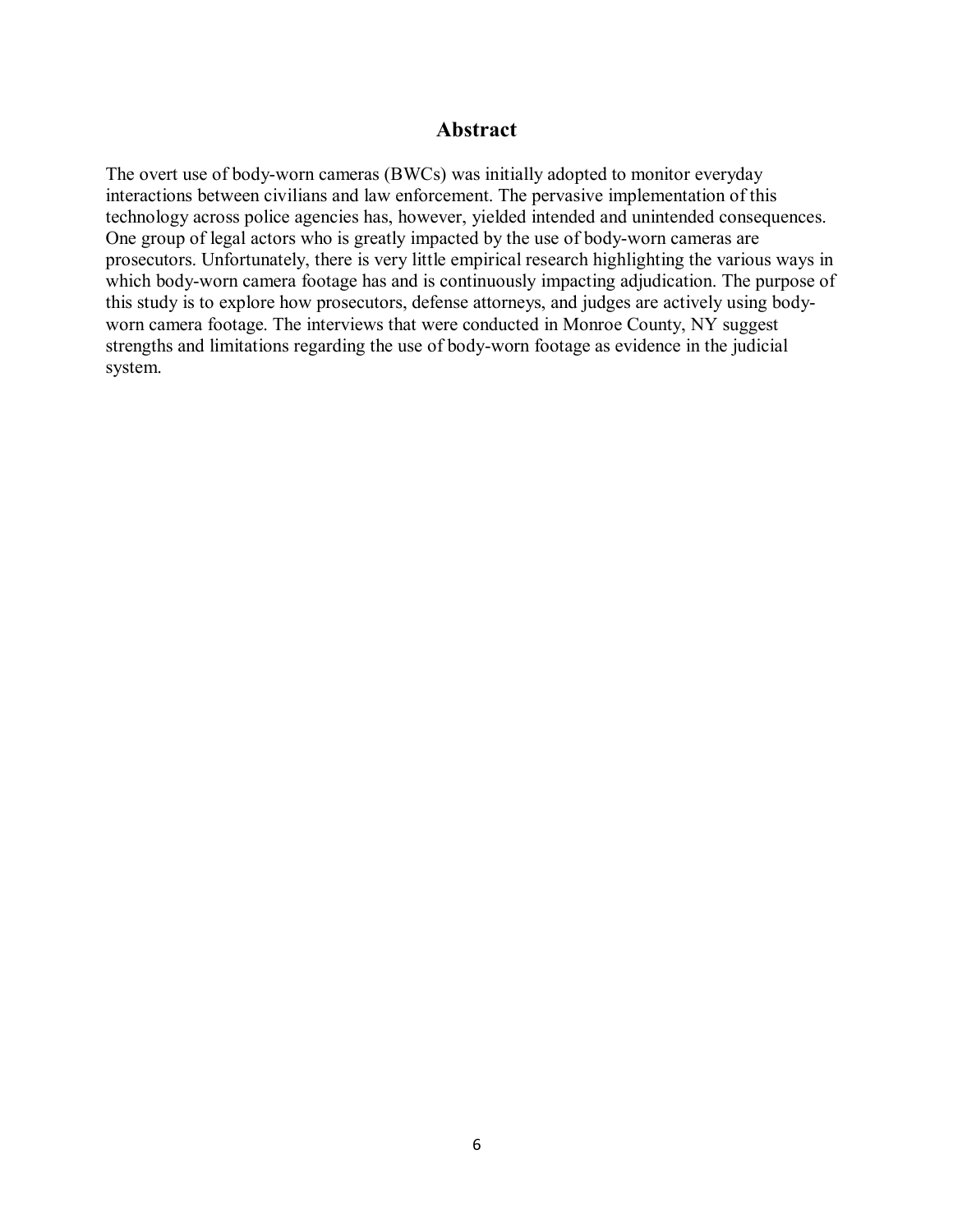#### **Introduction**

Technological advances in the  $21<sup>st</sup>$  century have revolutionized the ways in which people communicate and work. The implementation of various technologies has had a profound impact on diverse disciplines or areas of study. One particular field that is greatly influenced by the continued growth of technology is Criminal Justice. For example, the legal system has been able to modify how criminals are captured (e.g., DNA testing, Combined DNA Index System (CODIS)), prosecuted, and ultimately sentenced.

#### **Literature Review**

Police body-worn cameras (BWCs) are one of many examples of how the legal system has capitalized on the rapid expansion of technology. These particular devices are worn by police officers, often capturing their day-to-day activities and interactions with the community. Such devices were initially adopted after it was found that the Stop-and-Frisk policy used by law enforcement in New York City engendered much racial profiling and excessive use of force (White, 2014). Although body-worn cameras were initially developed as a way of monitoring the perceived misbehavior of law enforcement officers, they are now also being used to help prosecutors filter cases. In fact, Ariel et al (2014) noted in their research that body-worn cameras have the potential to improve prosecution rates and enhance the quality of evidence being captured by law enforcement. Body worn camera footage or audio/video evidence also grants prosecutors immense leeway on deciding the severity of charges to apply to any particular case and whether or not a plea bargain is an appropriate alternative to trial (Kutateladze, Lawson, & Andiloro, 2015).

Domestic violence or intimate partner violence is one type of crime that has the potential to be greatly impacted by body-worn cameras. Morrow, Katz and Choate (2016) conducted a study regarding the impact of body-worn cameras on arrests, prosecution, and convictions in intimate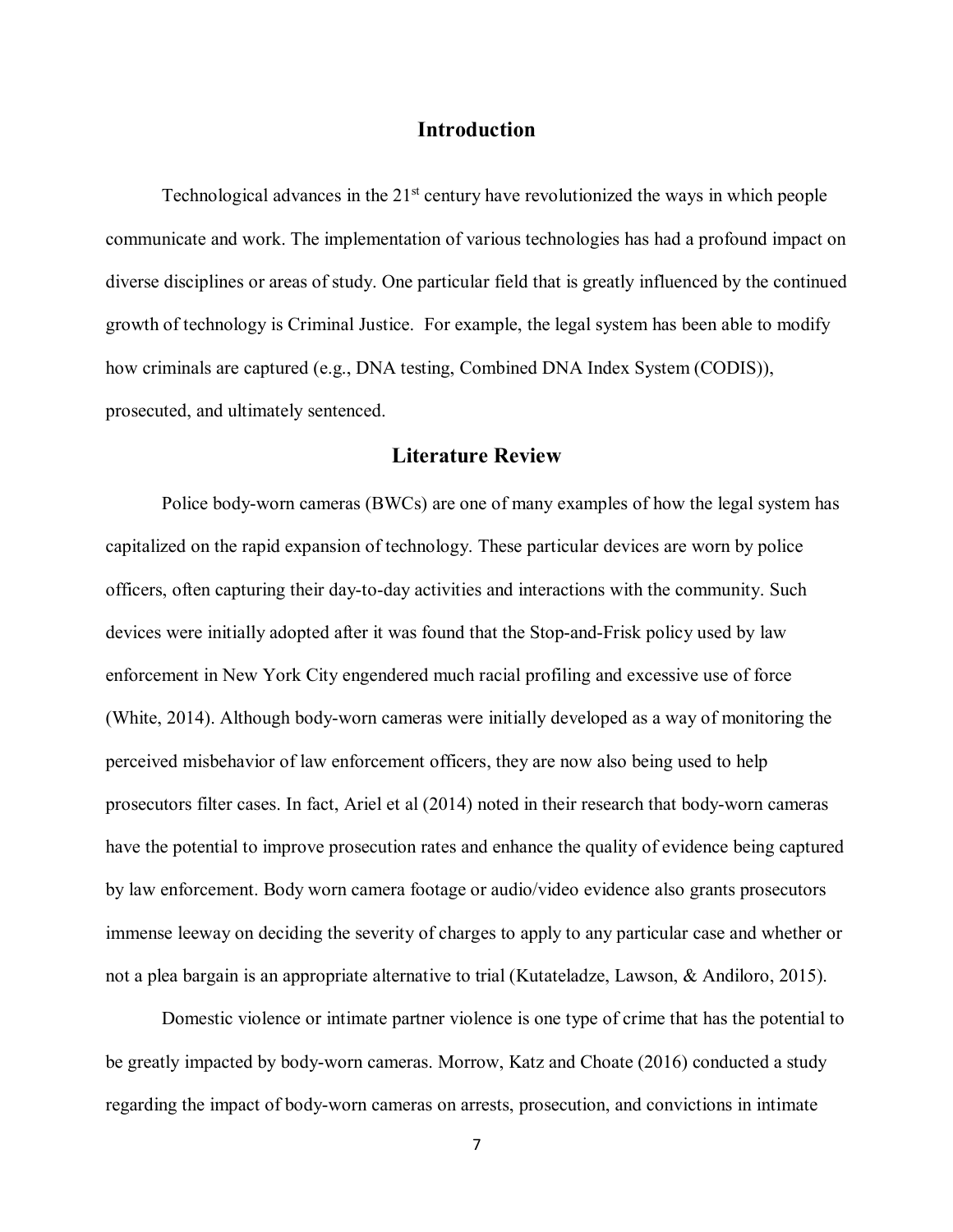partner violence cases. They divided officers within the Phoenix Police Department (PPD) into two groups: a target and a control group. The target group consisted of officers with body-worn cameras whereas the control group included officers without body-worn cameras. The study took place over a 30-month period, which was split into pre and post intimate partner violence data. After analyzing their findings, investigators concluded that the use of body-worn cameras did appear to improve how police officers collected evidence for intimate partner violence cases. This improvement in evidence collection has advantages to prosecutors. Prior to the implementation of body-worn camera evidence, police officers would draft reports for various intimate partner violence cases based on their observations and statements from the parties involved. The use of BWC footage in this study exposed what happened at a given scene in real time and allowed officers to review such footage to formulate more thorough statements, thus assisting prosecutors in successful convictions or plea deals. The authors concluded that criminal cases, particularly intimate partner violence cases, are more likely to result in the conviction or acceptance of a plea deal by a perpetrator due to the evidentiary benefits of body-worn camera footage that prosecutors could use to secure a conviction if taken to trial.

Westera & Powell (2015) also made similar claims regarding the benefits of video evidence in domestic violence cases. Their study focused on the perceptions of prosecutors regarding the ways in which evidence collection could be improved for intimate partner violence cases. After conducting a focus group consisting of 13 prosecutors, researchers were able to conclude that prosecutors strongly believe and often seek out video evidence that showcases initial responses to domestic violence disputes by law enforcement, which are ultimately used to help prosecution. Such evidence was found to produce affective reactions that leave lasting impressions on both jurors and judges in comparison to other forms of evidence (Moore & Singh, 2017).

Dawes et al (2015) was also able to draw similar conclusions after conducting a study of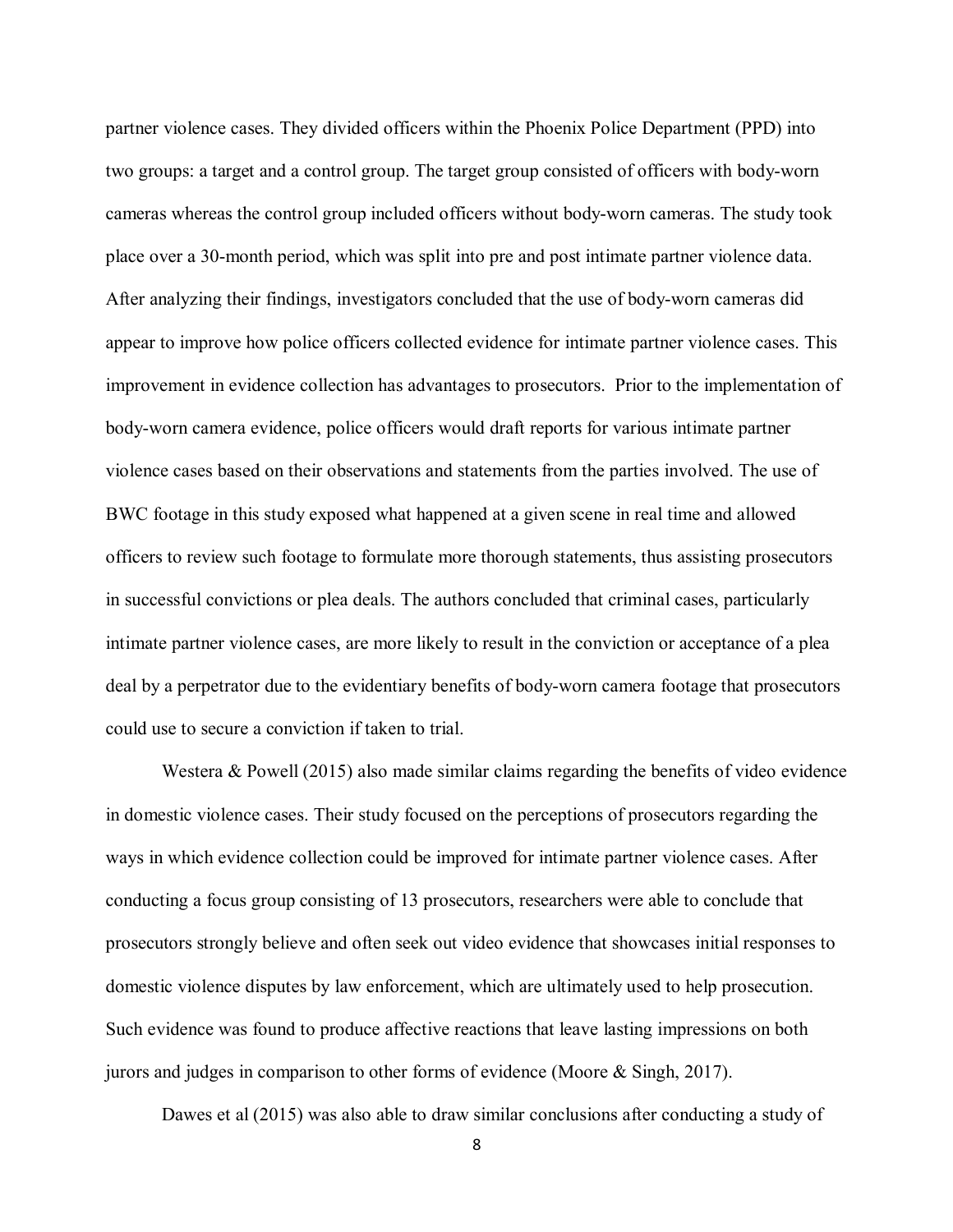BWCs and law enforcement. Police officers from Phoenix, AZ with patrol experience served as participants in this study. Officers were deployed to three test scenario calls, including domestic violence, traffic stop and reportedly theft. Additionally, there were two moderators that accompanied each officer to each scenario. While one of the moderators fulfilled the role of dispatch and video recorder, the other moderator simply served as a "referee" to ensure that each scenario followed a particular script. Upon completion of each test scenario, the participants were asked to complete an arrest and use-of-force form describing their experiences. After comparing the body-worn camera footage to the police reports, researchers found that there was an overall "average of 2.63 minor errors (range  $0-7$ ), 5.4 moderate errors  $(0-14)$ , and 0.9 major errors (range 0-3) corrected by their BWC recordings" (Dawes et al., p. 8, 2015). This particular finding suggests that body-worn camera footage can actually improve or enhance officers' report writing accuracy. Accurate, detailed reports can further serve as significant evidence for prosecutors in addition to footage from body-worn cameras.

Bakardjiev (2015) drafted an academic working paper regarding the challenges of utilizing body-worn camera footage as evidence in court and ways in which policies can be adopted to improve the quality and use of such evidence. One major challenge identified in the author's commentary was the quality of body-worn cameras. They highlighted that footage from body-worn cameras could actually be inadmissible in court based on whether or not the video is accurate, reliable and clear. In addition to video quality, Bakardjiev discussed how the lack of universal policies across police agencies regarding body-worn cameras is also quite problematic. For example, agencies often differ on issues such as officers' discretion to turn their camera on/off, where footage is stored, who can/cannot watch the footage and what is ultimately done with the video evidence. These issues are particularly challenging for prosecutors who may rely heavily on video footage from body-worn cameras to strengthen their cases. In other words, prosecutors could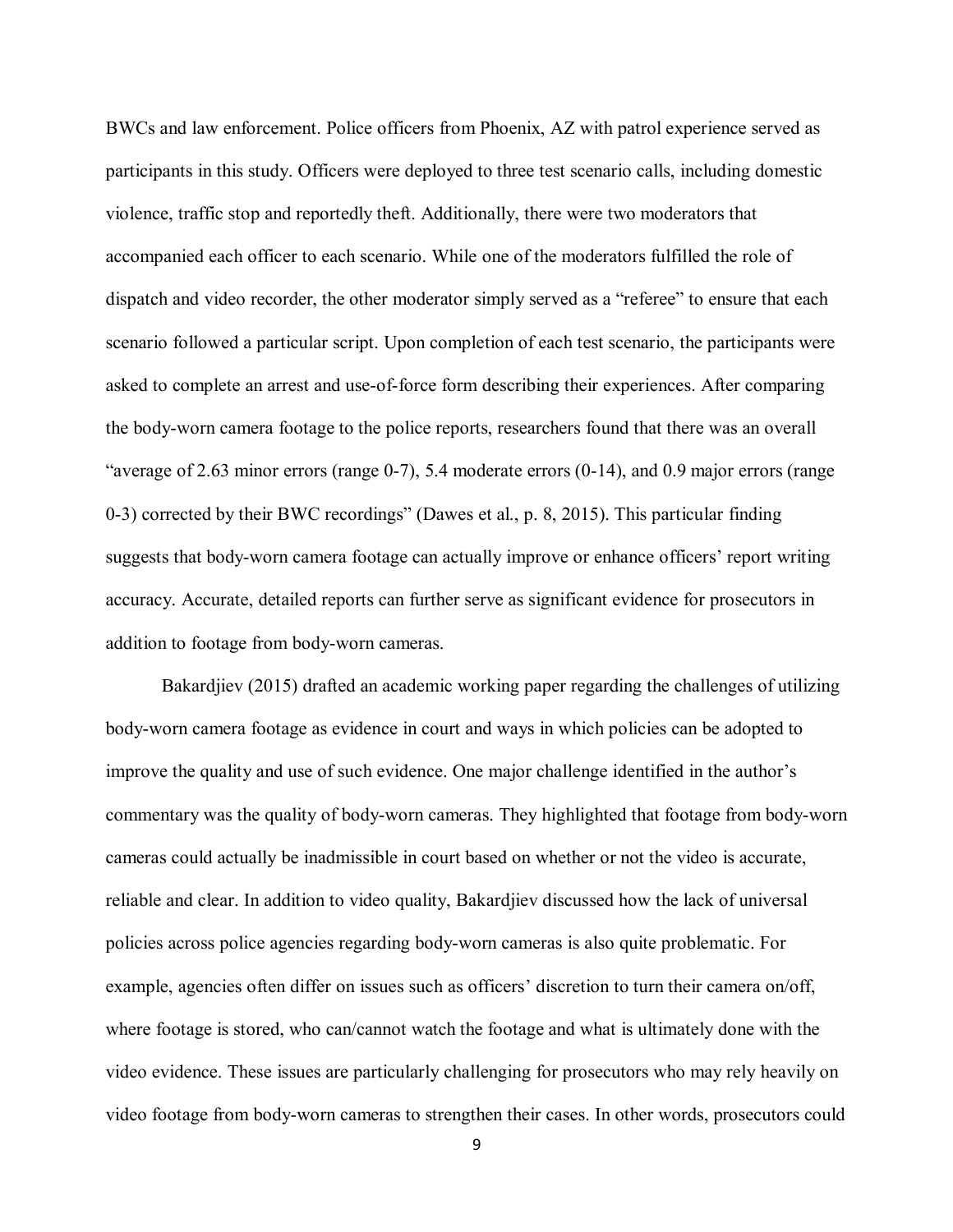be forced to dismiss, or plea bargain a case if their primary evidence from a body-worn camera is deemed inadmissible by a judge.

Harris (2010) also wrote a scholarly working paper focusing on how body-worn cameras could be used to ensure police compliance with the fourth amendment. The overarching hypotheses of this particular paper suggests that body-worn cameras influence one's selfawareness, which can ultimately result in a positive change in behavior on behalf of citizens and police officers. The author further recommends that video and audio recordings of searches and seizures become part of public policy governing police practices. Such policy could aid prosecutors and even judges in determining whether or not a search and seizure was executed in the proper manner. In addition, it could also provide officers with a sense of legal security, if and when they are following protocol.

Given the limited research on how prosecutors utilize body-worn camera footage and what impact it has on them, there can be several conclusions drawn from the research reviewed herein. First, there was overwhelming support found regarding the use of body-worn cameras by law enforcement during domestic violence disputes. It was further insinuated that recordings from initial intimate violence encounters has the potential to be extremely useful evidence for these particular cases, especially when victims refuse to cooperate with prosecutors. Additionally, video and audio evidence can generally have a more profound impact on jurors because such footage tends to reveal a victim and/or perpetrator in their raw state and their behaviors during or immediately after a crime was committed. In addition, body-worn camera footage can assist prosecutors in making independent decisions related to law enforcement and excessive use of force complaints that often generate national outcry. However, issues with universal policies and the quality of body-worn cameras could also have a negative impact on prosecutors, especially if the footage cannot be used in court.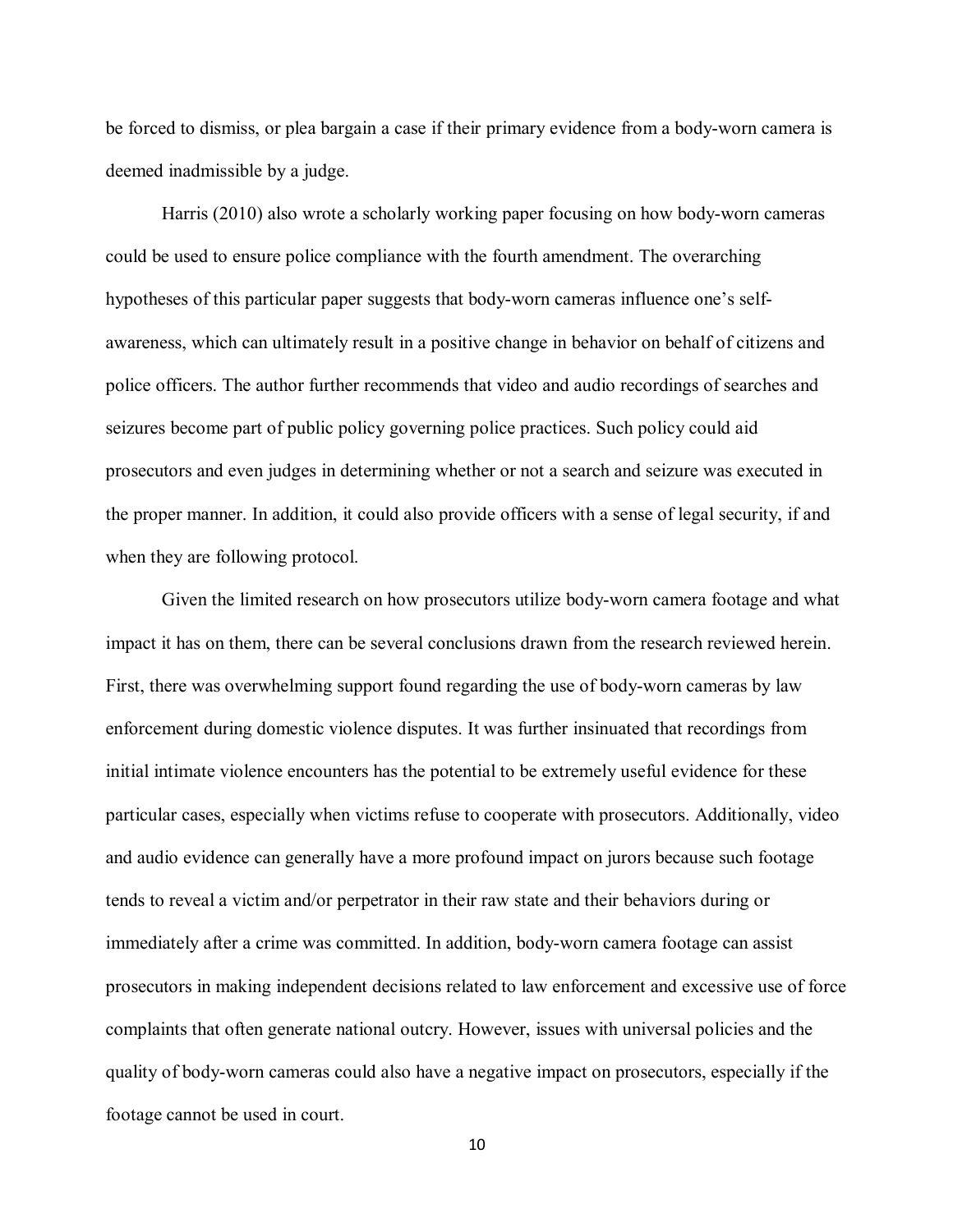#### **Purpose Statement**

The purpose of this study is to discover how the implementation of BWCs has impacted legal actors other than law enforcement, including prosecutors, public defenders, and judges. More specifically, we sought to understand how prosecutors, defense attorneys and judges perceive BWC footage in relation to its use as potential evidence, discover if there has been a delay in the processing of cases and/or criminal proceedings throughout the legal system, further understand if the implementation of BWCs has changed the decision making process of cases with regard to charges, plea deals and trials, and to highlight positive and negative consequences of BWC footage.

#### **Research Questions**

- 1. How has the implementation of BWCs impacted prosecutors and other agents of the legal system, such as defense attorneys and judges?
- 2. What technological and/or monetary resources are needed by the District Attorney's Office, Public Defender's Office and the court system to help support the implementation of BWCs?
- 3. How have BWCs changed the dynamics of the adversarial relationship between defense attorneys and prosecutors?
- 4. What are the perceived benefits and/or limitations of BWCs?
- 5. What questions or future areas of study related to BWCs do prosecutors, defense attorneys and judges think researchers should focus on the most?

#### **Methodology**

To better understand how BWCs have impacted various legal actors, we took a qualitative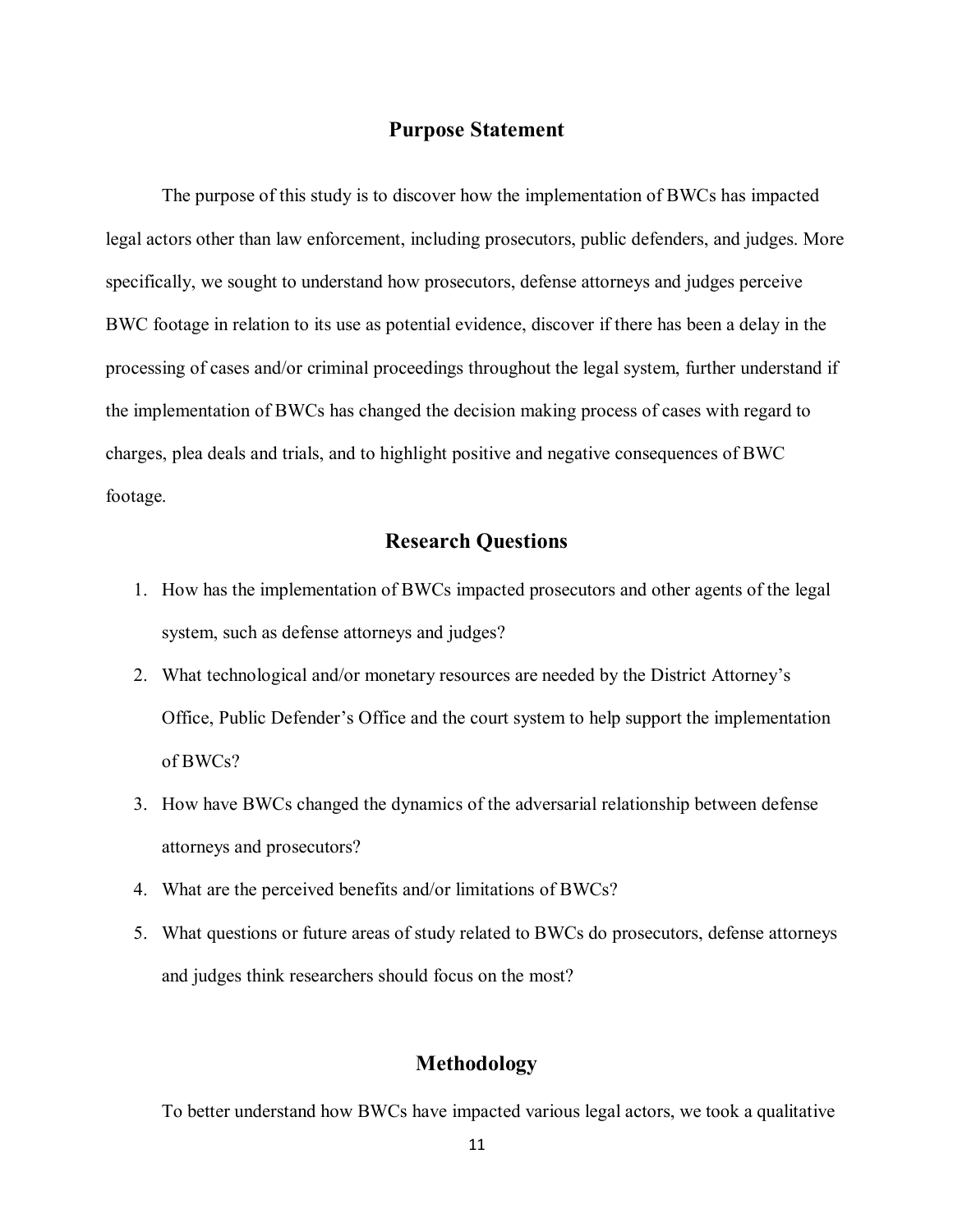research approach and conducted interviews. Subsequent to reviewing extant research related to BWCs and prosecution, we were able to draft, edit, and finalize a set of 20-25 interview questions tailored to prosecutors, defense attorneys, and judges' particular concerns. After finalizing the interview questions, researchers contacted both the Monroe County District Attorney's Office and the Monroe County Public Defender's Office regarding interviewing attorneys. Ultimately a snowball sample was obtained in which we were able to interview other attorneys based on referrals from previous respondents. This was also the case with Rochester City Court judges who were all referred by prosecutors and public defenders. Notes of interviewees' responses were taken during the initial meetings by three researchers, two of which are graduate level researchers from the Center for Public Safety Initiatives at RIT. Ultimately, researchers interviewed 22 individuals, including 11 prosecutors, 8 defense attorneys and 3 judges. Out of the 22 interviews, 16 were conducted face-to-face while the other 6 were conducted by telephone.

#### **Results**

#### **Prosecutors: General Perceptions**

All of the prosecutors who were interviewed expressed positive views regarding the use of BWC footage as evidence for their cases. For example, one prosecutor (interviewee #3) stated:

"I love it. I think it's great. Prior to this bureau I was in the DWI bureau prosecuting felony DWI's. There's nothing quite like having an intoxicated person on camera as evidence. In this bureau, there's so much that can be said with words, but to be able to show footage to the jury and a judge, it's priceless."

A theme emerging from the prosecutors who were interviewed framed cameras within their stated objectives to seek justice and discover the truth. In essence, their praise for the use of BWCs stemmed directly from its ability to visually capture what may have occurred at the scene of a crime between victims, law enforcement, and suspects. For instance, one attorney (interviewee #1)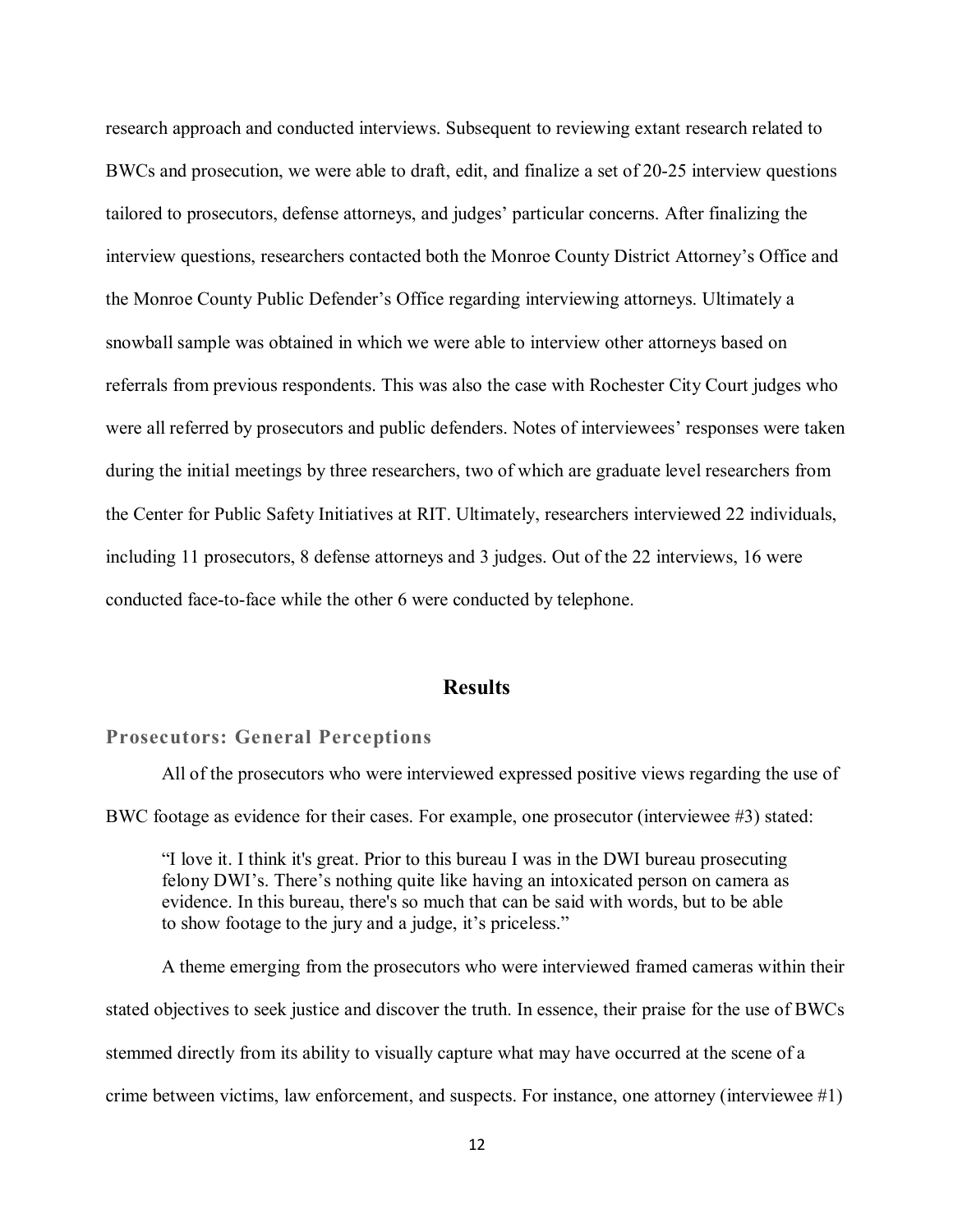highlighted the value of BWC footage in domestic violence cases by stating:

"The footage helps in Domestic Violence cases because the victims tend to become uncooperative. It can also show how horrible a scene that officers walk into can be"

However, many of the interviewees also expressed one limitation of utilizing such footage. Officers are often called to the scene of a crime after it has already occurred, therefore they do not capture the criminal act in real time.

#### **Prosecutors: Resources**

There was an overwhelming consensus amongst the interviewees that the Monroe County District Attorney's Office was not fully prepared for the implementation of BWCs by local police departments within their jurisdiction. The DA's office currently has one full-time technology staffer who is responsible for retrieving BWC footage from police departments and distributing the footage to approximately 70-80 prosecutors. These prosecutors could potentially be working on many cases at any given moment. In addition to distributing BWC footage, their tech person is also responsible for retrieving other forms of evidence for important trials. The reliance on one individual for such evidence has put a strain on the office, ultimately leading to a delay in the processing of cases and distribution of BWC footage to defense attorneys. In addition to the lack of personnel, the DA's Office is also having issues with their outdated technology. As one attorney (interviewee #3) put it:

"Our technology is not great. Our computers are older. We only have a handful of blu ray players [to view video files downloaded onto discs] for 80 attorneys. Tech moves so fast that it's hard to keep up with it so we need to do a better job of that. It's hard to show someone evidence one a screen smaller than TVs at home. XXX (tech person) was an amazing addition to the system but we need a few more."

The implementation of BWCs has created technological needs that stem beyond what the District Attorney's Office can afford and manage. As a result, prosecutors have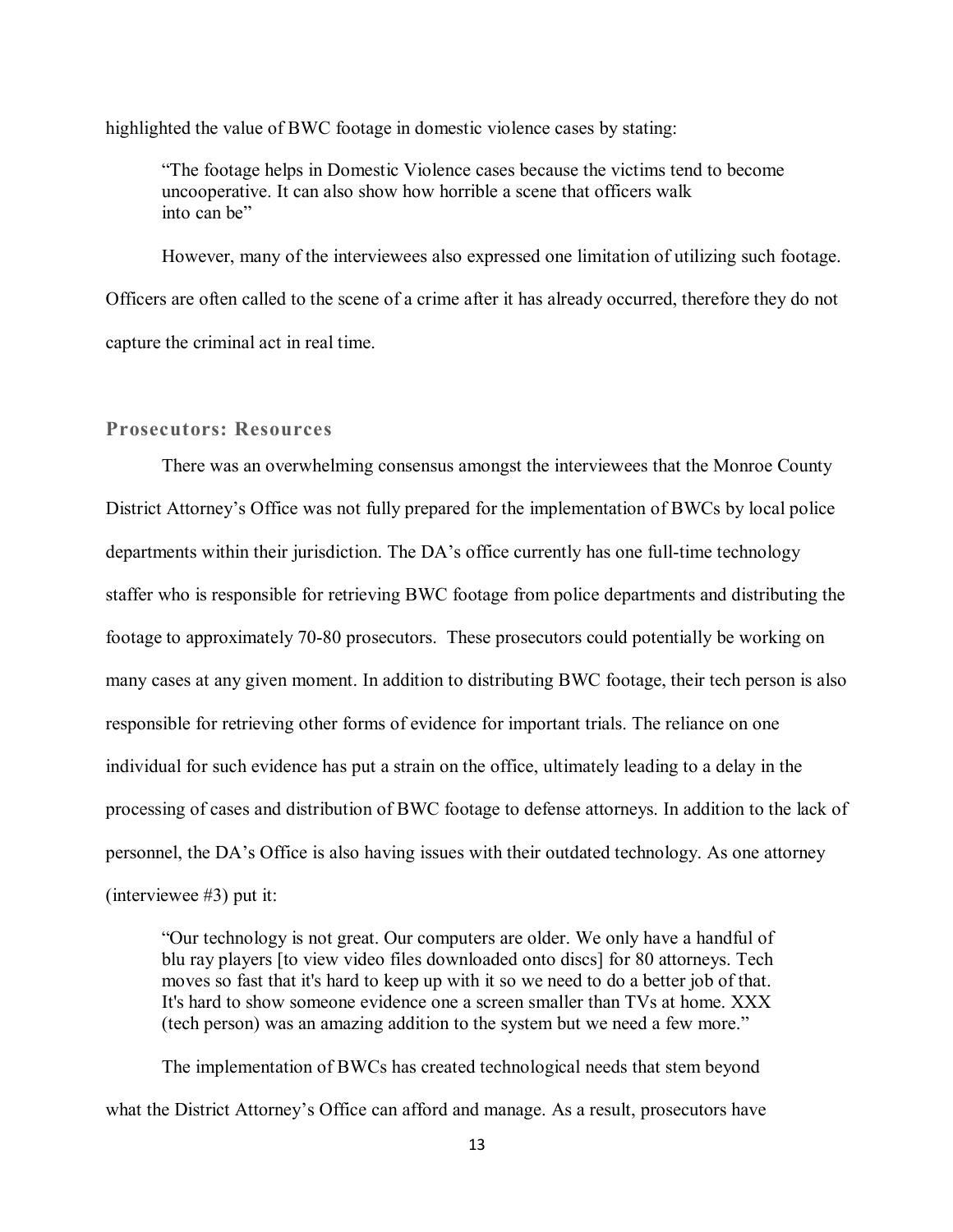been forced to use outdated technology that hinders them from accessing, reviewing, and distributing footage across departments and to defense attorneys in a timely manner.

#### **Prosecutors: Case Processing**

As previously noted, the District Attorney's Office needs additional funding to support the growing demands of accessing BWC footage in a timely manner. The lack of resources and personnel creates a time delay in receiving and sending BWC evidence to defense attorneys. Prosecutors are required to watch all BWC footage associated with a case, which can take many hours. This is especially true if there were multiple police officers at the scene of a crime. After reviewing BWC footage in preparation for a case, prosecutors must turn over the footage to defense attorneys consistent with the rules of discovery. Discovery is a "process through which defendants find out about the prosecution's case. For example, through standard discovery procedures, they can get copies of the arresting officers' reports and statements made by prosecution witnesses and examine evidence that the prosecution proposes to introduce at trial" (Bergman, UCLA Law, n.d.). The process of accessing and reviewing BWC footage is quite lengthy, ultimately leading to time constraints for prosecutors, coupled with concerns from defense attorneys and judges regarding defendants' rights to a speedy trial. One prosecutor (interviewee #2) commented on this particular issue by stating,

"Prosecutors are at least recently expected to review all BWC footage before releasing it to the Defense – this can be difficult when prosecutors have a huge caseload and have to watch footage for most of those cases within a short period of time." Although the relationship between prosecutors and defense attorneys has always been

described as adversarial, unintended consequences of BWC use, such as the delay in processing case, have the potential to negatively impact their relationship.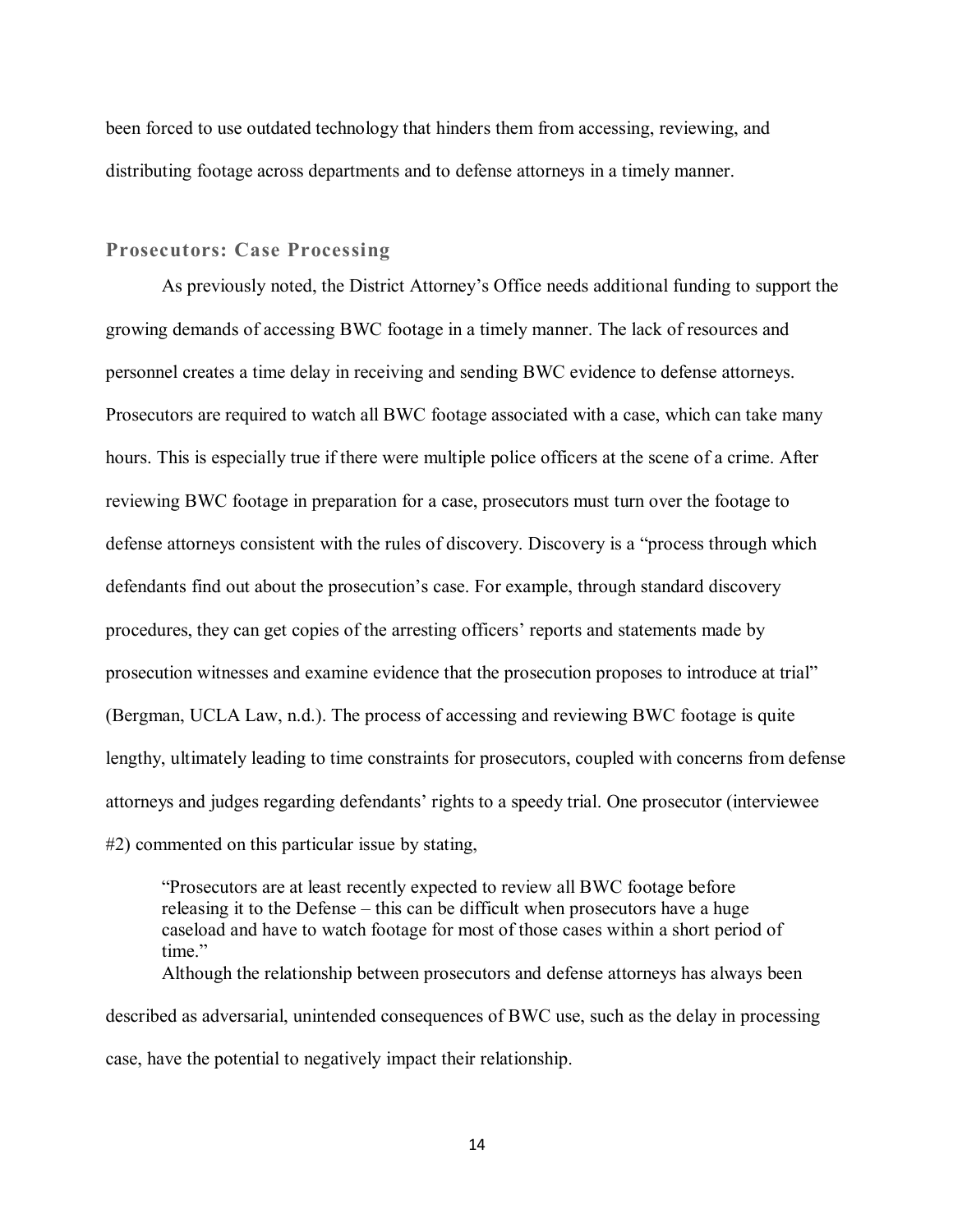#### **Public Defenders: General Perceptions**

Similar to responses from prosecutors, the majority of public defenders possessed positive views regarding the implementation of BWCs. Many of them discussed receiving negative feedback from their clients regarding police-community interactions for years prior to the implementation of BWCs. They further discuss not having a way to verify their clients' claims, especially since they believe jurors favor the witness testimony of police officers. However, BWCs have allowed them to substantiate numerous claims previously made by their clients and prevent wrongful convictions. For example, one public defender (interviewee #17) discussed a case in which a BWC showcased a police officer illegally detaining an individual while also using excessive force. The camera also captured the officer's superior advising him/her to revise what happened in the written report. When the report was received, the public defender noted many inconsistencies between the report and the BWC footage. This finding allowed the public defender to advocate for the defendant, resulting in a favorable outcome. The public defender noted that without the BWC footage, the defendant would likely have been convicted and/or forced into accepting a plea deal, even though he/she was clearly innocent. One public defender (interviewee #13) summed up the general consensus of most public defenders regarding BWCs by saying,

"[I'm] completely in favor. I haven't had a situation yet where I've watched BWV footage and thought I hope no one sees this. It's always helpful in some way. If I can watch it with my client and he can point stuff out I can better understand how things happened. Memories are fleeting but not footage. Body cam shows everything."

Although the general consensus on BWCs appear to be positive, there are some public defenders who are skeptical of the implementation, particularly officers' discretion. For example, interviewee #13 further expressed the following,

"I think everyone is cautiously pleased with the roll out. We don't think officers are using it as much as they should be. We've had instances where officers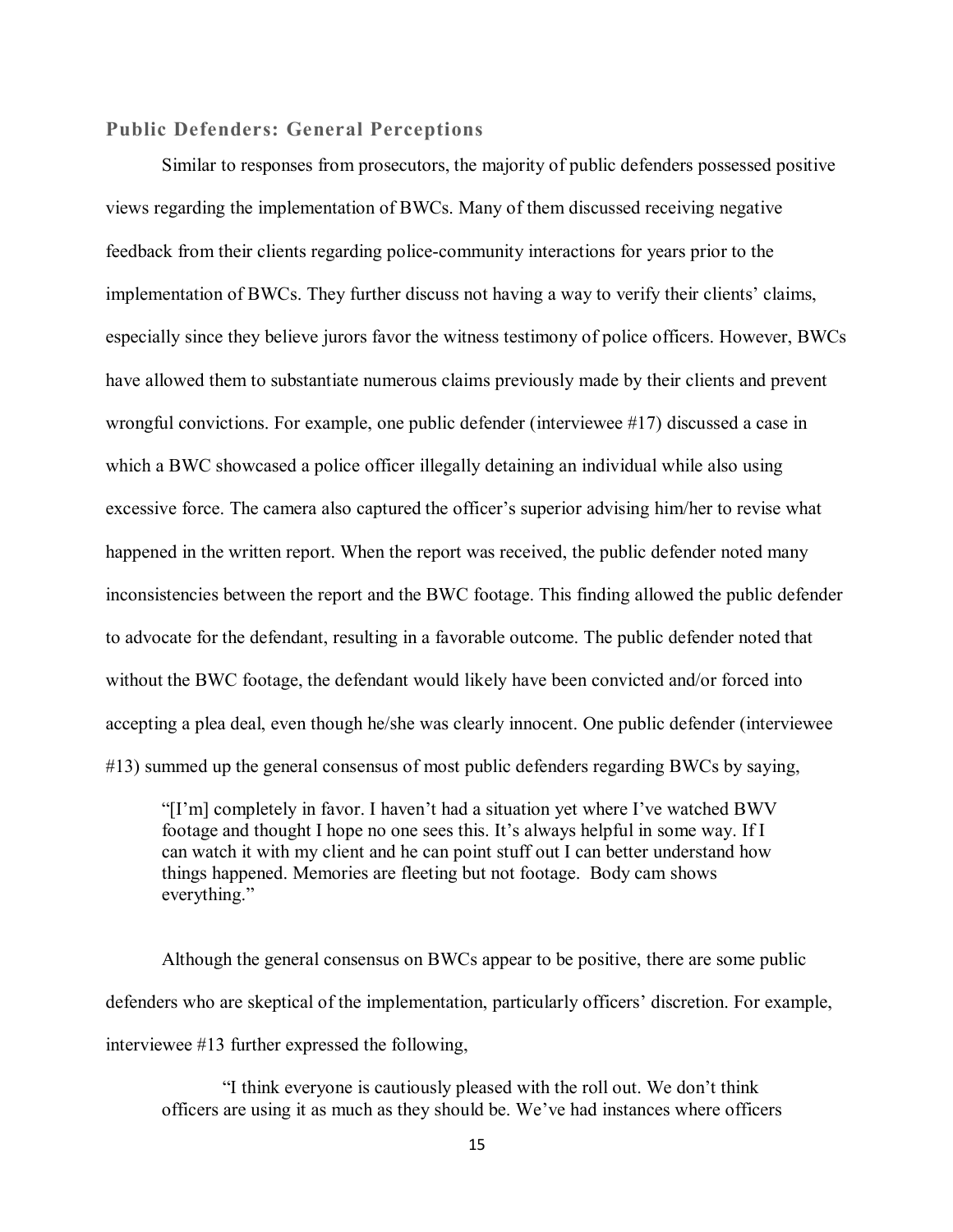remind other officers they are on camera like a code as to not say anything you shouldn't say. For example, a suspect was fleeing. One cop said to another cop, "Why didn't you just shoot him?" and the other officer said, "Hey, you're on right?" as an indicator to not say stuff like that."

In conclusion, there is a mixture of views, some positive and negative, held by public

defenders regarding the use of BWCs and their overall value as evidence.

#### **Public Defenders: Resources**

The implementation of BWCs has created new technological needs for public defenders.

Advances in technology, including updated software and better computers are now needed as a

result of BWC usage. As one public defender (interviewee #13) succinctly put it,

"[We need] better software for viewing. A lot of cases are at night. It's hard to see the footage. There's no backlight. We've had to adjust the brightness of the video just to make out various shapes and that's problematic. I would prefer that there were ways to lighten the footage. It feels junky to use a laptop to show to a jury. There needs to be a way to have remote viewing. It's minor but it'd help."

Similarly, another public defender (interviewee #12) further elaborated on the Public Defender's

Office technological challenges by stating,

"Some videos we get you can't play it. We have one blu ray player for all the video. Prosecutors are obligated to get us the recording. Sometimes we have formatting issues with the video and we can't play it. But I imagine we'll adjust to it … eventually it won't come in different formats."

The lack of adequate technological resources could potentially lead to more delays in the

processing of various cases, which is problematic for the legal system as a whole.

#### **Public Defenders: Case Processing**

Public defenders have also experienced delays in case processing due to the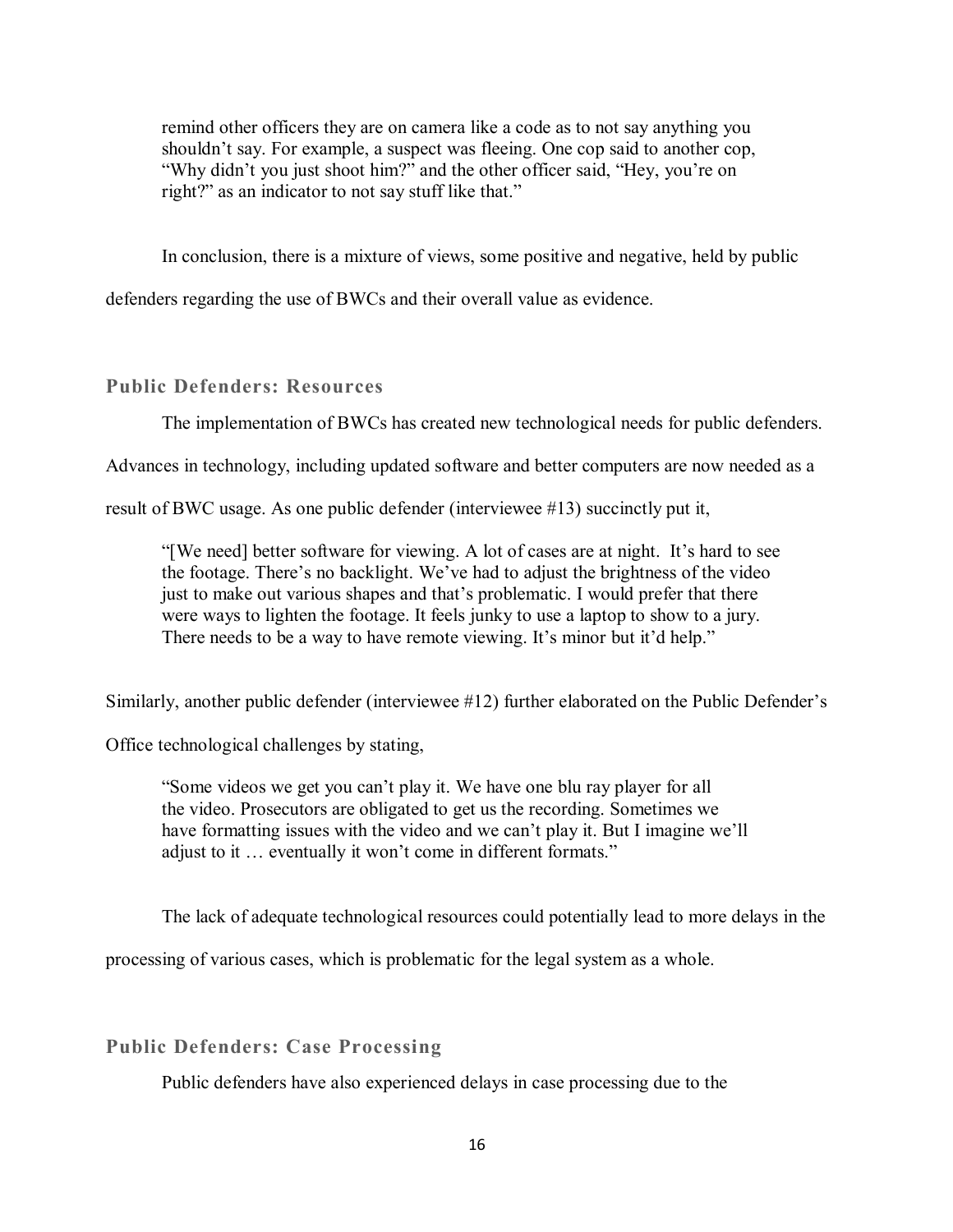implementation of BWCs. Defense attorneys do not have access to BWC footage and have to wait

for prosecutors to turn over such evidence, which can take additional time. One public defender

(interviewee #15) expressed that,

"[BWC footage is not turned over] as fast as we would like. Not sure if it is prosecutors' fault. They'll suggest to us that we do subpoenas because discovery has been so slow. So, I don't think it's intentional. Subpoenas involve several extra steps to be taken that otherwise would not need to be done. I want to see it provided to prosecutors faster so they can get it to us faster, too. They're also dragging their heels for prosecution as well."

While many of the defense attorneys seemed to understand the impact BWCs have had on

the DA's Office, other attorneys were not so understanding. In fact, on public defender

(interviewee #13) stated,

"I just don't think [prosecutors] care to turn it over. They don't see it as necessary or important. For defense, it's crucial to understand the case. This technology is pertinent to cases. It's almost like someone can be there and we don't have to rely on testimony."

Generally speaking, public defenders expressed an overwhelming sense of frustration regarding delays in getting BWC footage from prosecutors later than expected. When public defenders receive BWC footage at the last minute, they have to rearrange their schedule to watch such footage, which might include taking the footage home and reviewing it on their television outside of standard business hours.

#### **Judges: Overall Impressions**

The City Court judges who were interviewed expressed positive views towards the use and expansion of BWCs in Monroe County. Many of them discussed how BWCs could provide transparency and a sense of safety between law enforcement and the community. For example, one judge (interviewee #20) revealed that,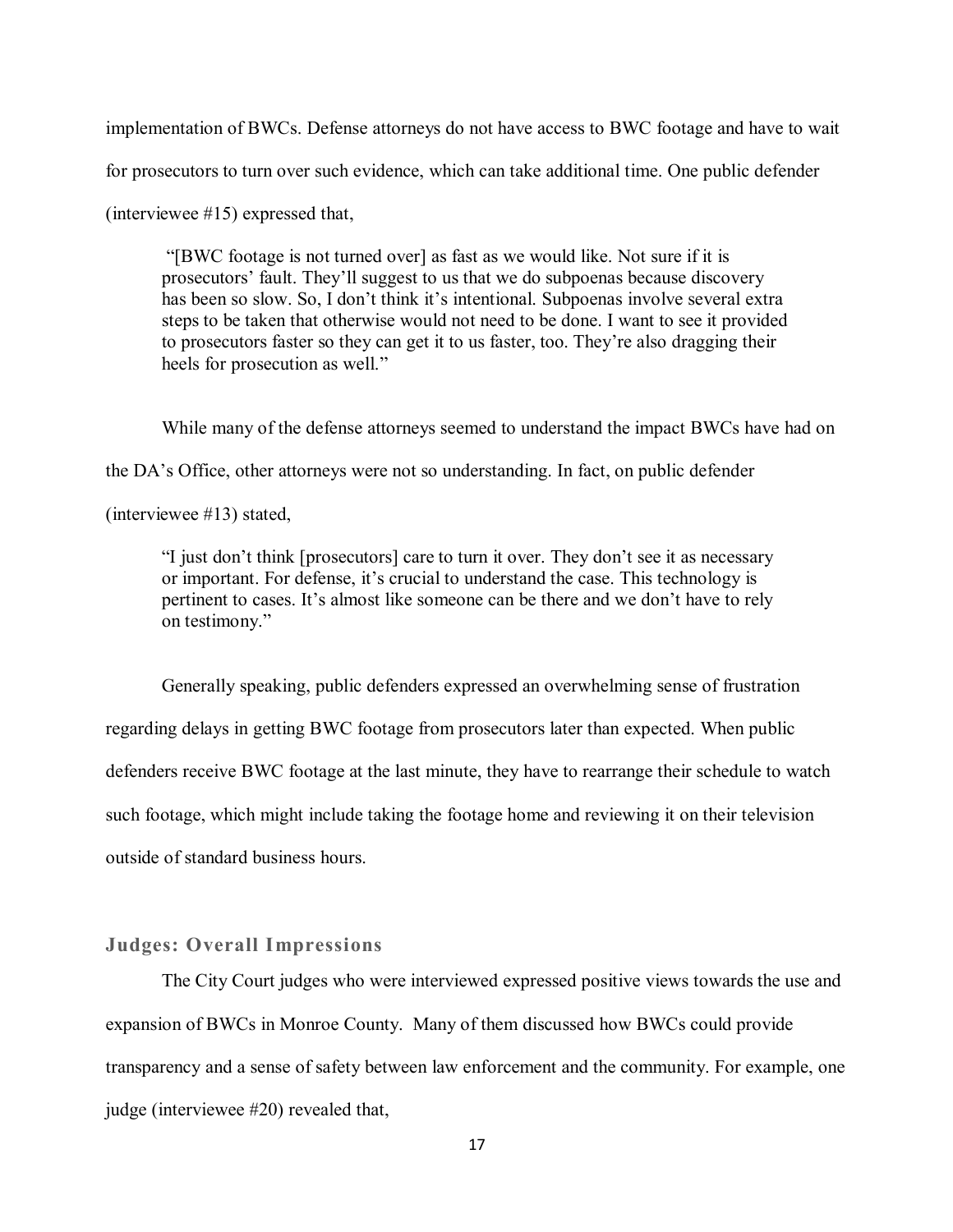"[The BWC policy] should lend itself to the community feeling some sense of safety. They don't have to take out their phone and record themselves. [BWCs could] also provide a sense of safety for people the police are interacting with and protect police officers when they are doing the right thing…could be useful in cases to clarify some of the things that happen during the interactions or arrests."

Such sentiment shows the value of video evidence that may more clearly illustrate the facts of an

interaction or case for all legal actors involved.

Although the judges were generally appreciative of the value BWCs bring to the Criminal

Justice System, they also expressed sincere concerns regarding its impact on the processing of

cases and standard court proceedings. According to a judge (interviewee #20),

"Because [BWCs] are new, getting discovery turned over is overwhelming. Technology is moving faster than the law can; the law and system have not been put in place to support it."

Another judge (interviewee #21) gave an example of how time-consuming viewing video footage

can be in the following account,

"Just before the interview, an ADA told me that he had 8 gigabytes of BWC footage of people protesting in a specific incident. Viewing the entirety of the data would require at least 48 hours [or]going non-stop for 2 and 1/2 days because there is a lot of footage from different officers who were on the scene."

Regarding the lack of resources currently available to attorneys, one judge (interviewee #22) noted

that,

"We need more people to help alleviate some of these unintended consequences. [Attorneys] are not robots. They are people. There is only so much footage they can watch in a 24-hour day!"

In conclusion, there was a common consensus that despite the value that BWCs bring to the legal system, their implementation was flawed on various levels. More specifically, as one judge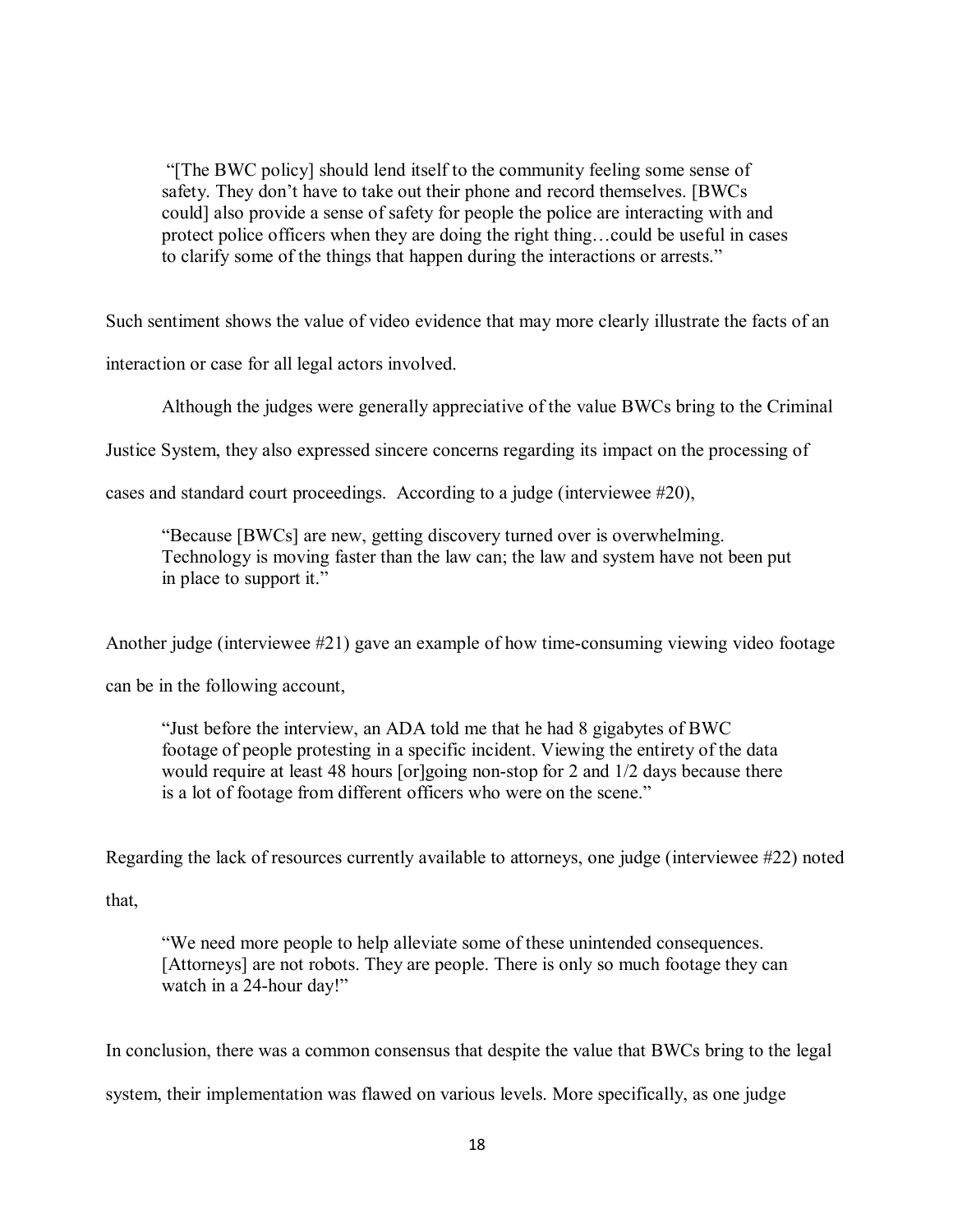(interviewee #21) stated,

"A lot of money was paid for training, but they (local police departments) did not think about the extra money that would be needed for court-related processes like the storage and retrieval of footage or the additional personnel that would be needed."

#### **Conclusion**

The implementation of BWCs was a direct response to national outcry regarding egregious community and police interactions. Although such devices are proven to be valuable, especially when it comes to making critical decisions about the future of any given case, there are certain areas within the implementation process that need improvement. Findings from this evaluation of BWC policy in Monroe County are a direct reflection of the Criminal Justice Thermodynamics Theory which states that "when reforms attempt to control workload pressures in one location, the pressures are displaced into another location as if in a "thermodynamic" or "hydraulic" system" (Bernard & Engel, p. 17, 2001). Ultimately, the implementation of BWCs created unintended consequences for other legal actors, such as prosecutors, defense attorneys, and judges, clearly illustrating how changes in one area of the legal system can impact processing and processes in other areas.

Based on the respondents' feedback regarding the implementation of BWCs, one can logically conclude the need for the following steps. First, the county needs to be provided with additional resources and personnel so that cases are processed throughout the system in a timely manner. In knowing this, it would be valuable to receive additional funding from the State Legislature so that more attorneys and tech-personnel could be hired to help with the growing demands of BWC evidence. In addition to personnel, there should also be funding for updated technology that allows for better and more efficient viewing of BWC footage coupled with financial support for the storage of such footage. Although these steps do not guarantee the success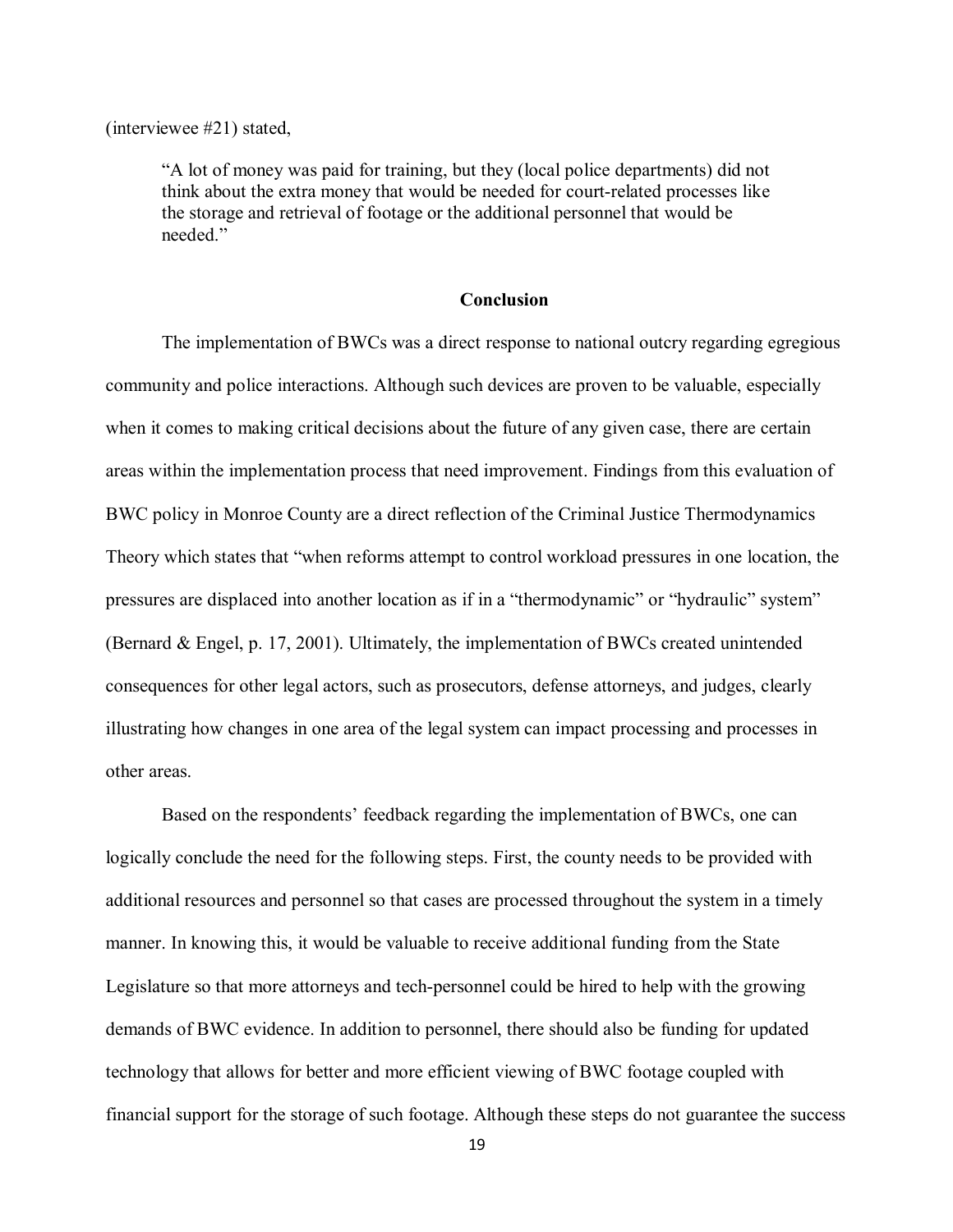of the BWC policy in Monroe County, they have the potential to alleviate some of the pressures or issues attorneys and judges are currently facing now that BWCs have been implemented.

#### **Future Research**

One area of future research that could be examined regarding prosecutors and body-worn cameras is how they impact "victimless" crimes. The current body of literature focuses heavily on how BWCs are beneficial to domestic violence cases. However, there has been little research regarding crimes such as theft. Researchers could also examine the difference between how prosecutors view and use body-worn camera footage in comparison to video evidence from surveillance cameras or citizens' cell phone that frequently go viral on the internet. It might also be interesting to investigate how prosecutors feel about video evidence from body-worn cameras that implicate agents of the legal system, such as police officers, committing crimes or using excessive force. In other words, how does using such evidence against law enforcement make them feel and/or change the dynamic of the relationship between the District Attorney's Office and law enforcement agencies, if at all? Lastly, it would be useful to examine how jurors not only perceive the use of BWCs in relation to their evidentiary value, but also how their judgement is impacted when BWC footage is missing and/or an officer forgot to turn on his/her camera.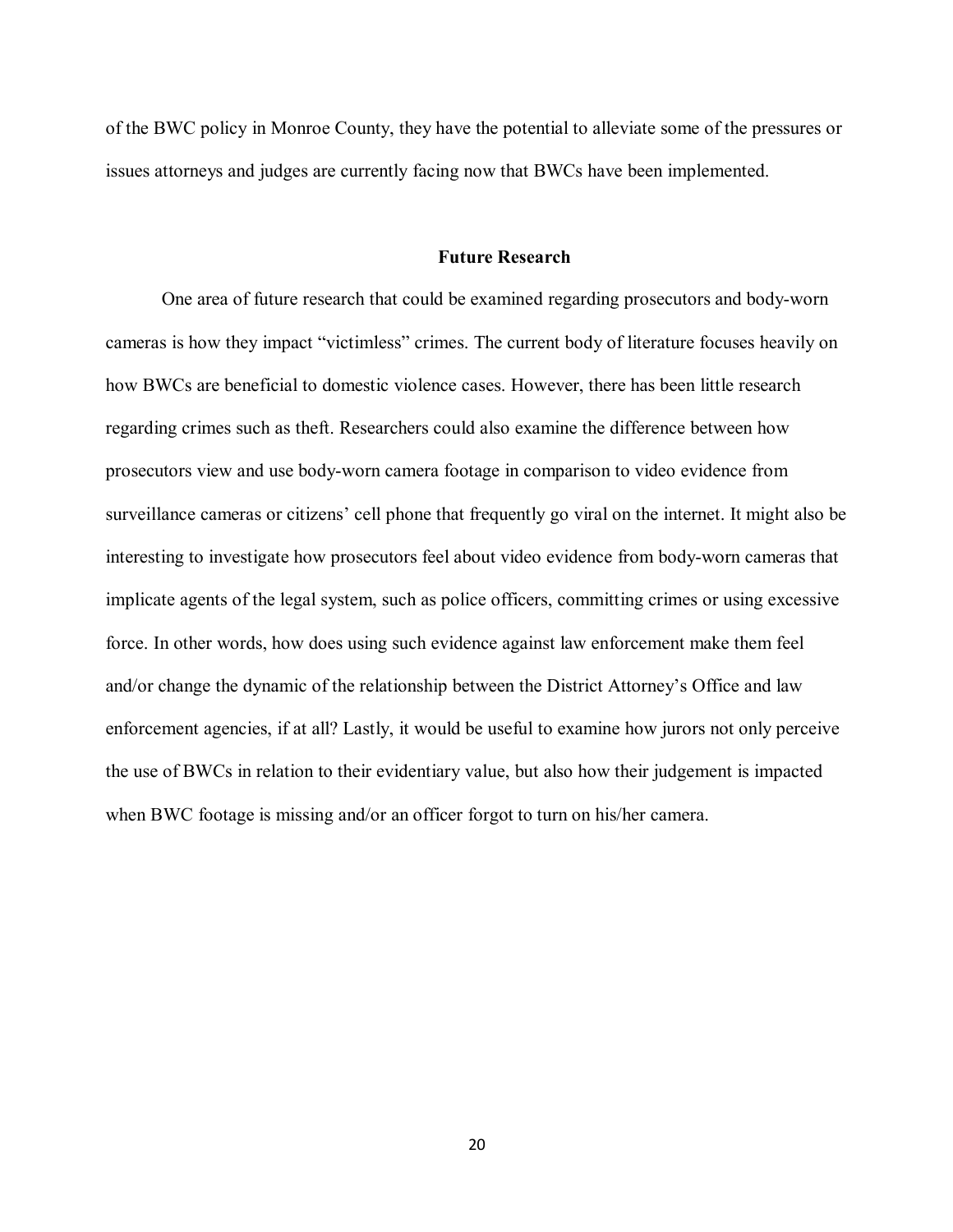A Critical Analysis Regarding the Evidentiary Value of Body-Worn Camera Footage and its

Impact on the Processing of Criminal Cases

Rochester Institute of Technology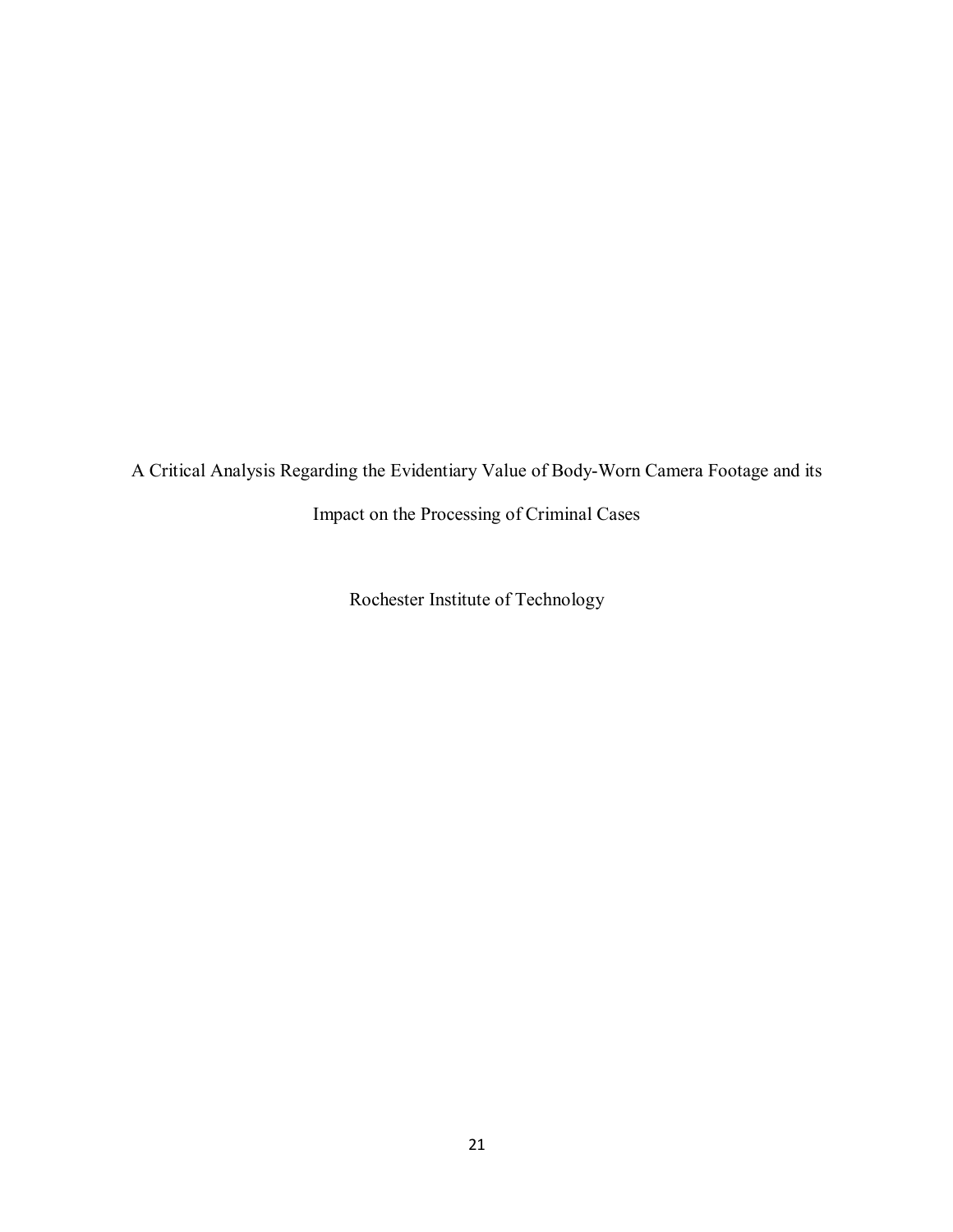#### **Abstract**

The utilization of body-worn cameras (BWCs) has presented new challenges and benefits to legal actors within the judicial system, including prosecutors, public defenders, and judges. Unfortunately, due to the recent and rapid implementation of BWCs throughout the nation, very little research has been conducted to examine such challenges and benefits. The purpose of this study is to discover the evidentiary value of body-worn camera footage and how such evidence has impacted the processing of criminal cases. Researchers interviewed a total of 22 legal actors consisting of 11 prosecutors, 8 public defenders, and three city court judges. The interviews ultimately revealed that body-worn camera evidence is most useful in cases reliant on police involvement, such as DUIs/DWIs, disorderly conduct, and domestic violence. Additionally, the interviewees revealed that although retrieving body-worn camera evidence has slowed the down the processing of cases, such evidence has been paramount in solidifying plea deals and resolving cases fasters.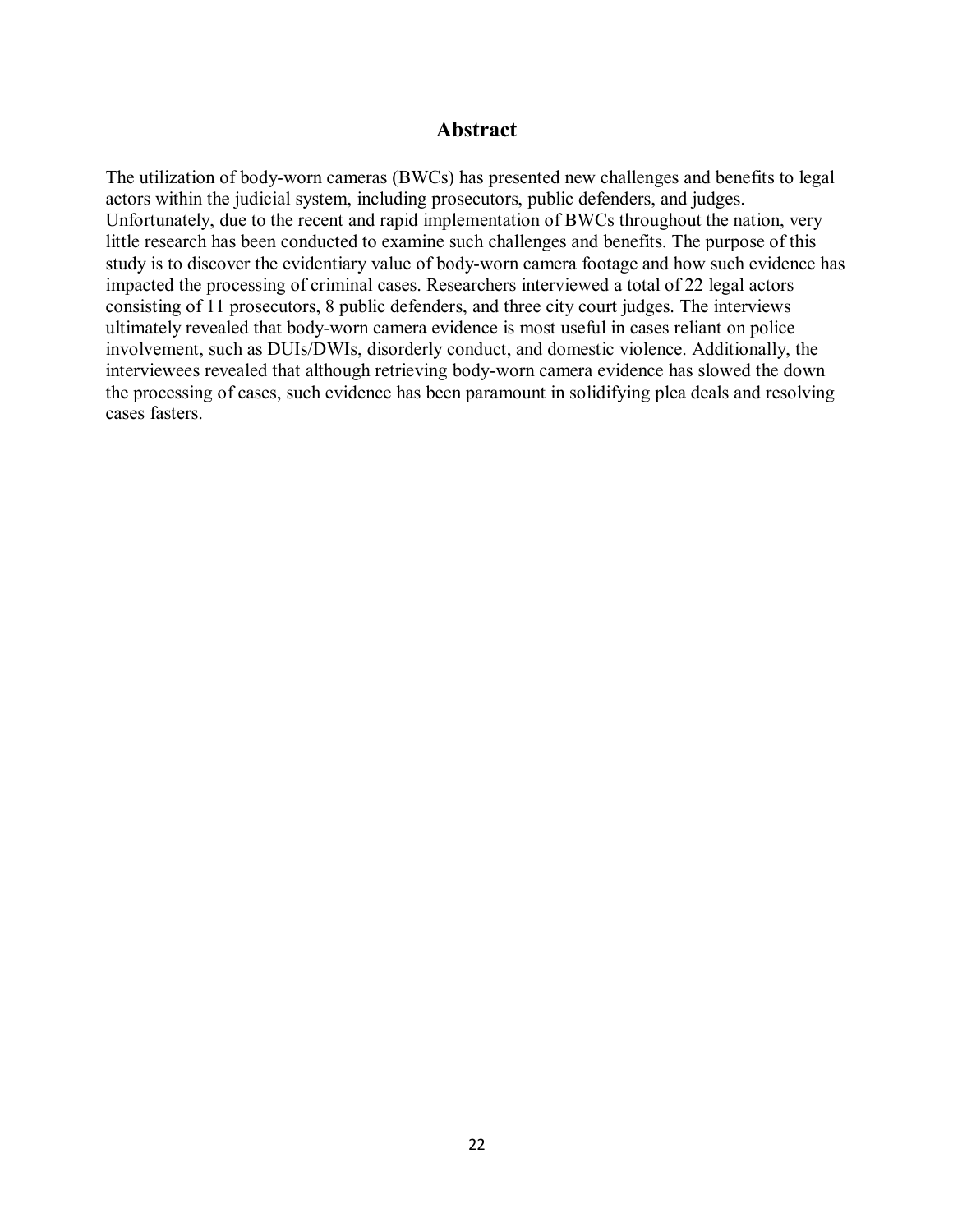#### **Introduction**

The American legal system often prides itself on being fair, objective, and just in punishing offenders and assisting victims in restoring reprehensible damages resulting from the commission of crime. Although the combination of these three fundamental principles work to form an ethically sound and morally righteous justice system, these attributes are not always a direct reflection of reality nor consistently adopted in practice (Swanson, 2015). More specifically, when it comes to issues of race and socioeconomics, poor minorities, particularly African Americans, tend to fall victim to the system, ultimately representing the criminal population at a disproportionate rate in comparison to other races (Maurer, 2010). While such a finding may indicate that there are unjust outcomes in some criminal proceedings involving minorities, it fails to highlight imperative rights and privileges that govern defendants. In essence, fundamental constitutional rights established by the founding fathers make the legal system a general equal playing field for everyone, despite differences related to one's phenotype.

The Criminal Justice System includes three key legal actors that facilitate criminal and civil proceedings, including a judge/jury, prosecutor, and defense attorney. While judges serve as legal gatekeepers who oversee such proceedings, and jurors as fact finders, prosecutors represent the interest of the people, which differs from that of defense attorneys, who represent the accused (Thompson, 2018). Although prosecutors have a lot of discretionary power, such as deciding charges and offering and/or accepting a plea agreement, they also have the burden of proving beyond a reasonable doubt that the accused committed the alleged crime ("Criminal Law," 2015). Additionally, according to the U.S. Constitution, defendants have the right to a speedy trial, adequate legal representation, due process, presumption of innocence, confront accuser(s), and double jeopardy ("Legal Resources," n.d.). In preparation for cases, prosecutors and defense attorneys heavily rely on evidence, such as testimonies of witnesses and forensics. They also try to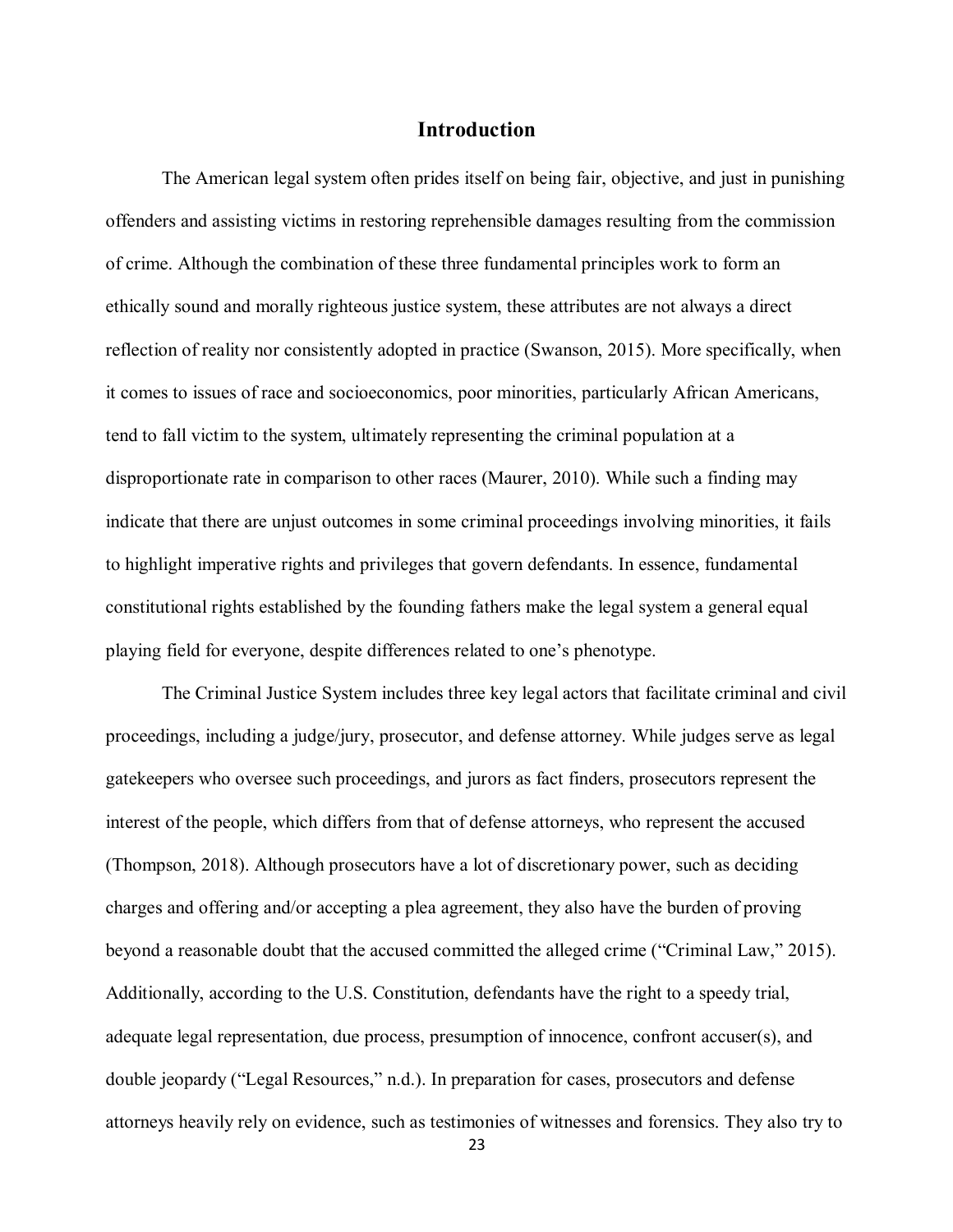work together to make sure cases are processed in the system and resolved as quickly as possible, which is largely why approximately 95% of criminal convictions result from a plea deal (Bureau of Justice Statistics, 2017)

The evolution and wide-spread use of technology has added to the various forms of evidence that may be admissible in criminal court cases. Although video evidence, such as surveillance footage, has been consistently used in criminal proceedings, the introduction of bodyworn camera (BWCs) footage has certainly morphed the ways in which video evidence is used and perceived, particularly by legal actors (McCluskey & Smith, 2017). Due to limited research regarding body-worn camera use by legal actors, the purpose of this study is to examine how prosecutors, public defenders, and judges perceive and utilize body-worn camera footage as evidence and how such evidence has come to impact the processing of cases.

#### **Literature Review**

The pervasive implementation of body-worn cameras by law enforcement agencies throughout the nation stemmed directly from issues related to race, civilian complaints relating to excessive force, and public outcry regarding triggering events such as the Michael Brown case in Ferguson (Sanburn, 2014). The purpose of utilizing body-worn cameras is to create transparency between the community and law enforcement in addition to increasing the legitimacy of police practices (Barr, 2014). The effectiveness of body-worn cameras has been studied by various research scholars who have discovered one critical finding; body-worn cameras are effective in distinct areas of police practices and interactions with the public. For example, Jennings, Lynch, & Fridell (2015) conducted a study to examine how body-worn cameras impact law enforcement's response-to- resistance, ultimately finding a reduction in the frequency of response-to-resistance incidents and external complaint reported in the sample of officers who possessed body-worn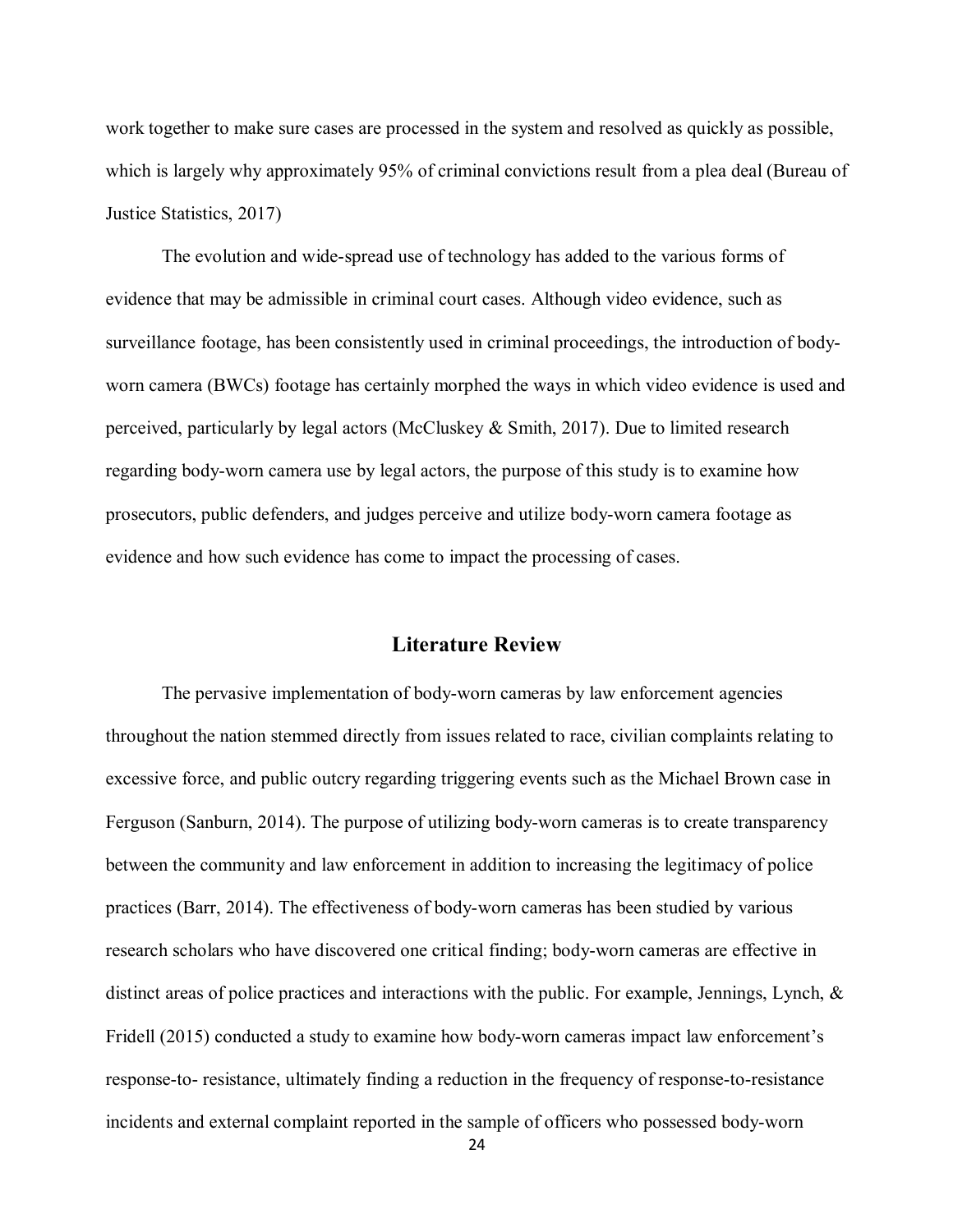cameras in comparison to the control group of officers who did not have body-worn cameras. Additionally, the officers who used body-worn cameras in the study also noted better evidence collection practices and drafting of reports as a result of being able to watch footage stored on their camera to further corroborate their reports. Similarly, Ariel, Farrar, & Sutherland (2014) facilitated a research project that studied the impact of body-worn cameras on incidents of use-of-force and complaints made by citizens against police officers. After dividing law enforcement into two groups consisting of a sample of officers wearing body-worn cameras and a control sample of officer without them, investigators discovered a striking reduction in use-of-force incidents and citizens' complaints against law enforcement. While Hedberg, Katz, & Choate (2017) did find support in their study for a reduction in citizens' complaints against police officers, they did not find any substantial statistical finding indicating that there was a notable reduction in rates of arrest and resistance.

In regard to citizens' perceptions of body-worn cameras, researchers have found that race plays an important role in how individuals come to view the implementation of body-worn cameras. For example, Ray, Marsh, & Powelson (2017) found that minorities tend to report being more fearful of and having pervasive negative encounters with law enforcement in comparison to their white counterparts. Additionally, researchers found two noticeable categories that emerged from participants regarding their attitudes towards law enforcement adopting the utilization of body-worn camera, including those who were supportive and those who were overwhelmingly skeptical about the effectiveness of this technology. Again, it is worth noting that a large portion of participants who were skeptical of body-worn cameras improving police relations were minorities, such as African Americans, which may be a direct reflection of their fear and pervasive negative interactions with law enforcement. Overall, these research findings indicate that body-worn cameras can be an effective tool for law enforcement, particularly in reducing citizens' complaints,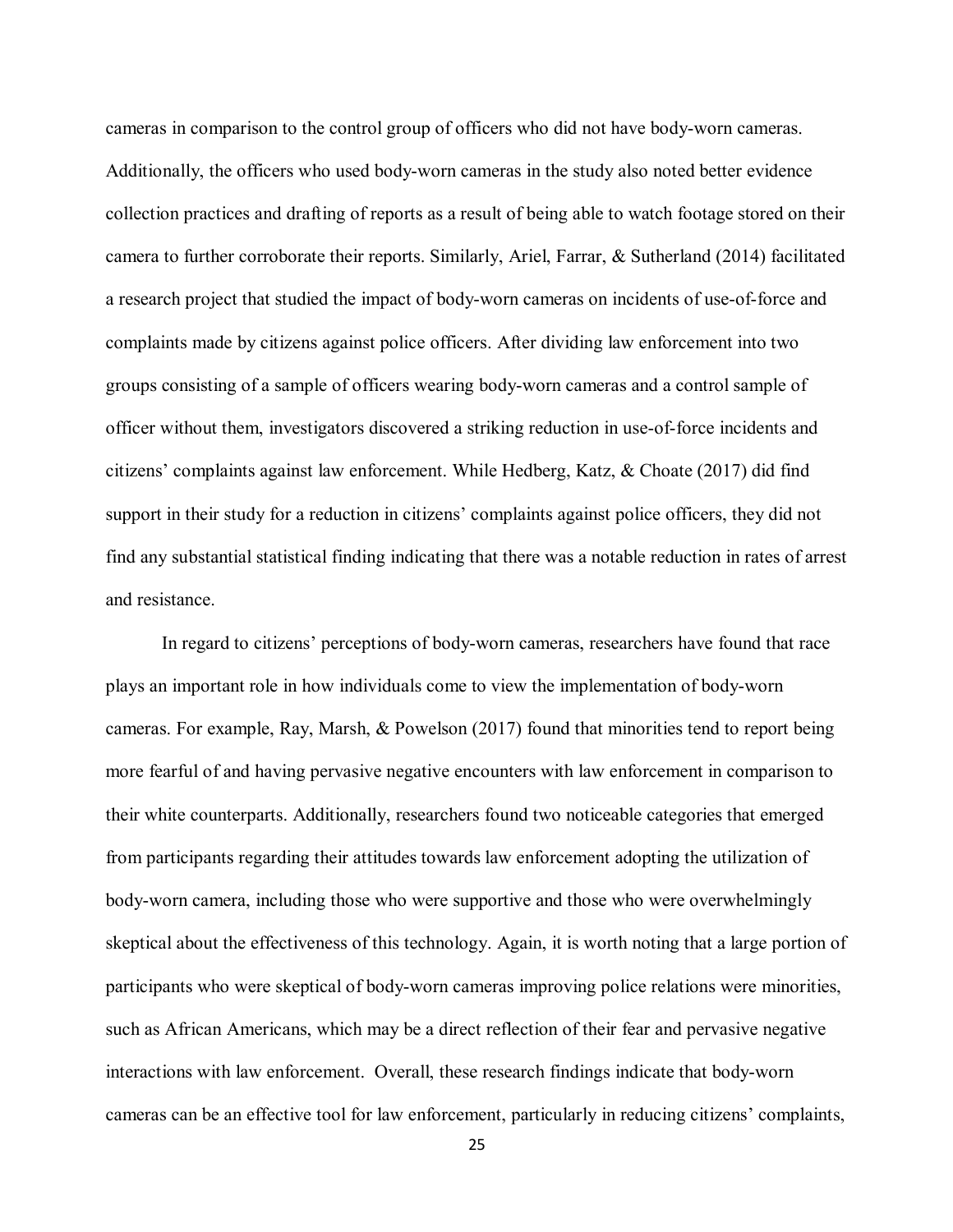report writing, and the frequency of response-to-resistance incidents. Although there is general support for the utilization of body-worn cameras, there is still overwhelming evidence that minorities tend to have some doubts regarding how effective body-worn cameras can be in truly impacting transparency, trust, and improving law enforcement interactions with citizens (Sousa, Miethe, & Sakiyama, 2017).

The acquisition of evidence is a rudimentary practice for prosecutors and defense attorneys. Evidence, which can be inclusive of various types of tangible and intangible things, such as fingerprints and surveillance footage, can be used to prove or disproves a defendant's alleged guilt. Body-worn camera footage can be used in criminal proceedings as evidence. Similar to other forms of evidence, body-worn camera footage can only be admissible in court if it meets a series of legal standards, such as authentication, relevancy, and credibility, which usually includes someone attesting to these criteria through their testimony in court ("Photo and Video Evidence," 2017). Although the utilization of body-worn cameras is fairly new, there is some research that has been conducted examining the evidentiary benefits of such footage and how this form of evidence impacts the processing of cases, including outcomes. For example, Morrow, Katz, & Choate (2016) conducted a study that focused on how body-worn cameras impact domestic violence cases, ultimately concluding that footage from body-worn cameras can serve as an instrumental tool in domestic violence cases by capturing emotional statements and behaviors from both victims and perpetrators that may still be on the scene of a crime. Additionally, intimate partner violence cases in which there was body-worn camera footage produced better legal outcomes, including more arrests, charges being brought forth by the prosecution, plea agreements, and guilty verdicts at trial. These findings are particularly important because some victims of domestic violence may drop charges against their partner and/or recant their statements, ultimately leaving prosecutors with little to no choice but to dismiss their case. However, the use of body-worn camera evidence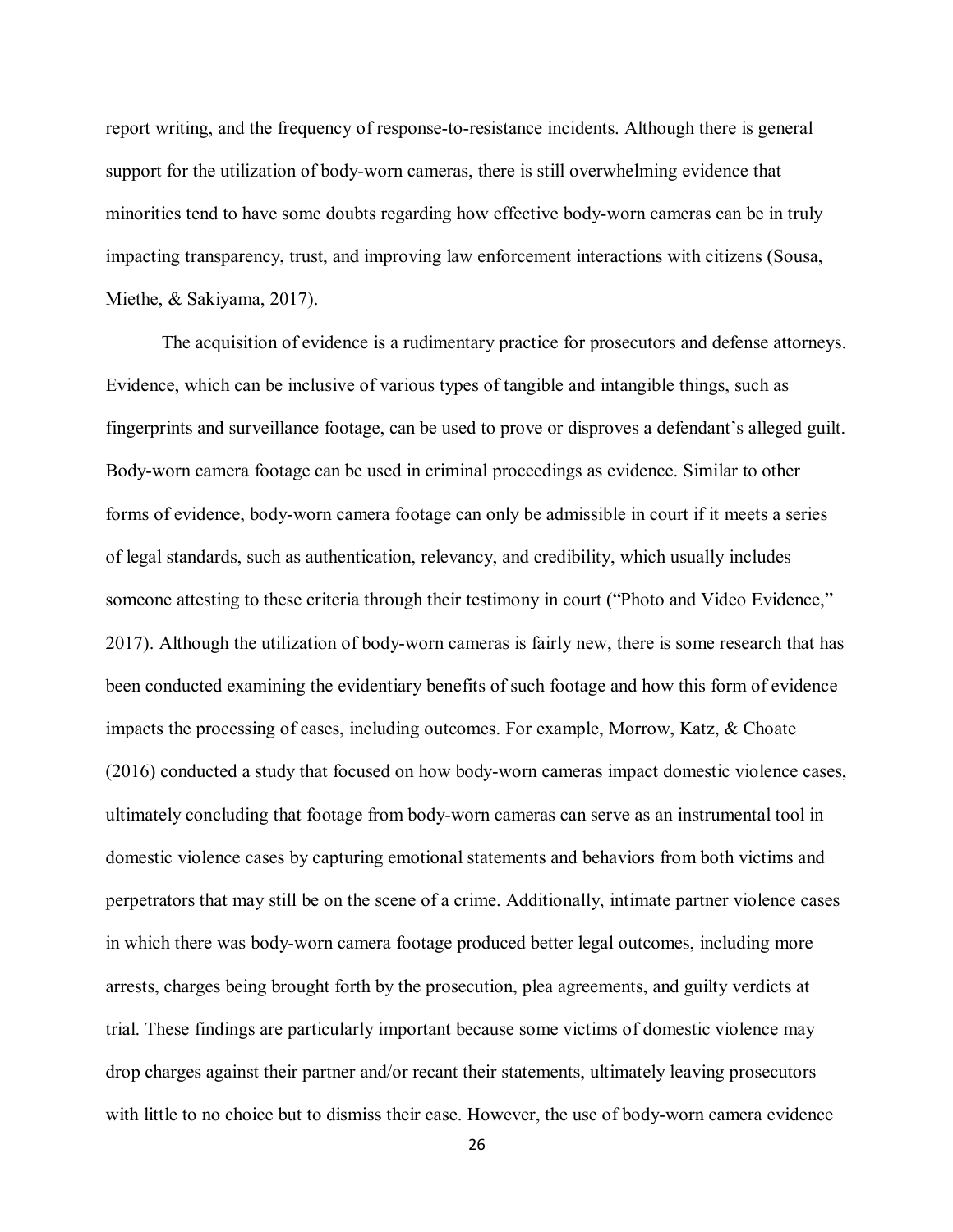can be beneficial for prosecutors when they engage in evident-based prosecution, which consists of prosecutors moving cases forward without the cooperation of a victim (Westera & Powell, 2017). Body-worn camera evidence may be especially useful in crimes involving law enforcement and citizens, such as disorderly conduct, by capturing the entire crime in real time, which can be shown to jurors, thus increasing the likelihood of a conviction or defense being more open to a plea agreement in light of such evidence (Goodall, 2007). Ultimately, body-worn camera footage serves as a vital piece of evidence in cases involving crimes committed in the presence of law enforcement, and cases in which the camera captures emotional reactions of victims of deplorable crimes such as rape and domestic violence. Possessing this type of evidence can also produce better outcomes throughout the processing of these types of cases, such as an increase in plea deals.

Although there is empirical research that indicates body-worn cameras provide evidentiary value, there are also challenges related to the use of video evidence, such as body-worn camera footage, in different cases. Bakardjiev (2015) developed a scholarly commentary regarding some of the challenges of utilizing body-worn cameras, including admissibility of such evidence, which again, much be identified through testimony by someone with knowledge about the footage who could authenticate the video evidence as a fair and accurate depiction of what happened. He also noted that while body-worn camera footage could allow judges and jurors to vicariously experience what happened at the scene of a crime, the quality of cameras, such as having a wide lens or high definition resolution, and additional outside factors, such as lighting, could distort some aspects of body-worn camera footage, making it quite difficult for jurors to decipher the importance of the video evidence. Bakardjiev (2015) work also describes chain of custody issues that can arise when body-worn camera evidence is not securely stored and subject to modifications. Additional evidentiary issues that were mentioned include potential juror bias,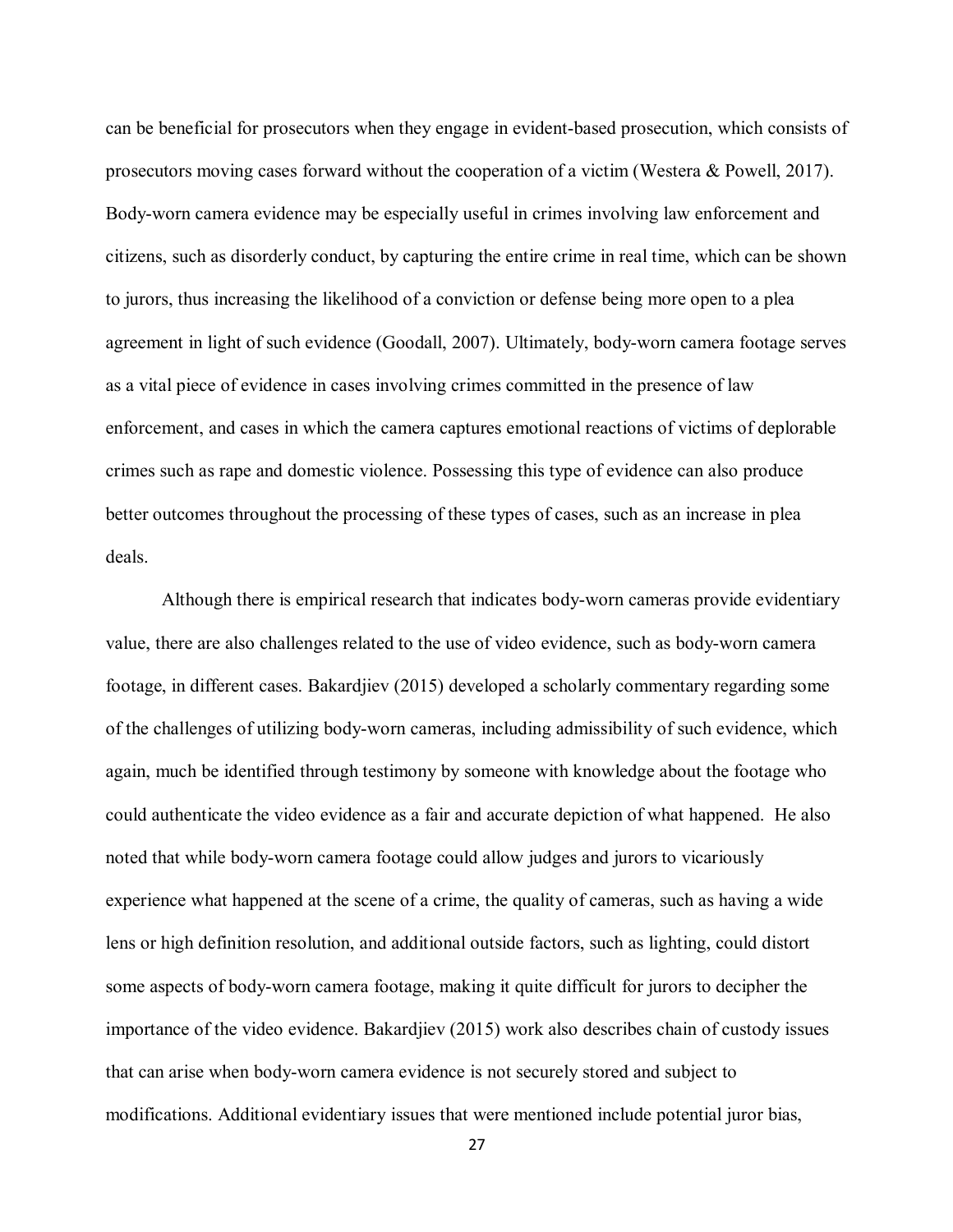specifically in the wake of the Mike Brown era, and differences in recording procedures and policies across law enforcement departments that allocate a great deal of recording discretion to officers.

#### **Research Questions**

- 1. How do prosecutors, public defenders, and judges perceive video evidence, such as bodyworn camera footage, from law enforcement?
- 2. Why types of cases (e.g. domestic violence, sexual assault, and theft) are most affected by body-worn camera footage?
- 3. What are some of the benefits and challenges of body-worn camera evidence?
- 4. How does body-worn camera evidence impact the outcome of criminal cases in regard to conviction rates, plea bargaining, and trials?

#### **Methodology**

The purpose of this study is to discover how body-worn camera evidence is perceived and utilized by legal actors, such as prosecutors, defense attorneys, and judges. This study also seeks to identify how body-worn camera evidence impacts the processing of cases. A total of 25 interviews were conducted with legal actors in the Monroe County, NY legal system based on a set of 20-25 interview questions most salient to answering the research questions. In total, 22 legal actors were interviewed, including 11 prosecutors, 8 defense attorneys, and 3 Rochester City Court judges. Out of the 22 interviews, 16 were conducted face-to- face while the other 6 were conducted over the phone. Contact with the interviewees was made possible through interactions with the Monroe County District Attorney's Office and the Monroe County Public Defender's Office. Participants were also located through referrals from other interviewees, ultimately leading to a snowball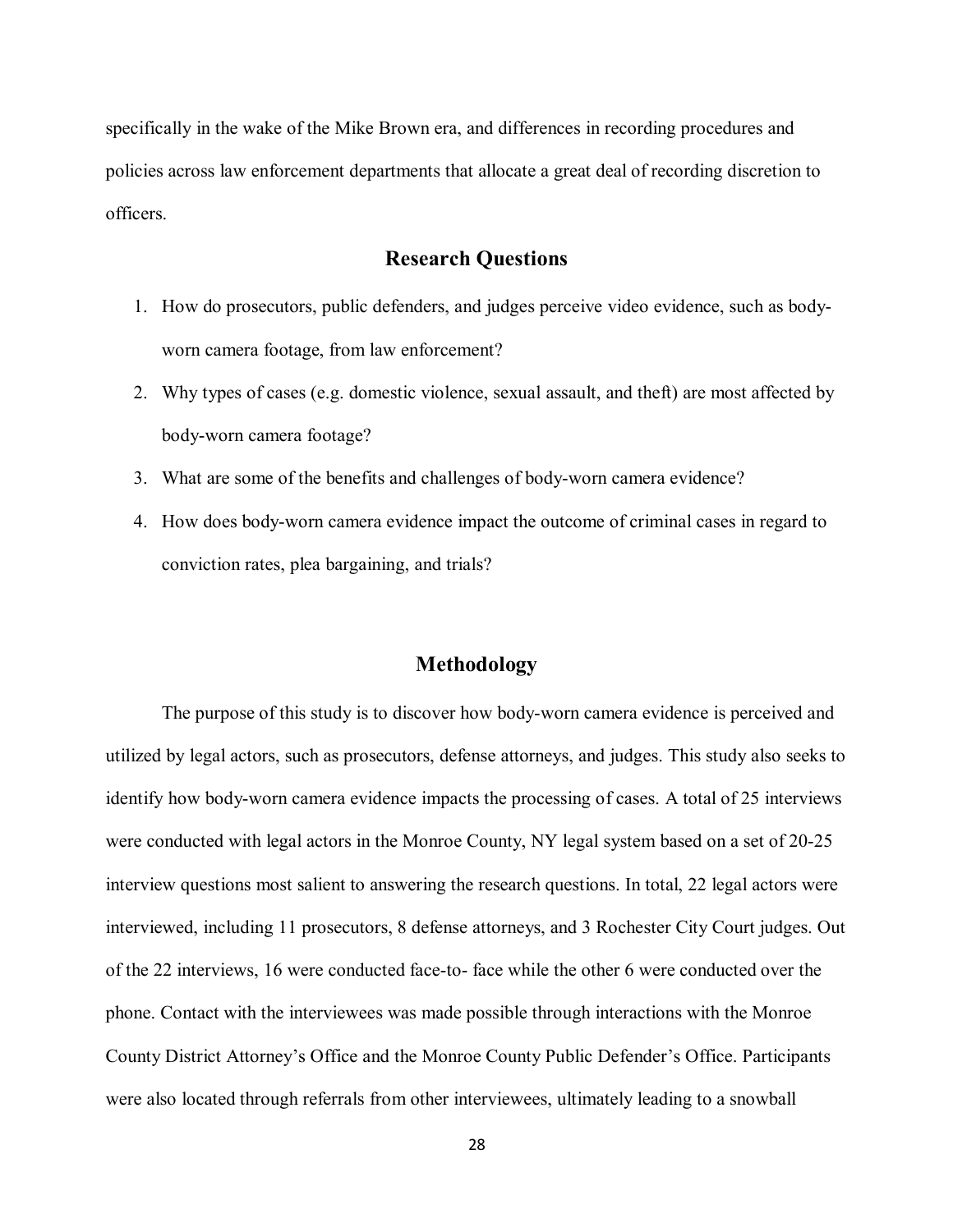sample. The Rochester City Court judges were also all referred by prosecutors and public defenders. Upon completion of each interview, written notes were transcribed to online documents by three researchers, two of which were graduate level researchers from the Center for Public Safety Initiatives at RIT. After the 22 interviews were complete and the notes were transcribed into Word documents, researchers compared the legal actors' responses and divided them into themes based on the research questions.

#### **Results**

#### Prosecutors, BWC Evidence, and Case Processing

All of the respondents expressed positive attitudes towards body-worn cameras and their evidentiary value in legal court proceedings. Prosecutors specifically noted that body-worn camera footage has been helpful in certain criminal cases involving police-citizen interactions that showcase the commission of a crime in real time, such as a DWI or disorderly conduct. In fact, one prosecutor (interviewee #9) stated,

"Prior to this bureau I was in the DWI bureau prosecuting felony DWIs. There's nothing quite like having an intoxicated person on camera as evidence. In this bureau, there's so much that can be said with words, but to be able to show footage to the jury and a judge, it's priceless."

Most of the prosecutors discussed how beneficial body-worn camera footage is to DWI cases. In addition to body-worn camera potentially capturing a person driving intoxicated, many prosecutors also suggested that this evidence can be most important for cases involving criminals who refuse to take breathalyzer and sobriety tests. Additionally, they discussed how officers may accidently leave out important observations from traffic stops involving individuals driving under the influence or drunk that can be extremely important in bringing charges forth against the defendant. In essence, body-worn cameras work to eliminate some of these evidentiary issues by providing jurors with a seemingly objective look into what happened during a stop. One prosecutor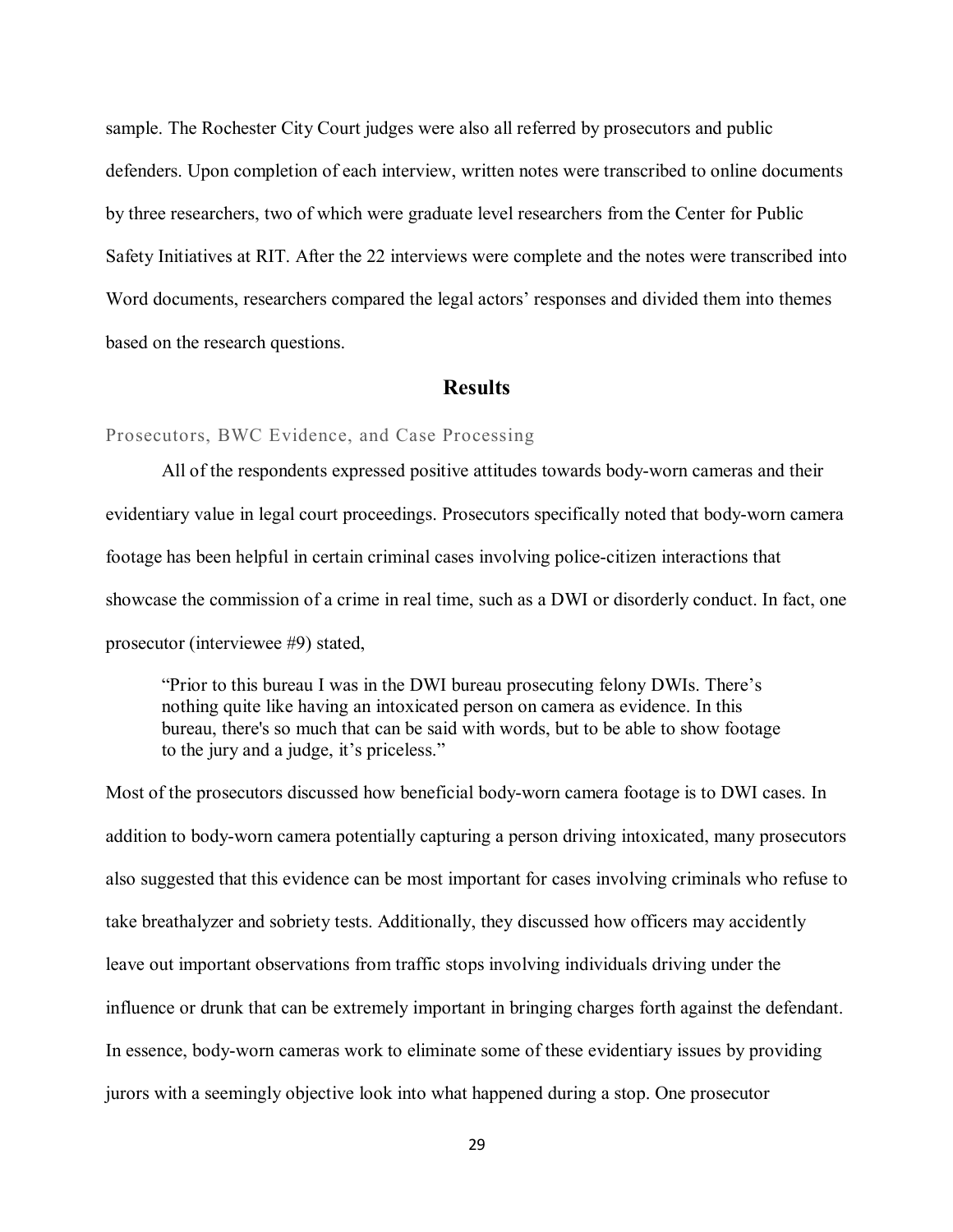(interviewee #12) mimicked this finding by stating,

"Intoxication is hard to describe but you know when you see it. Now you get to see body language and words that were spoken and how they were spoken. It paints a better and stronger picture for us; often it shows that officers were doing the right thing."

While body-worn camera evidence was discussed by many prosecutors as being most beneficial to driving under the influence (DUI) or driving while intoxicated (DWI) cases where defendants are uncooperative, others noted the value of body-worn camera footage in domestic violence cases. Domestic violence incidents are often he said/she said cases that tend to be rather difficult to prove in the court of law without physical evidence, such as bruises or documented threats, and a victim's testimony against their abuser. The lack of evidence in domestic violence cases could result in charges being dropped, coupled with assailants going free and abuse escalating. One prosecutor (interviewee #9) highlighted the power of video evidence in domestic violence cases by expressing,

"I can't think of a type of case that [body-worn camera evidence] hasn't benefitted. All do but I believe [body-worn camera footage] helps domestic cases the most. I don't specialize in domestics, we have a separate group of attorneys for that. With domestics, [the cameras] are going to capture who's there, the injuries, etc. Unfortunately, on those cases, you might not have witnesses or victims who are cooperative. So to be able to see first-hand what happened and who was there, we can prosecute without cooperative victims because we have physical evidence."

Another prosecutor (interviewee #13) also suggested that there is immense evidentiary value in

using body-worn camera footage in domestic violence cases by stating,

"[Body-worn camera evidence] works mostly on felony domestic violence cases. The footage helps in domestic violence cases because victims tend to become uncooperative. It can also show how horrible a scene that officers walk into can be."

In general, all of the prosecutors seemed to agree that body-worn camera evidence was most powerful because it could serve as a visual aid in support of claims made by law enforcement about certain crimes and defendants. This idea was most prevalent in the statement of a prosecutor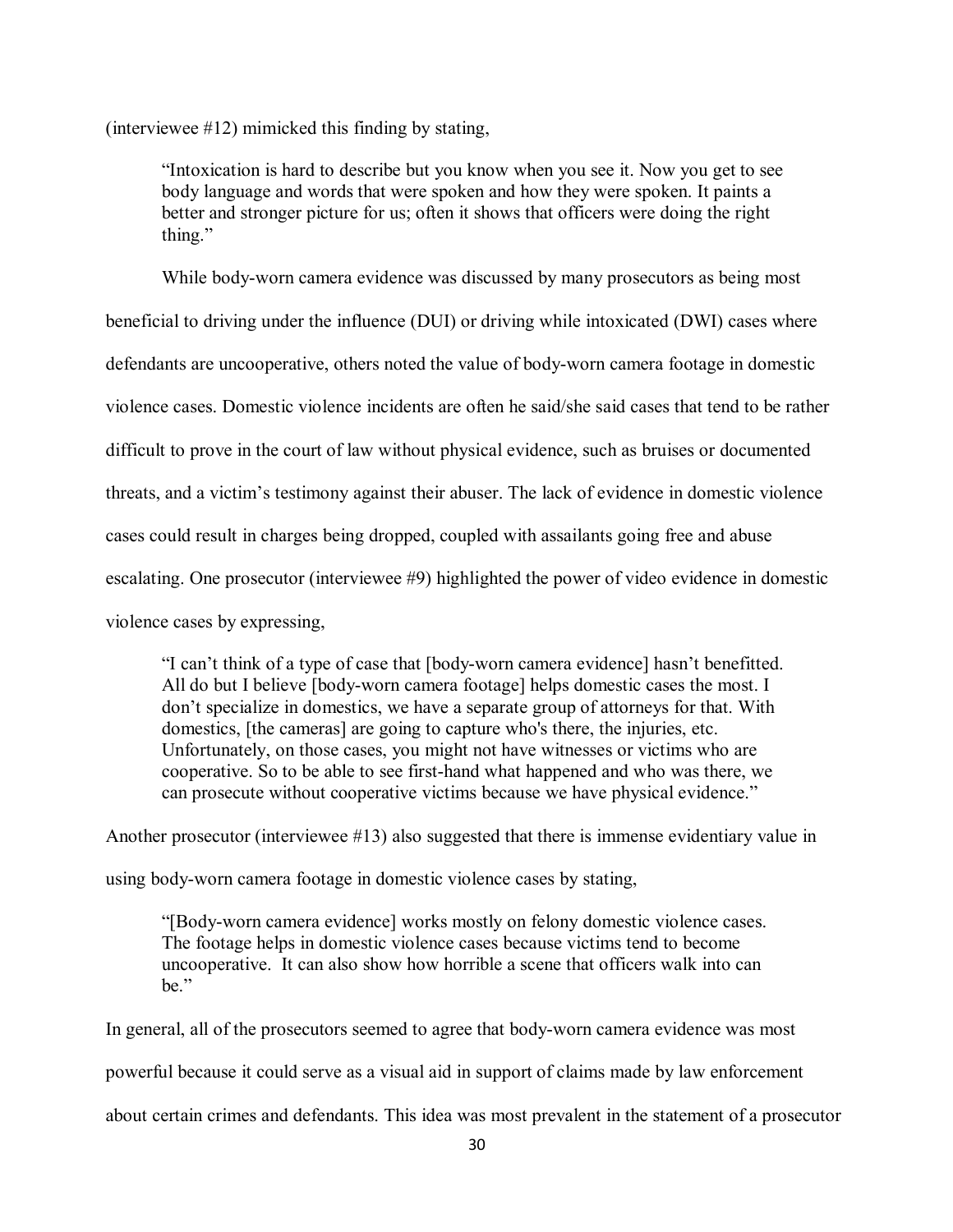(interviewee # 19) who claimed,

"[The] best thing is [body-worn cameras] can help show what happened and the truth is recorded. The cameras also allow us to look at issues related to how the police handle civilians. Body-worn cameras can also illustrate if constitutional rights were violated. If so, [prosecutors] will not pursue that case."

The prosecutors who were interviewed provided overwhelming support and praise for the implementation of body-worn cameras as a result of their evidentiary value. However, several attorneys did discuss some of the issues that they were concerned about when using such footage as evidence. The overarching issue that was continuously discussed throughout many of the interviews was jurors' expectations. Some prosecutors were wary as to how jurors would perceive footage that reinforced their negatives attitudes toward law enforcement, especially those most similar to cases in the media regarding incidents of excessive use of force. In essence, they were worried that jurors' lack of knowledge regarding police procedures could impact some of their decision practices. In addition to misinterpreting body-worn camera evidence, prosecutors were also concerned with how prosecutors may perceive the lack of body-worn camera evidence, particularly when footage is missing, or an officer forgot to turn on his/her camera. This was most heavily implied by one prosecutor (interviewee #13) who explained,

"Jurors [will] start to expect for every case to have body-worn camera footage (CSI Effect). Jurors may also not necessarily understand why police do certain things – they don't understand their training or policy. For example, in the ER officers have discretion over recording [as a result of HIPPA regulations related to privacy], and if the jury doesn't see body-worn camera footage, this can negatively impact cases."

Many prosecutors also expressed how all forms of new evidence, such as body-worn camera footage, tends take jurors and even legal actors awhile to adjust to and truly understand how such evidence will impact different case in the long run. One attorney compared the rapid adoption of body-worn camera evidence to what happened when DNA evidence was introduced in the legal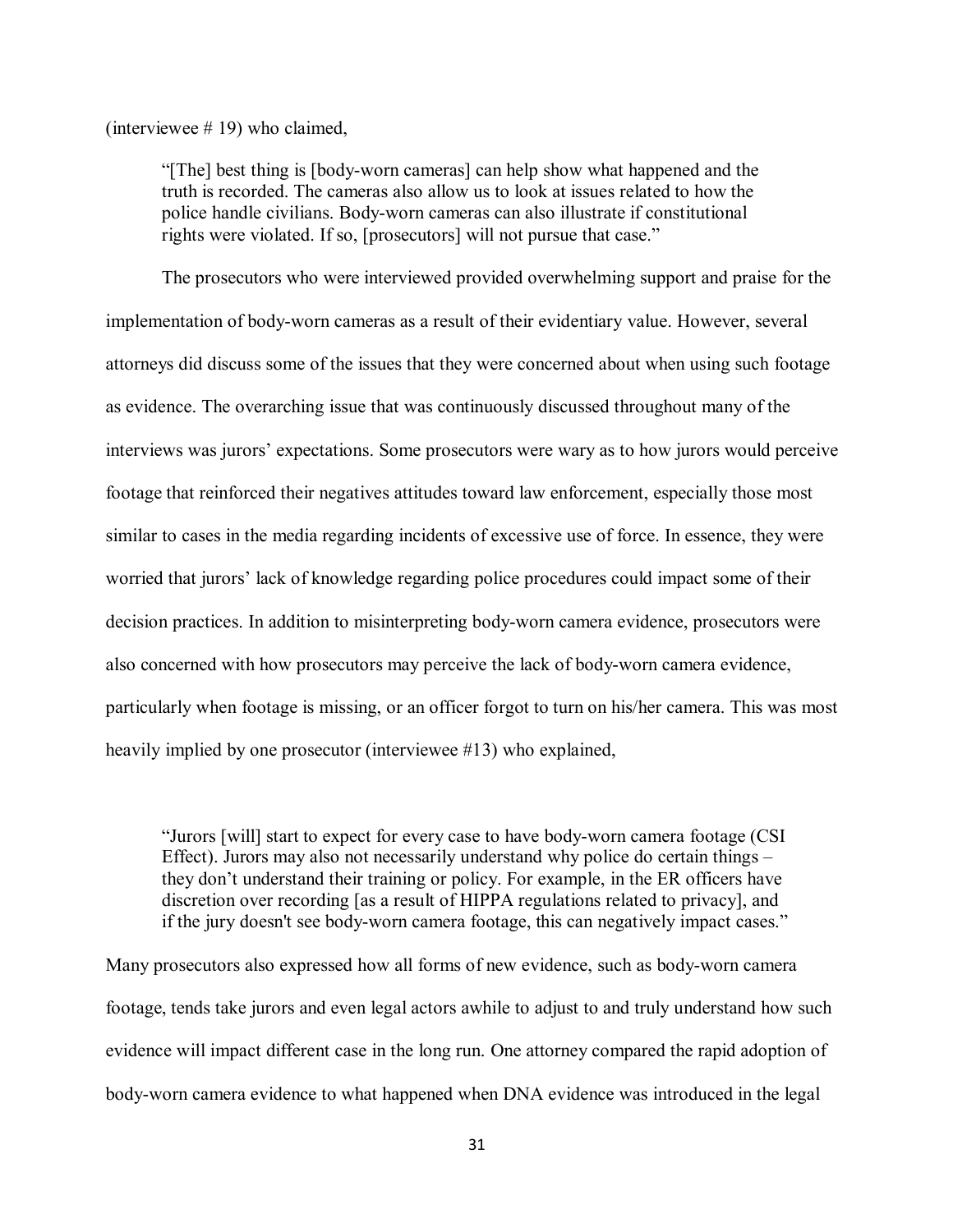system as a result of technological developments, ultimately stating,

"Like with DNA testing, when it first happened there was a learning curve. It probably will be the same thing when it comes to [body-worn camera evidence], like how to access the video, etc. It's been a learning curve mostly. Our office has added more staff. We added a guy whose main job is to get video and stuff. Since we're a government agency, we're constrained to our budget."

In addition to issues related to jurors' expectations and the general learning curve that has accompanied the implementation and use of body-worn camera evidence, prosecutors further discussed issues with technology. Some of the technological issues discussed included quality viewing technology, such as television screens, to show jurors the footage on and obtaining the evidence in the first place. One prosecutor (interviewee #9) expressed this by stating,

"I will say though, that our technology is not great. Our computers are older. We only have a handful of blu ray players for 80 attorneys. Tech moves so fast that it's hard to keep up with it so we need to do a better job of that. It's hard to show someone evidence on a screen smaller than TVs at home. [The tech person] was an amazing addition to the system but we need a few more."

Prosecutors provided overwhelming support regarding the benefits of body-worn camera evidence in criminal cases, such as domestic violence. In addition to changes related to evidence in criminal proceedings, the attorneys also discussed how body-worn camera evidence has redefined the processing of cases. One of the major issues related to the processing of cases now that body-worn cameras have been implemented is continued delays stemming from retrieving the video evidence. Since there is only one tech person in the Monroe County District Attorney's Office who disseminates all of the body-worn camera evidence, prosecutors have been receiving such evidence slow. In addition to receiving footage later than expected, prosecutors are expected to watch all of the footage in order to determine what parts of a video could be used as evidence.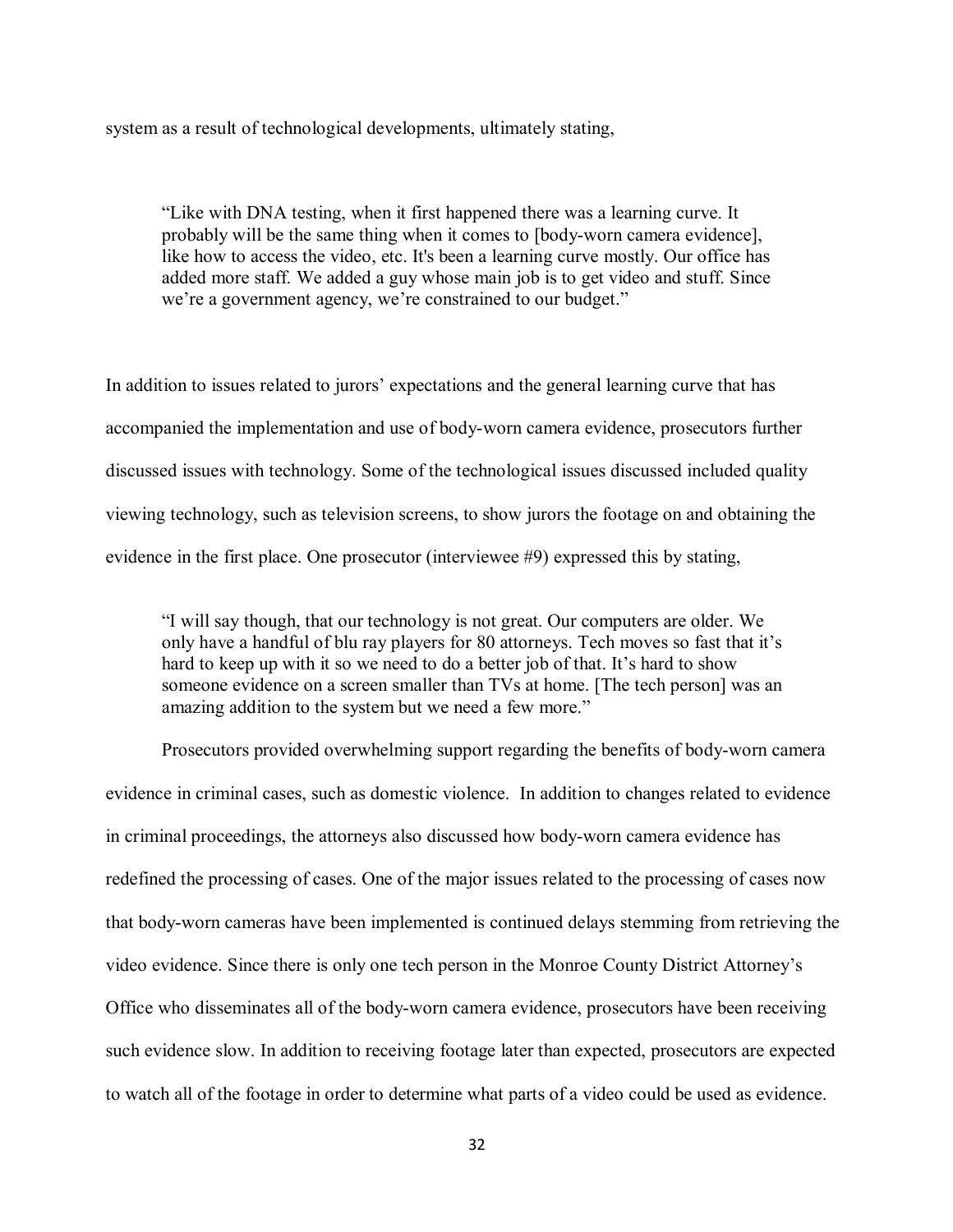One prosecutor (interviewee #14) expressed details about these issues when stating,

"Prosecutors are at least recently expected to review all body-worn camera footage before releasing it to the defense. This can be difficult when prosecutors have a huge caseload and have to watch footage for most of those cases within a short period of time."

Another attorney (interviewee #9) gave similar insight into problems related to body-worn

camera evidence and processing by suggesting,

"You need more time. It's necessary to watch all of [the footage] so you need more time." There's no way around that. It ends up being a lot more expensive too because of the costs of footage storage. It's in a way put a strain on the department, but it's helped out in terms of resolving cases. Sometimes I wish I could watch five videos at once to save time because it is invaluable."

Time constraints are even more problematic when multiple officers arrive on the scene of a crime

because all of the officers' body-worn camera footage would have to be viewed by prosecutors.

The same attorney (interviewee #9) provided further information regarding viewing massive

amounts of footage, insinuating,

"One of the tougher things, ex: a crime happens and 8 officers come to the scene and all have cameras. Before, preparing for a case you read reports and interview everyone and get photos. Now you have to watch 8 different videos which potentially takes hours. It's definitely added time when it comes to processing cases."

Although retrieving body-worn camera evidence and watching all footage that is provided has proven to be a constraint on the Monroe County District Attorney's Office, many of the prosecutors mentioned tremendous success related to using such evidence. In fact, various attorneys noted how body-worn camera evidence has resulted in rapid case resolutions after the footage is received, plea deals, and dismissal of charges altogether. For example, one attorney (interviewee #13) stated,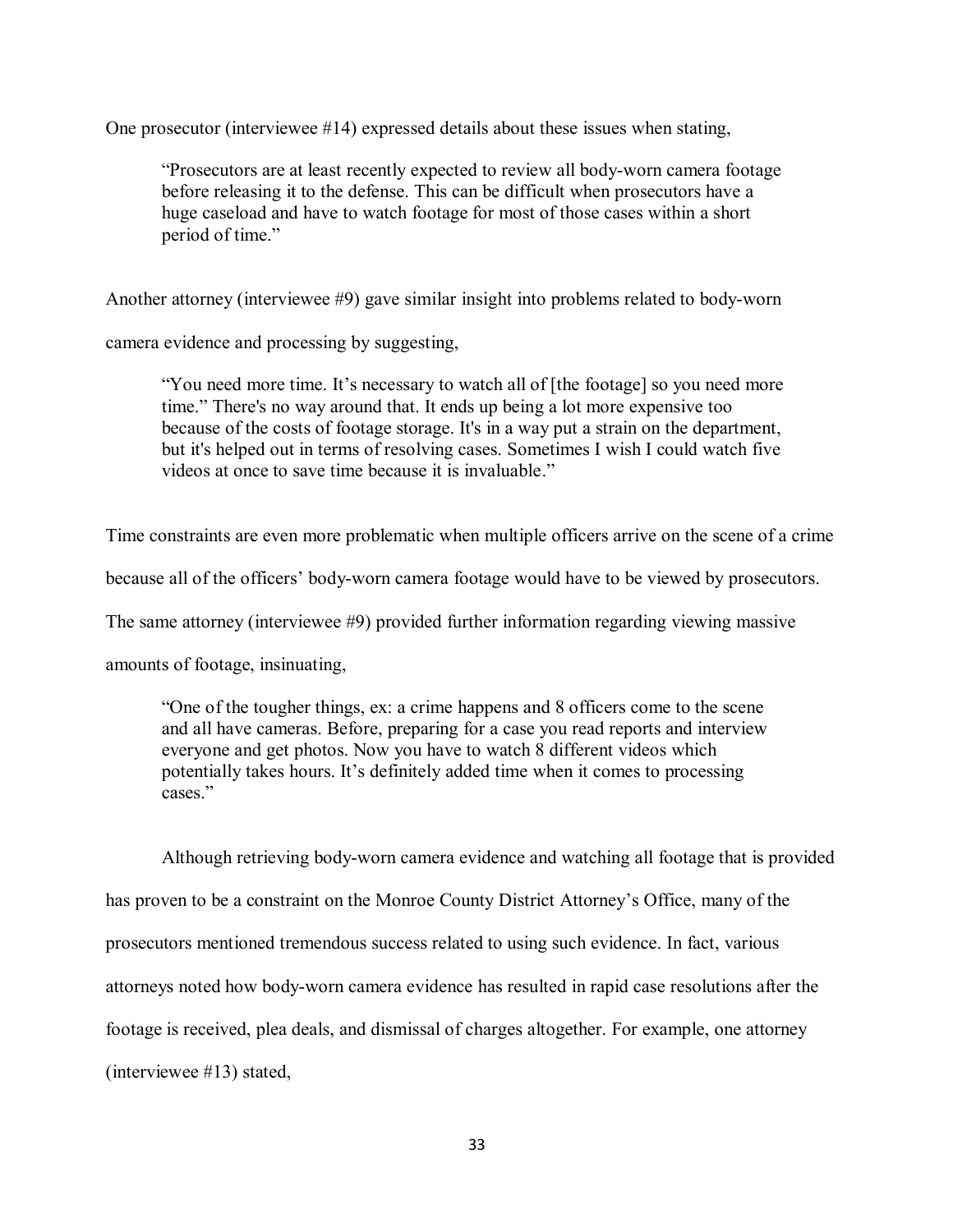"[Body-worn camera evidence] can affect whether or not charges are pursued, for example, a mom spanked her child and was being charged with Endangering the Welfare of a Child, but camera footage clearly showed that the child was acting out and behaving terribly. This led to the charges being dismissed. Footage could also result in a prosecutor lowering charges, for ex: A defendant violated a restraining order. However, the footage from the body-worn camera showed that the defendant was very intoxicated and somewhat unaware of his location. The prosecutor was lenient and lessened the charges, even though it was evident that the defendant had broken the law."

Another attorney (interviewee #11) was even more optimistic about how body-worn camera

evidence will likely impact the processing and outcome of criminal cases for prosecutors,

specifically stating,

"[Body-worn camera evidence will] give us a high conviction rate in the long run. It'll force [defendants] to take a plea/reduction. Some cases we didn't have any evidence but now there is evidence for those people who don't take field sobriety tests. It'll cut down on number of cases where we have not guilty."

Although most of the prosecutors' projections regarding the impact of body-worn camera

evidence on cases seemed to suggest more favorable outcomes for the prosecution, one attorney

(interviewee #14), while in support of the other statements, revisited such claims by revealing the

current state of plea bargains in comparison to how it might become, ultimately admitting,

"[Body-worn camera evidence] can speed up the time to resolving the case with a plea bargain. However, many cases plea out anyways, so in some circumstances body-worn video is just "one more thing to get," and the 15 day [discovery] rule makes things hectic."

#### Defense Attorneys, BWC Evidence, and Case Processing

Similar to prosecutors, all of the public defenders who were interviewed appeared to possess a series of positive perceptions regarding body-worn camera evidence. In general, defense attorneys were most approving of being able to retrieve body-worn camera footage that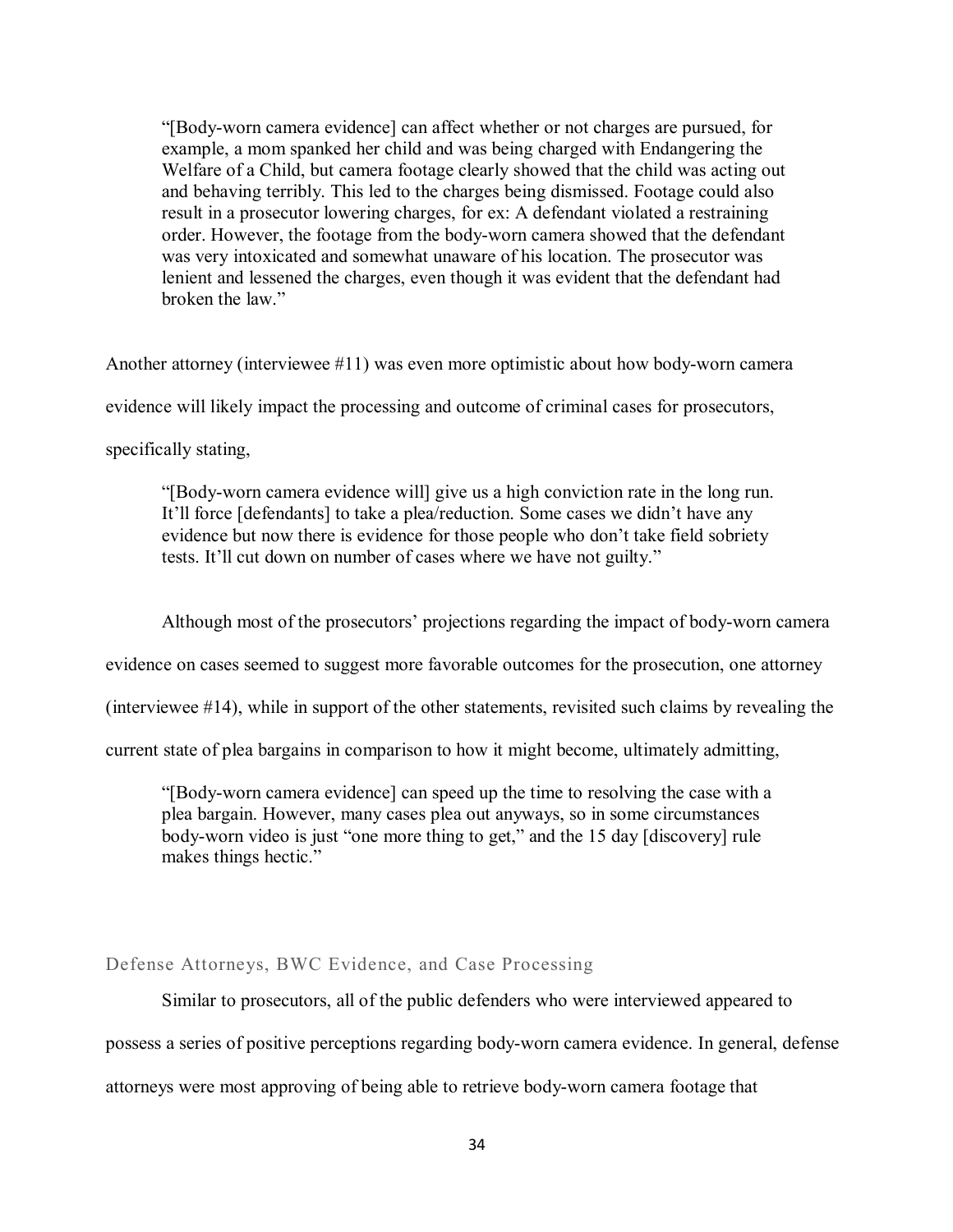corroborated claims made by their clients. For example, one attorney (interviewee #3) proclaimed,

"[I'm] completely in favor. I haven't had a situation yet where I've watched bodyworn camera footage and thought I hope no one sees this. It's always helpful in some way. If I can watch it with my client and he can point stuff out, I can better understand how things happened. Memories are fleeting but not footage. Body cam shows everything."

Another public defender (interviewee #8) expressed similar approval of the value of body-

worn camera evidence by stating,

"You get to see the raw footage of what actually happened as opposed to a police report that has been thought out and sanitized or potentially manipulated. Whether or not it's intentional it's through their lens which is different from other lenses as they are not unbiased."

The importance of body-worn camera footage was made most clear by one public defender

(interviewee #2) who discussed a case in which body-worn camera evidence worked to prevent an

innocent individual from facing assault charges against law enforcement. The public defender

ecstatically summarized the happenings of the case, stating,

"The body-worn camera footage contradicted what the officer said. It showed the officer telling the [false] story to the supervisor, too. The supervisor basically aided and instructed his officer to make up something on his report in order to justify detaining my client. The judge dismissed the case because it was bogus. The officer essentially made up a reason to detain my client. Without the footage the judge likely would have accepted the officer's statement

The sample of prosecutors and defense attorneys interviewed in this study were also similar in their description of the kinds of cases that benefit most from body-worn camera evidence. More specifically, many of the public defenders agreed that body-worn camera footage could be extremely important in DWI/DUI cases. This statement was supported by a public defender (interviewee #3) who claimed,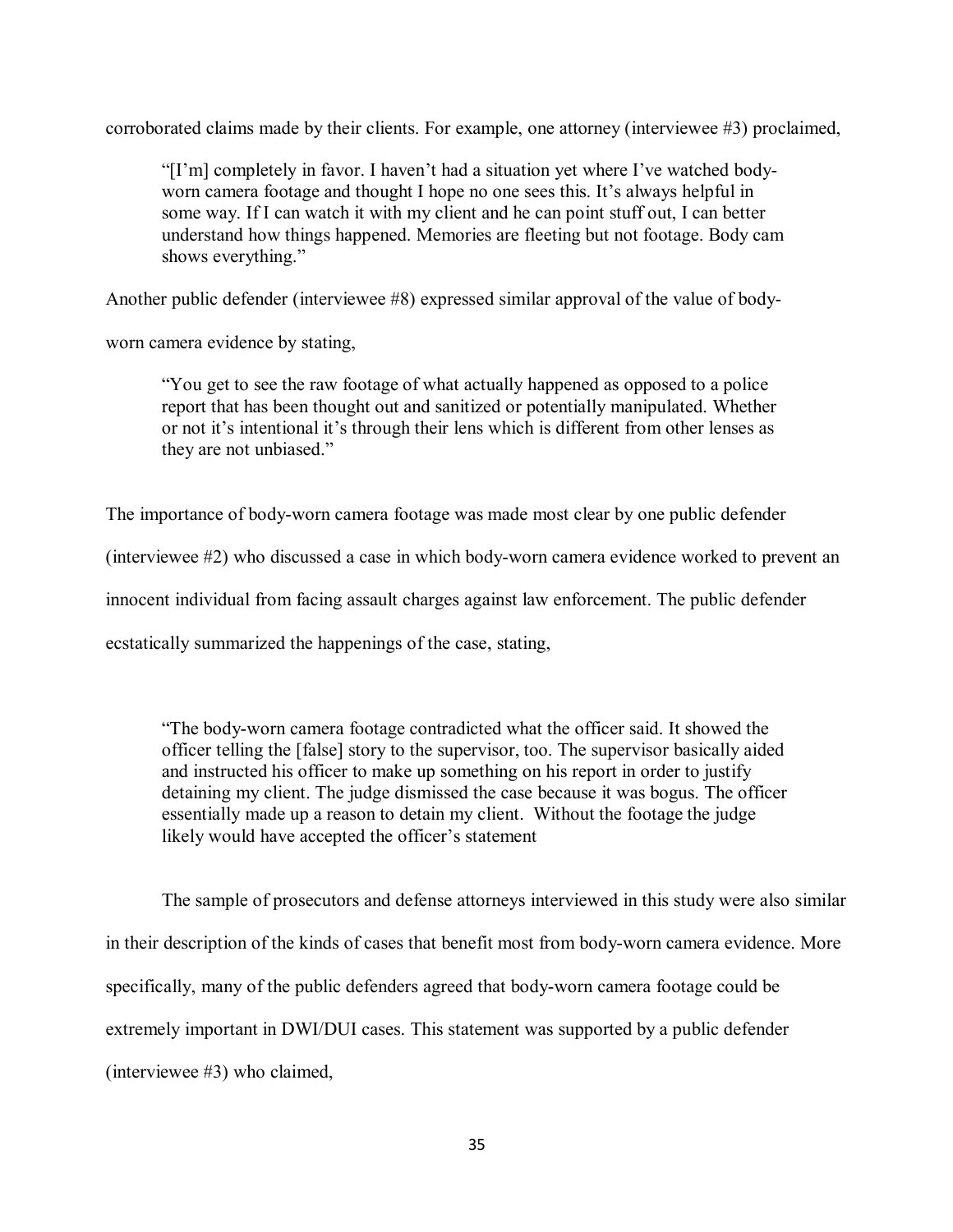"DWIs come down to officer observations of clients. The way they sound, coordination, demeanor. If I have all that on camera I can [potentially] impeach officers' testimony [when it contradicts written reports] and point out to the jury that the footage may depict it differently."

Many public defenders also discussed how body-worn camera footage is especially valuable in crimes against law enforcement. The importance of the video evidence in crimes against police officers was discussed in terms of the lack of evidence these cases tend to have. As a result, prosecutors and public defenders often have to rely on statements from law enforcement and defendants. One defense attorney (interviewee #2) spoke directly to this issue when claiming,

"[Body-worn camera evidence works best for] crimes against police officers, resisting arrest, and assaults on police officers. [The body-worn cameras can] capture an entire incident. In most other crimes, there isn't a police officer present. Only when the actual crime is filmed does it help a lot. Body-worn camera video is only relevant to the arrest of the actual crime. After the fact, the footage doesn't help as much."

Additionally, another attorney (interviewee #1) highlighted how body-worn camera evidence can

also be useful in gun cases, especially because,

"Often there are legal issues on those cases. Police chase people they shouldn't chase or violate constitutional rights. Officers often exaggerate what happened at that time and body-worn camera video can potentially dispute what officers say. [Body-worn camera evidence is valuable] mostly in cases where constitutional rights come into play."

The value in body-worn camera evidence revealing issues related to defendants'

constitutional rights and possible violations at the hand of law enforcement was reiterated

by a different defense attorney (interviewee #3) who stated,

"A lot of times officers will pat down people without reasonable suspicion. An officer before can say he did X-Y-Z, but the video can contradict this. Footage can [also] help show that searches are unlawful."

Many of the public defenders also expressed some challenges related to body-worn camera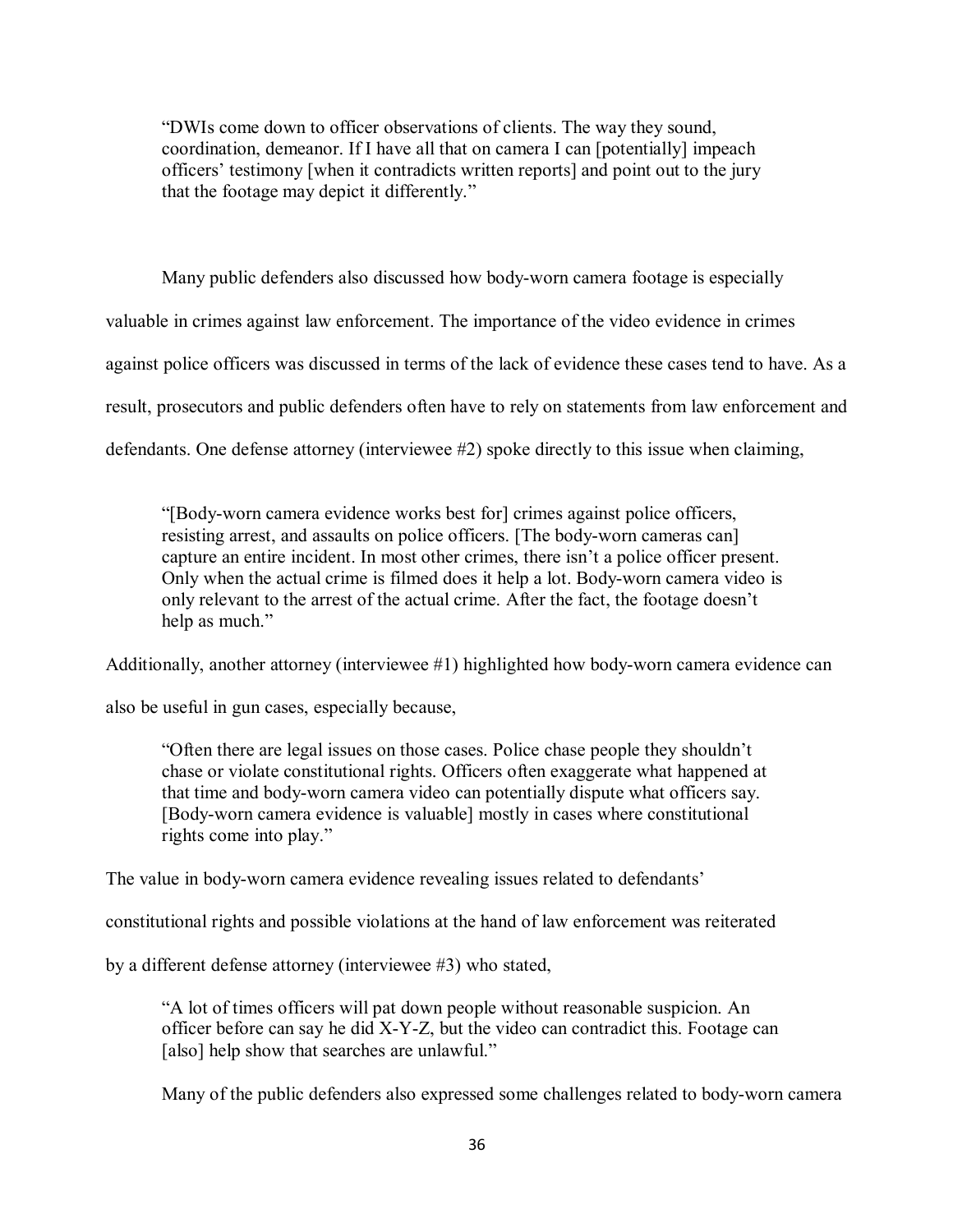evidence related to issues of viewing body-worn camera footage and quality of such footage. More specifically, one attorney (interviewee #3) noted,

"[We need] better software for viewing. A lot of cases are at night. It's hard to see the footage. There's no backlight. We've had to adjust the brightness of the video just to make out various shapes and that's problematic. I would prefer that if there were ways to lighten the footage. It feels junky to use a laptop to show to a jury. There needs to be a way to have remote viewing. It's minor but it'd help."

Surprisingly, outside of issues related to inadequate viewing technology and quality of footage, most of the public defenders did not express some of the same issues related to body-worn camera footage that prosecutors did. While the public defenders rarely expressed concerns related to the expectation of jurors, some did discuss how jurors may react to this new form of evidence. For example, one attorney (interviewee #7) suggested,

"In the perspective of someone on the jury, [body-worn camera evidence] might be alarming to them. The [footage] is really raw in comparison to reports which often show a case being really "clean." The videos are very rough, people use bad language, etc. Police don't like that people are seeing how the sausage is made."

While most of the public defenders were relieved that body-worn camera footage has finally provided evidence that corroborated some of the issues many of their clients had been telling them for years, a lot of them were still alarmed by some of the things they saw on such footage. For example, one public defender (interviewee #1) expressed that,

"It's been eye opening the things officers will do knowing they're wearing a bodyworn camera. It scares me thinking [about] what they did before. Very abusive language and behavior towards people. Unprofessional behavior on the part of the officers. It concerns me because it seems like they're operating in a culture where that's acceptable. Before body-worn cameras, it was hard to prove [misconduct] unless someone had a phone camera and was videoing it."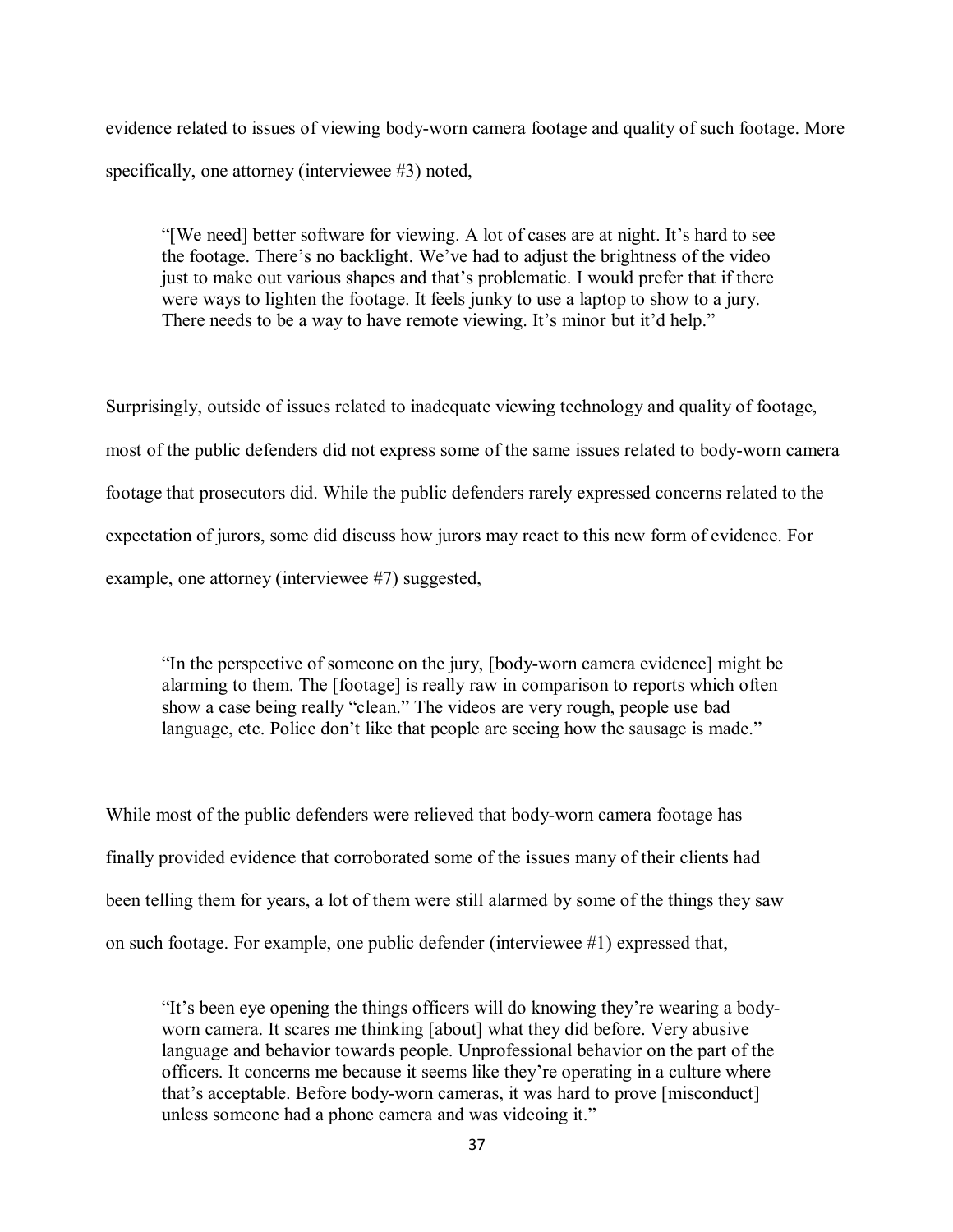All of the public defenders further expressed challenges relating to receiving body-worn camera evidence in a timely manner from prosecutors, which has had an impact on the processing of cases. For example, when asked about issues related to receiving body-worn camera evidence, one public defender (interviewee #1) said,

"[We] probably do not [receive body-worn camera evidence] as fast as we would like to. Not sure if it's prosecutors' fault. They'll suggest us to do subpoenas because discovery has been so slow. So I don't think it's intentional. Subpoenas involve several extra steps to be taken that otherwise would not need to be done. I want to see it provided to prosecutors faster so they can get it to us faster too. They're also dragging their heels for prosecution as well."

Similarly, another public defender (interviewee #7) mirrored this response related to the issue of

getting cases processed throughout the system in a timely manner by stating,

"[Body-worn camera evidence] doesn't increase number of cases. It does [however] take a lot of hours to look at the footage. DA's often chunk out the recordings before giving it to the defense. Sometimes DA's will cut out stuff that does actually matter. We have to sit there and watch all the footage. The police may decide to not give the DA all the video. It might not be because of the DA it might be because the police chose not to do whatever. There's no way around spending more time on cases when there's body-worn camera video. Especially in trial we watch more video."

Time management appeared to be one of the major issues experienced by both prosecutors

and public defenders. However, some attorneys expressed concerns regarding their relationship

with prosecutors. In fact, one public defender (interviewee #3) spoke directly to this issue by

explaining,

"I think in some cases [body-worn camera evidence] has made me more adversarial with DA's. I've seen a reluctance on their part to use the camera footage. It's their job to make the case but it's also their job to seek truth and justice. So when I see it as a willful denial of what's on the body-worn camera footage, such as a DWI case where they kept footage out of case, which to me is irritating because I knew it was bad for my case."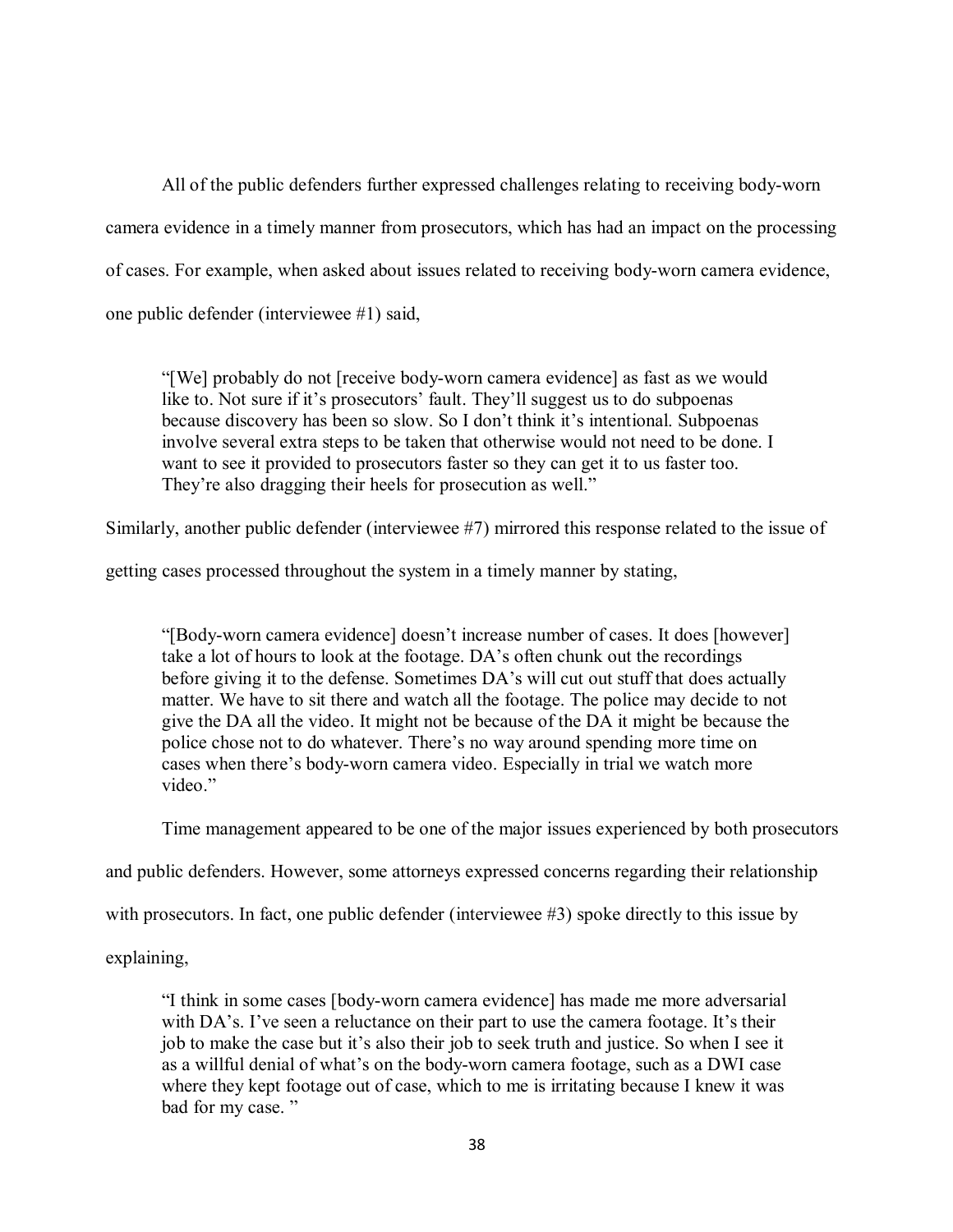In spite of these processing issues, many of the public defenders also discussed some of the ways in which body-worn camera evidence has positively impacted the outcome of different cases. More specifically, they mentioned experiencing notable differences in plea deals and charges being brought forth by the prosecution. For example, one attorney (interviewee #8) stated,

"[I've noticed a] big reduction in police "bogus" charges [and] disorderliness, etc. I think something that's happening now [is] police will say things on camera in order to influence someone that may potentially be watching [the footage] down the road. [In the] long term, I think [body-worn camera evidence is] positive. The body-worn camera video answers a lot of questions that [attorneys] argue over. The only thing it goes to trial over is if it is a condition of law."

Another attorney (interviewee #3) also spoke to differences in negotiations between prosecutors

and public defenders as a result of body-worn camera evidence, ultimately stating,

"At the very least negotiations are impacted. It's impacted what case offers have been. [I] had a drug possession case last week and it was unclear to me why I couldn't see on the [body-worn camera] video where [the officer] found drugs. The officer said he found it in the car as my client was getting out, but all the video showed was that the officer never found drugs. When I went to hearing the ADA asked if we could work [a deal] out. Drugs never were on the video. The drug charge was dropped to disorderly."

In relations to trials and acquittals, one public defender (interviewee #1) suggested,

"I think [body-worn camera evidence] is going to weed out trials. We have an intelligent crew of attorneys on both sides. Body-worn camera video that's helpful will help reduce trials. Acquittals not as much, but maybe less cases will not need to go to trial because evidence may be really clear."

Judges, BWC Evidence, and Case Processing

The interview framework for judges was slightly different in comparison to that of

prosecutors and defense attorneys, which was identical outside of changes in language. There was

also less judges interviewed in comparison to prosecutors and public defenders. As a result, there

was very limited findings in regard to the evidentiary value of body-worn camera footage from the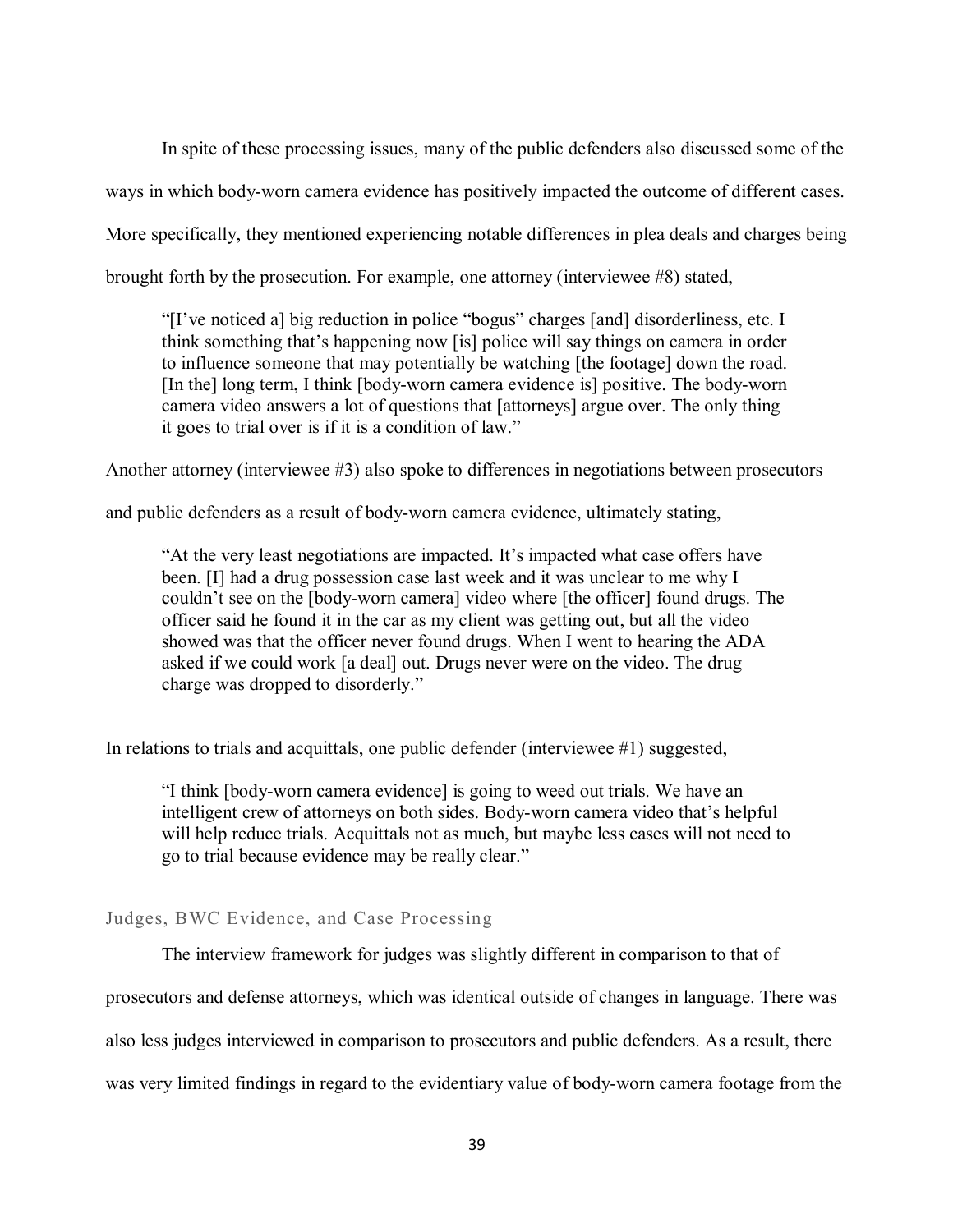perspective of judges. Despite these limitations, important similarities emerged from the interviews, including agreement amongst the three judges that body-worn camera footage could be valuable evidence in specific kinds of cases involving law enforcement. For example, one judge (interviewee #22) summarized which cases are most impacted by body-worn camera evidence by stating,

"DWIs are impacted, resisting arrest cases, part of the hearing consists of determining whether the defendant has voluntarily given up rights to consent to speak to officer, or performance on sobriety test, probable cause for arrest are usually on the officer testimony, now there is BWC footage."

This rhetoric was consistent throughout the other interviews as well. However, one judge (interviewee #20) did make note of the importance of capturing the perspective of law enforcement during incidents in which other evidence may be murky by stating,

"It's important to see the officer's perspective. It may be useful to see some of the "shoot/don't shoot" situation videos. There may be a dynamic tension between free press and a fair trial."

Generally speaking, judges appeared to be approving of body-worn camera evidence particularly that of which is admitted into court. However, they did express sincere concern regarding how body-worn camera evidence will impact jurors. One judge (interviewee 20) even stated that,

"CSI and other media in culture affects the expectations of jurors. [We] need to disabuse these unrealistic expectations from jurors prior to court proceedings. Litigants [and jurors] may feel that something is missing if certain types of evidence [like body-worn camera evidence] aren't present."

In regard to processing cases, all of the judges also discussed how the introduction of bodyworn camera evidence has slowed down the processing of cases, resulting in numerous adjournments, which allow attorneys more time to watch the footage. Admissibility of body-worn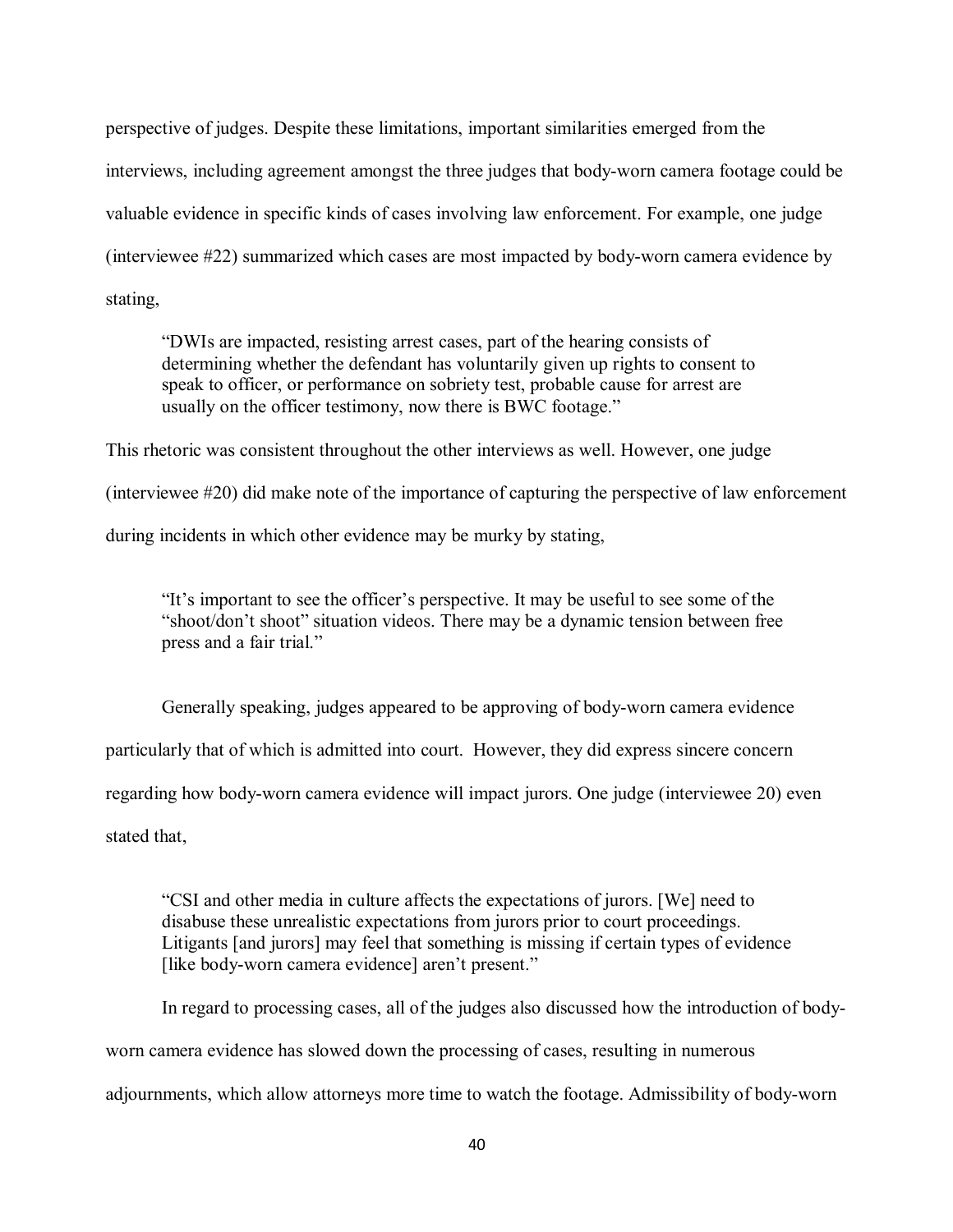camera evidence was also heavily discussed by the judges. While the criteria for admitting bodyworn camera evidence is the same as admitting any form of video evidence, the judges did mention that body-worn camera evidence could result in preclusion if discovery is not met in a timely manner. One judge (interviewee #22) summarized the overarching opinions of all three judges regarding the processing of cases by stating,

"Because [body-worn cameras are] new, getting discovery turned over is overwhelming. Technology is moving faster than the law can and the law and system have not been put in place to support it. [There's also] a lot of pretrial arguing about whether or not the BWC footage was timely produce, subject to preclusion, suppress, different judges different rule, until court of appeal make cases law everyone will do something different in different department. Preclusion [of body-worn camera evidence] if it's not produce in 15 days. [Body-worn] cameras] have slowed down the resolution of cases, the footage has to be obtained, reviewed, additional cost for maintaining/storing footage and burning CDs, to receive the data there is a delay."

# **Conclusion**

The introduction of body-worn cameras was initially predicted to have the biggest impact on the behaviors of law enforcement. However, research, while limited, has illustrated how body-worn cameras are impacting not only law enforcement, but also prosecutors, public defenders, and judges. This research study presents insight into some of the challenges and strengths of body-worn cameras as described by legal actors. More specifically, it examines how body-worn camera evidence is utilized in addition to how such evidence impacts the process and outcomes of cases.

Overall, the interviews conducted with prosecutors, public defenders, and judges provided valuable information regarding body-worn camera evidence and the specific kinds of cases this particular type of evidence is most beneficial to. While such footage can shed light on crimes that take place in front of law enforcement, such as DUIs/DWIs, and assaults on victims that showcase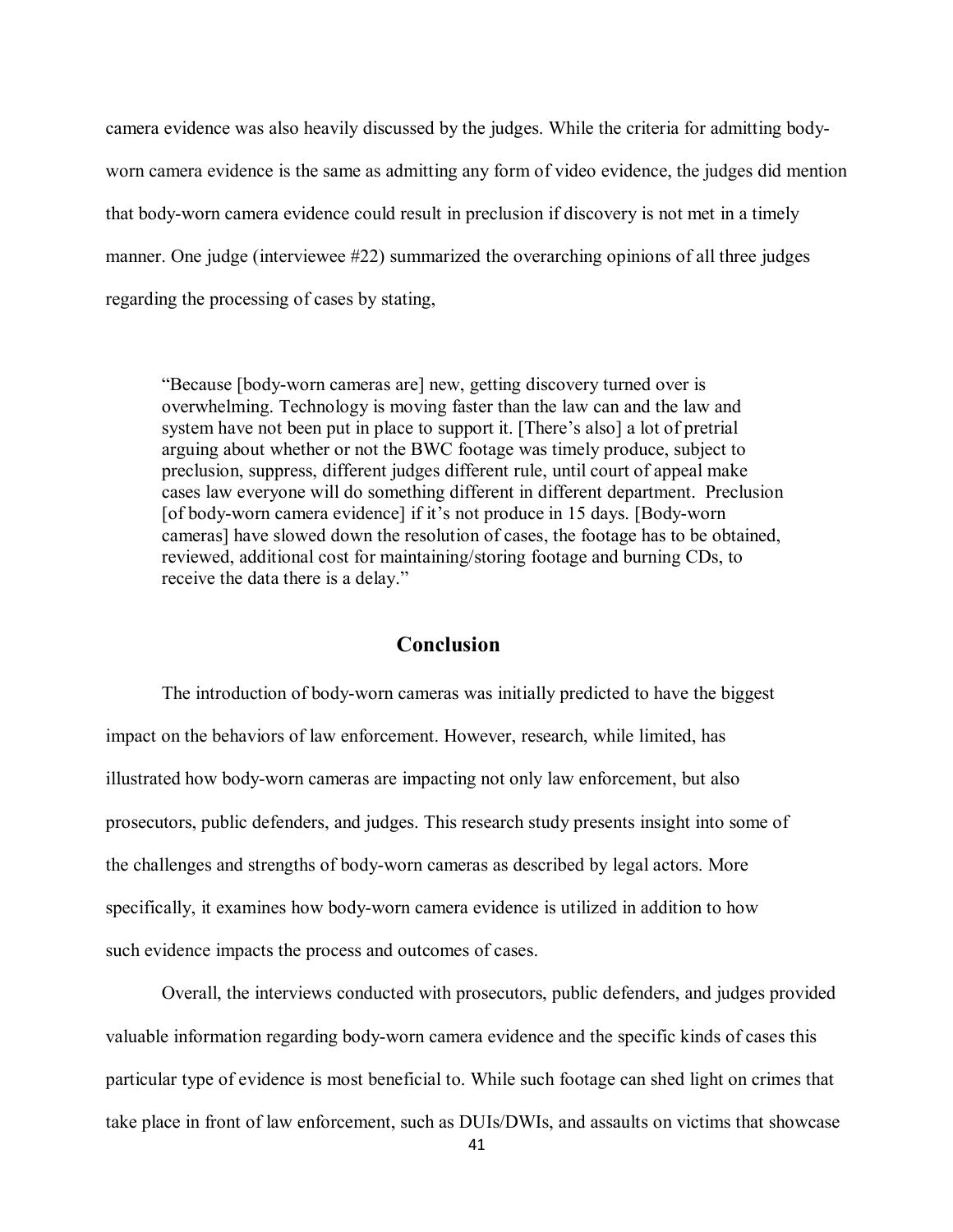their initial emotional reactions and/or bruises, like domestic violence cases, these legal actors were extremely perceptive of some of the limitations body-worn camera evidence presents. The most notable being jurors' expectations, technological learning curve, dated technology, and prompt accessing body-worn camera evidence to use, which has been most problematic due to budget constraints of both offices. As expressed throughout the interviews, these limitations also create issues with case processing, ultimately causing delays in criminal court proceedings and the detainment of defendants. Although case have been delayed, the outcomes of cases in which bodyworn camera evidence is most vital, the outcomes were noted as being seemingly swift, resulting in more plea deals and favorable resolutions on behalf of both the prosecution and defense.

Although this research study adds to the growing body of literature regarding body-worn cameras, there are some important limitations that must be discussed. First, the sample size was small. While there are between 70-80 prosecutors, 70-80 public defense attorneys, and 10 city court judges, there was only a total of 22 legal actors interviewed. A larger sample size could have shed light on other processing issues and evidentiary benefits this study fails to address. Additionally, some of the interviews were conducted in groups, which made it difficult to document all of the responses to each interview question from each individual interviewee. In terms of future research, it would be advantageous to examine jurors' expectations and perceptions regarding body-worn camera evidence, especially since this was of great concern for all of the legal actors interviewed.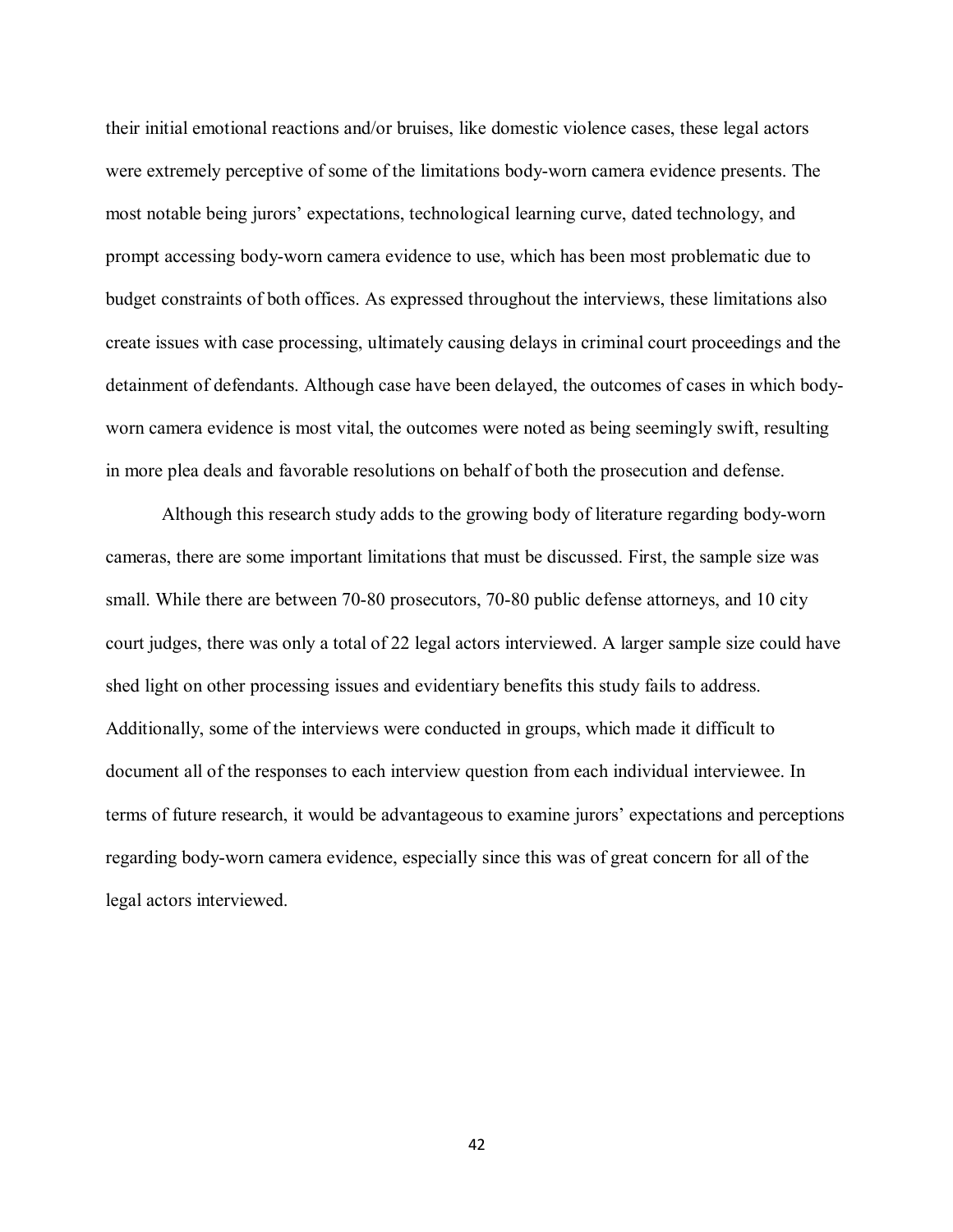Prosecutorial and Public Defender Perceptions: Anticipated Impact of Police Body Worn Cameras

on Jurors' Decision Making

This material was supported by Grant No. 2015-DE-BX-K002 awarded by the Bureau of Justice Assistance (BJA). BJA is a component of the U.S. Department of Justice Office of Justice Programs. Points of view or opinions contained herein do not necessarily represent the official position or policies of the U.S. Department of Justice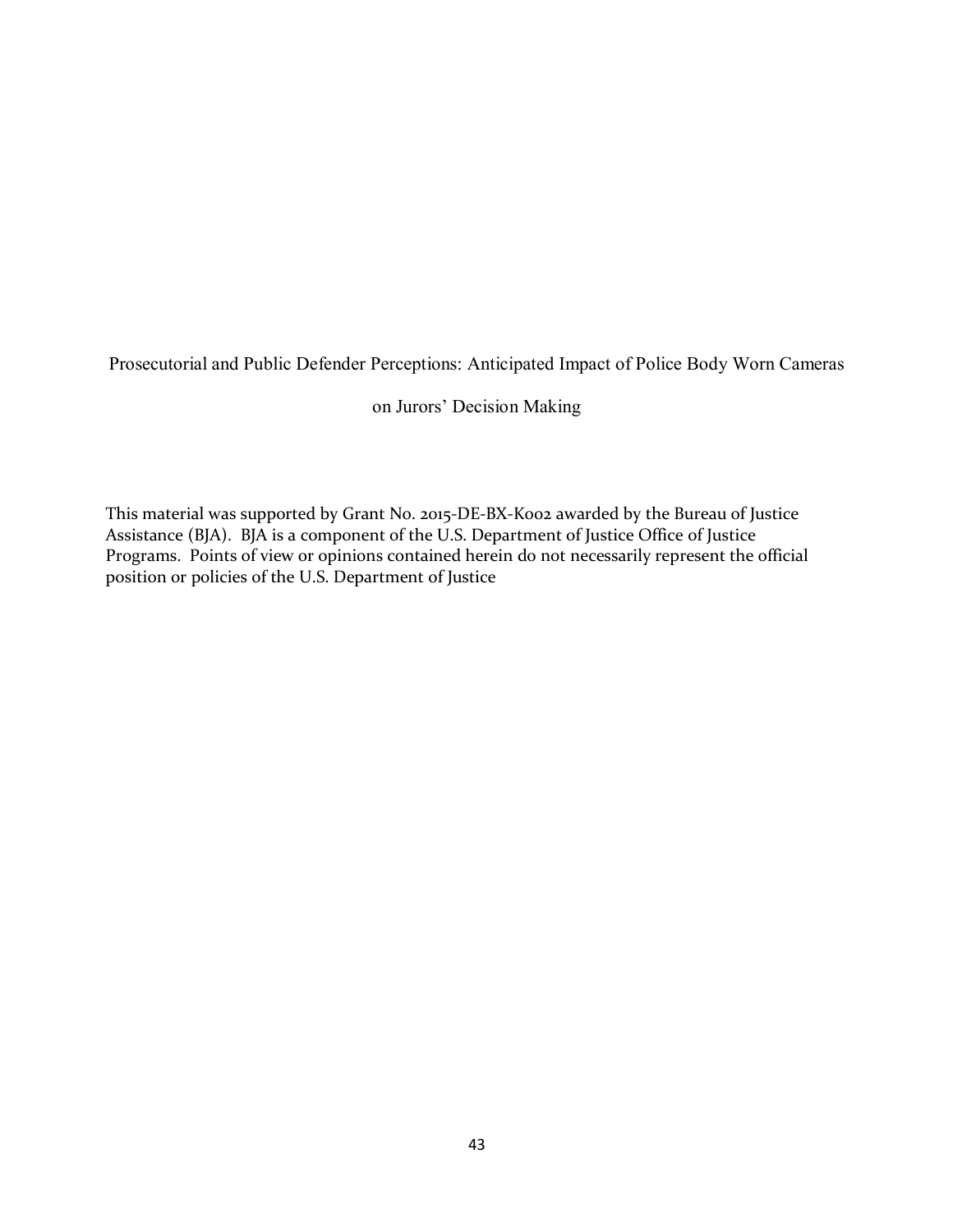# Abstract

The jury serves an important reference point for criminal case processing, despite the fact that the majority of cases are disposed of by pleas or dismissals. This paper examines the prosecutor and defense attorney's perceptions of the impact that body-worn cameras (BWC) will have on juries and how, even in cases they negotiate, perceptions regarding juror expectations and decisionmaking may change. Research involved surveys and interviews with prosecutors and defense attorneys in urban counties in California, New York, and Texas. The results indicate that both defense and prosecution anticipate BWC changing approaches to cases and how cases may be negotiated to an outcome. Future research on whether and how case flow and attrition is systematically affected by the introduction of BWC in crimes, especially those where police are primary witnesses, is suggested.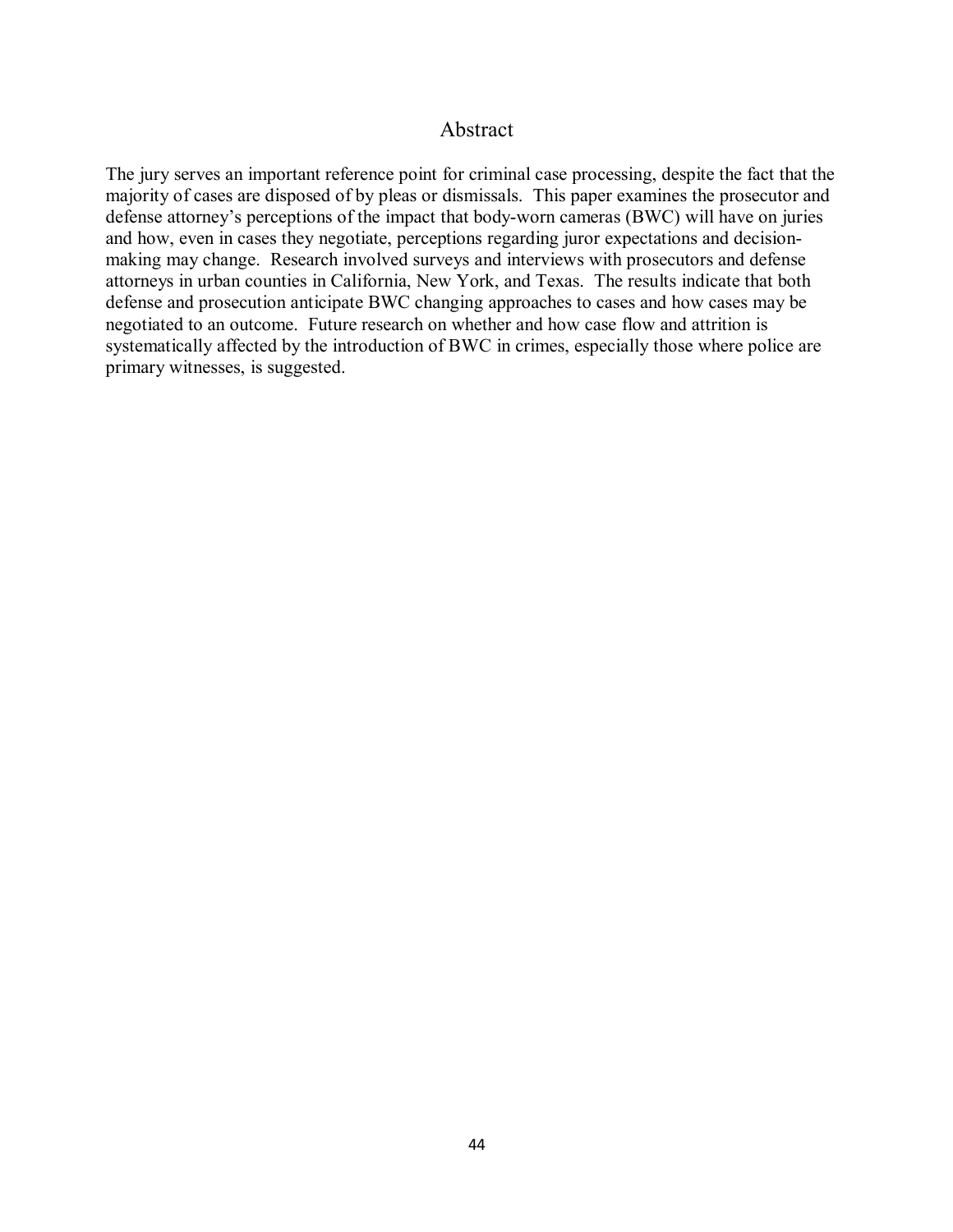#### **Introduction**

Technology is associated with change in the local practice of criminal justice including the oft noted introduction of police cars and 911 systems which helped redefine police into a reactive force (Kelling & Moore, 1982). A recent large-scale change involves the testing and adoption of body worn cameras (BWCs) by local police departments (Reaves, 2015). The motivation for adoption largely rests on anticipated improvements in police-community relations, reducing police complaints, reducing use of force (White, 2014) and responding to a crisis of police legitimacy (Makin, 2017). Despite the origination as a solution to issues primarily confronting police in dayto-day encounters, the impact of BWC on prosecution and defense has recently become more salient as BWC footage becomes more prevalent as a form of evidence.

Morrow, Katz & Choate (2016), for example, trace changes in prosecutorial processing of intimate partner violence cases in Phoenix, AZ, with the introduction of BWC including a greater likelihood of plea outcomes or guilty verdicts. Westera and Powell (2015) have added to the conversation on video applications for domestic violence cases as a tool for evidence collection and securing a record of witness, victim, and suspect statements. Lum, Stoltz, Koper and Scherer (forthcoming) note, however, that this research avenue is specific to intimate partner violence cases and may not apply to the larger body of cases pursued by local prosecutors. Further Merola, Lum, Koper and Scherer's (2016) survey of state prosecutors indicate about six in ten believe BWC would be more helpful to prosecutors, however slight majorities believe it will increase preparation time and make for difficulty in generating discovery.

These contradictory expectations regarding the consequences of this technological change should be placed firmly against the reality that few cases make it to trial, but instead are negotiated to pleas or have charges dismissed. As such the current research focusses on how prosecutors and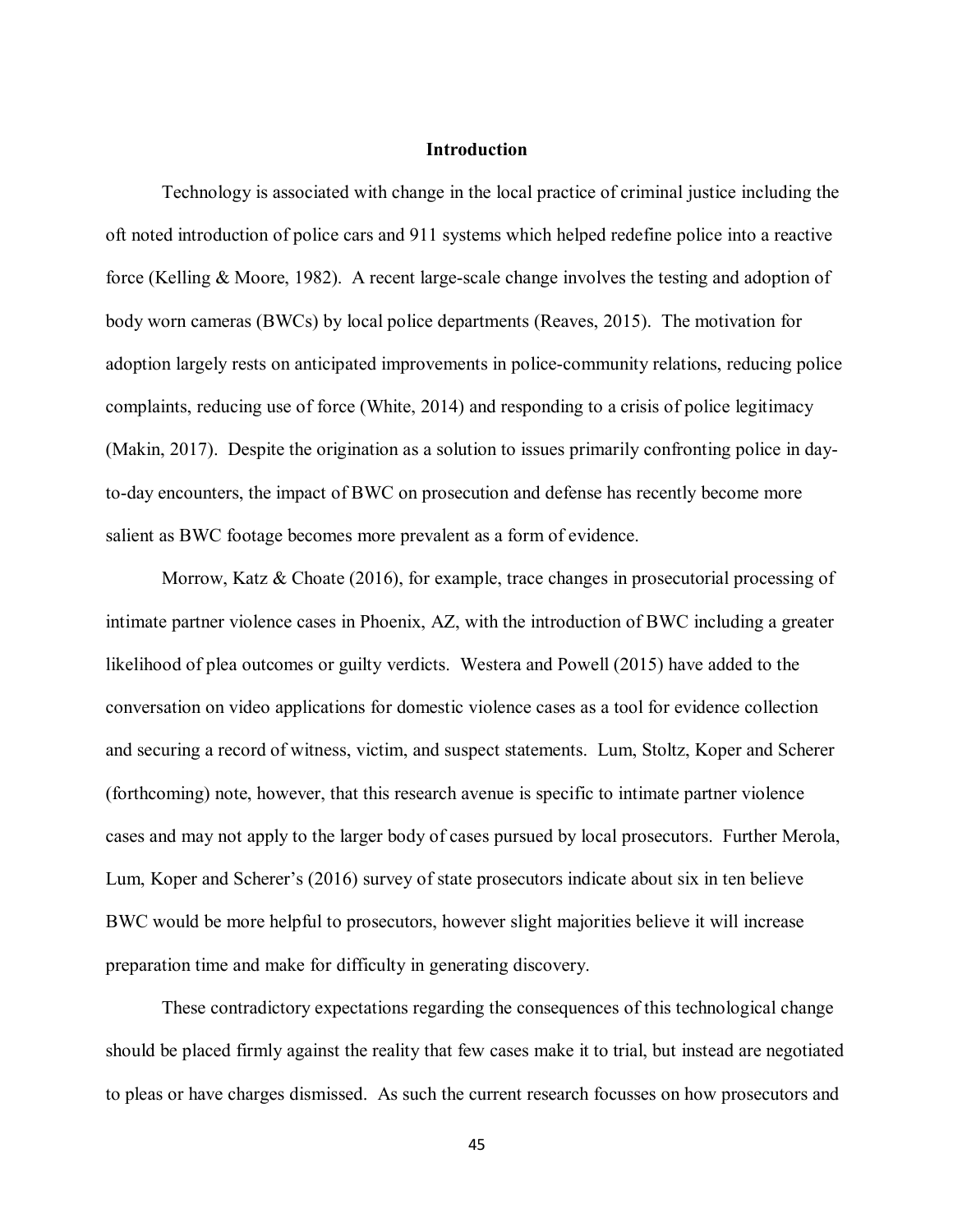public defenders in three counties are adapting to BWC in their everyday practice and construct the value of BWC video as evidence in cases, much as officers construct its usage in practice (Makin, 2016). The current research applies a mixed methods approach to explore one facet of the value and impact of BWC on courtroom practice. More specifically, we consider prosecutorial and public defender notions regarding BWC on juror's expectations for that type of evidence and how BWC may affect juror decision-making. Below we first review the literature with a focus on decision-making, the role uncertainty plays in negotiation, and how new evidence, such as the CSIeffect, is anticipated to influence juries and jurors. We then describe the three sites and methods for data collection. Quantitative analyses from surveys are then informed by qualitative results drawn from in-depth interview. Finally, these results are framed in the conclusion as having import for policymakers.

## **Literature Review**

The criminal jury in U.S. criminal justice has multiple functions as it represents a community reference point for the application of law and procedure (Murley & Sutton, 2014; Feeney, 1983: p. 238) and is sometimes at odds with the expectations of judges (Kalven & Zeisel, 1971), and a check on prosecutors (Mather, 1979) and defense attorneys (Flemming, Nardulli & Eisenstein, 1992: Chapter 6). The jury can be considered part of the local culture's impact on adjudication decision-making (Heumann, 1979; Worden, 2016). Given this backdrop, the question of the effect of police use of body-worn cameras (BWC) on juror decision-making and expectations is an important one for prosecutors and defense attorneys as an anticipated reference point for their negotiations. Clearly the vast majority of cases are settled prior to trial and convictions are overwhelmingly obtained by pleas as compared to guilty verdicts (Reaves, 2013). The proliferation of BWC footage, especially with regard to cases where police are typically the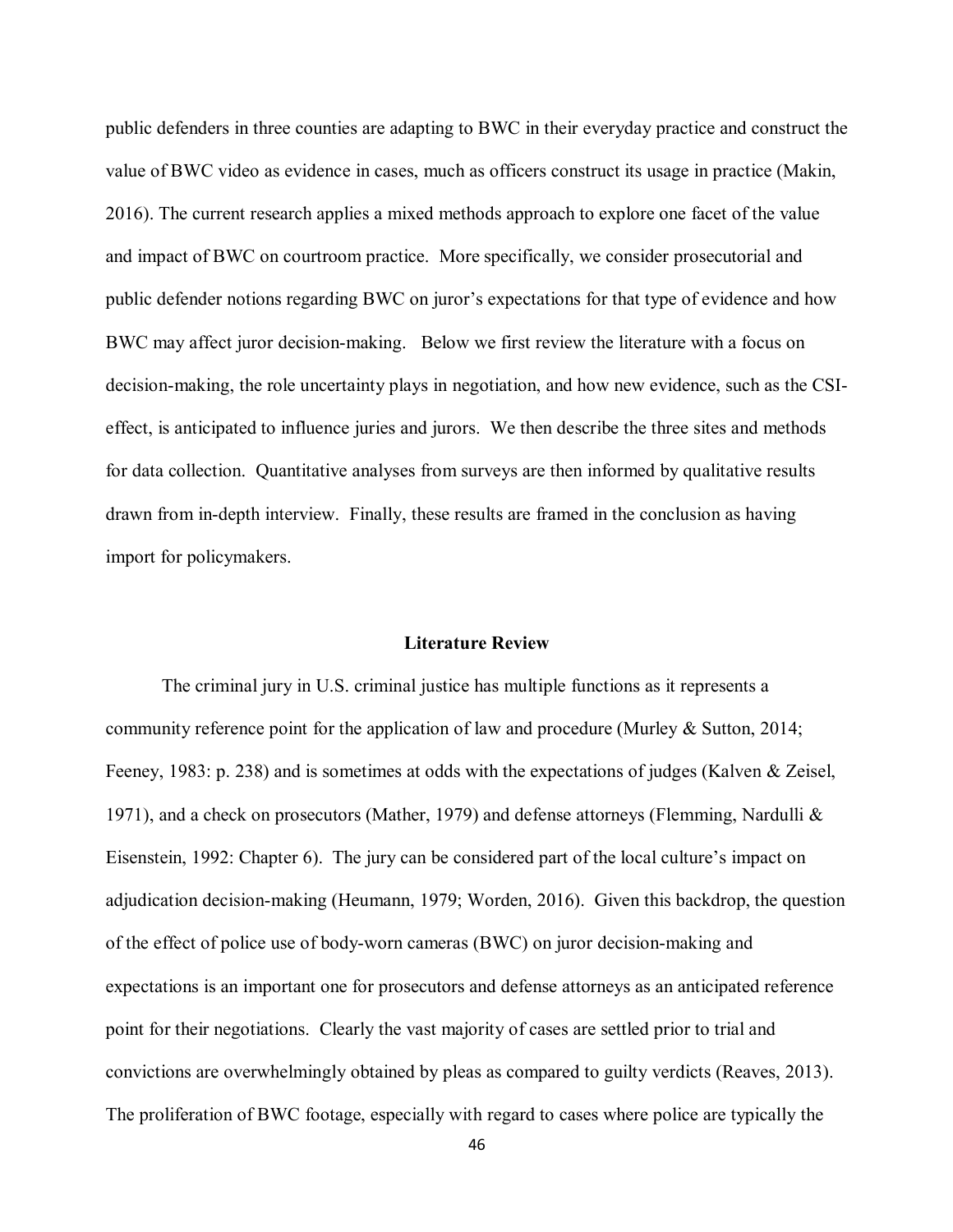primary witnesses to the crime (e.g., DUI, assaulting a police officer/resisting arrest, disorderly conduct, weapon or drug possession, and so on) are similarly a large proportion of the criminal cases which are charged and settled as contrasted with the more serious violent felonies. Thus, we explore the jury as a referential point for negotiation in this literature review; particular regard is accorded how case evidence yields more or less credible cases, thereby influencing variations in prosecutors' and defense attorneys' uncertainty about prospects for conviction and acquittal at trial. Second, we consider the expectations that jurors may have for the existence of BWC regardless of its utility for adding information at trial. In sum we consider uncertainty and the CSI-effect (e.g., Todak, Gaub & White, 2018) as essential elements that may be influenced by the emergence of BWC technology.

The extant literature indicates that prosecutors weigh dismissal, bargaining, and trial strategies against juries and expectations about their decision-making. McDonald, Rossman, and Cramer (1979) explored defense and prosecution decision-making through case simulation and found information related to case strength (evidence and case facts) to be nearly universally important to both. Further, that research indicated that defense attorneys and prosecutors across a variety of jurisdictions generally agreed on which cases were likely to result in convictions in front of a jury. This suggests a common understanding of case outcomes given similar evidence and case facts on which prosecutors can negotiate outcomes or choose to dismiss cases deemed weaker or low probability convictions at trial. For example, Stanko (1981/82) interviewed prosecutors in New York City and reported that they considered the question "can a case be persuasive to a jury?" independent of evidence and suspect guilt. Her research focused on the credibility of the victim/witness in influencing prosecutors' decisions, but similar concerns were found among defendants regarding credibility in Casper's research (1972), and among defense attorneys.

Frohmann's (1991) research indicates that, specifically in sexual assault cases,

47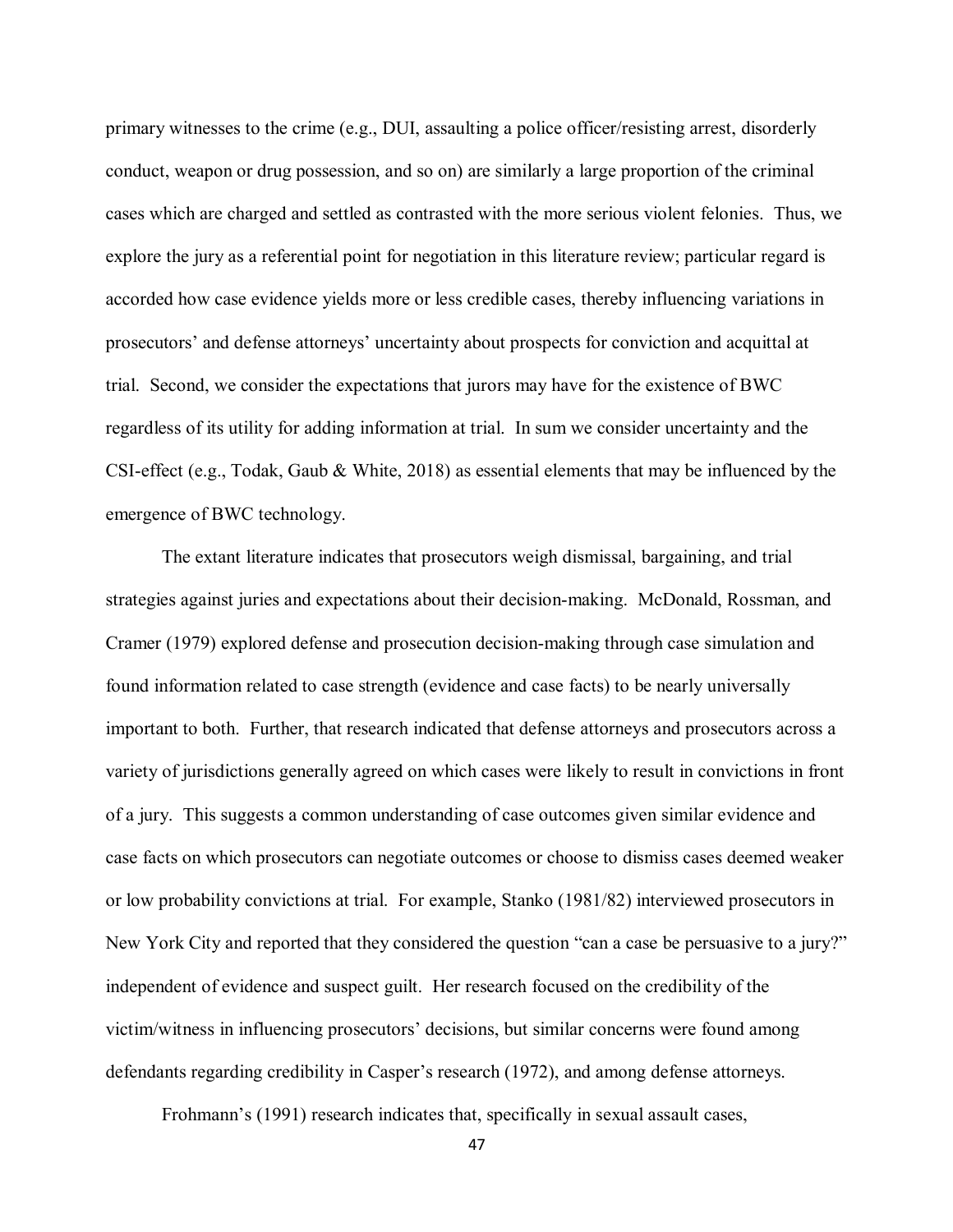prosecutorial case rejection hinged on a "downstream" concern regarding anticipated moves by defense, and judge and juror responses to testimony, especially with regard to victim credibility. Spohn and Holleran (2001) further explored decision-making in sexual assault cases and found victim character and behavior to be particularly salient in non-stranger assaults. Frederick and Stamen (2012) extended these observations to a more general set of cases in interviews with prosecutors to evidence weighed by an expectation of how the jury may evaluate information or the absence of information such as lack of indications of drunkenness from a dashboard camera at a DUI stop.

Thus, a key constituent for prosecutorial decision-making and prosecution and defense attorney negotiation is a background of beliefs about how case information will be interpreted by the jury. Bennett and Feldman's (1982) research, for example, indicates that "storytelling" is a profound reference point for understanding how evidence yields jury decisions regarding convictions or acquittals. In that context, we would surmise that the proliferation of BWC footage would be a particularly salient tool that contributes to these aspects of story-telling and it may serve several purposes for the negotiated outcomes of adjudication. BWC presents a unique crucible in the sense that it reorients the consideration of the jury and storytelling in at least two interrelated ways: First, the jury may come to expect BWC as evidentiary material available and exculpatory part of case construction; second the video is likely to become part of juror decisionmaking in that it provides the contextual and informational backdrop to scenes, speaks directly to elements of a crime, or presents information that undermines or supports the credibility of defendants, witnesses, or the overall prosecutorial case-theory.

Prosecutorial decision-making is often considered in a theoretical framework in reference to uncertainty. Albonetti (1986) drawing on March and Simon's (1958) concept of satisficing argues this is an apt characterization of strategy for dealing with uncertainty in the negotiated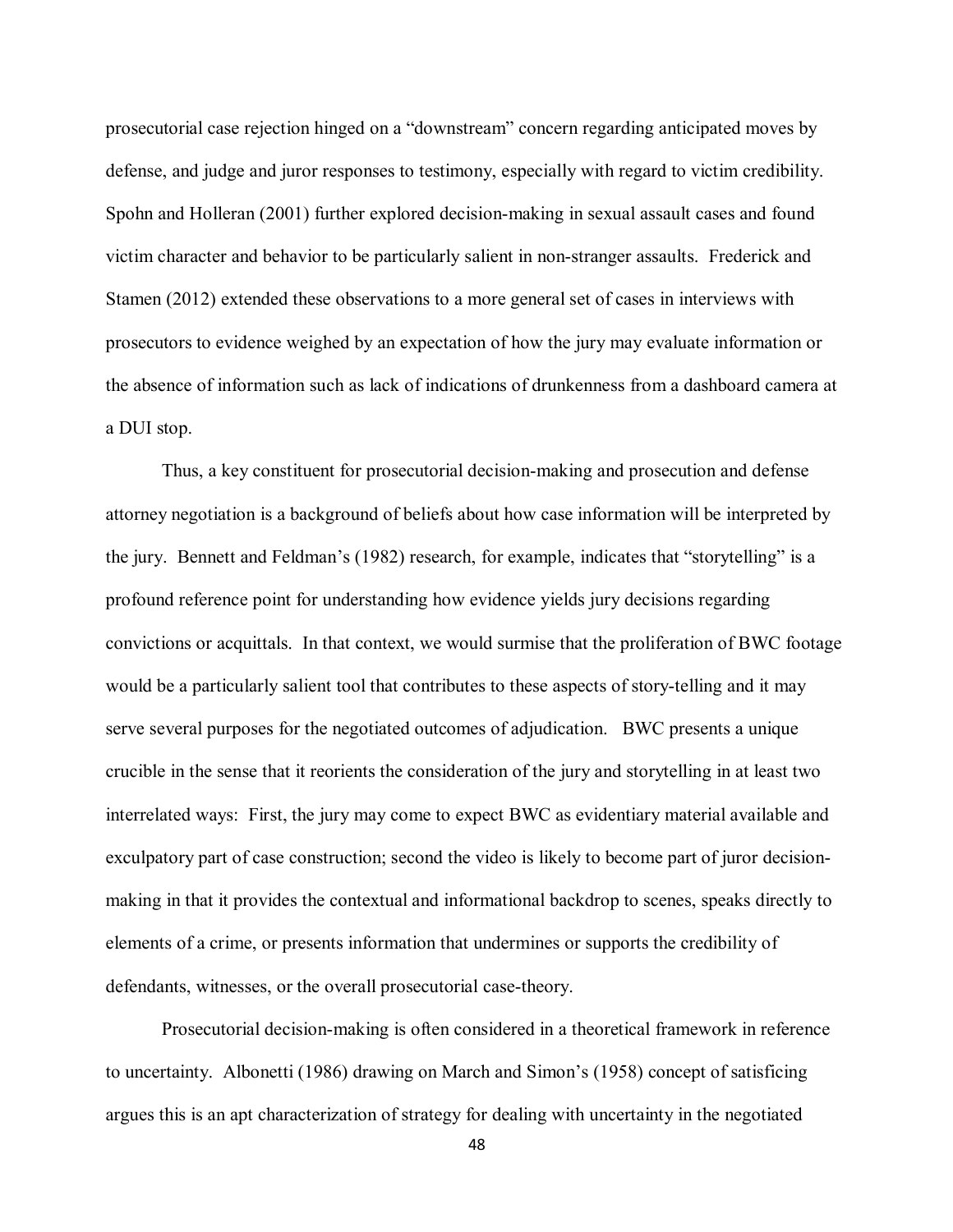outcomes with defense attorneys. Trials take time (inefficiencies can thus result) and can yield losses (uncertainty). Evidence and seriousness are two key pieces of information for helping to weigh, manage, and make decisions under uncertainty. As a reference point, the jury is also explicitly referenced as a source of uncertainty (Albonetti, 1986; Johnson, 1997) against which negotiations are weighed. Managing uncertainty, then, becomes tied to prosecutorial and defense expectancies regarding juries even though both sides know that jury trials are rare. Thus, in establishing the bounded rationality on which to achieve goals of justice and order, novel evidentiary elements such as BWC are expected to make for renegotiations about going rates, what constitutes a strong case, and perhaps new forms of evidence (such as DNA, blood, and other forms) that are available. Westera & Powell, 2015 encourage the collection of video evidence in intimate partner violence (IPV) cases and research findings from Phoenix, AZ (Morrow, Katz & Choate, 2016) regarding the increased likelihood of charge filing, case furtherance, guilty pleas and convictions in IPV cases with BWC, suggest, at least with regard to these case types, that such a renegotiation or change in process is taking place.

## *CSI Effect*

Another such avenue, more general than that one might expect in IPV cases, is the new "CSI effect" that has been ascribed to BWC evidence by judges interviewed in research in Tempe, AZ and Spokane, WA (Todak, Gaub & White, 2018). This draws on the perception of the Crime Scene Investigation (CSI) Effect, which was believed to be a widespread phenomenon associated with the TV crime show which had viewership reaching 60 million per week (Heinrick, 2006). The CSI Effect is often linked to the Cultivation Theory which suggests that television viewing impacts how viewers perceive the real world (Alldredge, 2015). Some have argued that watching CSI produced unrealistic expectations regarding the types of forensic evidence that can be utilized in a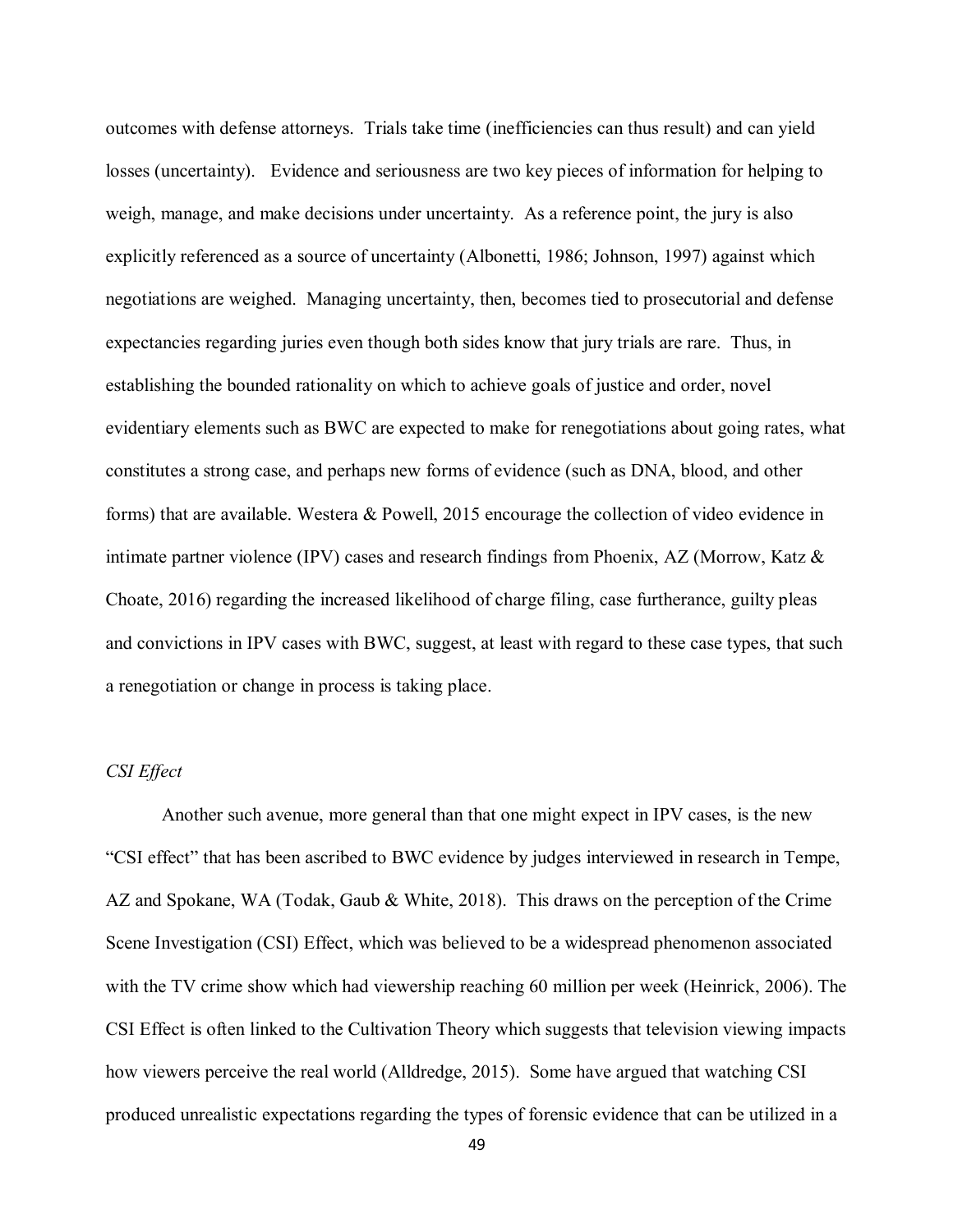criminal case and the availability of such evidence at trial (Johnson, 2017). While prosecutors suggested that the lack of forensic evidence could harm their case(s) and result in the acquittal of defendant(s) as a direct result of watching CSI, defense attorneys worried, conversely, that jurors may become overly impressed by the utilization of forensic evidence and convict their clients (Johnson, 2017).

Initially, survey responses from legal practitioners, such as prosecutors, provided support for the CSI-effect (Johnson, 2017). For example, in 2005, researchers surveyed 102 prosecutors in Maricopa County and found overwhelming support, including prosecutors' reports of jurors questioning the lack of forensic evidence as well as beliefs that acquittals resulted from the lack of such evidence (Thomas, 2006). Watkins (2004) also found perceptions that unrealistic expectations of jurors regarding forensic evidence stemmed directly from viewing crime shows, such as CSI, among a sample of Florida attorneys, and that modified their trial tactics to combat the CSI Effect.

Shelton, Kim, & Barak (2006) studied 1027 participants called for jury duty in Michigan. Although they did not find the CSI Effect to impact acquittals, investigators found that most participants did *expect* forensic evidence in serious cases, such as murders and rapes, especially among those who watched CSI. Kim, Barak, & Shelton (2009) revisited the CSI Effect in a different study and found little evidence of an impact on jurors' decision-making.

Hayes-Smith & Levett (2011) research on 104 dismissed jurors and Baskin & Sommers (2010) exploration of 1,201 telephone surveys revealed scant support for the CSI effect. In sum, the current literature on the CSI Effect has produced mixed findings which can be dichotomized as practitioners within the legal system have produced support for its existence, while studies more representative of prospective jurors have shown limited support for the effect.

Like the CSI Effect, legal practitioners have recently become worried about the impact body-worn camera (BWC) evidence will have on jurors' perceptions of law enforcement, their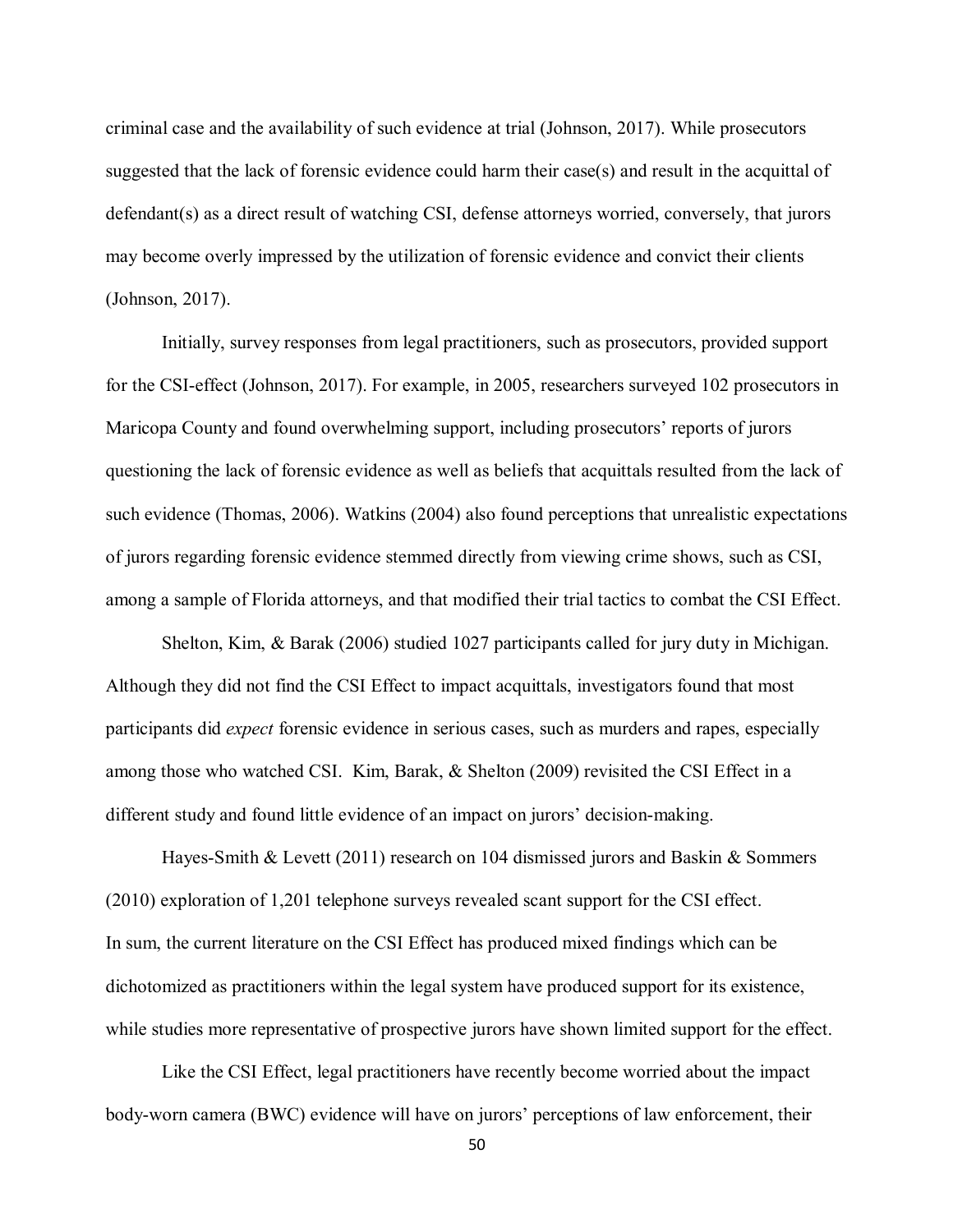growing expectations regarding the availability of BWC evidence, and their decisions to acquit or convict based on the presence or lack of body-worn camera evidence, especially since the implementation of body-worn cameras within many police departments has been publicized across the nation (Merola, Lum, Koper & Scherer, 2016).

While policymakers are starting to consider how BWC evidence will impact adjudication decisions, there is currently conjecture that specific case types in which body-worn camera is extensively used, will include traffic infractions, drug sale/possession, resisting arrest, assaults on officers, DWI/DUI, in addition to other cases in which the alleged crime is caught on camera. It is also argued that jurors will rely more heavily on body-worn camera evidence in comparison to testimony from witnesses and victims, especially when video footage should be available, and lastly, juries may acquit or even refuse to indict a defendant on the grounds that there is not bodyworn camera footage to corroborate the statement and claims of witnesses and victims, which might speak directly to their credibility (Hannaford-Agor, 2015). Frederick & Stamen's (2012) interviews with prosecutors yielded the concern: "*videos are now used in all arrests for DUI and people are expecting to see a person very drunk in the videos*; however, as one ADA pointed out, *not everyone looks really drunk in the videos*" [italics in original]. Similarly, Todak, Gaub, and White (2018) interviewed a variety of stakeholders in Tempe, AZ and Spokane, WA and a judge commenting on BWC noted: "People have a CSI expectation that they're going to get this awesome video of everything unfolding…" These point to a concern regarding jury expectancy that BWC will provide dispositive information. Given the sense that storytelling and uncertainty over outcomes form the backdrop against which negotiations occur, we offer the following general research question:

The introduction of a new technology, such as BWC, will have affordances of on-scene audio-visual documentation and is likely to affect jury expectations; prosecutors and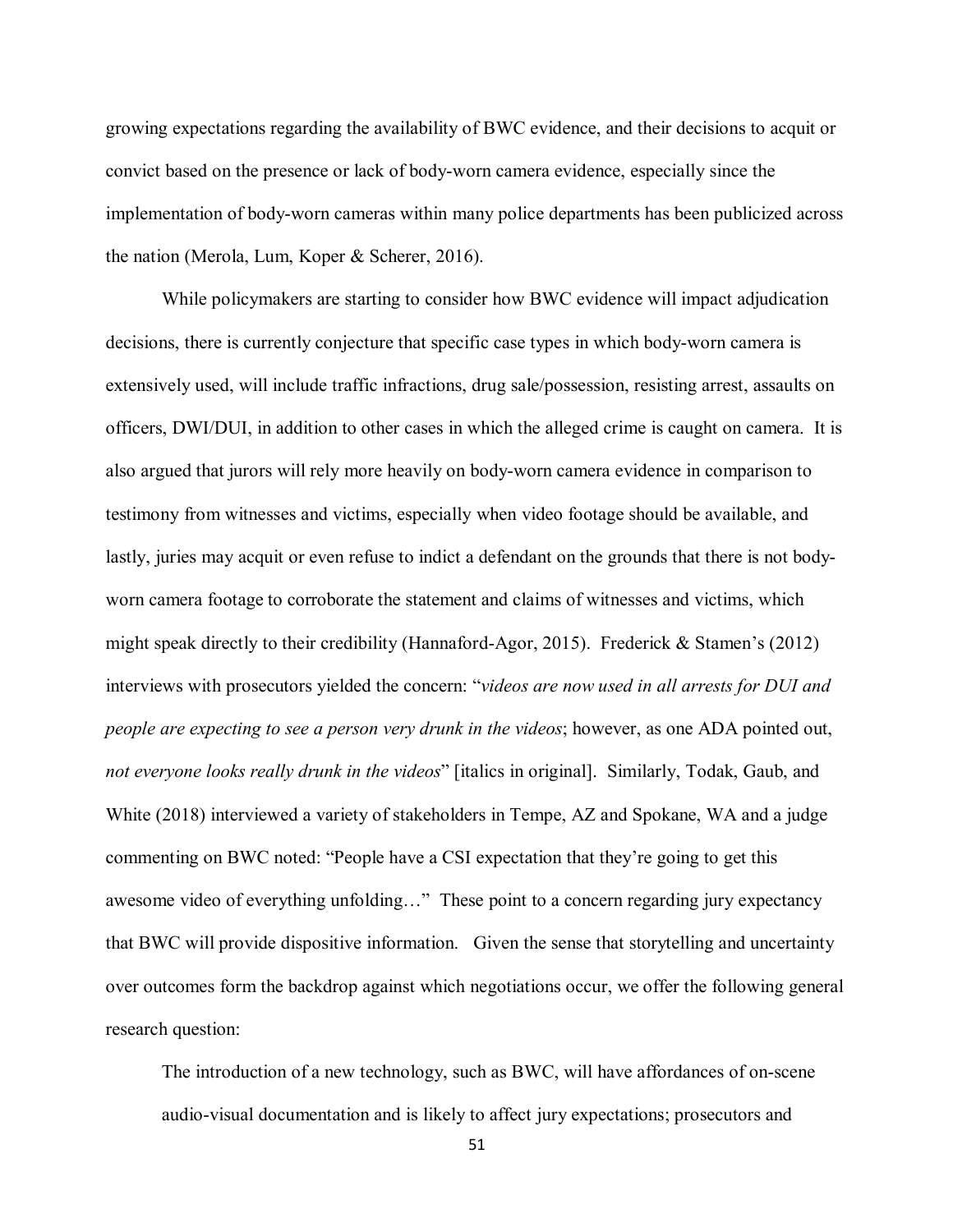defense attorneys will work to anticipate these impacts in their processing and negotiation of cases as well as in their preparations for and presentations of cases in court. Below we explore this proposition in three jurisdictions using a mixed-method approach.

## **Sites**

This research involved data collection in three counties located in New York, California, and Texas, details of the counties and primary law enforcement agencies of interest are highlighted in table 1. The Monroe County, New York District Attorney's Office, which is overseen by District Attorney Sandra Doorley, is staffed by 70 to 80 attorneys working in 12 bureaus ("The Monroe County District Attorney's Office," 2018). The Monroe County Public Defender's Office is overseen by lead public defender, Tim Donaher ("Public Defender," 2018) and is staffed by approximately 70 attorneys.

#### **<<Insert Table 1 About Here>>**

Monroe County, New York is located within the western area of New York State with an estimated population of approximately 747,000 residents. Monroe County has a total of 14 police departments and 21 municipalities. The City of Rochester is the largest city in Monroe County with a population estimated at 208,880 people ("US Census QuickFacts," 2018) and is home to the largest police department in Monroe County, with more than 800 officers ("Rochester Police Department," 2018). RPD fully deployed the cameras to police officers in early 2017 after approximately 6 months of roll-out ("Body Worn Camera Project - Rochester Police Department," 2018).

The San Diego County, California District Attorney's Office, which is the second largest office in the state, is led by District Attorney Summer Stephan. The office has approximately 320 attorneys and 18 criminal divisions ("Staffing and Organizational Chart," 2017). The North County Prosecutors office, with between 50 and 60 attorneys, was the geographic focal point for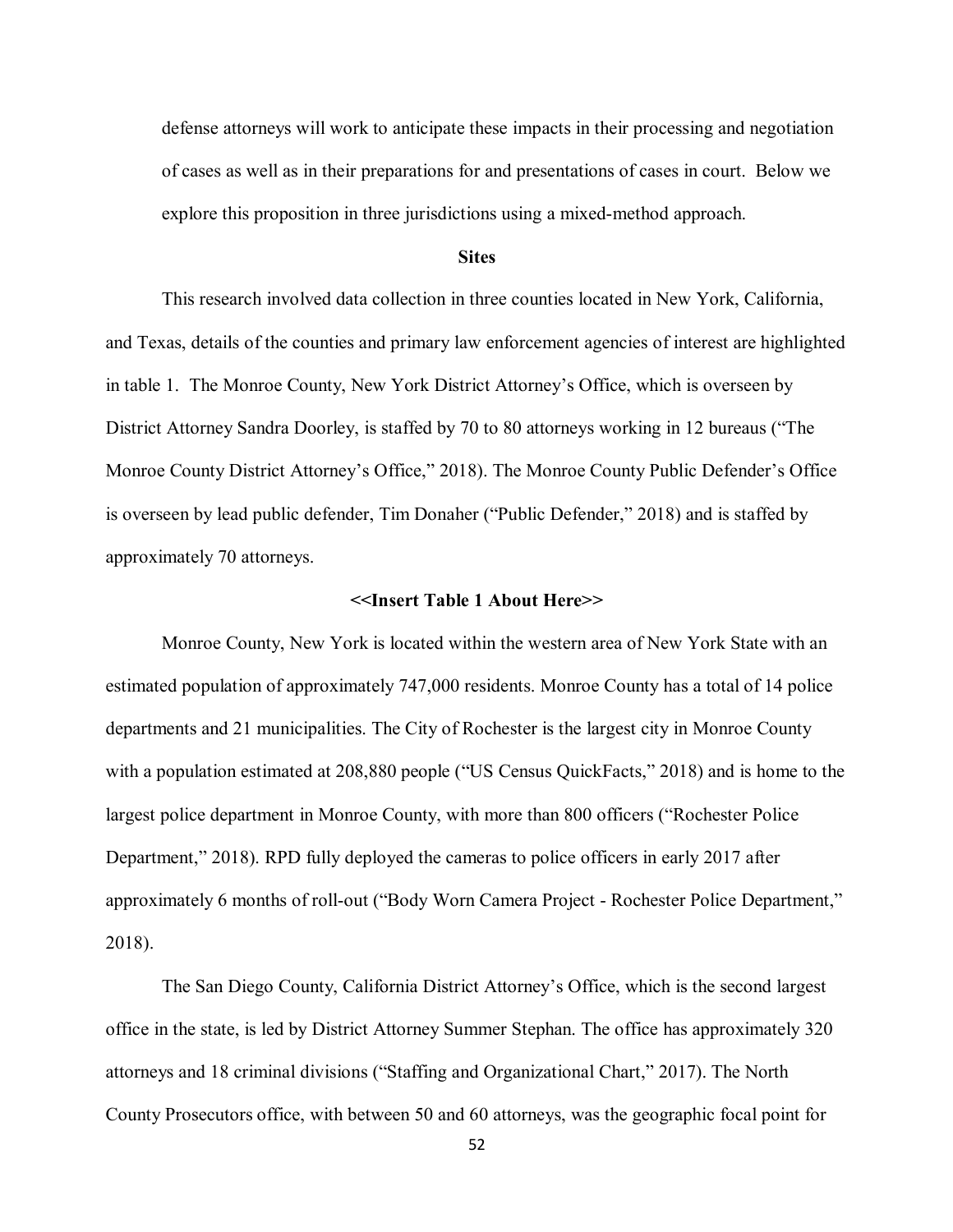data collection on this project. The San Diego County Public Defender's Office is led by Randy Mize. The office is inclusive of several indigent defense services, including Primary Public Defender, Alternate Public Defender, Office of Assigned Counsel, Juvenile Delinquency & Multiple Conflict Office ("San Diego County Public Defender Office," 2018). The North County division of the office has approximately 40 attorneys.

San Diego County, CA is in southwestern California and encompasses 18 cities with approximately 3,337,000 residents. The City of Escondido, one of the primary cities served by the North County Office, has an estimated population of 151,000 served by the Escondido Police Department (EPD) which has approximately 150 officers ("New Escondido police chief sworn in," 2013). EPD began implementing body-worn cameras in 2010 and eventually switched to bodyworn cameras produced by TASER in a department-wide rollout in 2014 (Littlefield, 2016). The office also covers police departments in the similarly-sized cities of Oceanside and Carlsbad, as well as cases generated by the Sheriff in cities such as Mesa, where there is no municipal police force.

The Travis County Texas, District Attorney's Office is overseen by District Attorney Margaret Moore. The department has approximately 95 attorneys and seven divisions. Unlike the other sites the county does not have a dedicated public defender's office except for a small juvenile and mentally ill public defense division (Satija, 2018). As a result, the county recruits and pays approximately 400 attorneys in the private sector to represent adults who are unable to afford counsel (Satija, 2018).

Travis County, TX is in south-central Texas and has an estimated population of approximately 1,226,000 residents. The City of Austin, TX, the largest within Travis County, has an estimated population of 947,890 persons and is served by the Austin Police Department (APD) staffed by approximately 1900 officers ("Chief Brian Manley's Biography," para. 1, 2018). The

53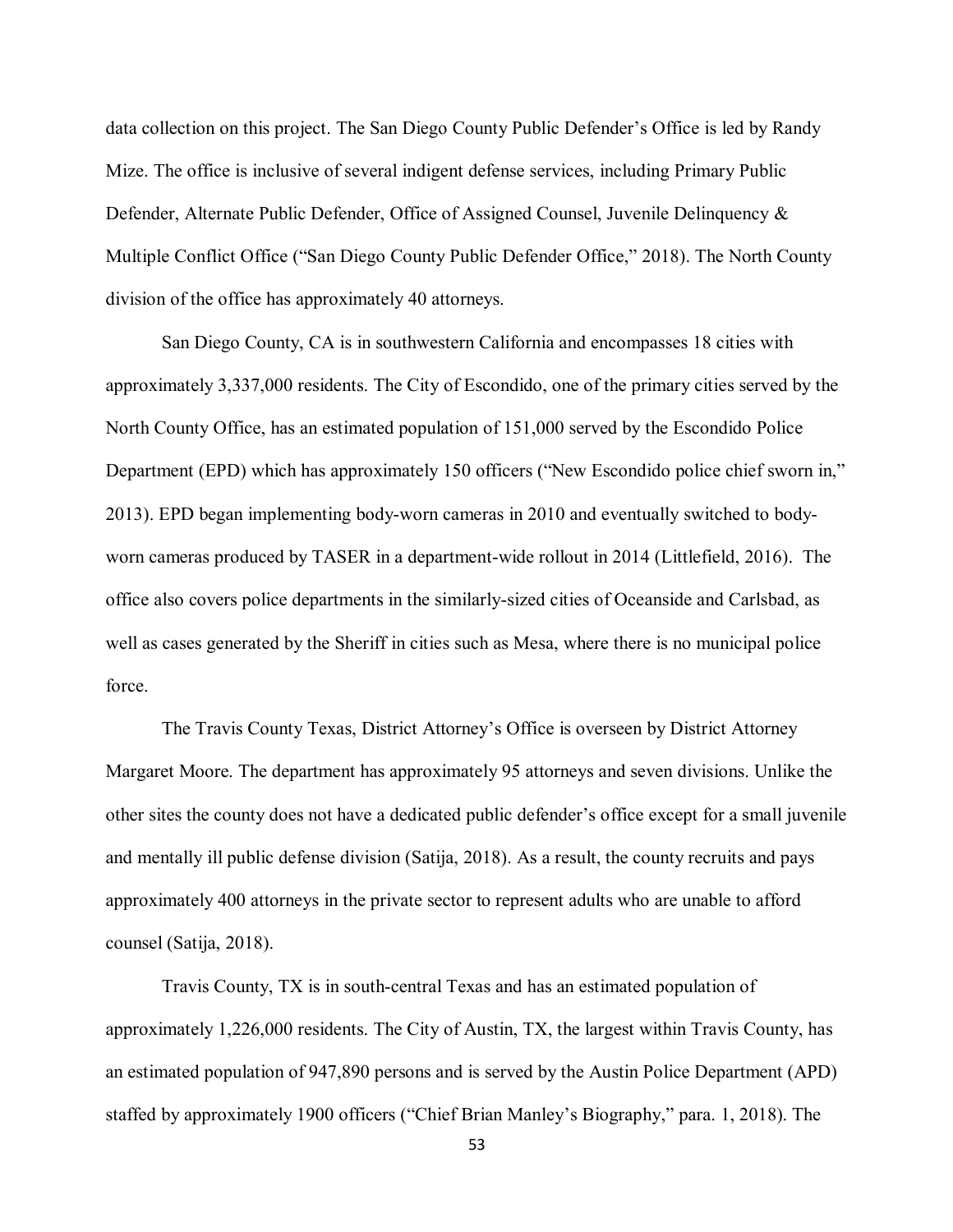APD started implementing body-worn cameras in 2016 (Shokar, 2016).

## **Quantitative Data**

Online surveys were collected via the Qualtrics survey platform. Lists of emails for assistant district attorneys (ADAs) and public defenders (PDs) in the three sites were obtained with permission of the chief prosecuting attorney or public defender. The survey was distributed to sites between late summer and early autumn of 2018, with at least three follow-up reminders to each office. The data collection was designed so that separate surveys allowed specific wording of questions for defense attorneys and prosecutors.

## **<<Insert Table 2 About Here>>**

As can be seen in table 1 a total of 217 ADAs were surveyed via email, and 107 public defenders (public defenders work on a narrow set of cases in Travis, Co. Texas, thus no surveys could be delivered there) across the three sites. The response rate for ADAs was 53.5% and 41% for public defenders. The highest office-level response rate was in Monroe County New York, with approximately 76% response rate and the lowest level of response was from San Diego, where 23% of ADAs responded. The latter may be due to the fact that the entire office was not subjected to the survey but only the North County bureau as noted above.

#### **Qualitative Data and Methods**

The qualitative data for this study are from 40 interviews of prosecutors and defense attorneys at the three research sites. We interviewed 10 prosecutors at the Monroe County District Attorney office, and 9 attorneys at the Monroe County Public Defender office. In San Diego County California, we interviewed 14 prosecutors from the North County Office and 7 public defenders. In Travis County, Texas we interviewed 11 prosecutors from the District Attorney's and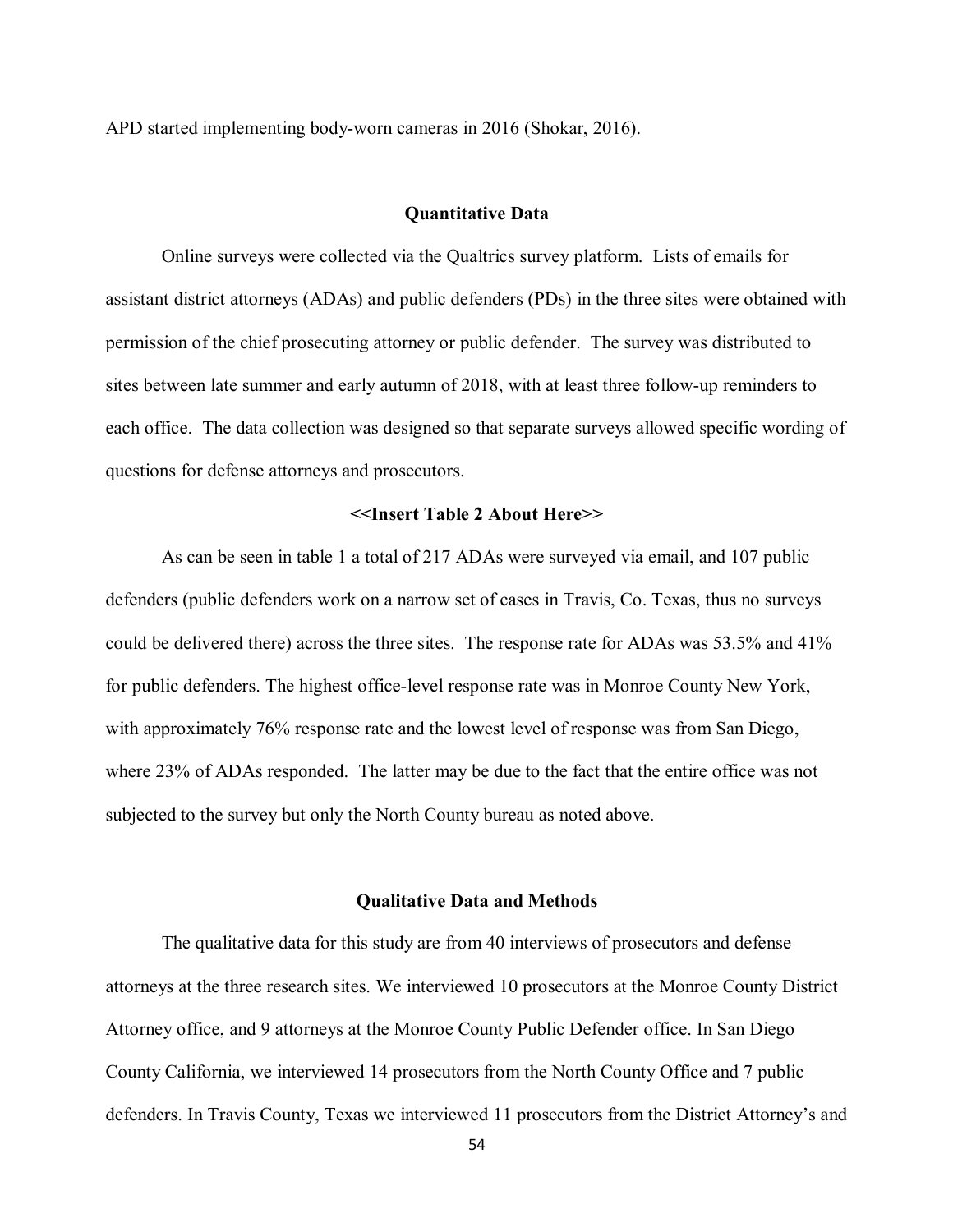County Attorney's office. The interviews were conducted in-person and lasted approximately 30 to 80 minutes. In only one interview, involving three attorneys, was more than one respondent present. Each respondent was queried regarding their perceptions of the impact of BWCs on jury decision making and juror expectations of BWC availability. The specific questions asked of respondents are as follows: 1) Are there growing expectations among potential jurors about the availability of BWC footage? And 2) What is your perception of the impact of BWC on juries' decision making?

Each interview was transcribed and responses to the aforementioned questions were coded. Some codes were constructed prior to reading the interview and others were generated in the process of reading the transcriptions. The coded portions of the interviews were extracted and reread to arrive at more general categories and themes. We compared statements and accounts for evidence of patterns, continuities, and discontinuities in the data. We were particularly attentive to differences in perceptions across jurisdictions, and between prosecutors and defense attorneys. Basic counts were also generated to identify the strength of the patterns uncovered (Creswell, 1998, 2003; Straus & Corbin, 1998). It is important to note however, that roughly two-thirds of the respondents are prosecutors, thus the data is more reflective of their perspectives rather than public defenders.

## **Analysis**

At least four items in the electronic survey are germane to the inquiry at hand regarding the impact that BWC would have on adjudication processes, vis-à-vis the anticipation of jurors changing expectations and decision-making. The first three questions in table 2 present respondents with five response categories of strongly disagree, disagree, no opinion, agree, and strongly agree:

*Video evidence results in higher rates of plea bargaining;*

55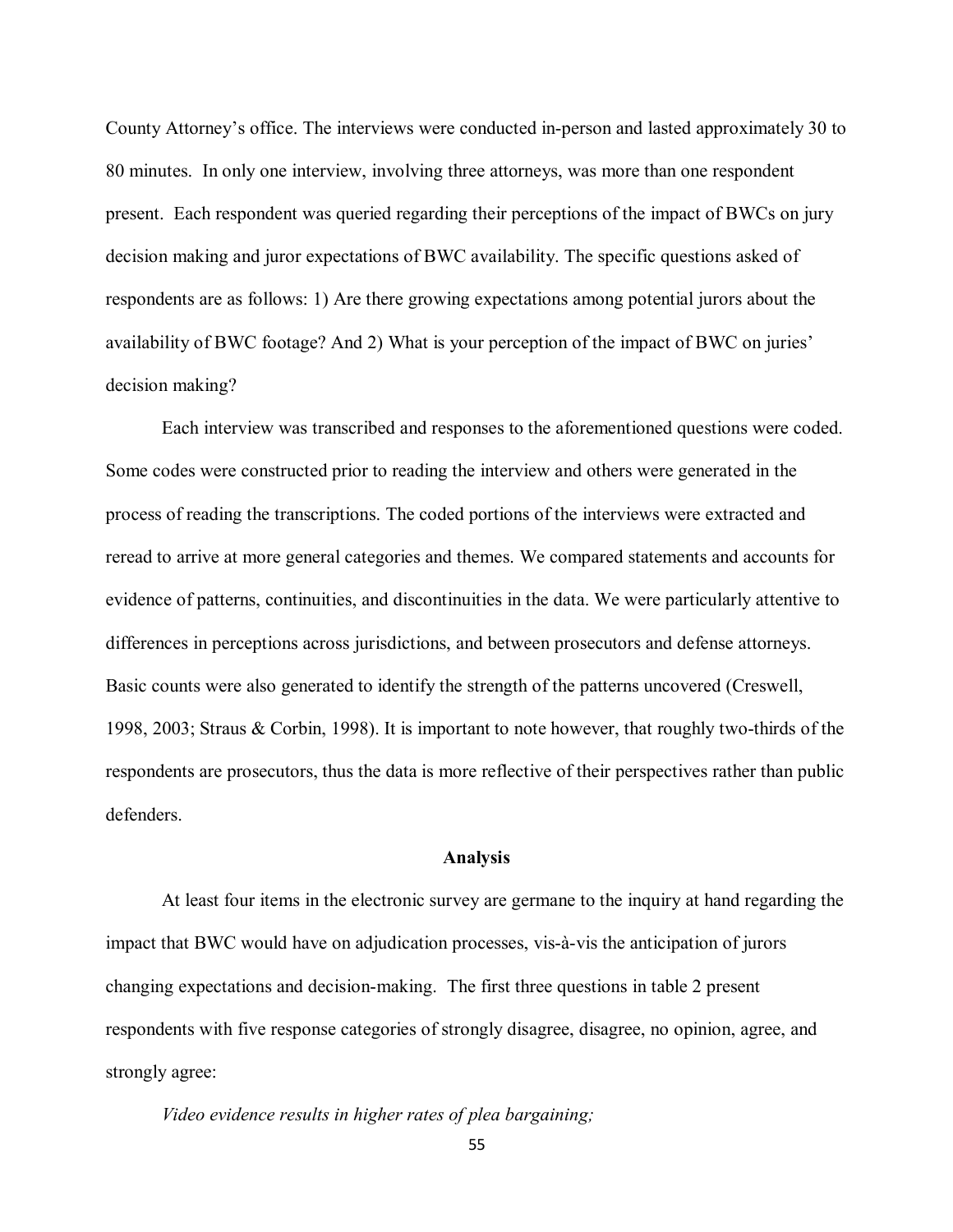*Plea bargaining has increased since the implementation of police body cameras; Juries favor video evidence over testimony.*

#### **<<Insert Table 3 About Here>>**

The fourth question asks respondents if they are highly concerned, somewhat concerned, or not at all concerned with Jurors questioning key testimony when video footage is not available. Regarding the impact on plea bargaining, a majority of PDs and ADAs agree with the statement that video results in higher levels of plea bargaining, and a chi-square test indicates no statistically discernible difference across the two groups of respondents ( $\chi$ 2 = 5.6, 3 d.f.,). Only 35% of ADAs and 28% of PDs agreed or strongly agreed that plea bargaining increased since BWC implementation, and the differences across groups in terms of response were not statistically different ( $\chi$ 2 = 1.8, 3 d.f.). Nearly 80% of PDs and more than 90% of ADAs agreed or strongly agreed that juries favored video evidence over testimony, again there were no statistically distinguishable differences between group responses ( $\chi$ 2 =6.9, 4 d.f.). By contrast ADAs responded with statistically significantly higher levels of concern (only 2% of ADAs compared with 23% of PDs were "not at all concerned") regarding jurors questioning key testimony when video footage is not available ( $χ$ 2 = 20.3, 2 d.f.,  $p$  < 01). In sum we see important convergence regarding the impact of BWC on negotiations towards plea bargains across the groups, both affirming a strong jury preference for video, and a divergence in the consequence of video absence in how jurors may weigh testimony. This backdrop on the two groups provides a foundation for exploring the responses obtained from the more in-depth interviews executed on site during late summer and early Fall 2018.

#### **Qualitative Interview Results**

*District attorney's perceptions of juror expectations related to BWC availability and impact on juror decision making*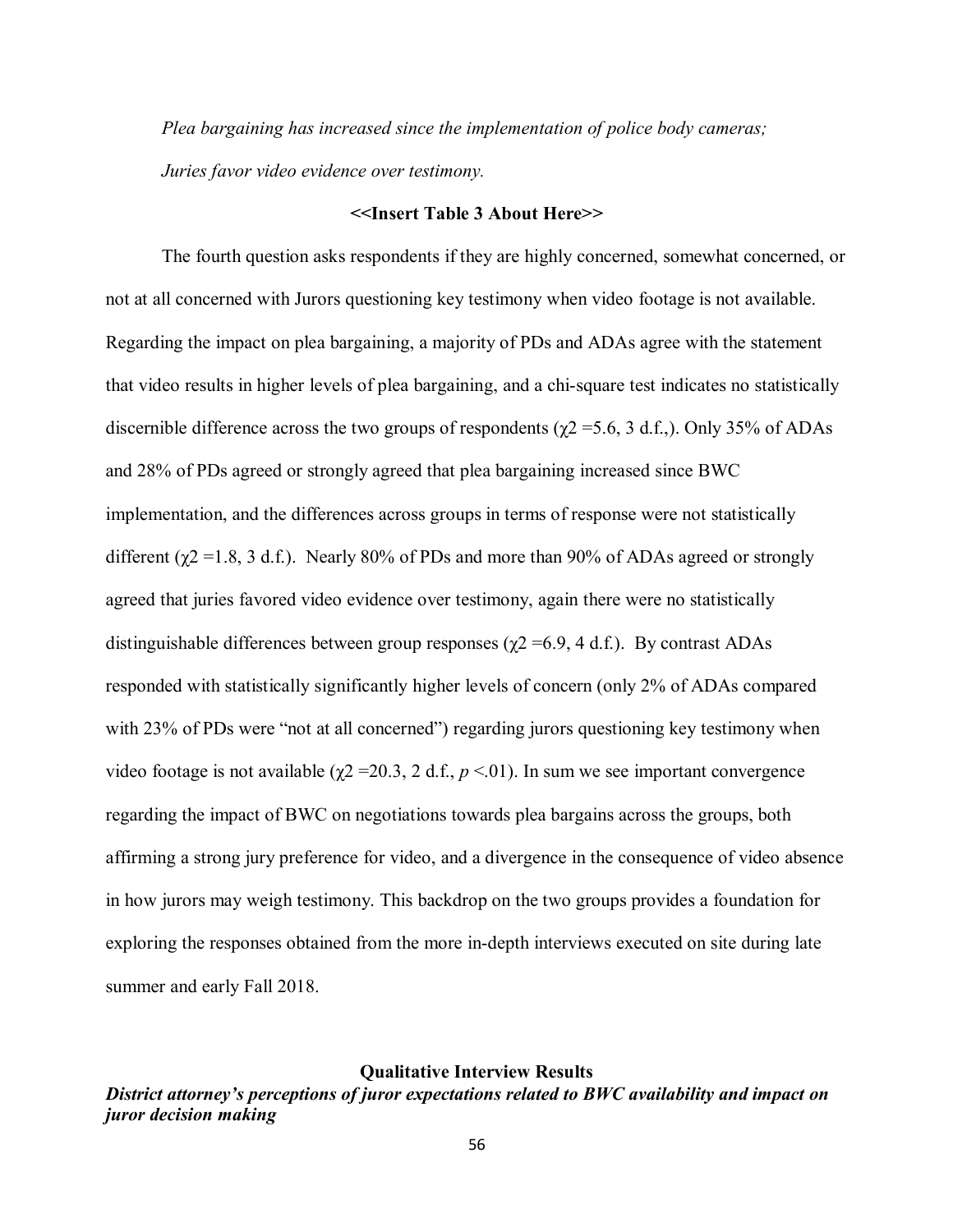## San Diego County, California *Juror Expectations*

Overwhelmingly the prosecutors interviewed in San Diego report that there are growing expectations among potential jurors regarding the availability of BWC. This expectation they believe is due to the "CSI Effect." They perceive that jurors are being exposed to BWC via various types of media and bring those expectations with them when they serve on juries. Additionally, the ubiquitous nature of video via cell phones and other type of video surveillance heightens expectations even in the absence of BWC. Jurors are suspicious of officer and witness testimony/credibility if BWC is not presented at trial. Prosecutors express that due to the CSI-Effect, jurors also expect good quality BWC and often they have to temper the unrealistic expectations of jurors regarding forensic evidence. The following interview excerpts are indicative

of statements offered by the prosecutors that we interviewed:

*I think that because of the media portrayal of BWC, jurors expect everything now to be on camera. So, it's really frustrating or hard to explain why not everything is on camera and when things happen you know, camera gets knocked off or what not, it always seems to be that it's assumed that it's ill-intentioned or was you know purposeful, which is really frustrating. I just did a resisting arrest…they [local police department] didn't have BWC yet. My jurors did not like that at all and because the officers had to get physical with the defendant, they just assumed it was basically the officers beating up the defendant, but that wasn't the case, but it wasn't on camera… [DA\_SD 1.7]*

*I think most jurors at this point are aware that police officers have body-worn camera, and so, I think again it depends on the case, but I think if there's a dispute then and we don't show it, or the defense doesn't show it, if there's a dispute, then the juries would want to see that. I think that's been communicated not just to me but to other attorneys after trials by jurors is like oh, we saw the body-worn camera and that helped us make a decision or oh, we wish we would have seen the body-worn camera on this. I do think it's still in the phase where it's a lot like DNA was when it first came out, where, you know, sort of the CSI Effect ten years ago where they're assuming that every case has DNA, you know, and every case doesn't have usable DNA and not every case has usable body-worn camera footage. So, sometimes I do feel like juries, aren't quite at the point where they realize that body-worn camera isn't always the most effective evidence in every case. [DA\_SD 1.3.1 and DA\_SD 1.3.2]*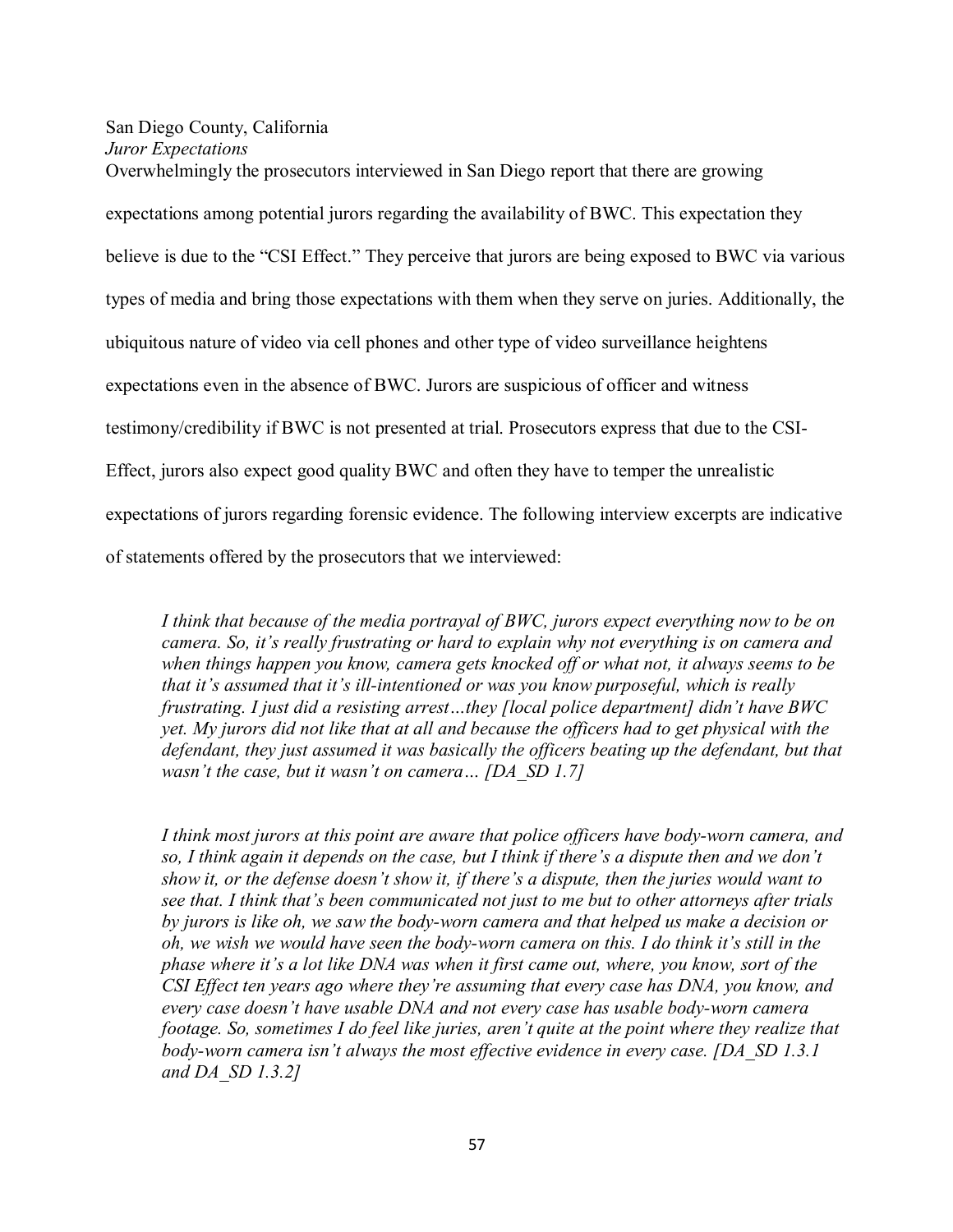#### *Impact on Juror Decision Making*

Prosecutors in San Diego report that BWC as evidence has much evidentiary value and plays an important role in juror decision making. More specifically, they offer that jurors use BWC when determining credibility of witnesses, and that it carries more weight than live testimony. The threshold to prove a case has increased due to BWC, and it gives jurors an opportunity to see what officers deal with, and that most officers do the right thing the vast majority of the time, which is contrary to what they view via media. During voir dire they ask jurors if they are willing to vote guilty if for example BWC falls off. BWC plays an important role in particular type of cases such as domestic violence, recanting witness, and officer involved cases. The following interview excerpts are indicative of statements offered by the prosecutors that we interviewed:

*I mean I think that most jurors really use it when determining credibility, and I would imagine that most jurors probably think that what someone said at the time, in the heat of the moment is more reliable than what they are saying now since you know its 6 months after the fact. And having that opportunity to rehearse their testimony. I think generally jurors find that they carry more weight than a live testimony and certainly it gives the case life. I think a case that seems pretty insignificant or minor at the time can have a lot more impact when it's got BWC. [DA\_SD 1.7]*

*Anything that corroborates what my witnesses are saying and you know I may have a witness you know maybe she was a witness to an attack and there were threats prior to the attack and that witness is now being interviewed moments after it happens and it used to be that the officer could just jot down some notes. Maybe had a recording device and could stick that in their face and record it but, because the body worn camera is almost hidden, even though It's out in the open, people don't notice it and I think they would give a much more real statement to the officer. And so when that witness testifies about how they felt*  emotional and they were scared and that they couldn't believe what they were seeing, well *then when you can push play and let the jurors see exactly the emotional state of that*  witness or that victim and then it helps the jury make a determination as to whether or not *to actually believe them. But because you can see that emotion and hopefully the truthfulness of that I think that's important to play for the jury as well as just the chaos of a scene itself. Witnesses, people, EMTs moving around sometimes. And to the extent that a couple of witnesses might give different accounts of what happened jurors can understand why that is - because of the lighting, where things are situated, the movements of the people, but what it comes down to is anything I can do to corroborate what it is that's being said by witnesses on the stand, that's what I need it for. [DA\_SD 2.4]*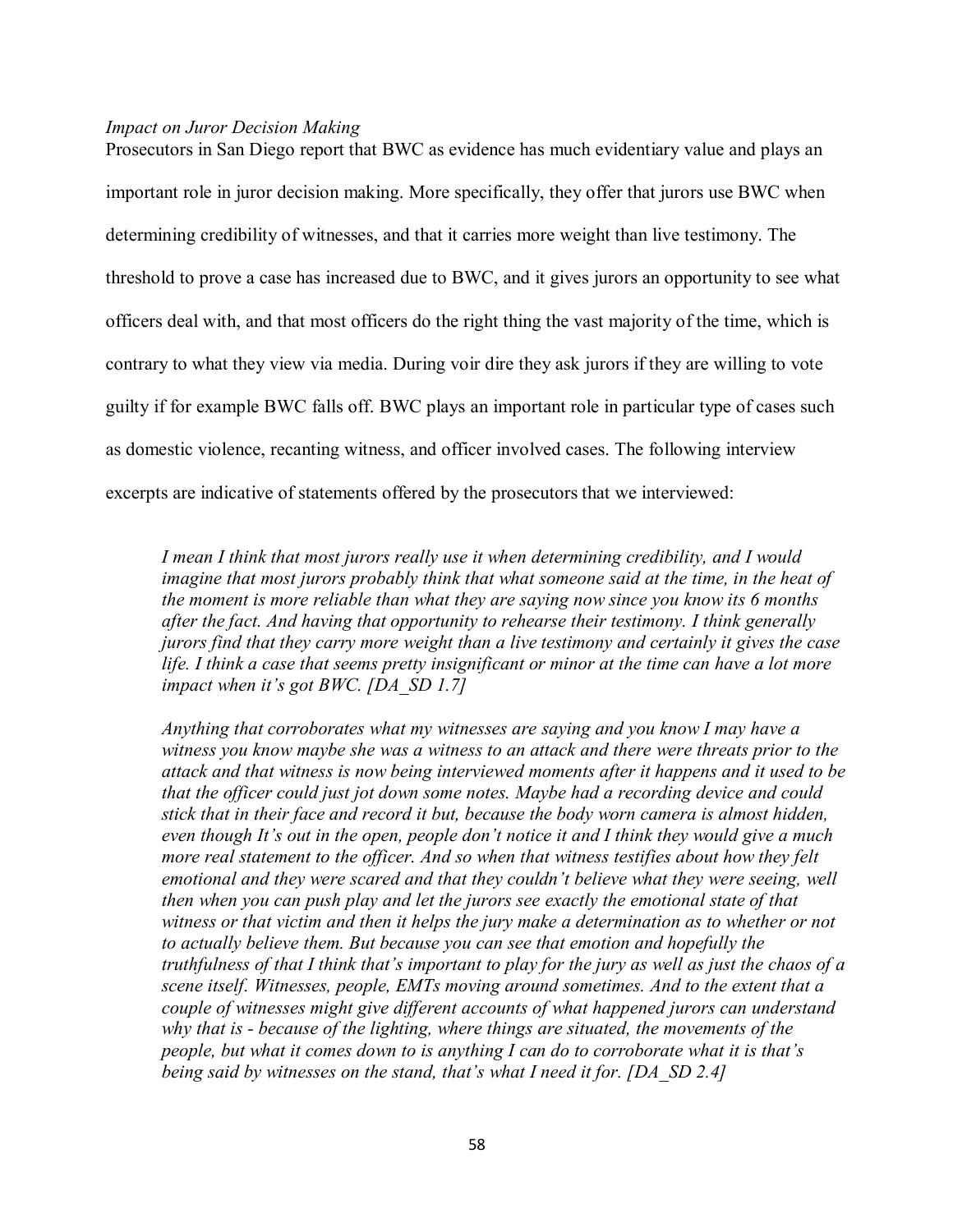Travis County, Texas

#### *Juror Expectations*

All the assistant district attorneys that we interviewed in Travis County, perceive that jurors expect that BWC will be available during trial. Additionally, jurors do not like it when footage is missing, and will question why a police officer chose to turn off the camera. To a person, the attorneys offer that there is a CSI "mindset" regarding BWC use such that jurors expect what they view on television. District Attorneys seek to limit juror expectations regarding BWC evidence in voir dire and if it is not present they may not be willing to convict, or the case may be skewed in the defendants' favor.

*…the jurors that I've talked to over the last sort of three years ever since cameras became a thing. You talk to them after the trial and depending on the case, a lot of times the first question they ask is, "How come this was not on video? Where's the video? (x3)" It includes surveillance cameras, but for the most part it's like, "How come this officer is the only one that had the video on?" And that's even after finding guilty, they still want to know. Being from…I didn't win a lot of cases, FYI. But now for the most part jurors expect the criminal courts to mirror not only what they see on TV but to mirror their real-life expectancies and what they have. We have in our pockets, cell-phones that have the capacity that any juror would want. The question is, "why isn't that something that's more standardized?" So, things like, you know, you identify this person in a show off, "why didn't you take a picture of him?" Right, and so defense attorneys will first start with, "Well officer, you know you have a cell phone and it has a camera and you could have used that camera to take a picture of this person sitting in the back of a police car." And their response is always, "Well it's not a department issued camera and I don't have a general order that says to do that and blah, blah, blah…" [Kent]*

*I think that, the moment a juror hears that the police have or have access, or the potential to have access to BWC, they are going to expect to see. I know I would, because isn't that the whole purpose of the BWC. And so, I think absolutely the jurors will expect, you know when we always talk to them about you know CSI, all of these scientific, DNA shows because you have people just have those unrealistic expectations, that every case is going to have that. I think in our cases that it is probably the truth, you know in terms of BWC, but not necessarily in every case, but I think these days you're community, absolutely your jurors, absolutely expect you to have some type of video evidence, some type of DNA, something a lot…more hi-tech evidence, or…better evidence, for lack of a better word, than just eyewitness testimonies. And not to say that we don't have those cases, but that's supposed to be the purpose of the BWC…but I think with the advent of the BWC's you're going to get more jurors expecting to see more video evidence. And they may not certainly*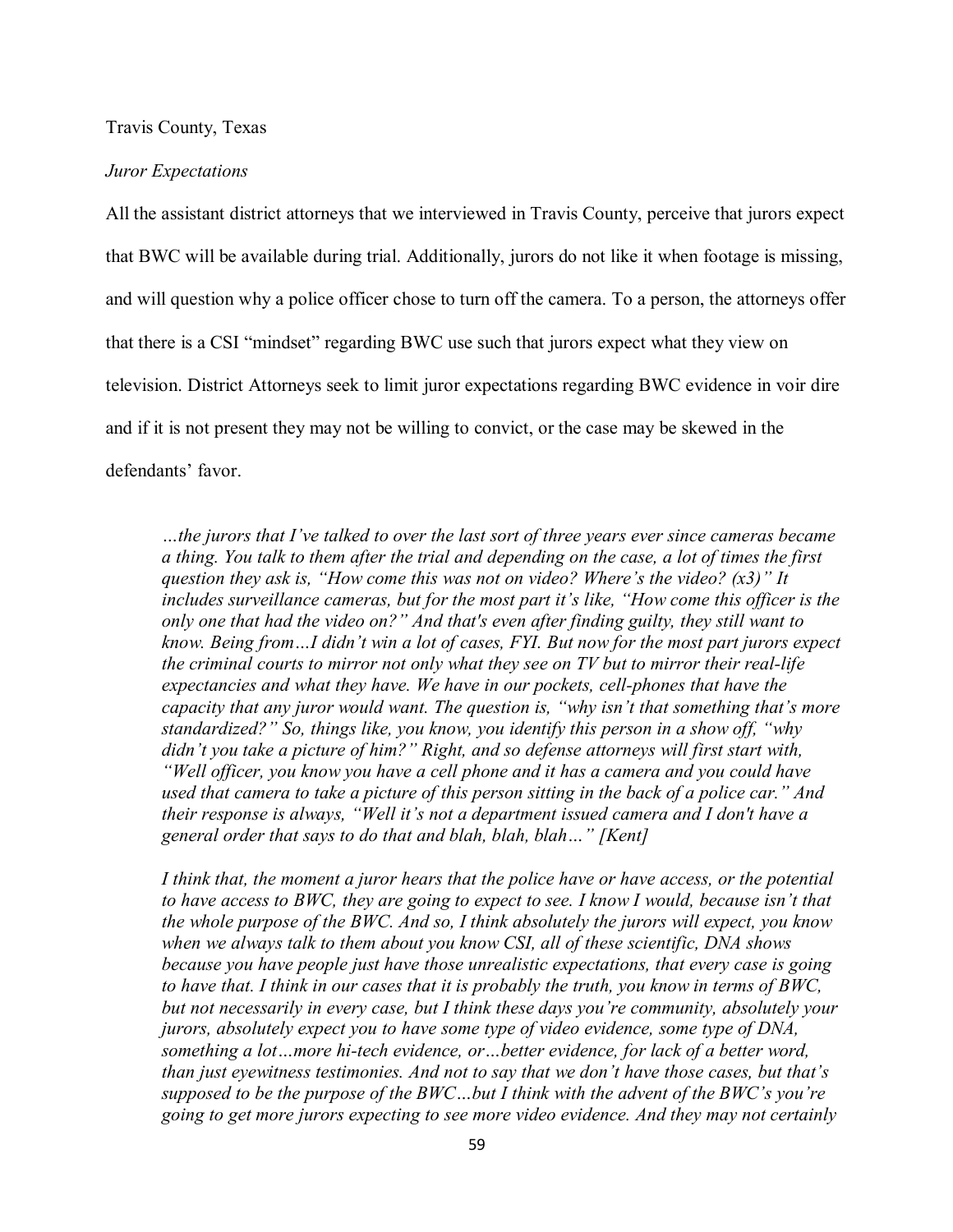*be the case, because like I said the officer comes in after the fact, but I think the expectations will be there. [Simone]*

*Impact on Juror Decision Making*

Overwhelmingly, Travis County prosecutors believe that jurors rely heavily on BWC evidence in the decision making and it is a critical piece of evidence. They think that jurors want to be sure that they are making the correct decision and that video evidence is an objective manner by which to determine defendant's guilt or innocence. With BWC, jurors can become their own investigators, it makes their decision making easier and they may be unwilling to convict when video is not available.

*Oh, it's huge. Juries and people watch television. They are on television, and YouTube, and on Instagram. These are all visual media. And they work because the most impactful portion of our brain, the one that's most directly connected to it is our visual center. And so if they see something, they're going to be influenced by it. There's also a reason that any piece of research that's done on how you influence people starts with visual. If you watch what hypnotist does, they prepare the room that they are in if they are hypnotizing somebody with lots of subliminal cues that the brain accepts without any filter at all and without knowing that, it accepts it. And it influences that person's decision. So, the BWC as a visual persuader is second to none. [Kent]*

*I think they have much better information to make their decisions, but I do think that it is a different dynamic for decision making by jurors. It used to be that you would listen to a police officer witness or a civilian witness or whoever is testifying about what happened, and those jurors would go back and decide who they believed. Now they will view these body cams and substitute their judgment for everybody who was there, and that's a different thing, it really is. I think it's good in some ways and bad in others. It's good because they have more information to make that judgement than ever before, but I think there are a lot of times where…that dynamic of they are going to make their own decision and sort of disregard everybody at the scene and I'm just going to decide for myself what I am seeing. They don't have the experience of dealing with those situations' day in and day out. I think that's kind of problematic. [Stewart]*

## Monroe County, New York

## *Juror Expectations*

All but one Monroe County Prosecutor report that there are growing expectations among jurors

regarding the availability of BWC. The majority of the attorneys report that there is a "CSI-Effect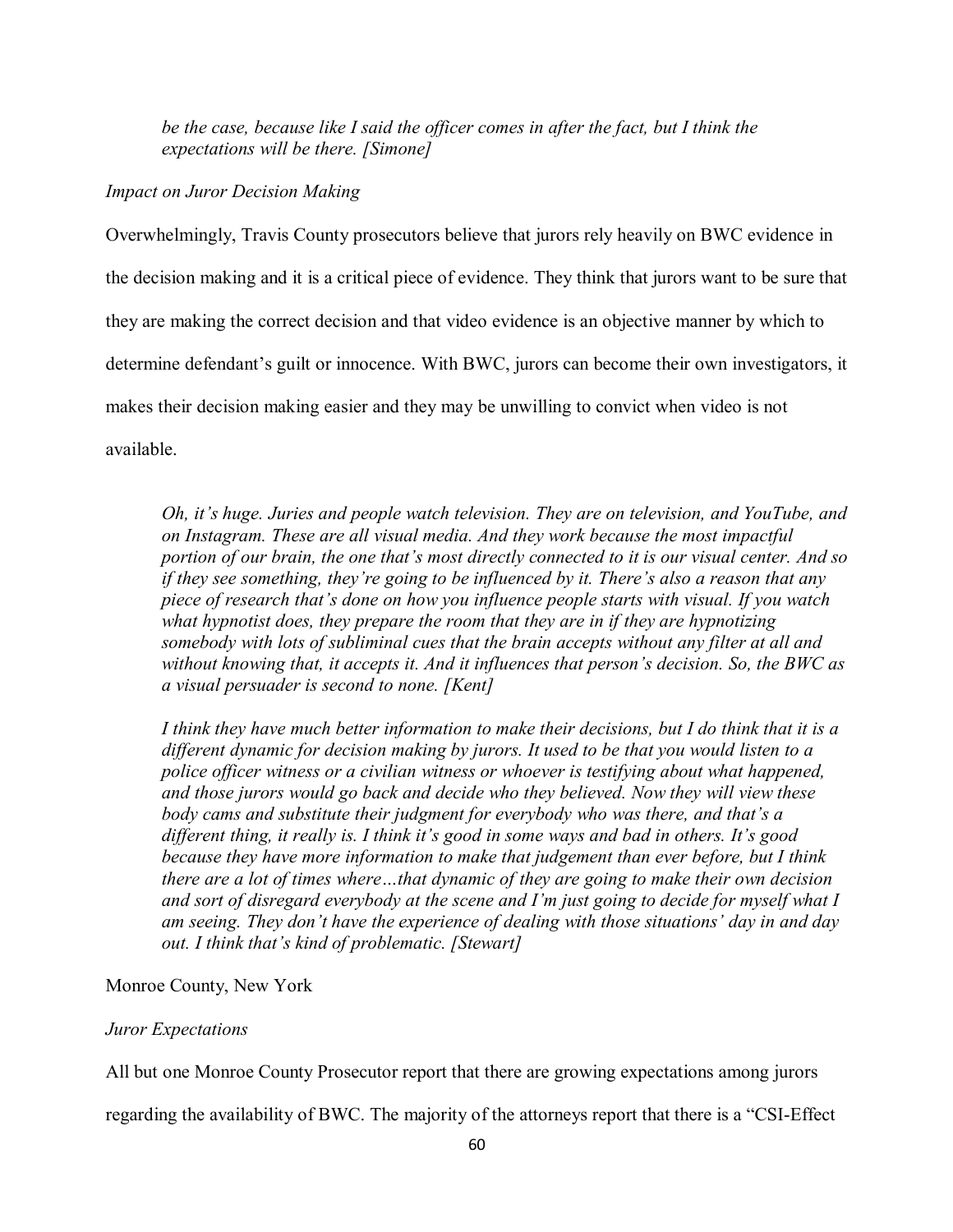due to media exposure to BWC. Prosecutors believe that jurors expect court proceedings to mirror those that they view on television regarding the quality of BWC images, they prefer to see evidence instead of relying on the testimony of the police, and jurors are suspect of police testimony when BWC video should be present but is not. The following interview excerpts are indicative of statements offered by the prosecutors that we interviewed:

*Speaking to jurors' post-trial…body cameras are obviously a big discussion in the news even though especially with the number of police shootings in the past few years and that is always a question that people have if it's not on video. Why wasn't it on video? Or if it is on video, then they're question the accuracy of the video or the statement of the officers there. So just by those reactions it seems people are expecting that all these interactions should be on video. [Robo]*

*Yeah, I think that now that people know it's out there. I mean obviously it's in the news and it's not just you know in Monroe County, it's all over. A lot of police departments do have body cams now and I think that jurors expect that. And I think that sometimes it's a little harder to explain to them or ask them, I guess have them understand you know, Even though there isn't body worn camera footage, are you willing to still listen to what the officers say and their testimonies like that?" You take that for what it is. I think that just because a lot of police department are using them now, it sometimes is frustrating cause I think people think, well, if it's not on body cam, it didn't happen. Which is not true at all. So, I think that's the frustration that we deal with in our office. [Amanda]*

## *Impact on Juror Decision Making*

Monroe County District Attorney's report that BWC has a significant impact on juror decision making. Jurors are skeptical of police if no BWC is available when it should be, and it is not good for the prosecutor when jurors see police officers engage in "bad behavior" or do not follow proper protocol regarding BWC use. They also report that BWC is important in particular types of cases, namely DWI and officer assault cases. The following interview excerpts are indicative of statements offered by the prosecutors that we interviewed:

*I think it helps them a lot in their decision making to see for themselves the defendant at the time of arrest or at the time of the crime. I think it helps them just have another piece of evidence to decide the facts rather than the testimony. [Rigatoni]*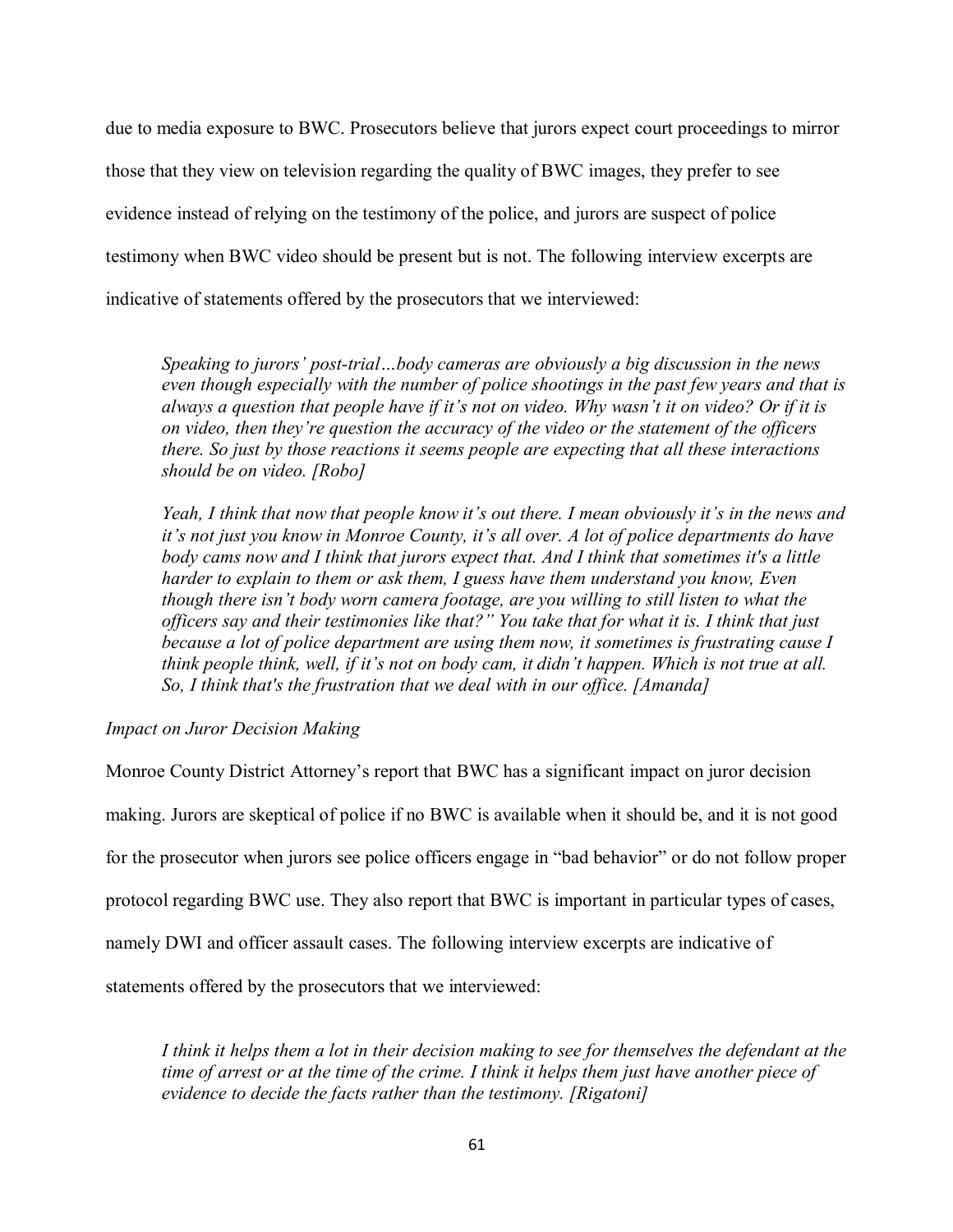*I think it's a big impact on jurors' decision making. I mean I can only speak from my experience, but you know I had a case where it was a DWI and there was BWC footage and I think that based on what was on the body cam footage, the jurors know, even though…he almost refused everything, but based on what they saw and how he was reacting and things like that… they came to the decision that he was intoxicated at that point. [Amanda]*

# *Defense attorney's perceptions of juror expectations related to BWC availability and impact on juror decision making*

San Diego County, California

## *Juror Expectations*

According to the public defenders that we interviewed in San Diego County, California, juror

expectations of the availability of BWC depends on level of education, and the "CSI-Effect" of

media exposure to BWC.

*I think that now that the general public knows that body worn is more common and people know that it exists, I think that they expect to see it. And I think that whether for the good or for the bad people would prefer to see a video than listen to people testify about what happened. So, I think that if it is possible that it exists that they expect it is shown. [PD\_SD 2.3]*

*I think it would depend on the juror and how educated they were and how aware that this is something that can be employed by law enforcement and is or isn't. [PD\_SD 2.1]*

## *Impact on Juror Decision Making*

San Diego public defenders perceive that jurors expect to have BWC at trial and "struggle" to make decisions when it is missing. They also offer that BWC makes it easier for jurors to discern the facts of a case, and that BWC is preferred over testimony. The following interview excerpts are indicative of statements offered by the public defenders we interviewed:

*I think they like it. The feedback that I've gotten from jurors' post-trial that have seen body worn, the most common comments are "well we saw it on the video" or "it was there" so, it often just serves as a very clear answer to any disputed fact. I've also heard jurors say that "without that video we probably would've been thinking differently" or "the video gave us everything we needed". In both directions, I've heard jurors say, "we watched the video and that gave us the answer that we needed we didn't need to hear anything else because we saw the video". I've heard jurors in cases where there was no video ask after the trial "why wasn't there video?" or "was there video and why didn't we see it?" So, I*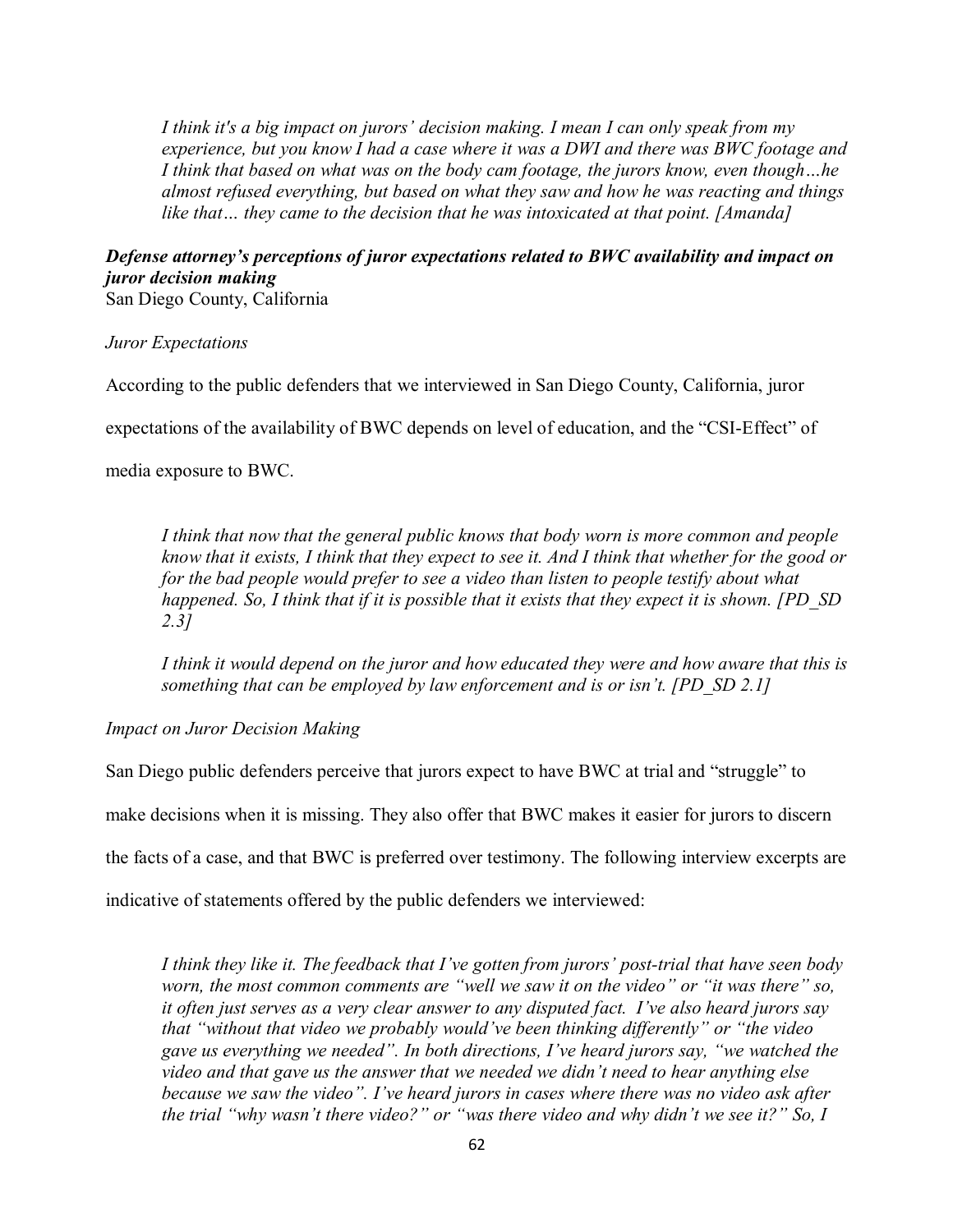*think that in general jurors want to see it and I think that it is very impactful on their decision-making process and I think it comes down to the fact that a picture is worth a thousand words kind of idea. Like if I can see it for myself in relatively real time they would rather make their decision based on that rather than listening to attorneys or witnesses telling them what they should think or how they should feel about it. [PD\_SD 2.3]*

*I think that if they know that it is there, or they know that the possibility that the officer had access to that technology that they expect to see it and they are disappointed, or they start to struggle when that footage goes missing. [PD\_SD 2.2]*

Monroe County, New York

# *Juror Expectations*

Approximately one-third of the public defenders interviewed in Monroe County invoke the "CSI-

Effect" in their perceptions of juror expectations regarding BWC. Based on what jurors view in the

media, defense attorneys believe that there is an expectation that BWC will be available. A few

attorneys also offered that they would hope that jurors expect BWC footage and if it is not

available or used according to the standing orders of the police department, then they would use

that fact as part of their larger strategy to defend their clients. The following interview excerpts are

indicative of statements offered by the public defenders that we interviewed:

s

*I hope so…because I would like to think, again, most of our cases deal with RPD, so I certainly try to get out with every time I speak to a cop during an RPD case in front of a jury that they're supposed to be recording the lion share of what they do and if for no other reason than to show that when they or other officers don't, that's a breach of their protocol. I think the juries need to know that, whether it's again them simply not doing it because they turn it off instead of on or whether juries can take the inference that no, you know what, there was this critical stage and suddenly nobody had their camera on? Well, that seems fishy. [John]*

*I think juries in this day and age, um, come to expect that we shouldn't have to rely upon he said/he said, or he said/she said because they're aware of the fact that trace evidence is left behind when a person's been in a room, that their DNA is probably there. If a person is likely to have touched something, there should be physical evidence of that. It shouldn't resolve into a swearing contest while we have the \$2 million crime lab that could pretty much get to the bottom of any of these things. [RonMexico]*

*Impact on Juror Decision Making*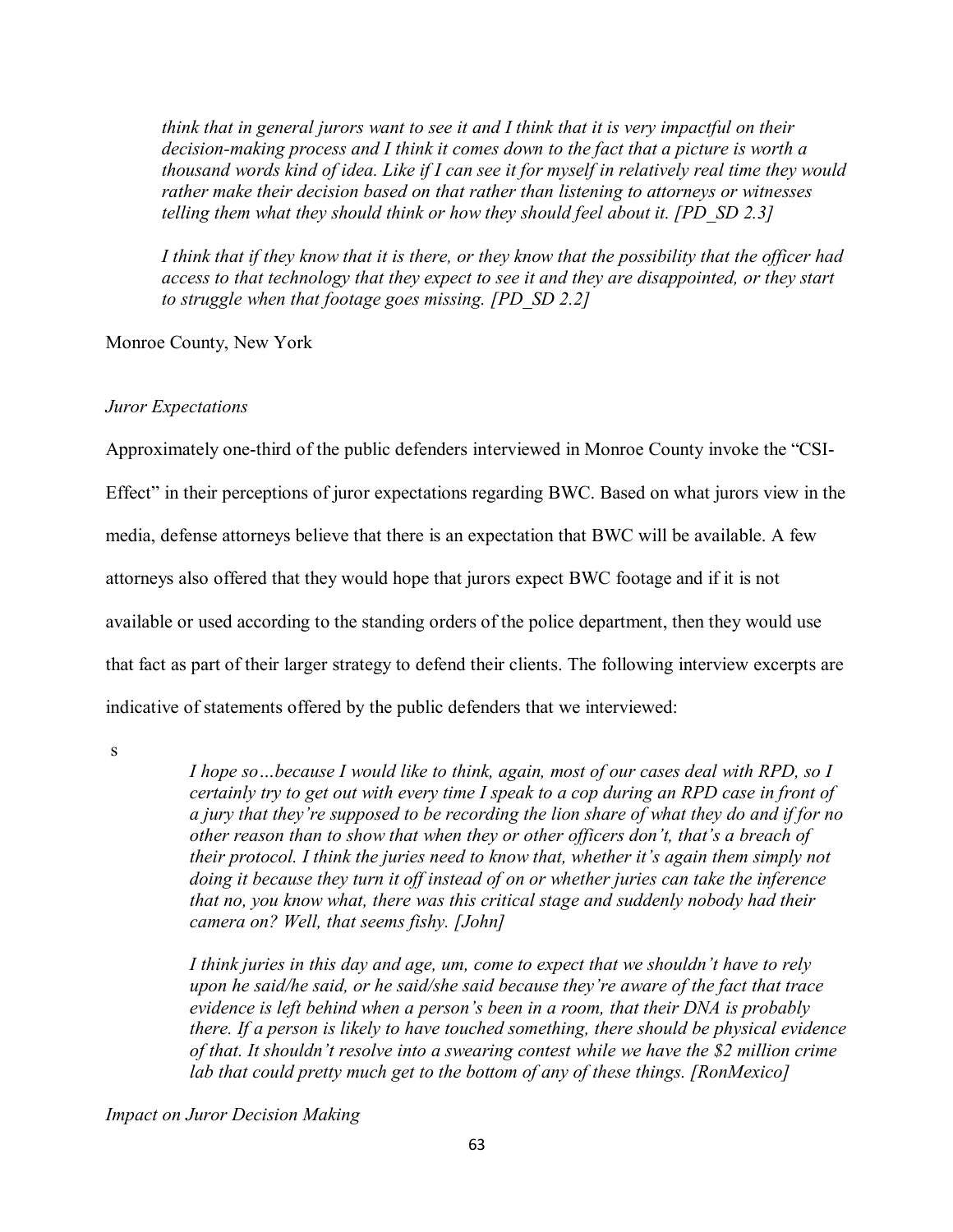Roughly half of the public defenders offer that they think BWC will be helpful or they hope it will be helpful in juror decision making. They also offer that jurors are suspicious when officers do not follow protocol regarding BWC use, and that BWC can enhance or detract from the credibility of witnesses. The following interview excerpts are indicative of statements offered by public defenders that we interviewed:

*I would hope they have that expectation. Um, there is a case that came out of this office that didn't involve body-worn camera, but it involved camera footage at the jail, and I believe it was People v. Dayshawn Handy, but the jail failed to preserve the footage and as a result, the case – we had requested all footage, and as a result, the case was reversed and returned for a retrial. And the defense attorney could get something called an adverse inference, it's read to the jury and that is that if the police have failed to preserve something that they were supposed to preserve or the prosecutor, that the jury can conclude that whatever was not preserved might have been inconsistent with the prosecutor's version or what they've laid out. [Benji]*

*Again, I think it takes away kind of – it'll either give somebody credibility, a witness credibility, or it won't. The biggest concern as far as when the body-worn cameras came out and the police officers' perspective is that they were afraid that the body-worn camera wasn't going to show what the officer, everything that the officer had seen, and I just don't think that's the case, especially from what I've seen. I haven't had an issue where an officer says this is what I saw, and it not being on the body-worn camera. [Orangemen]*

Overall prosecutors are more likely to share similar perspectives on the influence of BWC on juror expectations and decision making than are public defenders. We interviewed a much larger sample of prosecutors than we did defense attorneys, and this may impact the data such that themes were more emergent in the data from the prosecutors as opposed to the data from the defense attorneys.

Defense attorneys were also more likely to offer that they "don't know" the impact that BWC will

have on juror expectations and decision making. It may be that prosecutors are more invested in

understanding the thinking of potential jurors than are defense attorneys.

## **Discussion and Conclusion**

Below we first consider the findings in the context of the current BWC technology adoption in the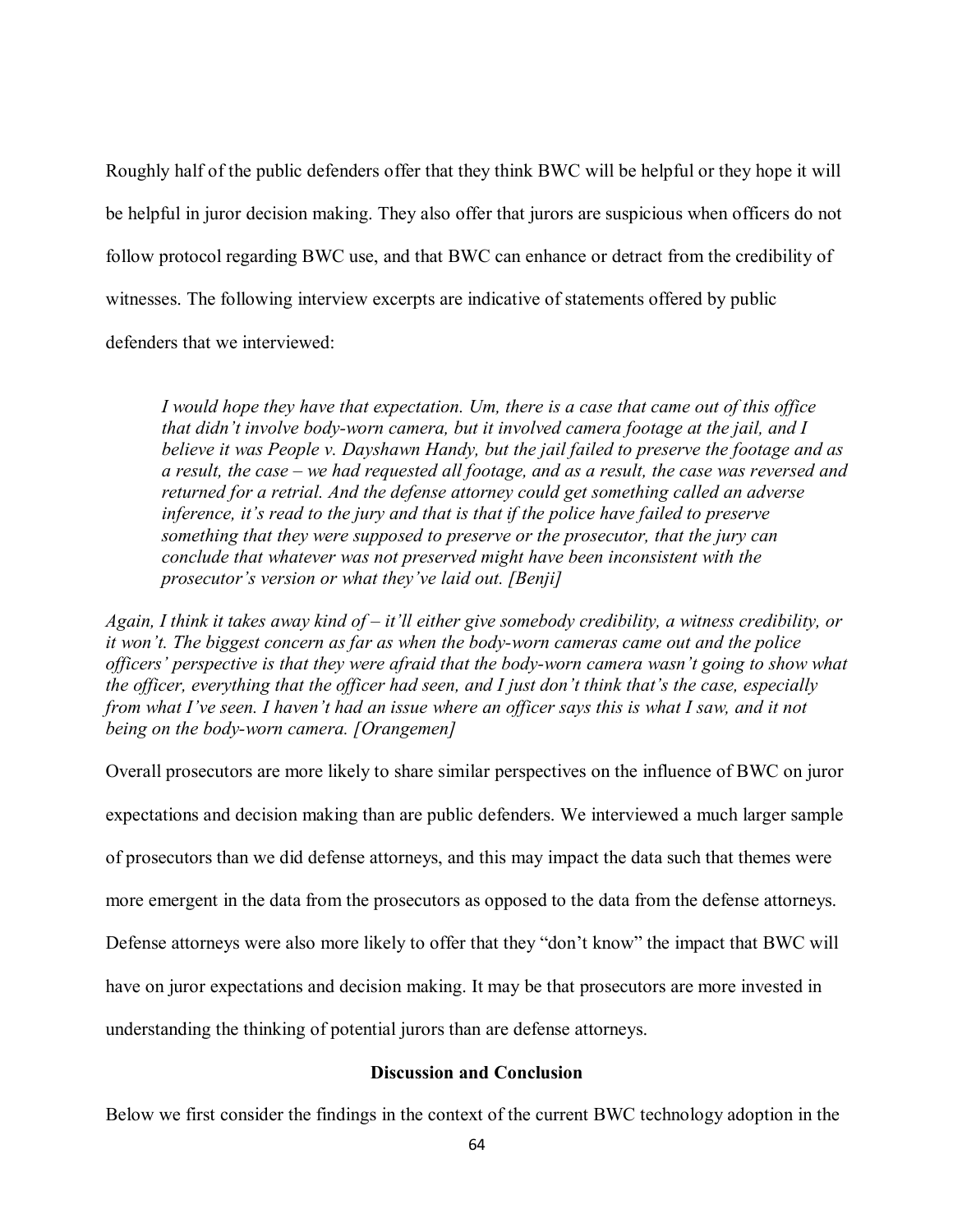U.S. Next, we discuss the limitations and weaknesses of the current research design. Finally, we offer some policy implications and future directions for research.

The impact of the widespread introduction of BWC technology in American policing on local prosecution has received relatively scant attention (Lum, Stoltz, Koper & Scherer, 2019). Merola and colleagues (2016) surveyed lead prosecutors across the U.S. and uncovered some concerns about the impact the BWC would have on juror expectations about the absence of video as two-thirds of lead prosecutors voiced this concern. Thus, an issue was raised that cases would be perceived as weaker if BWC evidence was lacking. The current research aimed to fill this gap by exploring three local county prosecutor's offices via mixed methods research design. The results from these three jurisdictions indicate that BWC is perceived to have had an impact on adjudication processes and reinforce prosecutorial concern with video absence influencing juror weighing of evidence. In-person interviews more deeply probe these questions and yield insights about an anticipated concern coined as a new "CSI effect" that video will have on juror expectancy. Put differently, the absence of video is a concern for the assistant district attorney's especially in cases where the police are the primary witness.

The current research has filled in this empirical gap with data from interviews allowing for a more nuanced sense of how the absence of video may influence jurors and subsequently negotiations between defense and prosecution. Further, the defense attorneys interviewed made some important contributions to the perspective they have regarding police behaviors (discourtesy, unconstitutional searches) that may become part of their strategy for assisting clients. Overall, the absence of video, according to the ADAs doing the day-to-day work in three offices, is expected to have an influence on the jury. The anticipation of this "video CSI-effect", given the jury's role in establishing bargaining expectations and the uncertainty that may be introduced, has developed into concrete responses both in dismissals, negotiations, and presentations to the jury.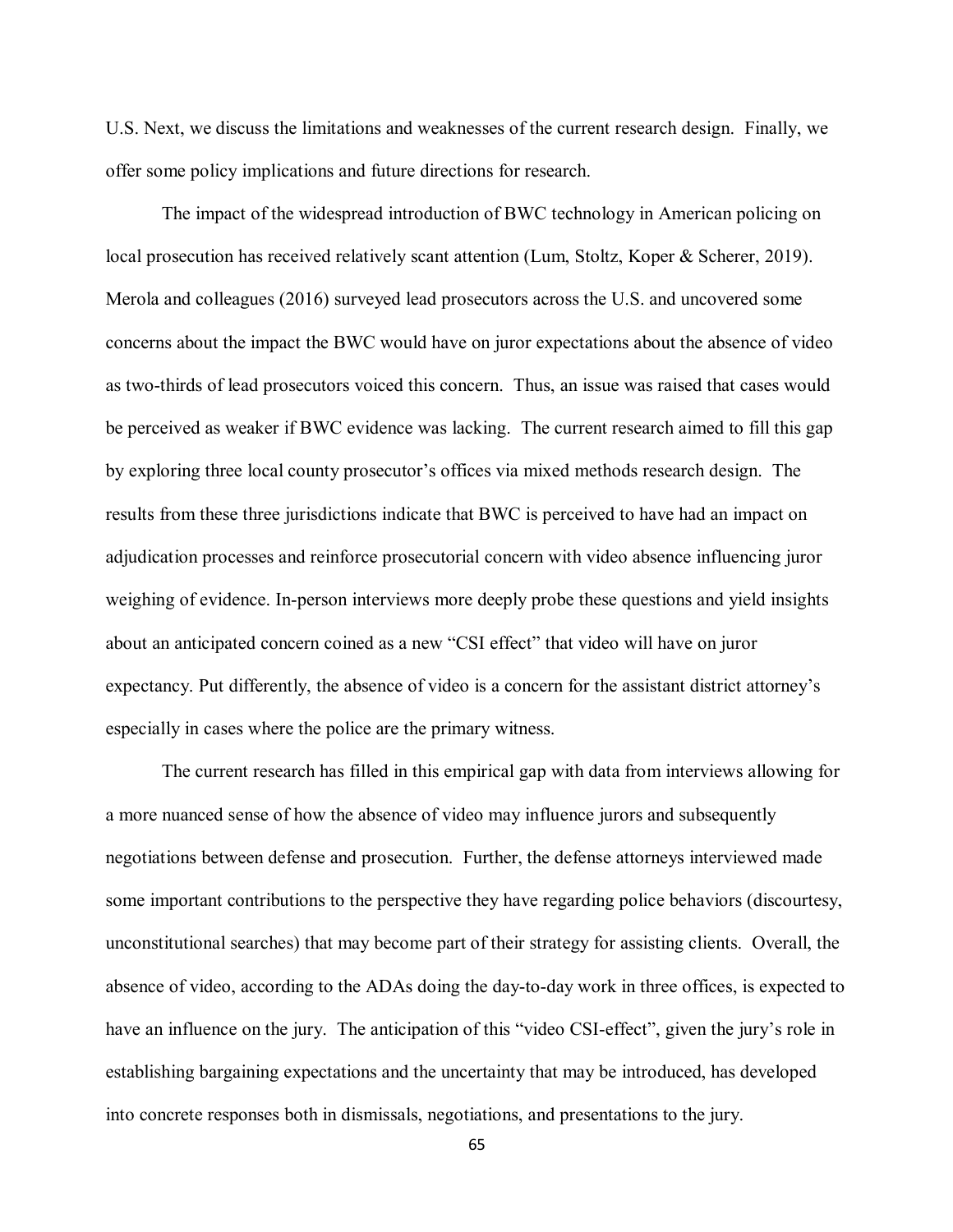Interestingly, as noted in the outset, data from the largest urban U.S. felony courts indicates that the jury is not used explicitly in all but a small percent of criminal cases (Reaves, 2013: https://www.bjs.gov/content/pub/pdf/fdluc09.pdf). However, recalling the importance of the jury as a referential backdrop for case negotiations illustrates the importance of the anticipated change for local adjudication. Several commented that jurors speculated, inquired about, or asked if video existed in post-deliberation debriefings.

The second major area probed in the individual interviews involved how the presence of BWC video would influence jury decision-making. Here ADAs and PDs indicated that certain cases were particularly prone to influence via video. In elaborating on this, interaction crimes, that is events where police interact directly with the suspect while they are committing a crime, including DUI, assaulting officers, resisting arrest, and disorderly conduct, were particularly prone to video checks on officer reporting to confirm facts and establish appropriate charge levels. A second commonly mentioned usage was securing victim testimony at the scene, such as in domestic violence cases, where recanted testimony is a frequent problem that can thus be challenged, but conversely, absence of video may compound domestic violence case weaknesses (e.g., Todak, Gaub, & White, 2018). Overall, the video is described as essential in terms of utility for shaping jurors' decision-making. One area that did not rise as a concern was the video perspective as distorting how jurors might make decisions. This is, however, an important concern noted by Lassiter and colleagues (2005; see also Kahan, Hoffman & Braman, 2009) is that distortions in video aspect ratio and point of view may lead to systematic biases and desensitization to the "officer point of view" that is likely the primary focus of BWC captured video.

## **Limitations**

66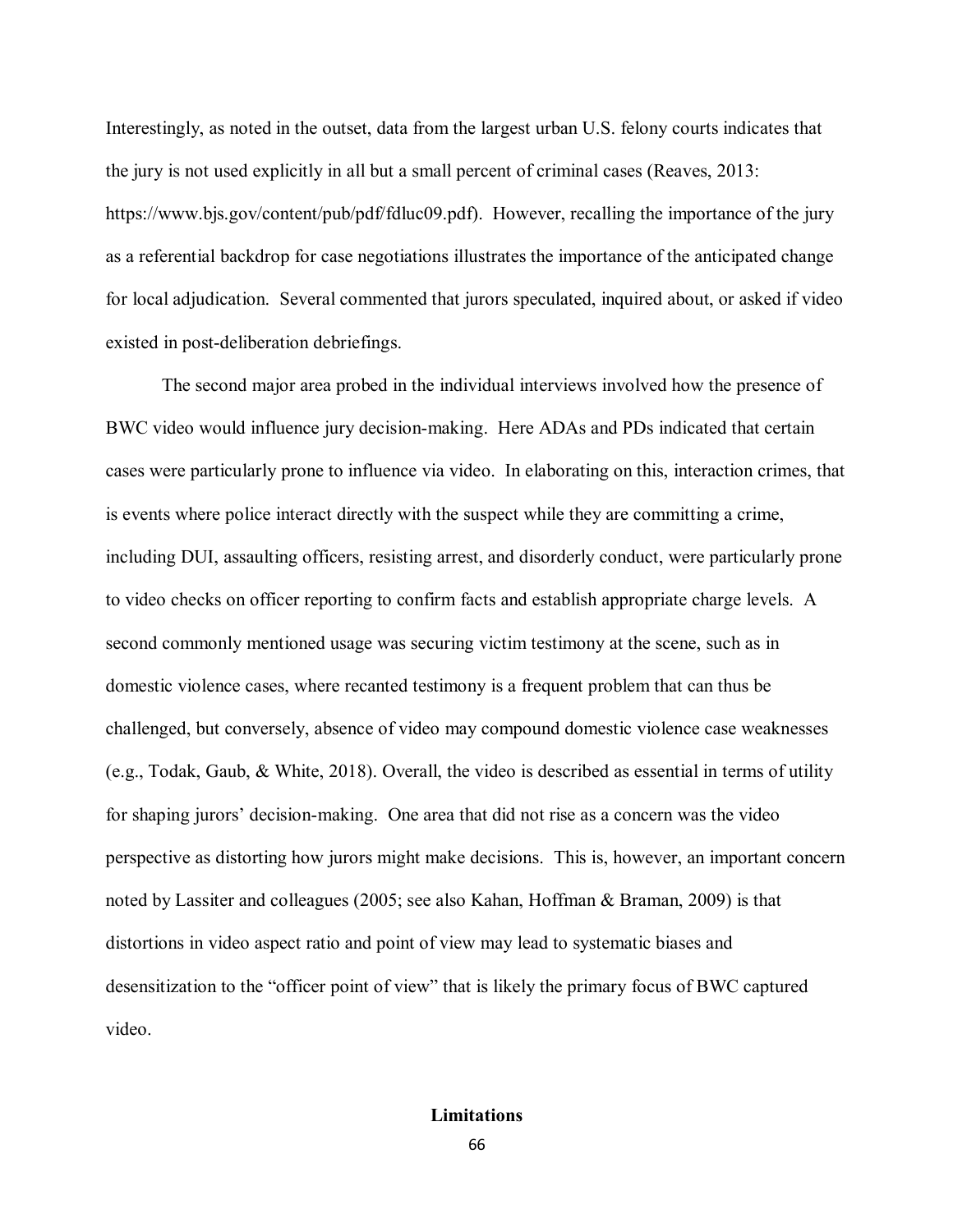The research design here, involving a survey of three offices, and in-depth interviews with prosecutors and defense attorneys across those jurisdictions has at least three limitations that should be explicitly noted. First, the response rate to the survey, though acceptable by current standards where expectations are lower for on-line surveys, is especially weak among PD respondents and within one prosecutor's office. An in-person survey would likely have taken more time and effort but generated a higher response rate. Since we use the survey as a platform for contextualizing and launching our exploration and analysis of in-depth interviews this problem is not particularly serious. Second, the three sites are not randomly chosen and are unlikely to represent DAs offices throughout the U.S. They reflect, however, typically sized offices that are faced with BWC adoption in local agencies and substantial regional variation. Wright and Levine (2017) have argued that prosecution research, in general, has overrepresented the 20 largest offices in the U.S. and the generalizability of the results from those leviathans to more typically sized county offices is questionable. Here we have offices serving counties with a wide range of populations, and the North County Office of San Diego specifically serves smaller cities (Carlsbad and Escondido, for example) in the Northern part of the county. Thus, we do not cover a wide swath of prosecutorial experiences, but ADAs and PDs in these counties deal with sufficient crime problems and case flow to speak to common challenges presented by BWC. To the extent the themes emerge from the three sites we would argue they likely represent a common experience in grappling with new technology. Third, it is clear that prosecutors' offices have a variety of organizational and administrative variation which can impact practice, although this is not an element we have explored explicitly here and may be a gap in our understanding (e.g., Levine  $\&$ Wright, 2013). Our strategy, however, sampled ADAs to address horizontal and vertical prosecution patterns, bureaus, and special units in each thus reflecting on a wide variation of experiences within offices. As noted, the experiences of these three offices may not generalize to

67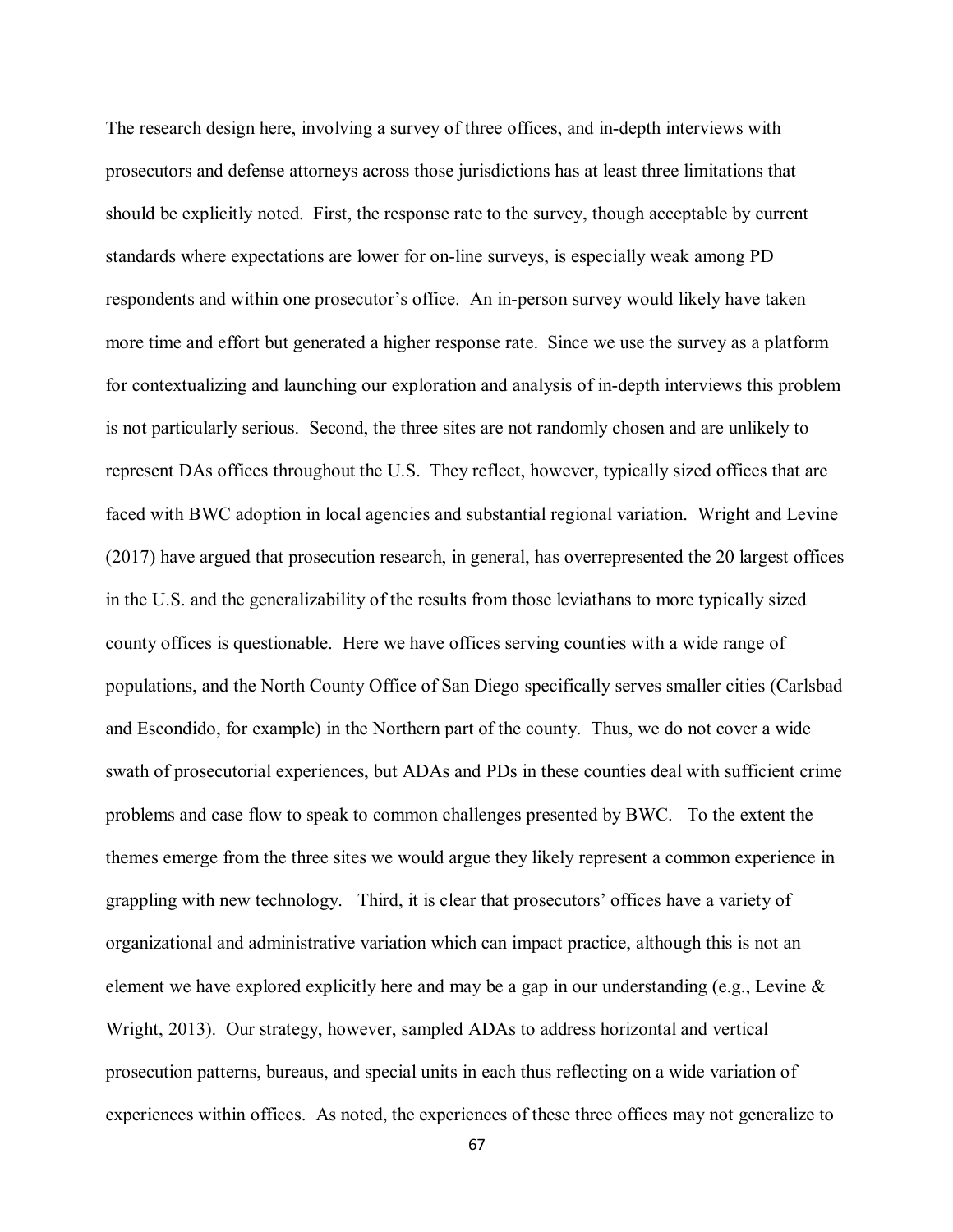every jurisdiction, but we would argue that similarly situated counties, in terms of size, BWC adoption and use, and crime problems, are likely to face similar issues.

## **Conclusion and Policy implications**

In conclusion, the study of BWC impact on adjudication is an area that has been recognized as ripe for research (Lum and colleagues, 2019). We repeat that consideration here. Consideration of issues of time, technological adequacy, and other expectancies for ADAs and PDs are areas of important theoretical and policy implications. More rigorous evaluation of the impact of BWC on case attrition and outcomes by case type (e.g., DUI, domestic violence, disorderly conduct) will likely help further illuminate the impact of BWC on pleas and dismissals. Overall, the current research should raise the profile of the prosecutor's office as an area of study to enhance efficiency, fairness, and justice as prosecutorial goals.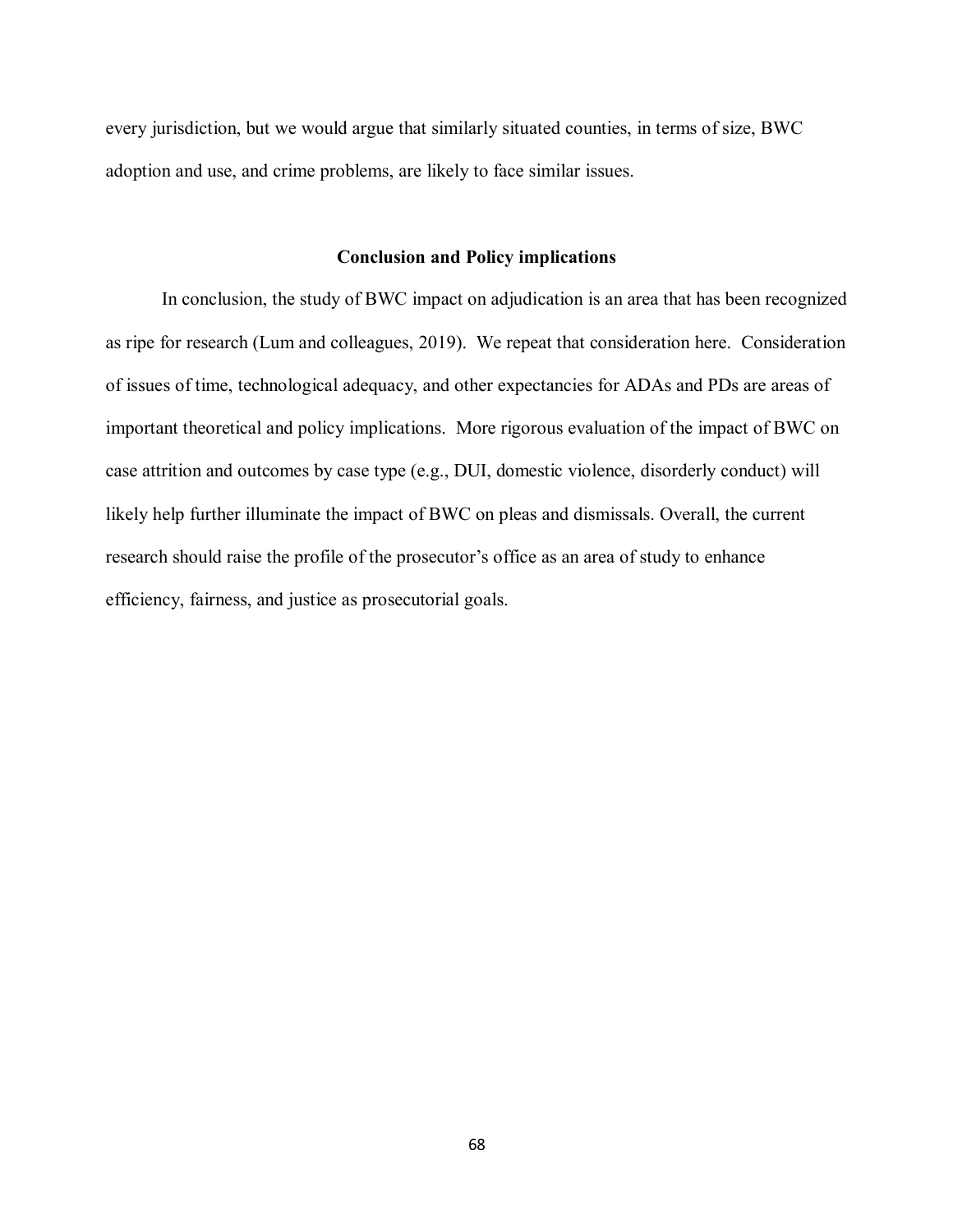How the Utilization of Body-Worn Camera Evidence Impacts the Adjudication of Domestic

Violence Cases in Three Jurisdictions

Rochester Institution of Technology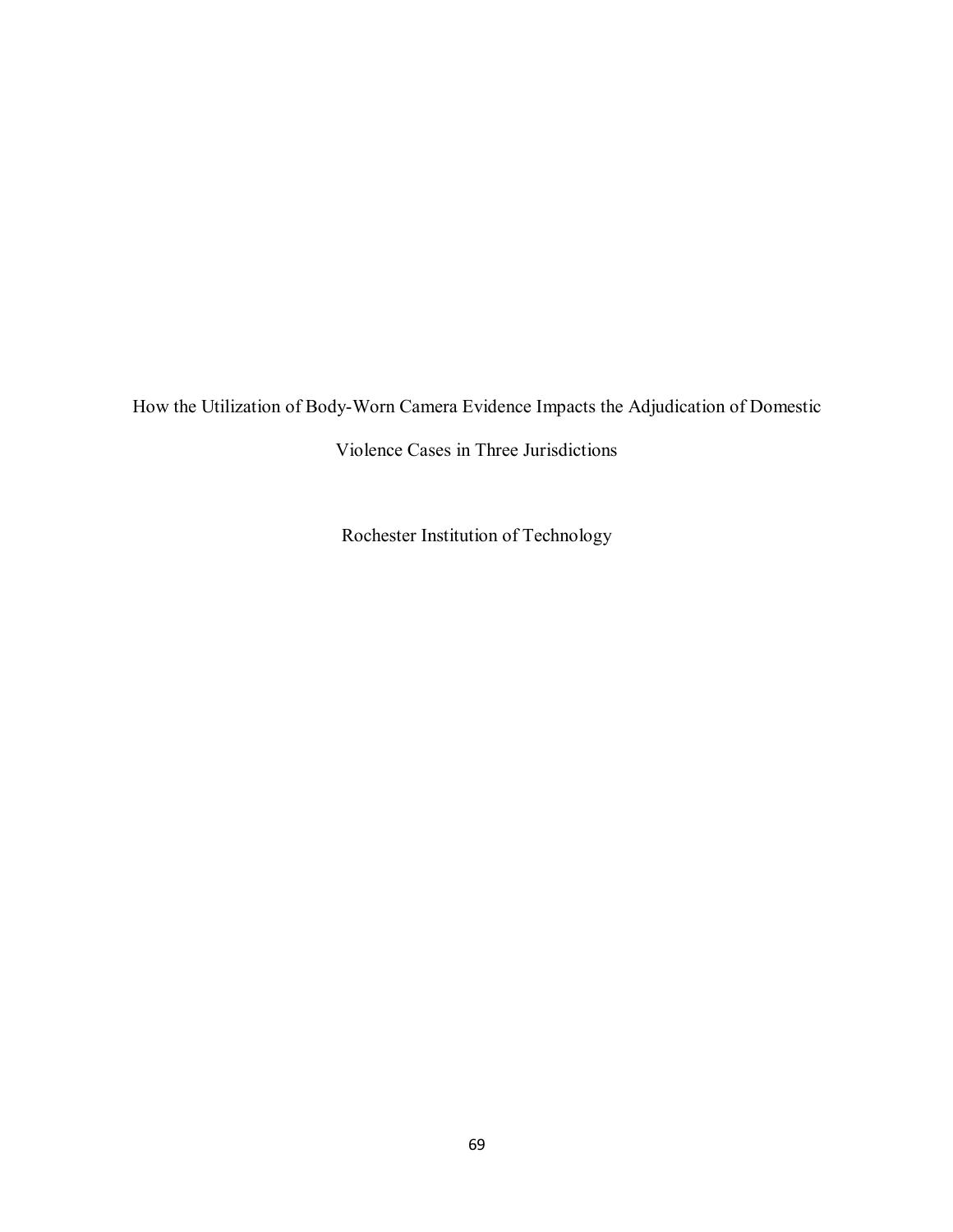#### **Introduction**

Domestic violence (DV), also referred to as intimate-partner violence (IPV) and domestic abuse, consists of intimidating and/or violent behavioral tactics projected onto an individual(s) within a given home or domestic partnership (Arizona Coalition to End Sexual and Domestic Violence, 2019). Domestic violence perpetrators often attempt to acquire a sense of power and control over a victim(s) by utilizing emotional, physical, psychological, financial, and/or sexual abuse. Disturbingly, this type of violence is a global issue that has had a devastating, lifelong impact on many victims and survivors. In fact, intimate-partner violence impacts over 12 million individuals every year in the United States, most of whom are vulnerable women (The National Domestic Violence Hotline, 2019). Some of the long-term impacts of domestic violence on survivors and victims includes stress, migraine headaches, heart problems, post-traumatic stress disorder, depression, anxiety, and approximately a \$250,000 lifetime income loss (Smith et al., 2017).

Domestic violence is a complex societal issue because such abuse occurs in a continuous cycle. The cycle of domestic abuse includes three main phases; the tension building phase, abusive incident, and honeymoon phase. The tension building phase occurs when a victim or survivor is actively trying to do everything in his/her power to keep the abuser calm, which usually means walking on eggshells around their abuser. The abusive act happens in the incident phase. This is often followed by the honeymoon phase in which the abuser is extremely apologetic, promises to never behave in such a manner again, and tries to win back the affection of the victim or survivor through words, actions, and/or gifts (Focht, 2019). The cycle of domestic abuse coupled with other factors, such as financial needs and even fear, are some of the reason why victims and survivors do not leave their abusive partner or go back to them after a failed attempt to leave and discontinue

70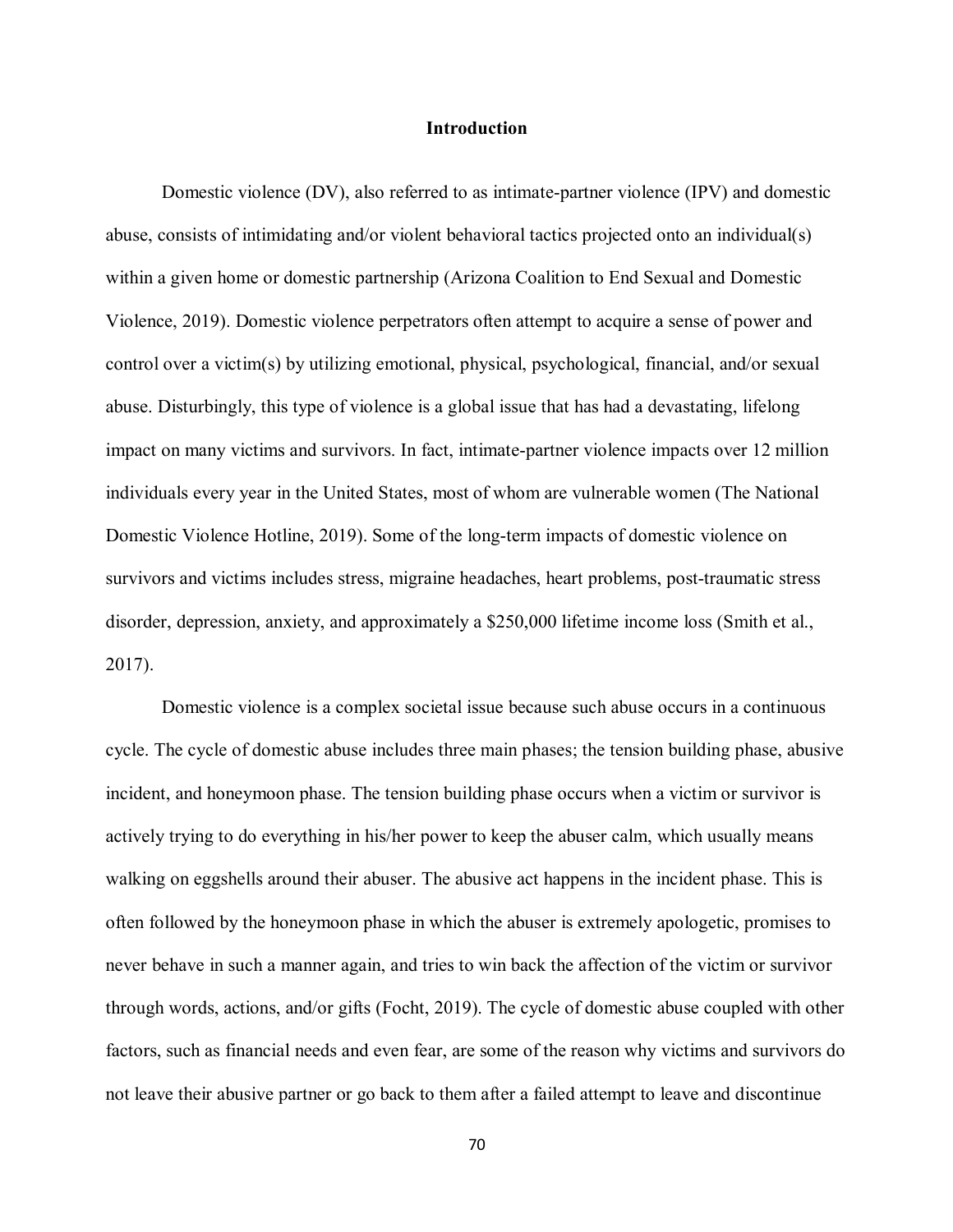further communication (The National Domestic Violence Hotline, 2019).

Historically, domestic violence was widely accepted and encouraged by various societies who viewed this type of violence as a private, necessary matter. For example, early Roman laws allowed men to beat and even murder their partner if she were to commit acts that served as a threat to her husband's honor and/or property rights. Likewise, English common law also granted men the ability and right to abuse their spouse by beating them with a stick no bigger than their thumb, which is how the term "rule of thumb" came about (Swisher & Wekesser, 1994). Additionally, in the 1960s doctors labeled domestic violence as "violent, temporary therapy," ultimately believing that "the periods of violent behavior by the husband ... served to release him momentarily from his anxiety about his ineffectiveness as a man, while giving his wife apparent masochistic gratification and helping probably to deal with the guilt arising from the intense hostility expressed in her controlling, castrating behavior" (Dockterman, para. 7, 2014). In addition, during the 1970s-1980s responses to domestic violence, especially by law enforcement, were minimal (Black, 1980). In fact, police officers often delayed responding to domestic violence calls in hopes that such disputes would resolve on their own in the private sphere and were less likely to make an arrest when they did respond to such calls for service (Townsend, Hunt, Kuck, & Baxter, 2005; Sherman, Schmidt, & Rogan, 1992). Sadly, it took the voices, stories, and actions of many victims, survivors, and women's rights groups, such as the Women's Liberation Movement, for domestic violence to become a societal issue. It also took many legal battles, such as the *Thurman v. City of Torrington* case in which Tracey Thurman sued the City of Torrington after law enforcement failed to take her domestic violence complaints against her estranged husband seriously, ultimately resulting in her being stabbed by him multiple times and almost dying, for Americans to see how detrimental this form of violence was (Dellinger, 2018). Fortunately, domestic violence became a criminal offense near the end of the twentieth century,

 $\overline{1}$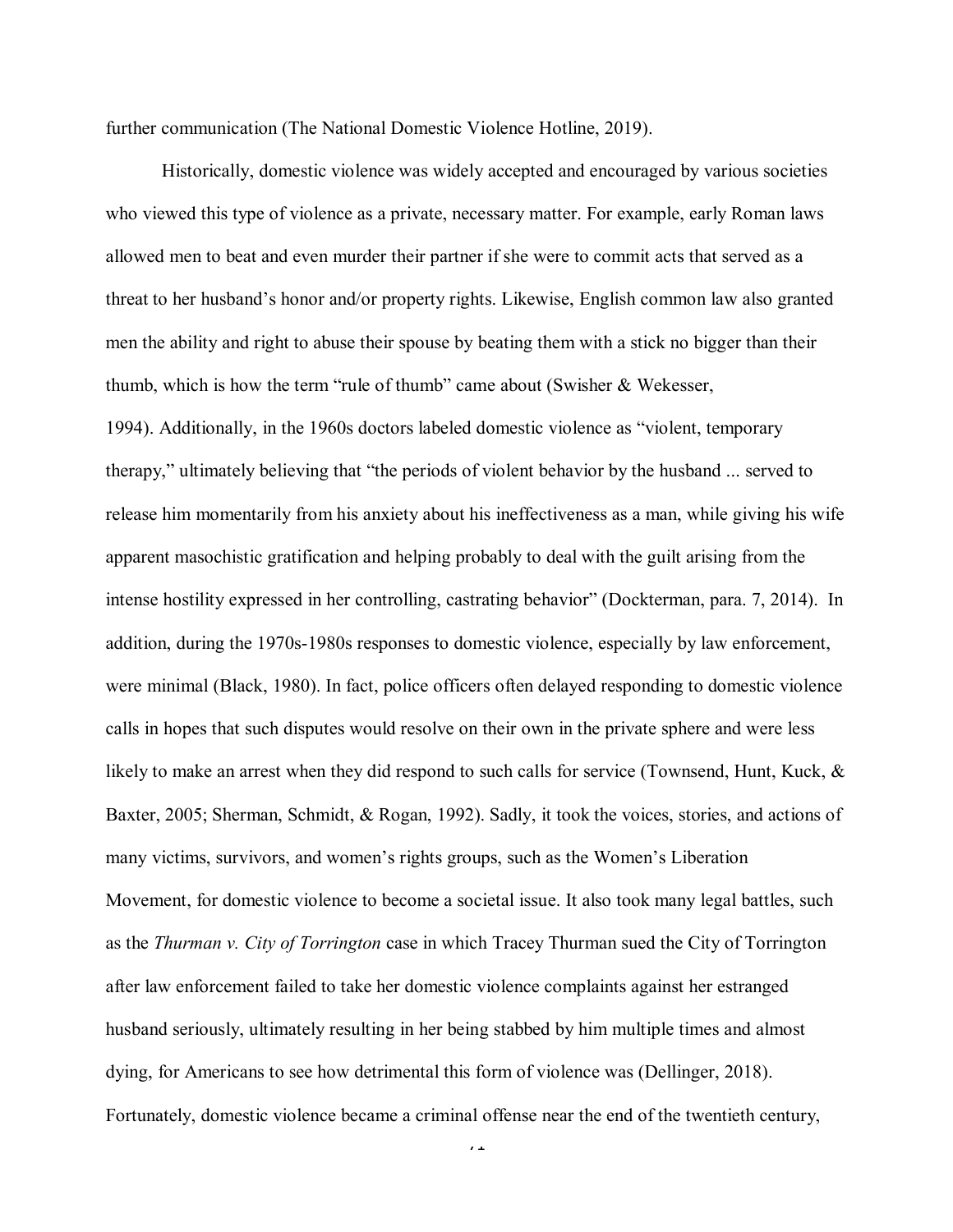which resulted in shifting attitudes and criminal justice responses towards domestic violence victims, perpetrators, and incidents (Erez, 2002).

The act of criminalizing domestic abuse in America has been a long, yet incomplete journey. However, prosecuting such cases has now become the main issue at hand. The adjudication process of domestic violence cases can be prolonged or shortened based on the cooperation of victims. Unfortunately, many domestic violence victims may seek to drop charges and relieve their abuser of prosecution (Vilhauer, 2000). As a result, many policies have been adopted to aid in the prosecution of domestic violence perpetrators, including mandatory arrest and no-drop policies (Han, 2003). Despite these prevalent policy changes, bringing intimate partner violence cases to justice is often an uphill battle for prosecutors who lack cooperation and corroboration of the abuse from victims. Fortunately, technological advancements such as bodyworn cameras (BWCs) may serve as an evidentiary tool that could be utilized during the prosecution of domestic violence perpetrators even when victims fail to cooperate (Prather, 2015). This exploratory study seeks to determine the influence of BWC on the adjudication of domestic violence cases. Particular attention is given to the evidentiary value of BWC for the prosecution of these cases.

#### **Literature Review**

Prosecutors are legal agents that act on behalf of the government in criminal litigations. Additionally, they serve as gatekeepers of the American legal system by actively deciding what kinds of perpetrators and what types of cases are filtered through the Criminal Justice System (Eisen, 2015). In other words, prosecutors have the ability to exert their discretionary power in deciding whether or not a case will proceed beyond the initial charging stage, which is often initiated by law enforcement, and what charges are most suitable for a particular case (Jacoby &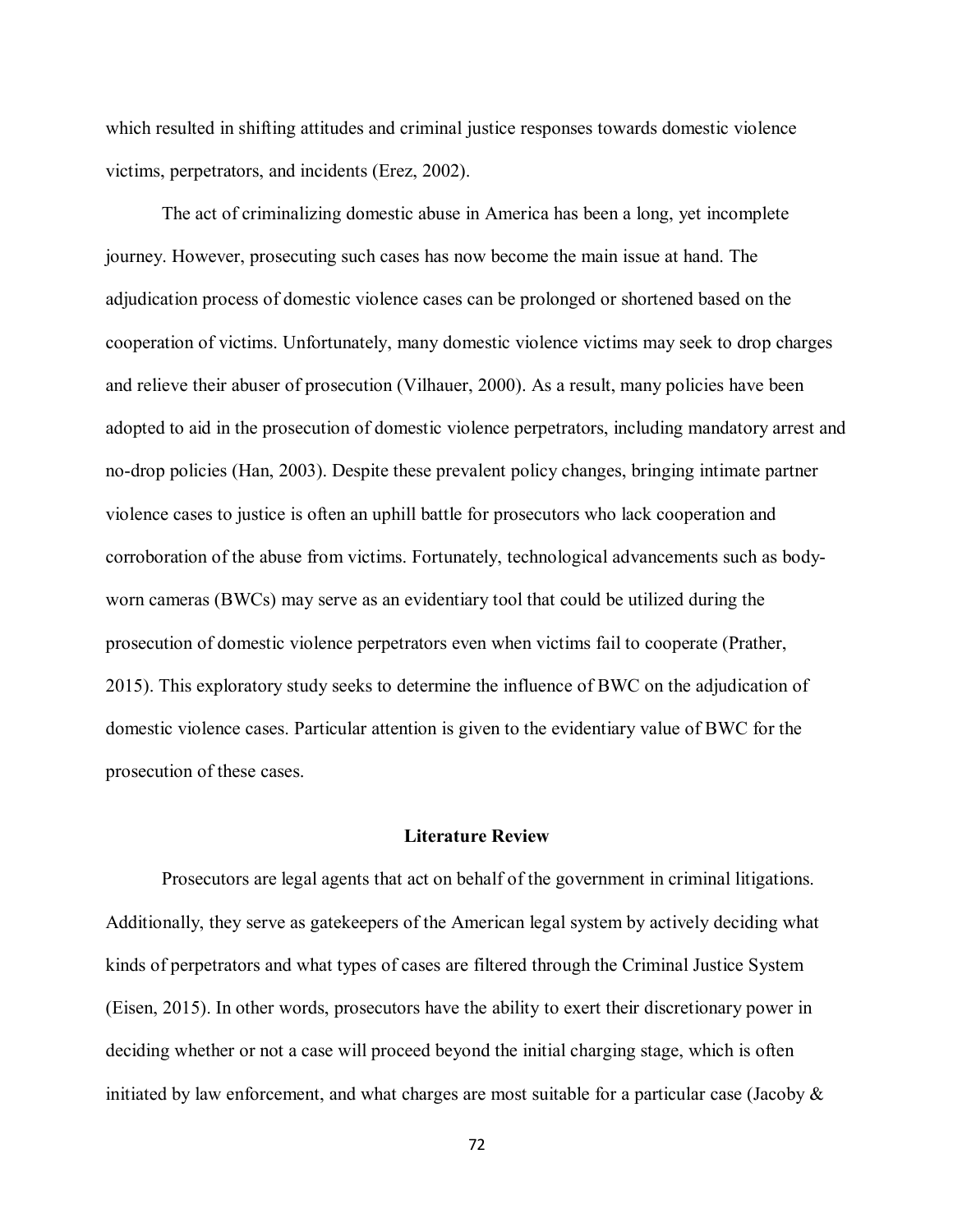Ratledge, 2011). Prosecutors decide to process cases based on the answer to two profound questions, including "Can I prove this case," and "Should I prove this case" (Frederick & Stemen, p. 5, 2012). Domestic violence is one particular case type in which prosecutors tend to closely examine readily available evidence, such as witness statements and police reports, before processing and ultimately prosecuting an alleged abuser. The pervasive and serious nature of domestic violence, which could lead to fatal outcomes, is one of the reasons as to why researchers have studied the charging decisions of prosecutors in such cases. This literature review will begin by discussing the charging decisions of prosecutors in DV cases, which will be followed by a brief overview of victimless prosecution and how this form of prosecution is utilized in DV case processing. The section will conclude with a summary of how visual evidence has impacted the processing of DV cases with a particular emphasis on research that highlights the impact of BWCs on this particular case type.

Schmidt and Steury (1989) examined the charging decisions of prosecutors in DV cases for the purpose of discovering influential legal, extralegal, and organizational factors. The district attorney's office in Milwaukee provided researchers with three forms of data from misdemeanor DV cases that occurred between 1983 and 1984, including police reports, official files, and records. The DV case sample consisted of 200 non-charged cases and "(1) police-supported cases falling within the operational definition that were charged during the study period and closed by May 1, 1985 ( $n = 106$ ) and (2) all cases originating from a complaint filed in the Citizen Complaint Unit (CCU) that fell within the operational definition and were charged during the period under study (n = 103)" (Schmidt & Steury, p. 491, 1989).

After examining and comparing the available data from the cases, investigators were able to identify important factors that impacted prosecutors' charging decisions in these misdemeanor DV cases. Victim preference was found to be a major determinant of prosecutors' failure to issue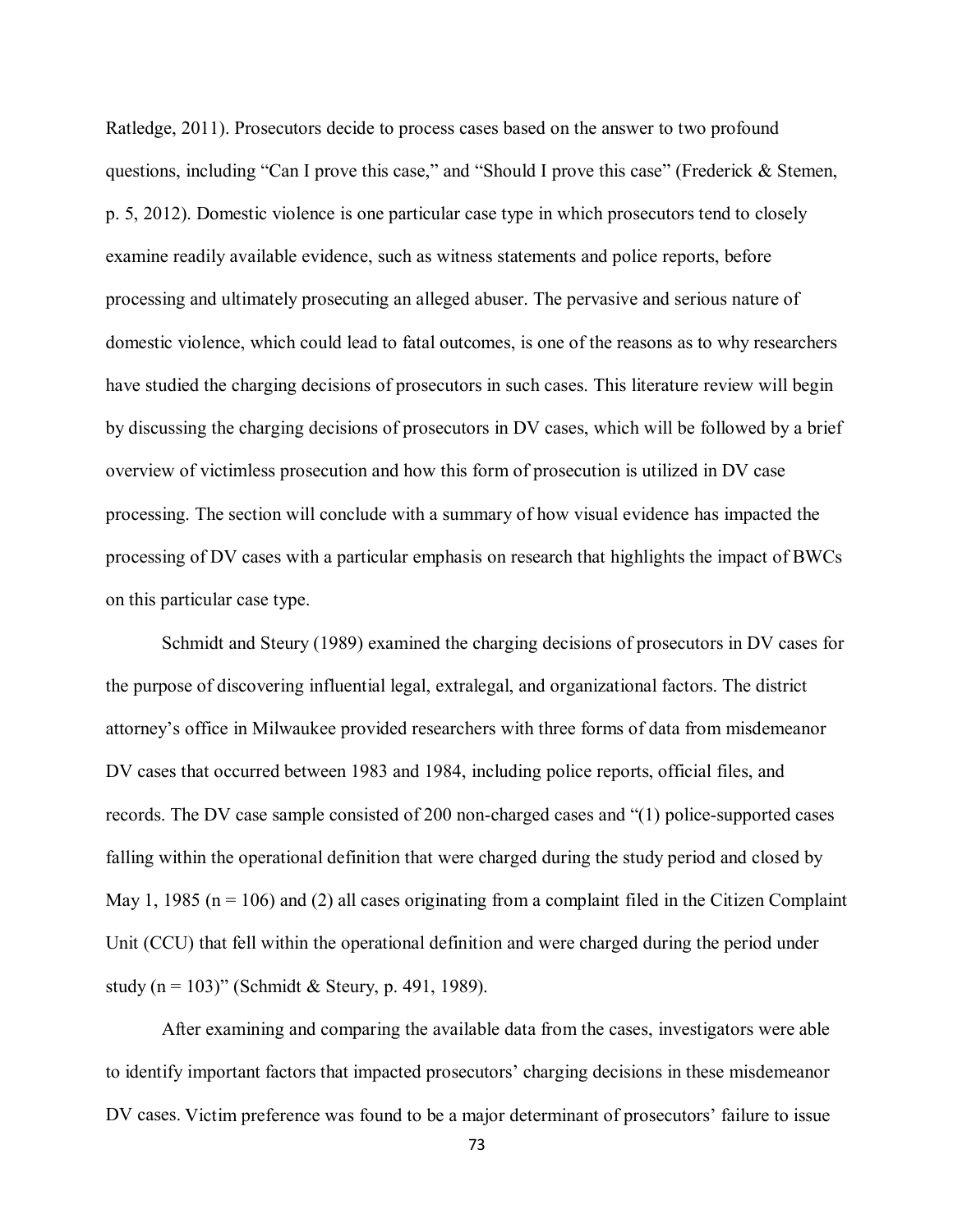charges. Additionally, "other justifications for not charging cases include legal problems with the cases (30%;  $n = 60$ ), a problem of victim provocation (7%;  $n = 13$ ), a judgment that the case is *de minimus* (14%;  $n = 27$ ), or a probation or parole hold on the defendant (4%;  $n = 8$ )" (Schmidt & Steury, p. 495, 1989). In addition, prosecutors were more likely to charge a suspect if the victim sustained serious bodily injuries as a result of the domestic dispute and/or a weapon was used during the time of the assault. This study also found that the evidentiary strength of a case heavily impacted the charging decisions of prosecutors overseeing DV cases. For example, charges were more likely to be issued if a defendant had a prior criminal history or conviction(s) and if the defendant did not show up to the charging conference. Extralegal factors that were found to have a significant impact on prosecutors' decision to file charges in misdemeanor DV cases include the defendant's use of drugs or alcohol at the time of the dispute, the defendant's source of income or financial support, and the history of abuse in the relationship at hand. Lastly, it found that there were charging disparities in DV cases that had been filed by law enforcement in comparison to those by citizens; cases issued by law enforcement were more likely to receive some form of sanction as compared to citizen-initiated complaints.

Similarly, Worrall, Ross, & McCord (2006) conducted a research study examining the impact of case, offender, and victim attributes on the charging decisions of prosecutors in DV cases. Researchers gathered a total of 245 criminal reports of DV incidents from a Southern California police department to analyze in hopes of obtaining a better understand of prosecutorial charging decisions in intimate partner violence (IPV) cases. These reports, which included data from DV cases that had occurred in 2003, were completed by the police officers within the municipal agency and then submitted to the district attorney's office for processing. The three primary independent variables examined in this study, which were previously mentioned, include case, offender, and victim characteristics. The dependent variables that were examined include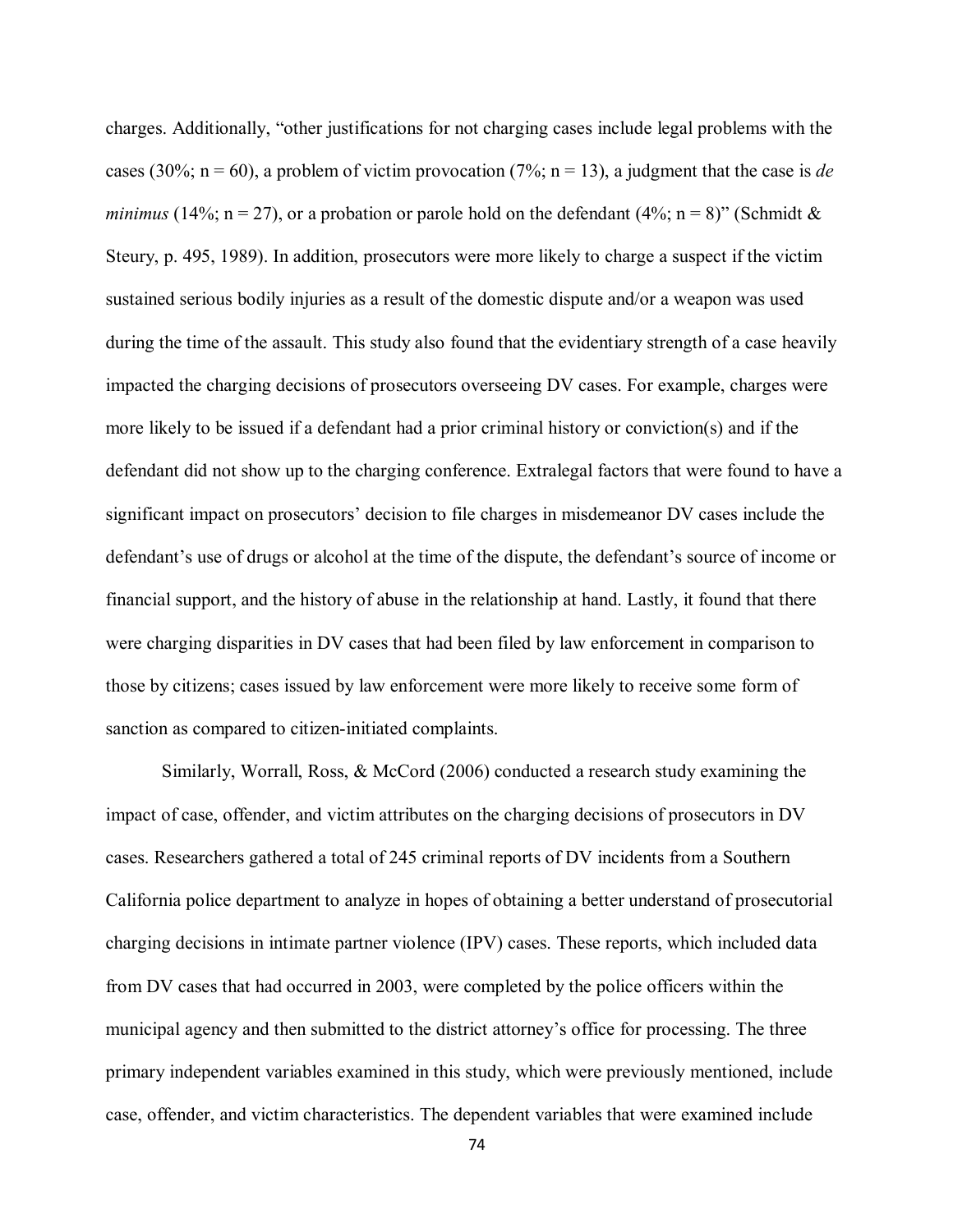charging decision(s), which focused on whether or not a charge was brought forth in a DV case by a prosecutor, and the file type, which was coded as being either a felony or misdemeanor charge.

Upon completion of data collection, several statistical tests were run, including a bivariate and logistic regression analysis, to explore salient characteristics that influence charging decisions in DV cases. Research results indicated that prosecutors were more likely to press criminal charges if the perpetrator was male and if the victim possessed serious bodily injuries. On the contrary, prosecutors were less likely to press charges if the alleged perpetrator was not arrested at the crime scene as compared to when perpetrators were arrested. In addition, mutual assaults in which both parties assaulted each other, or the police officer(s) could not distinguish between who was the aggressor and who was the victim, were also less likely to be prosecuted. Lastly, felony charges in comparison to misdemeanor charges were more likely to be brought forth by prosecutors when a victim wanted their case to be prosecuted.

O'Neal, Tellis, & Spohn (2015) conducted a study regarding influences on the charging decisions of prosecutors in cases involving intimate partner sexual assault (IPSA). In doing so, investigators compiled and analyzed 47 IPSA reports from 2008 which were initially handled by the Los Angeles Police Department (LAPD) and transferred to either the district attorney's office or city attorney's office in Los Angeles for charging decisions to be decided by the prosecution. The attributes of cases, defendants, and victims were all identified through the use of information collected from the police reports and evaluation worksheets utilized by prosecutors when deciding a charge. A qualitative and Grounded Theory methodological approach was employed by researchers which allowed them to code and identify various themes that shed light on the decision-making process of prosecutors in issuing charges for IPSA cases.

After conducting a textual analysis on the 47 reports by coding them for commonalities, researchers were able to identify themes related to case, defendant, and victim characteristics that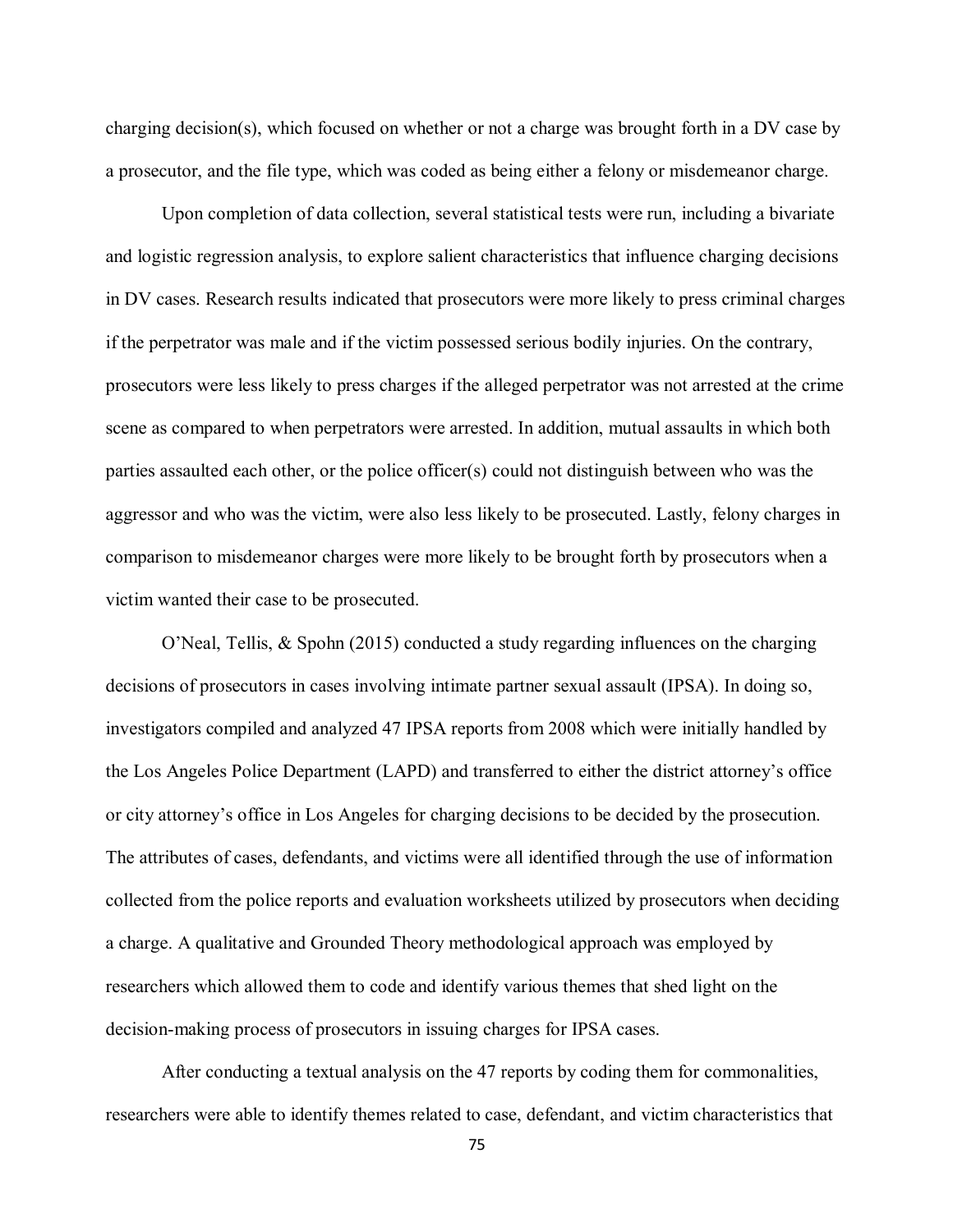influenced charging decisions in IPSA cases. Legal factors, such as proof beyond a reasonable doubt, victim credibility, and victim cooperation were all salient factors that influenced the charging decisions in IPSA cases by prosecutors. More specifically, prosecutors were less likely to press charges if they believed the case was not provable beyond a reasonable doubt, the victim lacked credibility, and/or there was a lack of victim cooperation. Additionally, the lack of corroborating evidence, like multiple supporting witnesses or documented injuries were other factors that influenced whether or not charges were brought forth in IPSA cases. Ultimately, researchers concluded that similar to existing research, their study provides evidence that prosecutors are more likely to issue charges in IPSA cases when they are certain of a conviction.

Dawson & Dinovitzer (2001) studied the role victim cooperation plays in the prosecution of DV cases. More specifically, they wanted to examine how witness cooperation influences prosecutors in DV cases to file charges or prosecute, and what potential factors influence victims to cooperate with prosecutors. Researchers collected and analyzed IPV court files from a specialized DV court in Toronto, Canada and tracked 474 cases from the initial charging stage to the ultimate resolution of those cases. The cases were tracked for approximately a year in which the investigators consistently collected data from the updated files of prosecutors and the Victim/Witness Assistance Program (VWAP). This study also utilized a qualitative methodology by conducting 60 interviews with victims in order to better understand their experiences and decision to cooperate or not cooperate with prosecutors. Ultimately, three categories of variables were examined in relation to prosecutors' willingness to prosecute cases and victims' willingness to cooperate, including legal variables, like evidence strength and the seriousness of the crime, process variables, such as the nature and frequency of interactions between legal actors and victims, and lastly, characteristics of the defendant, such as their prior criminal history.

Researchers analyzed the case files using statistical tools and coded the interview responses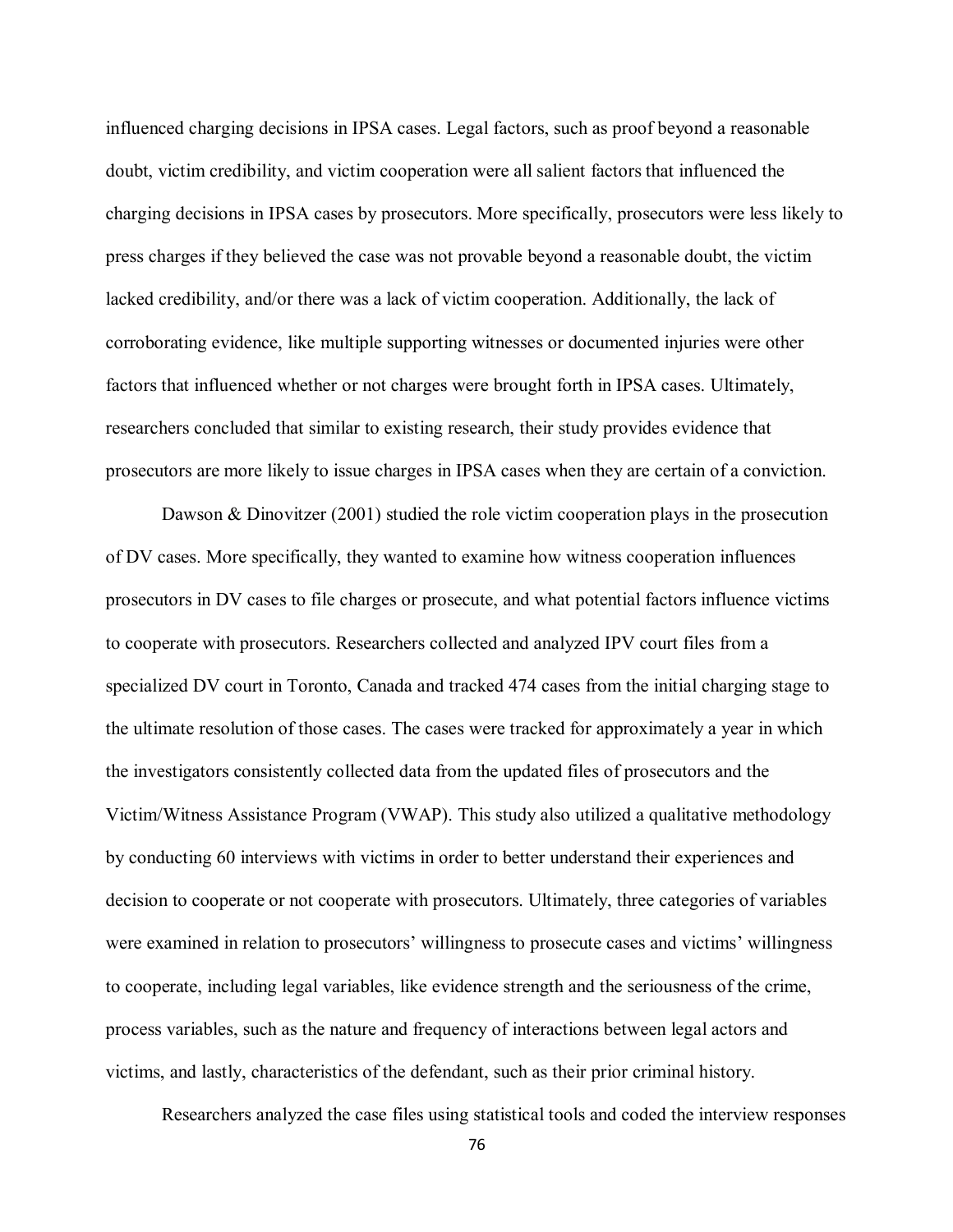by categorizing them based on prevalent themes. Consistent with previous literature, this study found that female offenders were less likely to be prosecuted in comparison to their male counterparts. In regard to legal variables, recorded interviews of victims' initial account of an alleged dispute was shown to increase the likelihood of a case being prosecuted. Also, a case was more likely to be prosecuted if the victim participated in at least one meeting with an official from the VWAP. More strikingly, it was revealed that the likelihood of prosecution in DV cases is seven times higher if a victim cooperates in comparison to when victims do not cooperate with the prosecution. Regarding victim cooperation, researchers also found that cooperation of victims was more likely to occur if their statement was video recorded and three times more likely if the survivor met with someone from the VWAP. The qualitative interviews revealed that meeting with workers from the VWAP was helpful in boosting victim cooperating because the workers were friendly, provided useful information regarding DV and the victims' cases, and ultimately supported the victims throughout their interactions with the legal system. These positive encounters are what ultimately encouraged many of the victims to cooperate.

# Victimless Prosecution

As previous literature has indicated, prosecuting DV cases can be a difficult task that is heavily influenced by factors that ultimately increase the likelihood of a successful outcome for prosecutors. Some of the main issues that often arise during the prosecution of DV cases include a lack of victim cooperation and the recanting of initial police statements made by a victim, which could have a negative impact on the overall outcome of a case (Hall, 2009). Since victim cooperation has become an area of concern within the realm of DV prosecution, prosecutors have been forced to develop alternative prosecutorial strategies in order to successfully prosecute domestic abusers. One of the innovative techniques that has been employed by prosecutors of IPV cases is victimless prosecution, also known as evidence-based prosecution. The primary goal of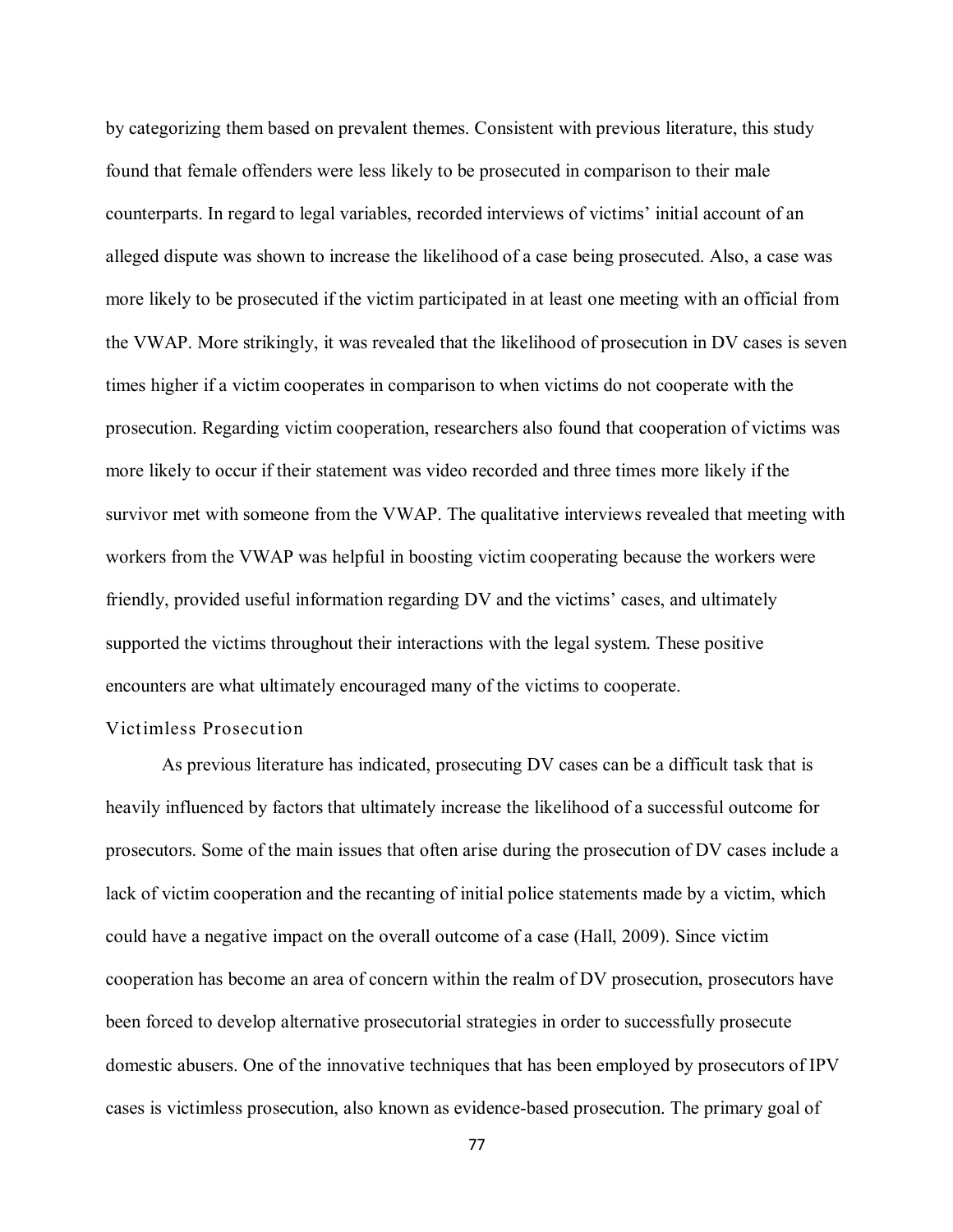victimless prosecution is to "seek to introduce reliable evidence without the victim's in-court testimony, often to maintain the victim's safety or to avoid re-victimizing the victim. The victimless prosecution is based largely on the admission of hearsay statements that a victim makes to 911 operators, police officers, doctors, nurses, paramedics, and social workers" (King-Ries, p. 301, 2004).

The widespread adoption of victimless prosecution has created a novel area of research within the criminal justice field regarding its effectiveness and impact on DV cases. Ellison (2002) wrote a commentary on evidentiary issues related to prosecuting DV cases without victim cooperation, how victimless prosecution has served as a suitable solution to such problems, and whether or not this technique could be successfully implemented in other jurisdictions such as Wales and England. The commentary further addresses challenges faced by prosecutors of DV cases, such as the lack of cooperation and collaboration between victims of IPV and prosecutors. In addition, it provides a detailed discussion regarding evidentiary rules, such as hearsay evidence, which may be utilized in DV cases under certain conditions. While the effectiveness of evidencebased prosecution is not heavily discussed in the article, it is noted that the San Diego County Task Force on DV has been quite successful in prosecuting DV cases without the cooperation of victims. In fact, it was found that approximately 70% of DV cases in San Diego, CA that are prosecuted do not involve victim cooperation, yet such cases possess a high level of success for prosecutors (Ellison, 2002). Although this finding may be indicative of the effectiveness of victimless prosecution, it's important to note that law enforcement in San Diego County, CA received training on evidence-based prosecution in regard to how to best collect evidence in DV cases that would be able to withstand a lack of victim cooperation, such as taking photographs of the scene, victim, and defendant. Ultimately, the article sheds light on the ways in which prosecutors and police agencies can adopt and implement evidence-based prosecution practice in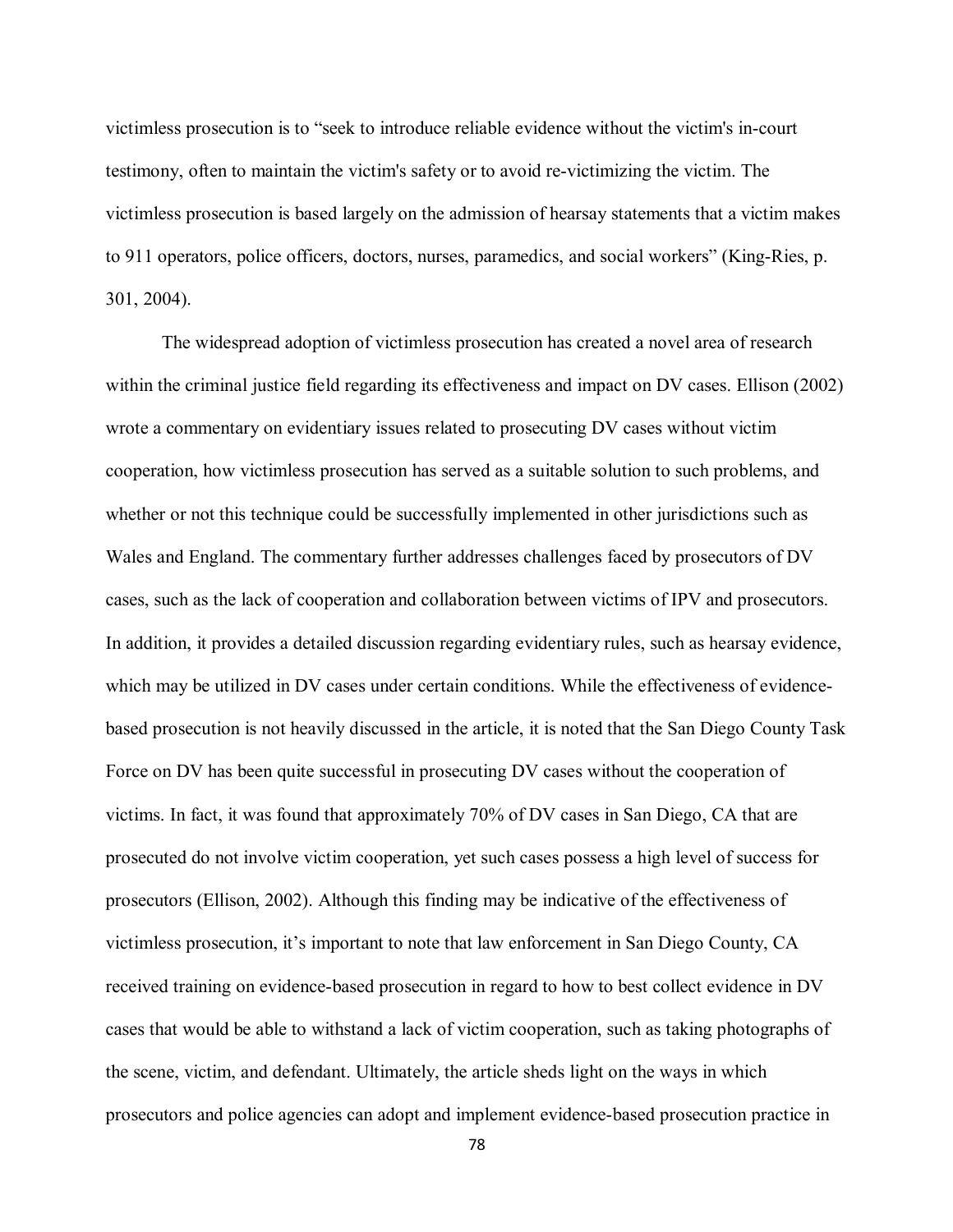hopes of successful DV outcomes, some of which include better police training on evidence-based prosecution and the utilization of evidentiary rules that allow for different forms of evidence to be used in place of a victim's testimony.

Similarly, Messing (2014) conducted a study regarding the use of evidence-based prosecution in DV cases. However, this study specifically examined factors, such as incident, victim, and perpetrator traits in relations to how prosecutors decide which DV cases are eligible for evidence-based prosecution. It also focuses on how such factors may be influenced by the *Crawford v. Washington* United States Supreme Court case decision, which states "that testimonial out-of-court statements are inadmissible at trial unless the declarant is available for crossexamination" (Rouhanian, p. 2, 2017). In order to determine salient factors that influence evidence-based prosecution decisions, researchers collected a total of 904 DV case files from a police department in California. The case files, which were all from 2005, were split into two groups. One group included 422 DV cases that were described as being of low to moderate violence. The second group was inclusive of 482 DV cases that were classified as being high in violence.

The researcher utilized data from the case files to run a statistical analysis, such as a logistic regression, to determine the relationship between prosecutors' decision to prosecute a DV case and characteristics related to the scene, victim, and defendant, which may influence their decision(s). This study generated many findings, however, the most significant factors that were found to increase the likelihood of evidence-based prosecution in wake of the *Crawford v. Washington* era include perpetrators being arrested at the crime scene and documented bodily injuries of the victim inflicted by the perpetrator. These two factors were discussed in terms of assisting prosecutors in being able to illustrate the seriousness and severity of the case and alleged abuse, which could lead to favorable outcomes for the prosecution. Another important finding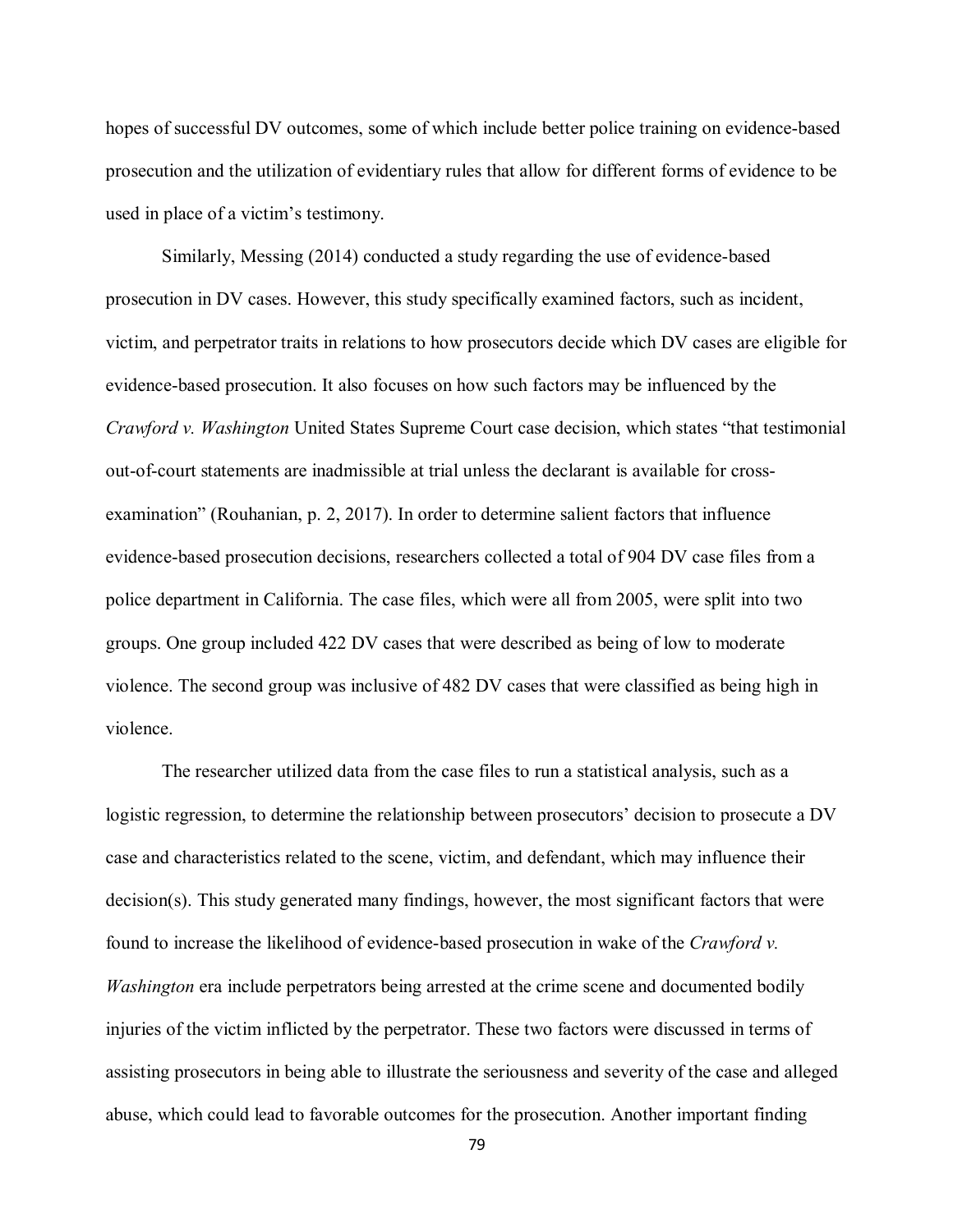generated by this study was the fact that DV cases with high violence were more likely to be prosecuted in comparison to DV cases with low to moderate levels of violence.

#### Visual Evidence and Domestic Violence

Visual evidence, such as photos or video footage, can greatly impact the outcome of DV cases. Possessing photographs of injuries to a victim, such as a black eye or busted lip, could aid prosecutors in the utilization of evidence-based prosecution, which relies almost exclusively on the use of evidence to corroborate claims made by a victim in place of their cooperation. Garcia (2003) explored the power of utilizing digital photographic evidence in the adjudication of DV cases and its impact on case outcomes. During the beginning phase of the study, law enforcement officers were equipped with digital cameras as part of a project initiated by the Marion and Hamilton County Prosecutors' Offices. The purpose of equipping officers with digital cameras was to assist with better evidence collection in DV cases.

Two research groups were formed, including a treatment group, which consisted of 27 DV cases that had photographic evidence produced by officers with digital cameras from the program initiated by the Marion and Hamilton County Prosecutors' Offices. The second research group, also referred to as the comparison group, consisted of 49 DV cases that did not have any photographic evidence. Several forms of data were also collected and analyzed by the investigator to assist in identifying distinct differences between the treatment and comparison groups. Such data included police and court reports, and interviews conducted with officers, prosecutors, and judges. After comparing case outcomes between the groups, it was found that "far more treatment group defendants (64 percent) pled guilty than defendants in the comparison group (28 percent, P < .005). Moreover, treatment group members were more likely to be convicted than comparison group members. Specifically, 65 percent of the treatment group cases resulted in conviction, whereas only 37 percent of the comparison group members were convicted  $(P < .05)$ " (Garcia, p.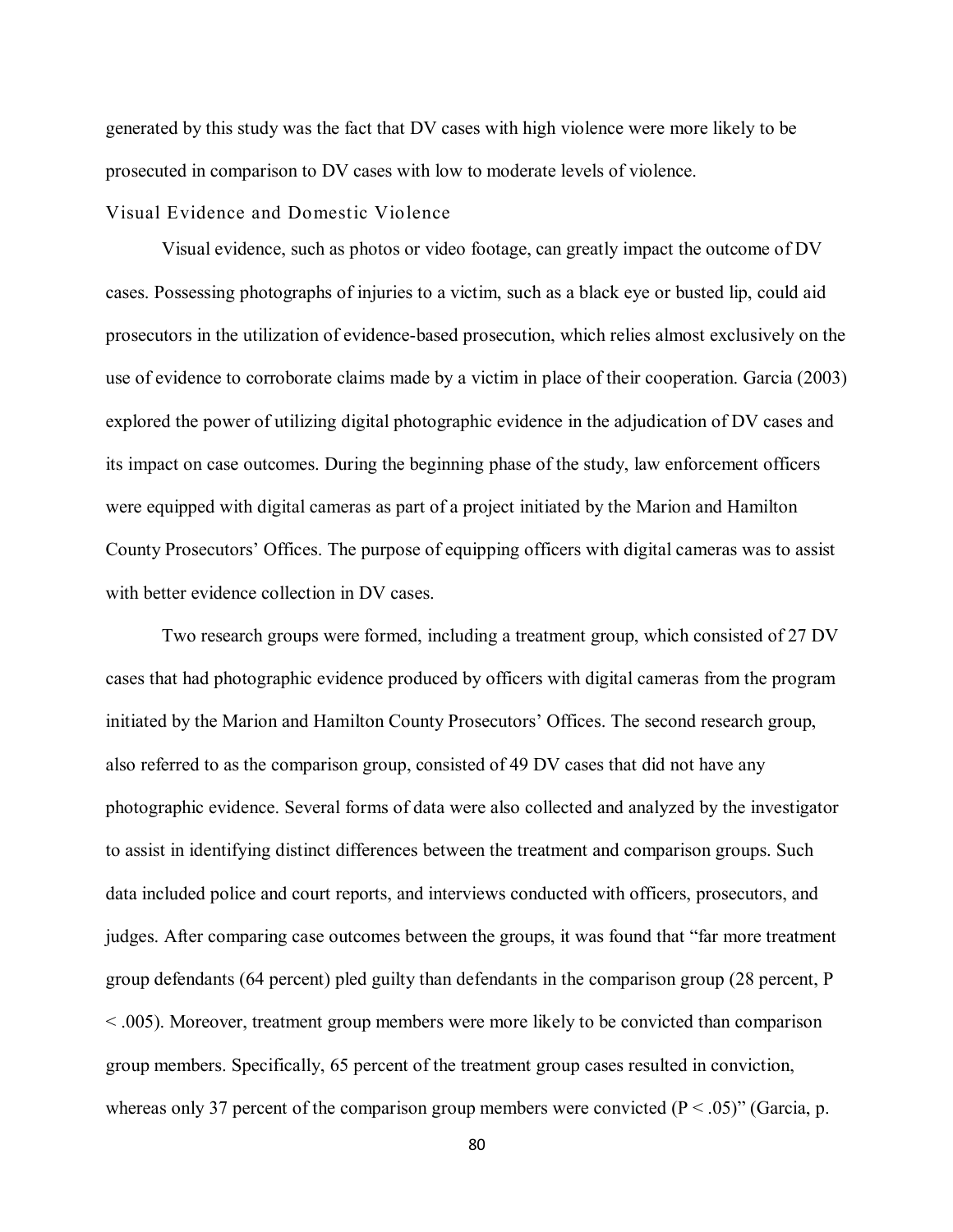583-584, 2003). Additionally, the interviews that were conducted yielded results indicating that the officers possessed positive perceptions of the utilization of the cameras in regard to their ability to better collect valuable evidence that could help with the prosecution of DV cases. Law enforcement officers also felt as though the use of photographic evidence increased the likelihood of a DV case being prosecuted. The prosecutors who were interviewed also believed that the photographic evidence helped their cases, especially with regards to plea bargaining and convictions. Likewise, the judges found the photographic evidence to be quite compelling and vital in showcasing the severity of DV disputes.

Similarly, Peterson & Bialo-Padin (2012) wrote an article regarding DV and evidence collection. This article specifically discusses and presents various suggestions about not only the collection of evidence for DV cases, but also the types of evidence that are most useful in DV cases based on prosecutors' experiences with this case type in Brooklyn, NY. The authors ultimately recommended that police officers receive training on how to collect DV evidence and implement training programs related to obtaining statements from defendants that could likely corroborate claims made by a victim. Additionally, they recommended video recording statements made by both defendants and victims to combat issues of recanting and the changing of accounts. In addition, it was recommended that photographs be taken of the crime scene and injuries on the victim, which again, could showcase the seriousness of the domestic encounter. The combination of these recommendations was found to successfully assist prosecutors in the prosecution of DV cases in Brooklyn, NY.

The collection of evidence that corroborates claims made by victims of DV is crucial. Although photographic evidence has been found to be helpful in DV cases, new technological advancements in the criminal justice field have altered the way DV evidence is collected and utilized. One primary evidentiary tool that has been proven by research to be valuable in DV cases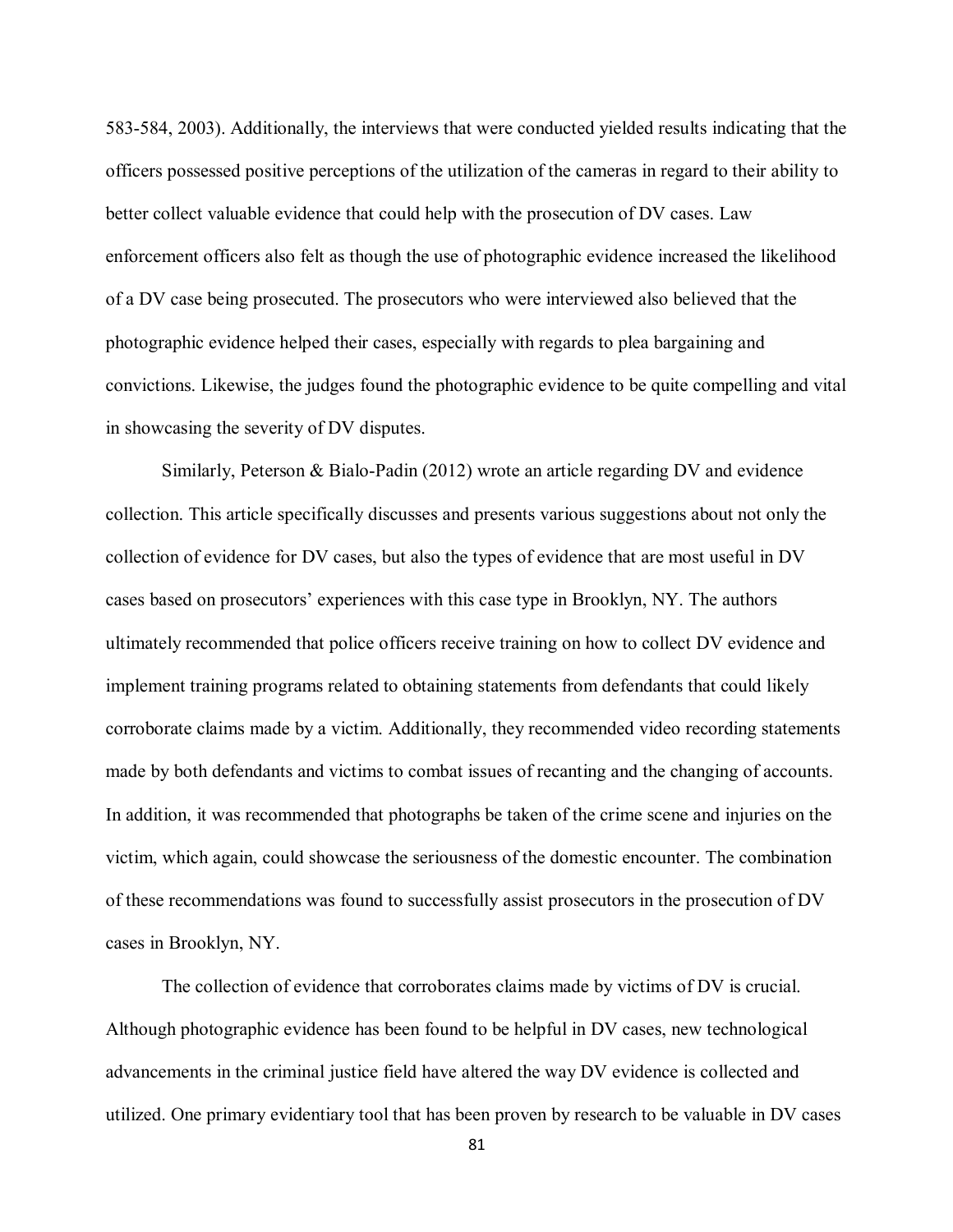is BWCs. A research study was conducted by Morrow, Katz and Choate (2016) regarding this very phenomenon. More specifically, this study examined the effect of BWCs on three key areas within the processing of DV cases, including the arrest, prosecution, and conviction of abusers. In order to do so, researchers divided approximately 100-110 officers from the Phoenix Police Department (PPD) into a control and treatment group. The officers in the treatment group were equipped with BWCs whereas officers in the control group did not wear BWCs. A 30-month pre and post methodology was employed in the study; 15 months pre-implementation of body-worn cameras and 15 months post-implementation of BWCs. In addition to analyzing case outcomes across these two groups, researchers collected and examined arrest files, court data, DV pocket cards and selfreported survey data from officers.

After analyzing all available data, researchers found that posttest camera cases were more likely to result in favorable case outcomes for prosecutors, such as a guilty plea or verdict at trial in comparison to pretest non-camera cases. Also, "posttest camera cases were significantly more likely to result in arrest (40.9% vs. 34.3%), have charges filed (37.7% vs. 26%), have cases furthered (12.7% vs. 6.2%), result in a guilty plea (4.4% vs. 1.2%), and result in a guilty verdict at trial (4.4% vs. 0.9%)" (Morrow, Katz & Choate, p. 313, 2016). In regard to officers' views of BWCs, evidence collection, and DV cases, researchers found that pre-camera officers had more favorable opinions regarding BWC evidence aiding in the successful prosecution of IPV cases in comparison to post-camera officers.

A similar study was conducted by Dawes et al. (2015) regarding the evidentiary value BWCs serve in the report writing of domestic violence, theft, and traffic stop cases. Unlike the previous study, researchers created three test scenarios for subjects, all of whom were experienced police officers from Phoenix, Arizona, to participate in. The test scenarios were incidents involving a traffic stop, domestic violence dispute, or theft incident. The officers were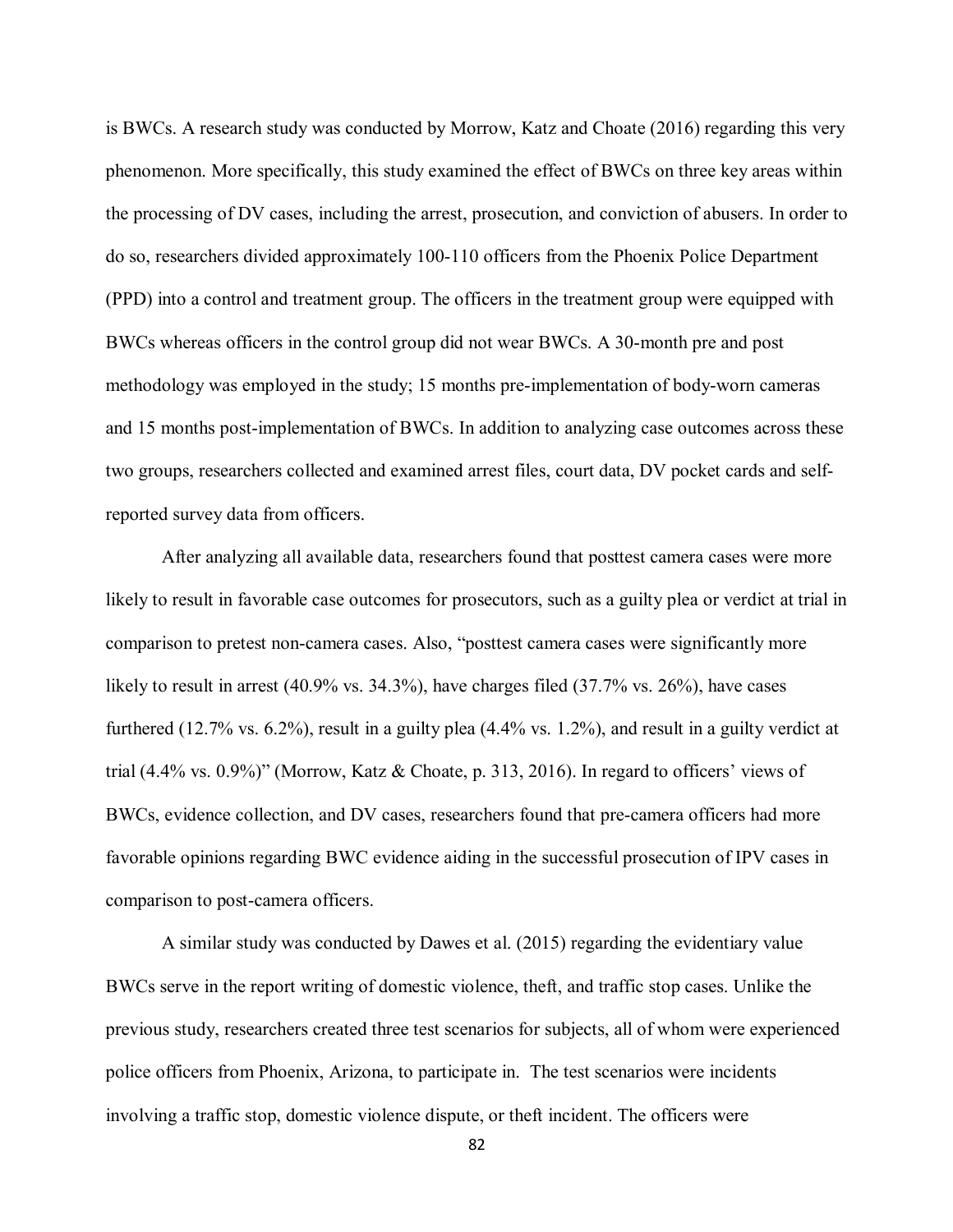accompanied by two moderators during the test scenarios, one of which acted as the dispatch/video recorder while the other served as a referee to ensure the scenarios ran according to the outlined plans. After the participants finished the test scenario, they were asked to document their experiences from memory by completing an arrest and use-of-force form. Next, the officers were given their BWC footage to view and asked to both compare and correct any discrepancies in their reports based on the footage. They were then asked to complete a survey centered on their views of report writing and BWCs. Ultimately, it was found that the reports contained an "average of 2.63 minor errors (range 0-7), 5.4 moderate errors (0-14), and 0.9 major errors (range 0-3)" that were "corrected by their BWC recordings" (Dawes et al., p. 8, 2015). Additionally, the survey data revealed that the majority of the officers thought that the BWC footage assisted them in better and more accurate report writing based on their participation in the study. However, there were also concerns found in the survey data related to BWCs, such as the increased time spent on report writing as a result of writing reports based off of camera footage. Although the overarching purpose of this study did not directly relate to the impact of BWCs on domestic violence, it does shed light on better evidence collection, such as more accurate report writing on behalf of law enforcement, which could be useful evidence in DV cases.

The use and value of video evidence, such as BWC footage, was further explored by Westera & Powell (2015). This study primarily focused on prosecutors' perceptions regarding the ways in which evidence collection in DV cases could be improved. Researchers recruited a total of 13 prosecutors from New Zealand and Australia to serve as participants in the study. The subjects participated in 60-minute focus groups that were primarily concerned with DV cases and evidence collection. The responses from the participants in the focus group resulted in various themes that contributed to the discussion of evidence collection in DV cases. One of the primary themes that emerged from the focus groups was the importance of video evidence in DV cases.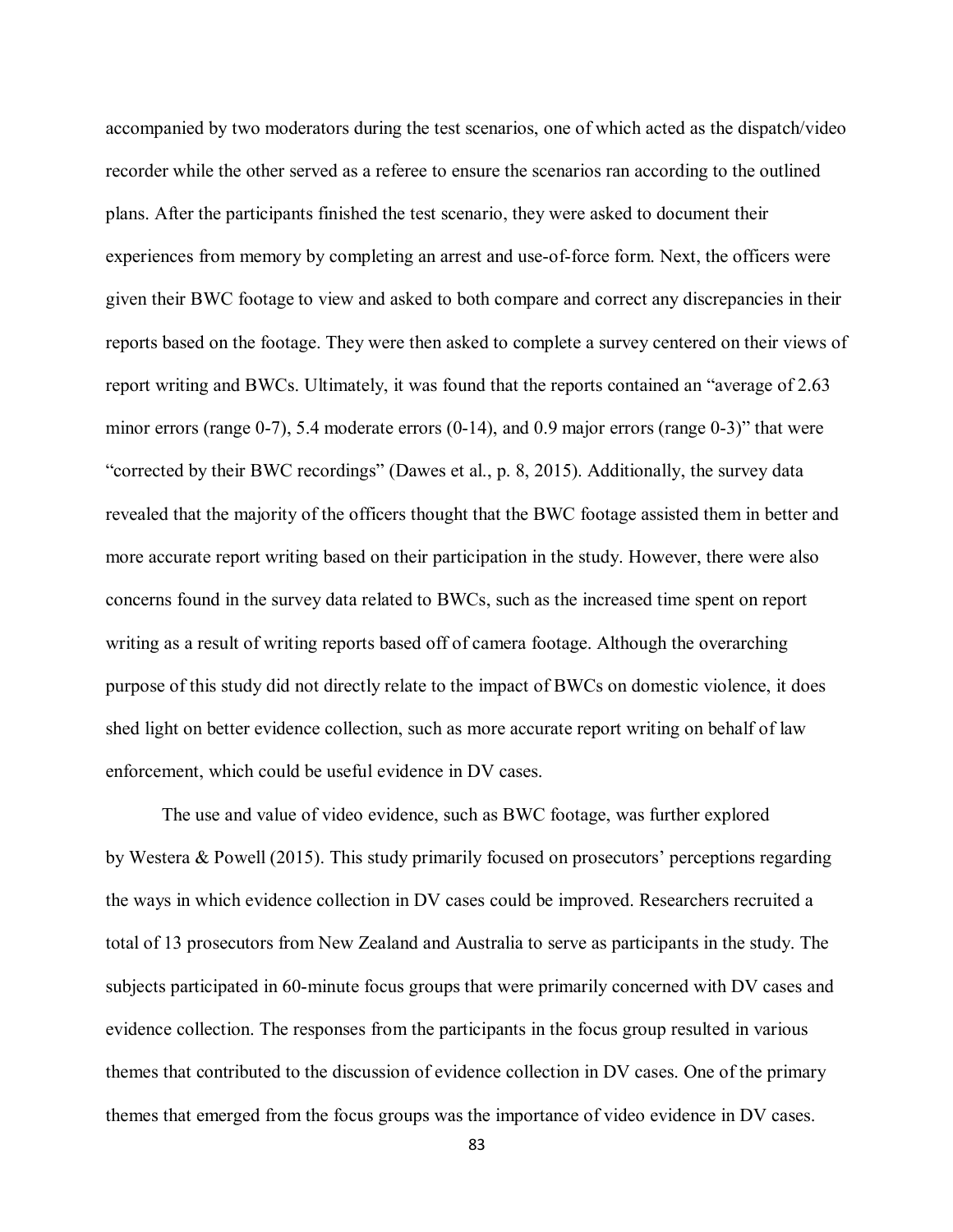More specifically, the prosecutors recommended the recording of initial police responses to DV incidents because such footage often showcases the raw and emotional state of victims, in addition to chaotic scenes and visible bruises. This form of evidence collection can be done through the use of BWCs.

### Summary of Findings

Domestic violence is a serious crime that warrants examination by criminal justice practitioners and researchers. The current state of literature suggests that prosecutors actively choose to issue charges in DV cases based on various factors that help increase the likelihood of successful case outcomes, such as bodily injuries, the use of a weapon, and a defendant's prior criminal history. Research also suggests that prosecuting DV cases can be an uphill battle, especially when victims refuse to work in tandem with the prosecution. Emerging prosecutorial techniques, such as victimless prosecution in which a prosecutor proceeds with a DV case without the help of a victim by solely utilizing corroborating evidence, have been shown to be quite promising in regard to combatting the issue of uncooperative DV victims, and generating positive case outcomes. In addition, other areas of literature suggest that the success of victimless forms of prosecution depend on the type of evidence that is available to a prosecutor. Such literature supports the idea that visual evidence, including photographs and video recordings, can be extremely helpful in DV prosecution, especially if they capture injuries, disastrous crime scenes, statements from defendants, witnesses, and victims, and the overall emotionality of distressed survivors.

Body-worn camera footage is one form of evidence that has been shown to be valuable in the prosecution of DV perpetrators. The vivid and raw accounts captured on camera during the initial domestic disturbance can reveal the severity of the violent attack. Although there is a growing body of literature that supports these claims, such research is still quite limited in this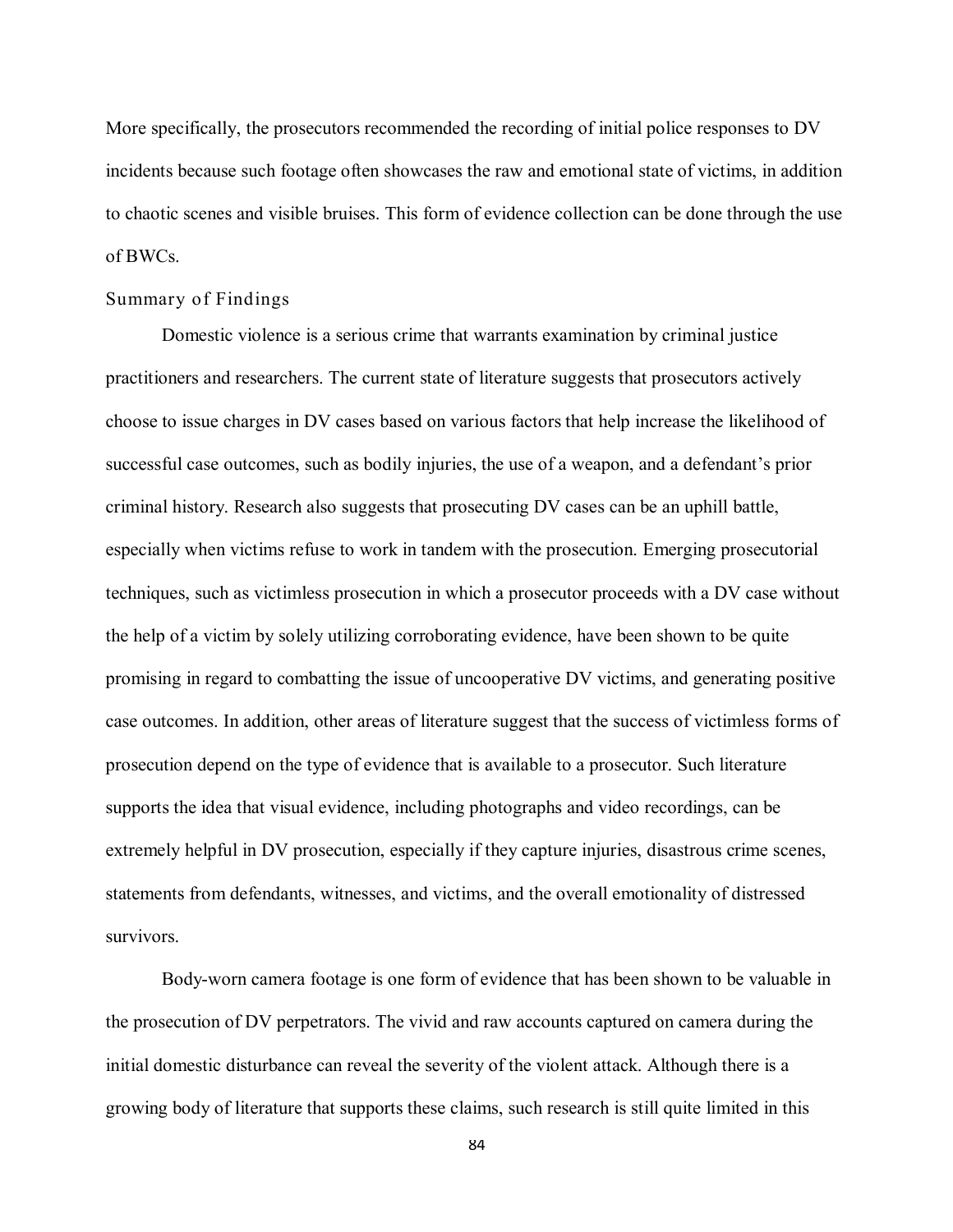area. Additionally, current research fails to examine how body-worn camera evidence is used at trial, how such utilization is perceived by jurors, provide specific examples of DV cases in which such footage served to be useful or harmful, and the specifics of how such footage is used in plea negotiations with defense attorneys. The purpose of this study is to answer these questions by drawing upon data from interviews conducted with prosecutors in three unique jurisdictions, including Monroe County, NY, Travis County, TX, and San Diego County, CA.

#### **Methods**

#### Site Descriptions

In-depth semi-structured interviews regarding the impact of body-worn cameras (BWCs) on domestic violence prosecution were conducted with prosecutors from the Monroe County, NY, Travis County, TX, and San Diego County, CA district attorney's office.

Monroe County, New York is located within the western area of New York State. The City of Rochester is the largest city in Monroe County.). The Rochester Police Department (RPD) is the largest police department in Monroe County. RPD is currently headed by Mark Simmons and is home to over 870 officers who patrol five sections in Monroe County within a 37.1 square mile radius (City of Rochester, 2019). The Rochester Police Department implemented body-worn cameras in January of 2016 and underwent an independent process evaluation by the Center for Public Safety Initiatives at RIT (LeMahieu et al., 2017). The Monroe County District Attorney's Office is overseen by District Attorney Sandra Doorley. The department has approximately 70-80 attorneys who process various cases at any given time. It also has 12 bureaus, including Major Felony, Special Investigation, DWI, Non-Violent Felony, Economic Crime, Grand Jury, Local Courts, Appeals, Child Abuse, Sex Crimes, Domestic Violence, and Elder Abuse (District Attorney Sandra Doorley, 2018).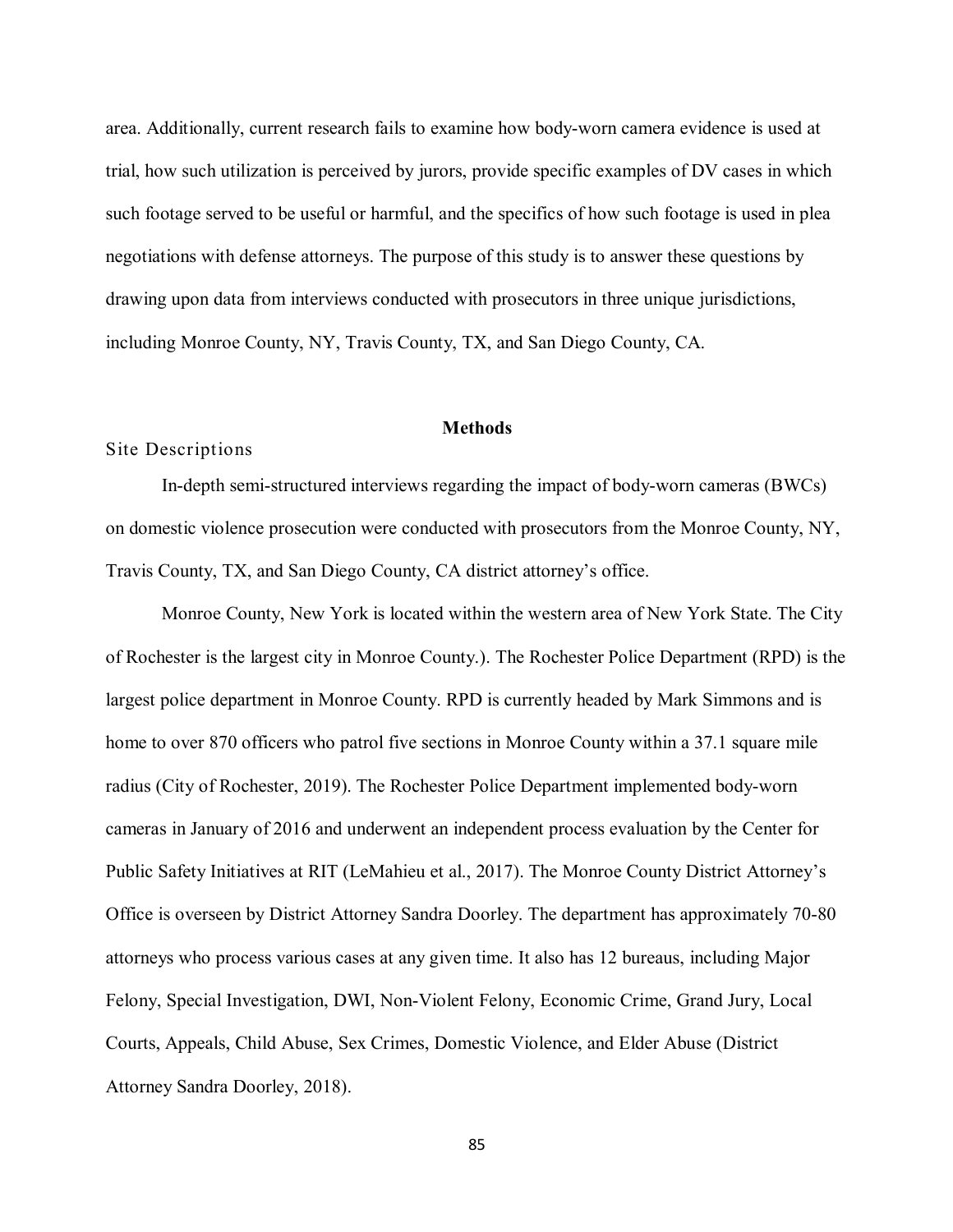San Diego County, CA is in the southwestern area of the State of California. The City of Escondido, California, The Escondido Police Department (EPD) is currently headed by Chief of Police, Craig Carter, and is home to approximately 159 officers who patrol areas within Escondido, CA (Kirwin, 2017). EPD, which was one of the first police departments in San Diego County, CA to utilize body-worn cameras, implemented them in 2010 and eventually switched to body-worn cameras produced by TASER International, Inc in 2014 (Littlefield, 2016). The San Diego County District Attorney's Office, which is the second largest District Attorney's Office in California, is overseen by District Attorney Summer Stephan. The department has approximately 310 attorneys. The DA's Office has 18 criminal divisions, including Appellate & Training, Bureau of Investigation, Case Issuance / Extraditions, Collaborative Courts, Economic Crimes, El Cajon Branch, Family Protection, Gangs, Information Technology, Insurance Fraud, Juvenile, Narcotics, North County Branch, Sex Crimes and Human Trafficking, South Bay Branch, Special Operations, Superior Court, and Victim Services (San Diego County District Attorney, 2018).

Travis County, Texas is in the south-central area of Texas. The City of Austin, Texas is the largest city within Travis County, TX. The Austin Police Department (APD) is the largest police department in Travis County. The APD is currently headed by Interim Chief of Police, Brian Manley, and is home to 2,646 police officers who patrol "operations within the City of Austin, as well as the Austin-Bergstrom International Airport, city parks and lakes, and municipal courts" (The Official Website of the City of Austin, para. 1, 2018). Funding to implement body-worn cameras citywide was approved in June of 2016 by the City Council (Craver, 2018). Additionally, "since October, the Austin Police Department has equipped officers at three of its four substations with body cameras. The department plans to implement the cameras for officers at the north substation next and plans to have all patrol officers equipped by the end of the first quarter of the year" (Craver, para. 2, 2018). The Austin Police Department estimates that all patrol officers will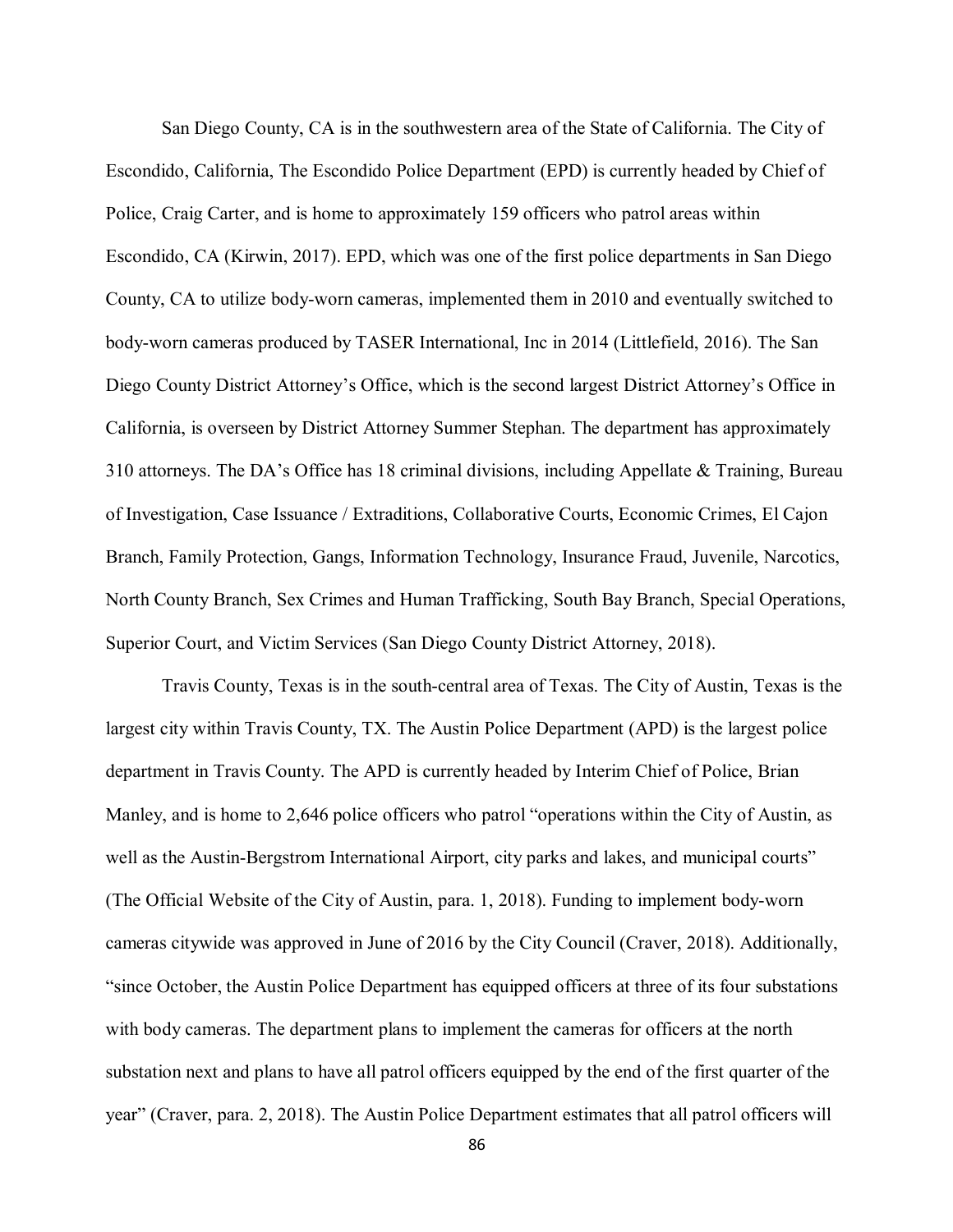be equipped with body-worn cameras by March of this year. Currently, 658 cameras are being used and another 200 is supposed to be added soon (McGlinchy, 2018). The Travis County District Attorney's Office is overseen by District Attorney Margaret Moore. The department has approximately 95 attorneys. The DA's Office has seven divisions, including Intake Division, Trial Division, Special Victims Unit, Special Prosecutions, Operations, Investigations, and the Civil Rights Unit (Moore, 2017). Descriptive statistics of select characteristics from Monroe County, NY, San Diego County, CA, and Travis County, TX could be found below in Table 1.

| Monroe County,  | Travis County,  | San Diego County, CA  |
|-----------------|-----------------|-----------------------|
| NY              | NY              | (North County Office) |
| 747,642         | 1,226,698       | 3,337,685             |
| Rochester       | Austin          | Escondido             |
|                 |                 |                       |
| 2016            | 2017            | 2014                  |
|                 |                 |                       |
| 332 per 100,000 | 387 per 100,000 | 328 per 100,000       |
| 6 per 100,000   | 4.2 per 100,000 | 3 per 100,000         |
| 10              | 12              | 14                    |
| 448             | 531             | 539                   |
|                 |                 |                       |

Table 1: Select Characteristics of Three County District Attorney's Offices

## Sample

The Monroe County, NY, Travis County, TX, and San Diego County, CA jurisdictions were selected from a convenience sample. However, the diversity and similarities of these three counties allowed researchers to draw conclusions that may be fairly representative of the experiences of medium to large sized cities, police departments, and district attorney's offices in regard to BWCs and their impact on prosecution. Prosecutors from various units, such as Domestic Violence and Gangs, were contacted by the research team and interviewed from each of the three district attorney's offices. Interviews were scheduled by the prosecutors and interviewers via email communication. Based on availability, researchers were able to schedule and complete interviews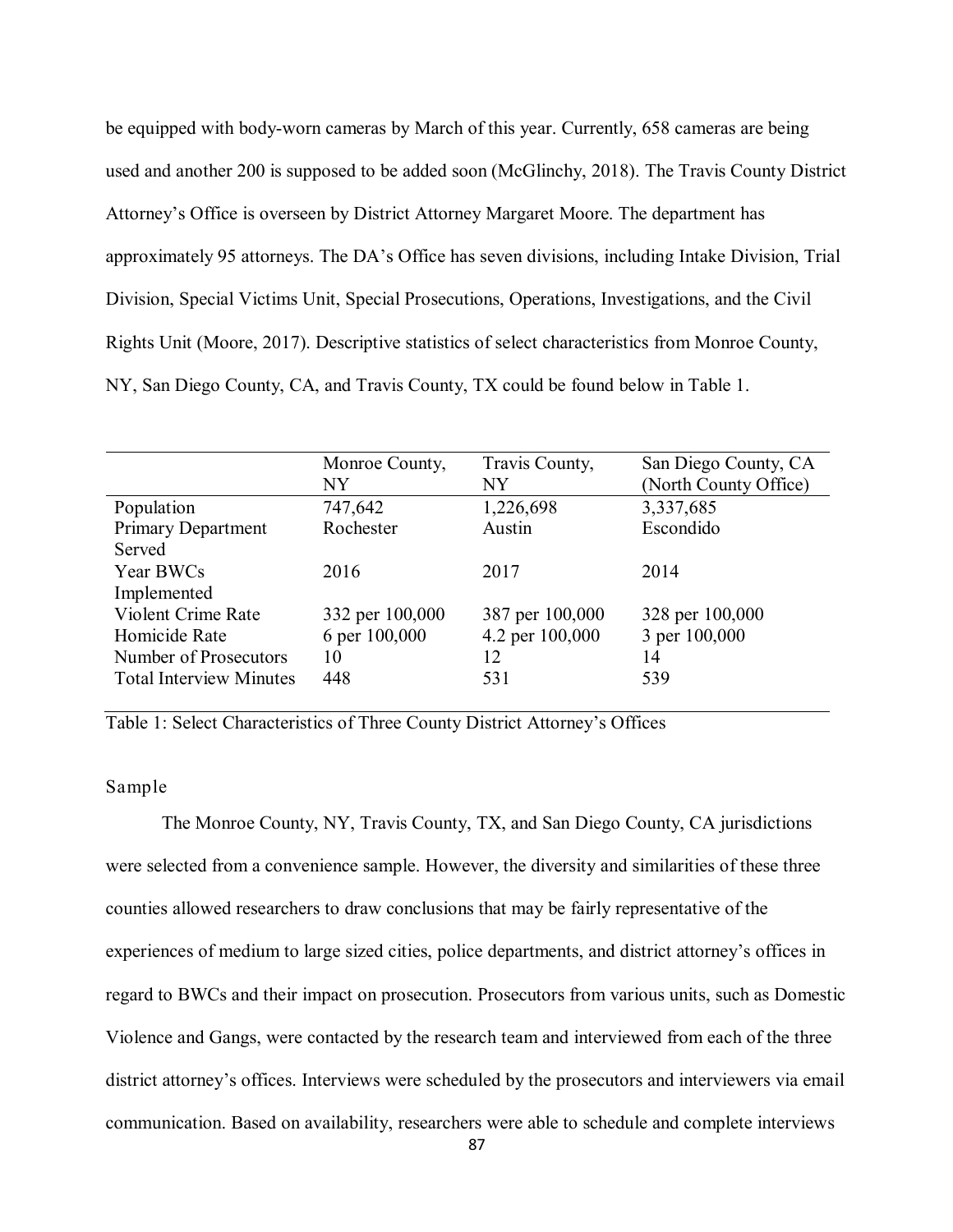with 10 prosecutors from the Monroe County District Attorney's Office, 14 prosecutors from the San Diego District Attorney's Office, and 12 interviews with prosecutors from the Travis County District Attorney's Office. In total, 36 prosecutors were interviewed for this research project.

### Data Collection

The interview questions were strategically created through a rigorous process of analyzing existing BWC qualitative research and discovering gaps in the literature that this project ultimately aimed to fill. The questions were primarily centered on the evidentiary value of BWCs and how such evidence effects the case processing and role of prosecutors. The interviews were semistructured which allowed researchers to tailor the discussion and follow-up questions towards the responses of the interviewees. Interviews were recorded during face-to-face meetings with the district attorney's and the abovementioned offices. Each of the prosecutors were independently interviewed with at least one person from the research team. These interviews lasted on average between 30 to 80 minutes. After all of the interviews were completed, the recordings were transcribed for analysis. In total (refer to Table 1), approximately 448 minutes' worth of interviews with prosecutors were transcribed for Monroe County, NY, followed by San Diego County, CA with 531 minutes, and Travis County, TX with 539 minutes.

## Analysis

Although none of the interview questions asked specifically about the impact of BWCs on domestic violence prosecution, many of the prosecutors discussed their prior work experience in the domestic violence or family protection unit and answered various questions based on such experience. As a result of this limitation, researchers thoroughly searched each interview transcription for quotes related to domestic violence using an electronic document search, which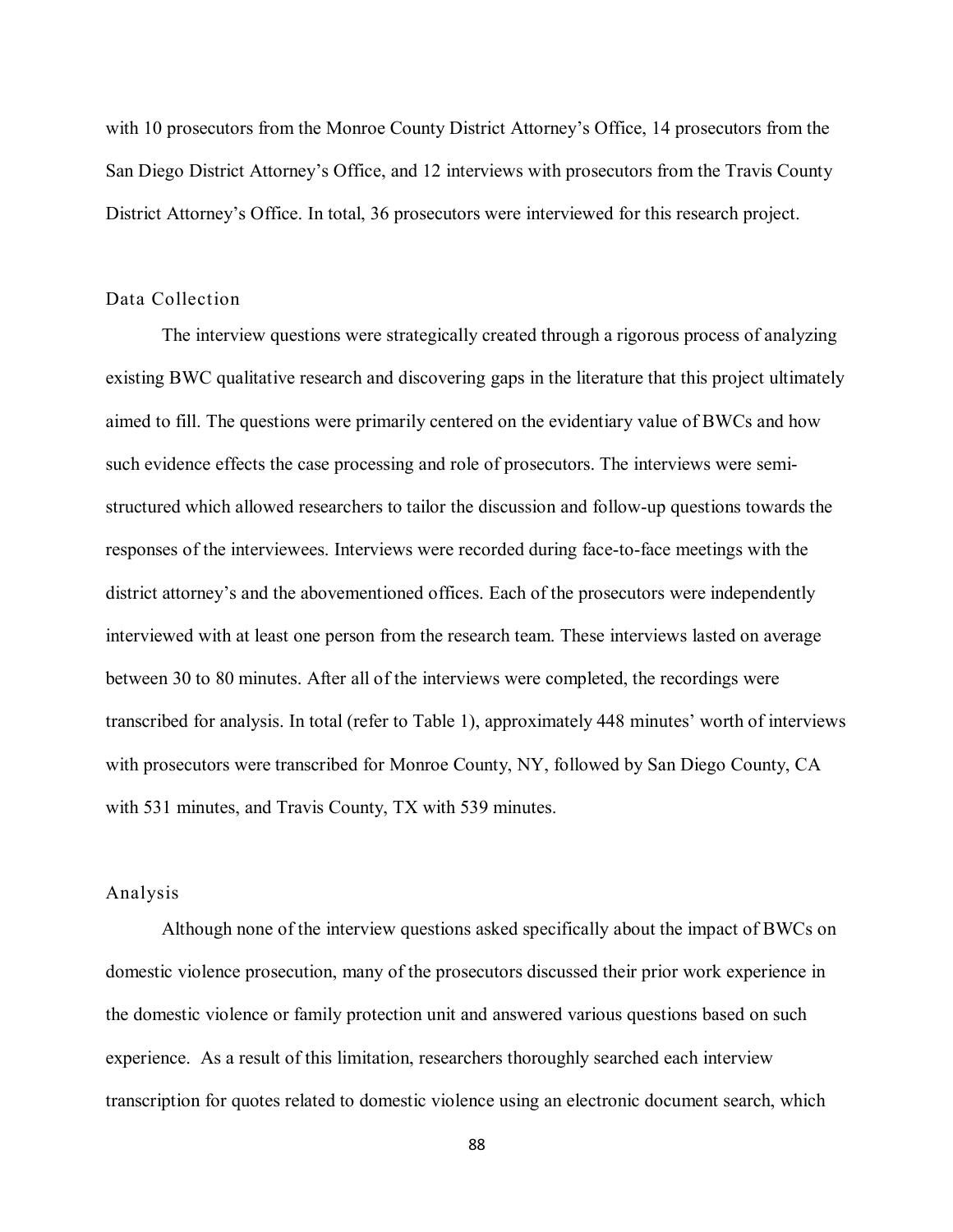highlights all quotes or body of text that contain the search terms. Some of the terms that were searched include domestic violence, abuse, family violence, family protection unit, and intimate partner violence. All quotes and questions containing any of the above terms were then extracted and pasted into a Word document table. The extracted data was simultaneously coded by two members of the research team. We specifically coded for patterns in the data, and these patterns were aggregated into categories/themes. With two researchers simultaneously involved in the coding process, we have much confidence in the reliability of the codes and subsequent patterns that were generated (Saldana, 2015). Coding of the data resulted in four themes that are explored below in the results.

#### **Results**

In our interviews of thirty-six prosecutors in three different jurisdictions -- San Diego County, CA, Monroe County, NY, and Travis County, TX -- they reveal that BWC footage is significantly impacting the adjudication of domestic violence cases. More specifically, they offer that BWC footage is important for case processing strategy, jury decision making, establishing the credibility of various types of witnesses and for use in cases where victims and witnesses refuse to cooperate in the prosecution of defendants.

### **Uncooperative Victims/Witnesses**

Very often in domestic violence cases, victims/witnesses become uncooperative, recant and/or change their original statements regarding what occurred altogether. The lack of victim cooperation was found to be a salient theme throughout the interviews of prosecutors. In order to combat this problem, many prosecutors discussed their use of BWC footage to showcase the initial first responder account of the domestic violence dispute as originally disclosed by the victim.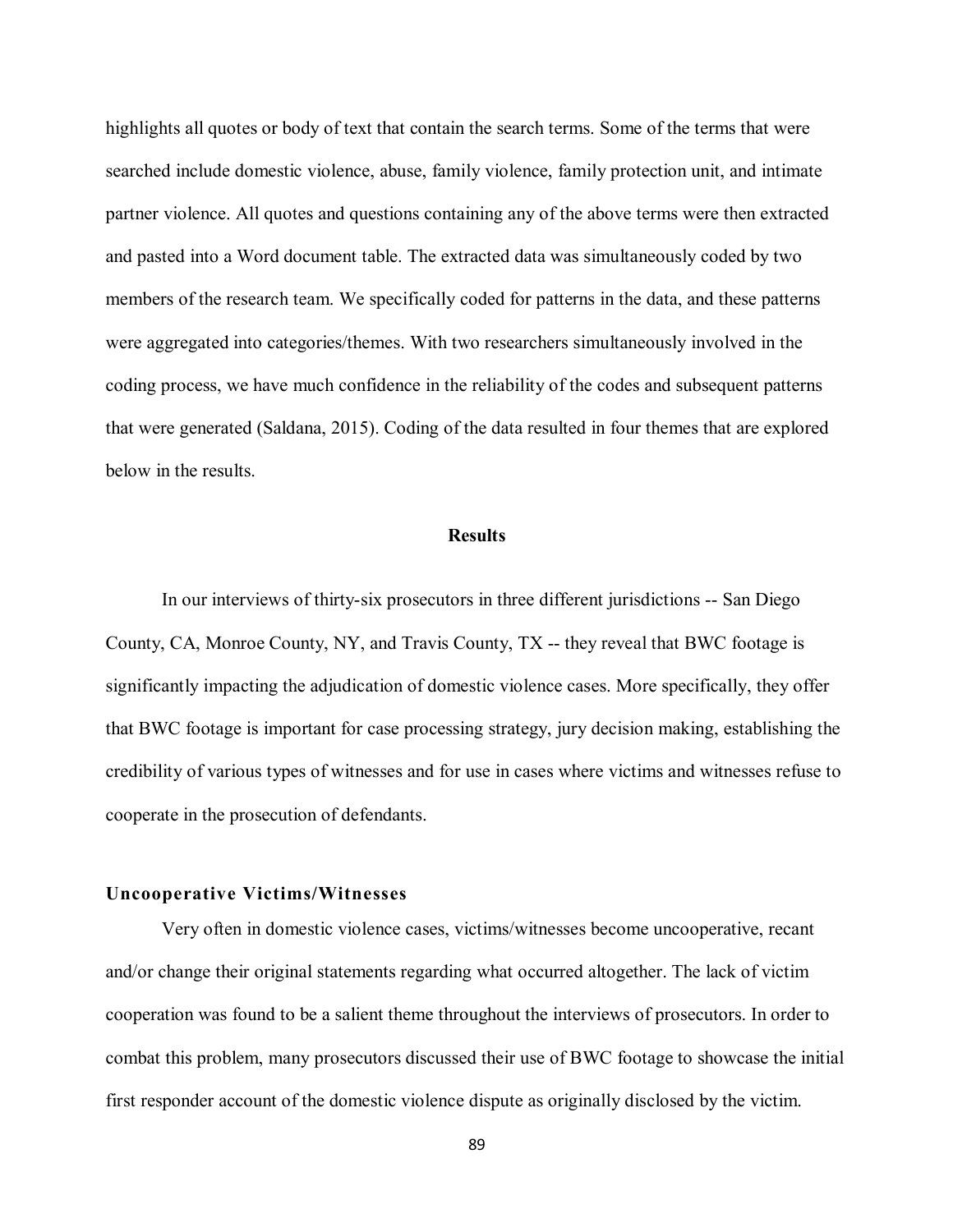Prosecutors offer that this form of visual evidence is a fundamental tool in victimless or evidencebased prosecution, which is what often occurs when victims refuse to cooperate and/or diverge from their original account of what happened. For example, when asked what types of cases do you think are most affected by body-worn camera footage or video evidence, prosecutor Jerry from San Diego County, CA stated the following:

"… I also think it's particularly useful in cases where you would, from a prosecution standpoint, where you would expect a recanting witness. So, oftentimes what happens in a domestic violence case, for example, is the officers will report to the scene, in the heat of the moment the domestic violence victim tells the officers what happened so that they can solve the problem. Okay, he's hitting me, I need him taken out of the house because he's in a rage or whatever and the officers do that. They do it diligently, they respond, they see the black eye on the woman's face, they see how she's reacting, she seems obviously upset, there's corroborating evidence and so they take that guy out of the house and arrest him. And then once things have cooled off…it's well known that domestic violence victims often do recant… either for monetary reasons, they can't afford to have that person out of the house, or, you know, they have second thoughts about pursuing charges or they're intimidated against pursuing charges. And so, there are certain cases where we go into it not necessarily expecting every time that the victim might recant, but knowing that it's possible, and if we have their statement in the scene at the moment of exactly what happened, it can be useful for us."

Additionally, when asked about his general views of the utility of body-worn camera footage from

law enforcement, prosecutor Tom from San Diego County expressed a similar outlook on the

evidentiary value of BWC footage in DV cases when victims recant or change their story by

stating:

"They're great for us in the domestic violence context because it's very often… sort of the nature of the cycle of violence …specifically with victims of domestic violence… it's common for them to change their story or recant, and there's a number of reasons why they do that and understandably why they do that, but we have to expect and anticipate that very often a victim of domestic violence may change their story or recant."

Interestingly, similar perspectives regarding BWC evidence and victim cooperation were

found in Monroe County, NY and Travis County, TX. For instance, Clifton, a prosecutor

from the Monroe County District Attorney's Office, was asked what types of cases, for

example, domestic violence, sexual assault, or theft, are most affected by body-worn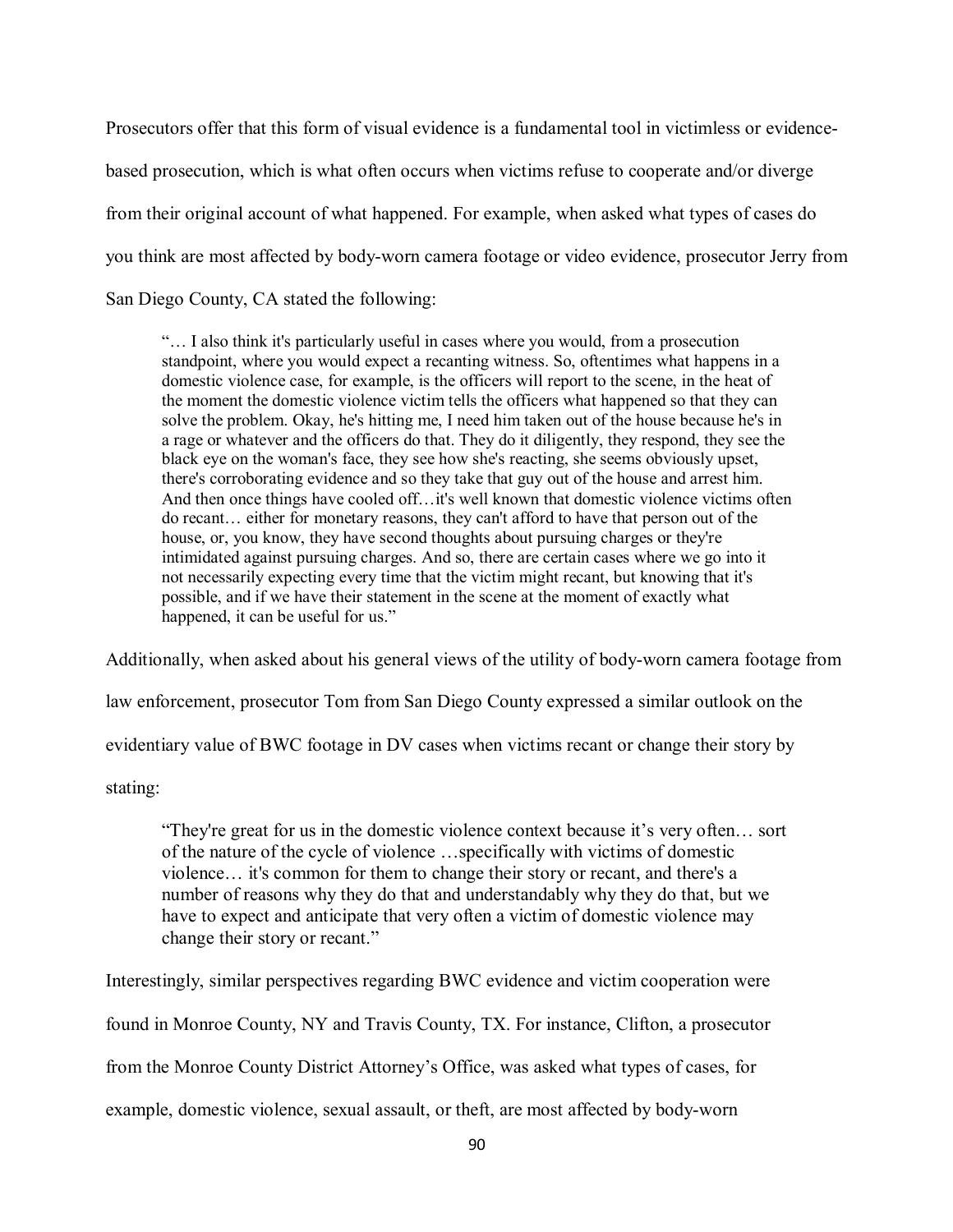camera footage or video evidence and offered:

"You know, I could see it, you know, domestic violence cases…when I was in domestic violence you have victims who are uncooperative, and you try and do what's called a victimless prosecution. I could see, and I am not in that bureau anymore, so I can't really point to any cases, but I could see body camera making that easier."

A similar response was given when prosecutor Congress St. from Travis County, TX was asked to

offer an example of a particular case where BWC footage was particularly helpful for the

prosecution. He responded as follows:

"… anything involving the domestic violence, I think body camera would probably be more helpful because generally, in those cases you're interviewing witnesses who have a personal relationship with the defendant, and once they calm down, they cool off, they had an opportunity to discuss the case with the defendant, they realize the consequences of what they are reporting, they oftentimes change their story. So, if you can get them on video closer in time to what they're reporting happened, I think that oftentimes that's probably more likely than not what actually happened."

The above accounts made by several prosecutors illustrates the value in having BWC

evidence in domestic violence cases. As previously stated, DV victims/witnesses often refuse to cooperate, recant, and/or change their statement(s), which leaves prosecutors with very little corroborating evidence needed in order to prosecute defendants. Previous literature indicates the refusal of victims to cooperate in the prosecution of defendants in DV cases made it difficult to adjudicate these cases. The availability of BWC footage, however, allows prosecutors to engage in what is effectively a "victimless prosecution" where in the past they may have had to abandon the case.

### **Jury Decision-Making**

Prosecutors also report that BWC footage was important for jury decision making. Prior to the implementation of BWCs, jurors would evaluate domestic violence cases based on police reports, witness statements, in-court testimonies and other pieces of evidence such as photographs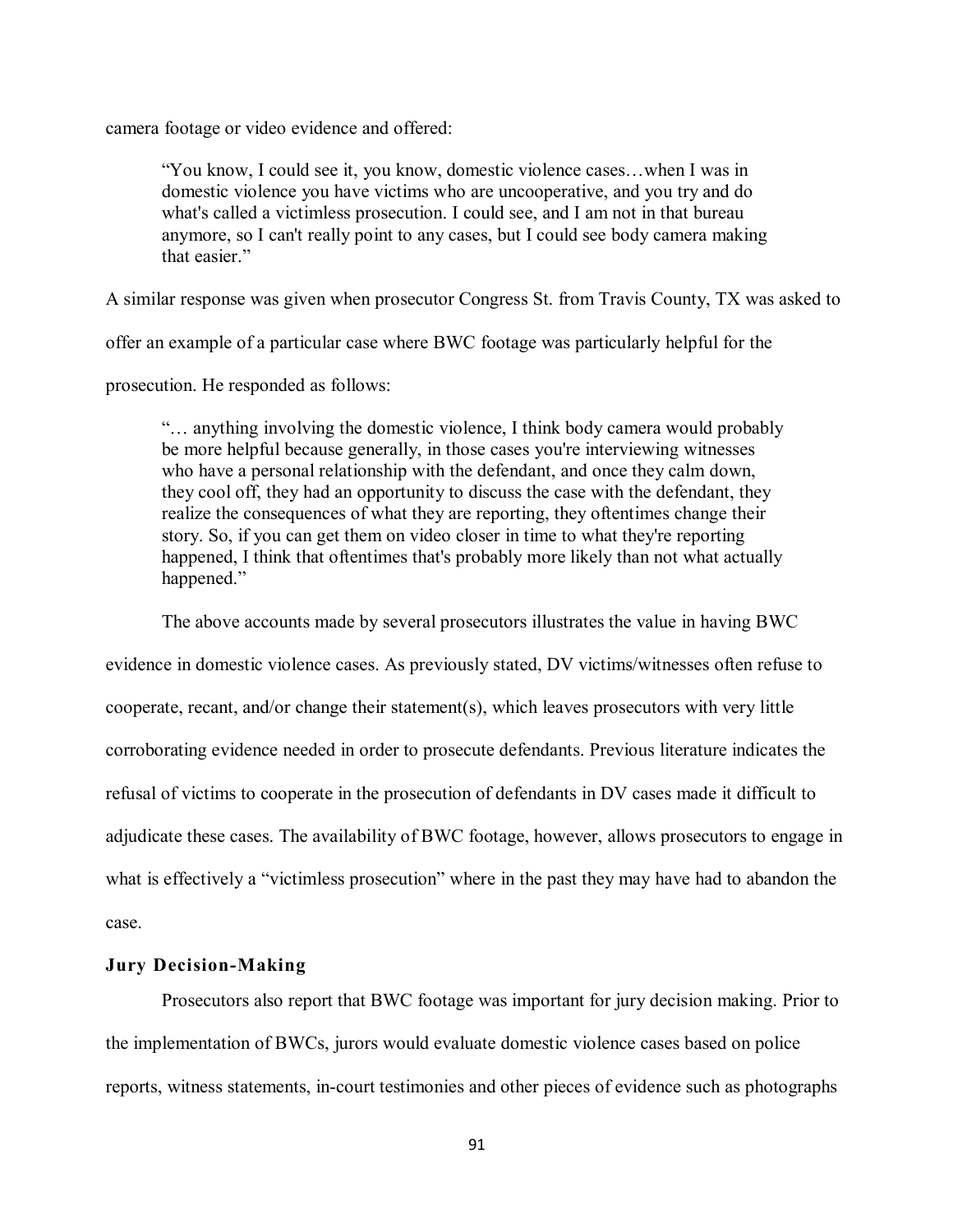or medical records if available. However, these forms of evidence in isolation were not typically able to show juries the complete picture of what happened, such as the severity of injuries, chaotic crime scenes, and the overall demeanor of the victim immediately following the domestic violence incident. According to the attorneys that we interviewed however, BWC footage allows for a more complete picture of what occurred. This was also especially true in cases where victims/witnesses recanted, refused to cooperate, or changed their story, in which case jurors would have to rely on other available evidence to formulate a decision. The importance of BWC capturing the "complete picture" for jurors by showcasing the demeanor and emotional state was highlighted by various prosecutors from all three counties. For example, when asked if body-worn camera footage as evidence affected how cases are processed in his/her section, prosecutor Irene from San Diego

County, CA responded:

"I have routinely, in Family Protection, probably 90% of the cases the victim is a female. She'll say that her boyfriend or significant other beat on her and did X Y and Z to her. Then she'll come back to court and write a letter and say none of it happened, I lied, it was mutual combat, he really didn't do this, I wasn't hurt...whatever it is that she's going to say. Well, I have her on body-worn camera talking to the police officer sobbing hysterically with a big black eye and her talking about what happened and so when she comes in and tells me this new statement about how she made it up and this, I listen to her. It's good for me to know…what her… position is now but in terms of proving the case, I'm not particularly concerned about it because her initial disclosure is so convincing. And sometimes when I tell the victims well, you do know that I have this on body-worn camera, it'll change how…they respond; not always. Sometimes they're defiant, and they're like I don't care what's on there, you know, this is what I'm telling you, but typically…the initial disclosure on body-worn camera is going to be a lot more influential to a jury than before."

Likewise, prosecutor Clifton from Monroe County, NY also discussed the importance of BWC

capturing the initial disclosure of domestic violence victims, especially when officers are unable to

take photographs of their injuries and the prosecutor wants to engage in victimless prosecution:

"When I was in domestic violence you have victims who are uncooperative, and you try and do what's called a victimless prosecution. I could see, and I am not in that bureau anymore, so I can't really point to any cases, but I could see body camera making that easier. A lot of times we're trying to do a victimless prosecution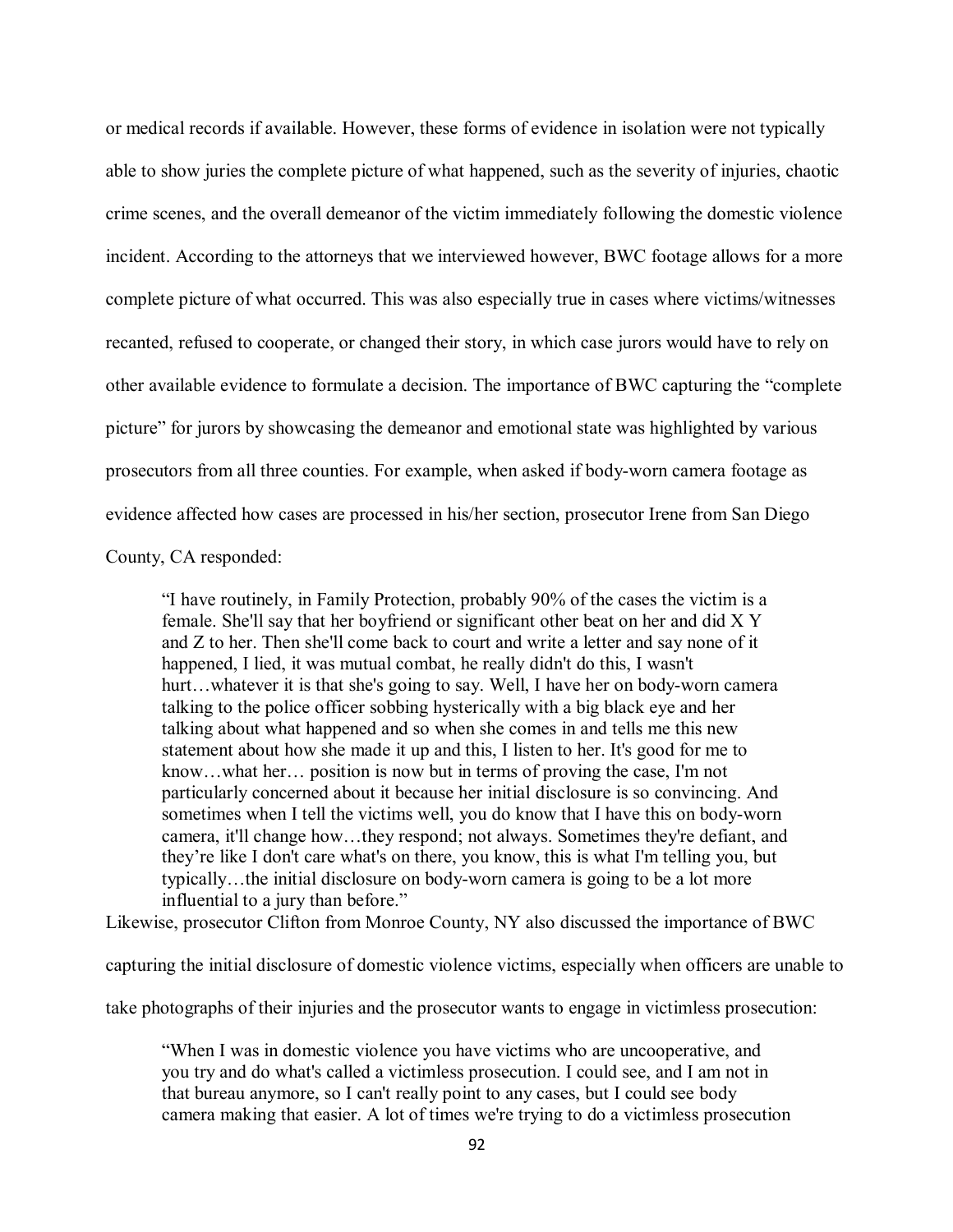and show that an injury took place. It's hard to show someone's injured without that person coming to court but if you have…camera footage of them with a big black eye or something of that nature it tends to help and so sometimes officers, you know, don't take pictures just because they didn't have cameras on them, or things of that nature back when it was just you know no body-worn cameras. Now, you automatically have a picture because you have a body-worn camera. So, if they turn that on I could see it helping in those type of cases."

This assessment of the impact of BWC on the adjudication process was further supported by

prosecutor Stewart from Travis County, TX. When queried about his general views of the utility of

body-worn camera footage he noted the importance of BWC evidence in highlighting the veracity

of domestic violence by stating:

"…body cams are going to be huge in cases of sexual assault and in cases of domestic violence because again, the police officer is going to get up on the stand and say, 'I walked up to the resident and there's a crying female and she's got a bruise under her eye and she says my boyfriend hit me and went that way and you know we caught up to him down the block and he was, you know, he was panting and out of breath and he was sweating and kind [of] out of sorts' and the jury's going to sit there and listen to it and just go, yeah whatever. But when they see that videotape and they see the woman with a bruise under her eye and she's crying and screaming, they're going to go, that's somebody who just got their ass whipped, you know, in a way that we just never could before. So yeah… they're fantastic on the evidentiary side."

The ability to show jurors how a domestic violence dispute unfolded in real time was consistently

discussed by prosecutors as being a valuable aspect of BWC footage. This capability was

highlighted by prosecutors Alice and Clarence from Monroe County and San Diego County

respectively. When discussing the best aspect of BWC evidence and how it may have improved

the adjudication of cases, they offer the following:

"Yeah, I mean it improves cases in that it helps us. Like I said at the beginning, it helps us bring a jury back to, to that day. When something horrible happened, you can actually see someone's demeanor and see what the victim was like especially in our unit… I think BWC is more important than any other type of case because our victims typically recant, and they come in and they say I was just pissed off because I found out he was cheating on me. Before we didn't have anything to, to refute that other than an officer coming and saying no, she was crying. Okay that's great, I mean, for a jury to hear she was crying versus seeing someone crying and shaking and not able to speak and hyperventilating, that just makes it way easier for us to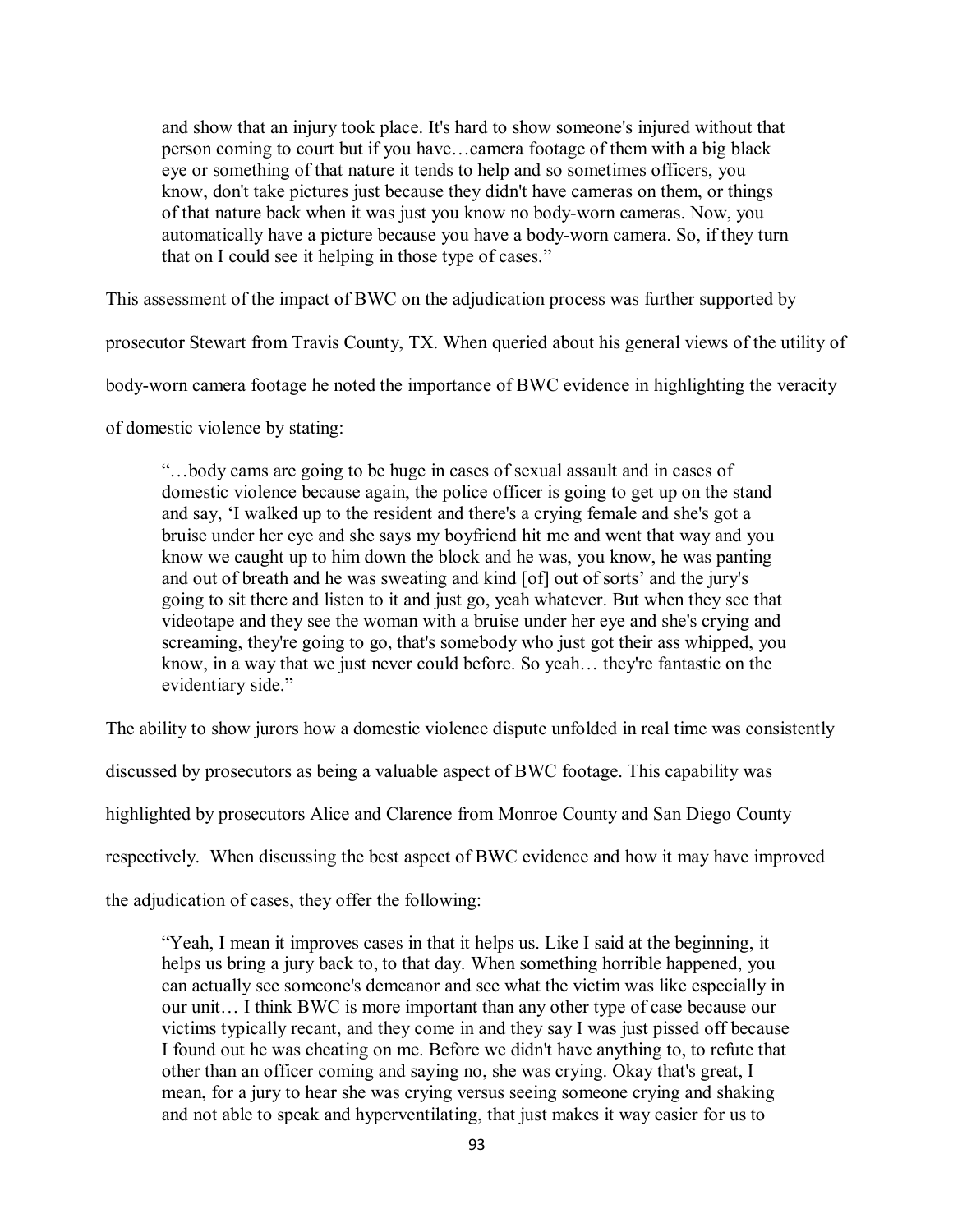prove our case." – Clarence

"Best again I think is helping us provide to the jury and even to defense the full story. Obviously, the only people who know what happened are the victim and defendant and it gives us a little bit more to add to what we're trying to prosecute." – Alice

Juries have a difficult job in that they are asked to decide the fate of various individuals' future. Possessing evidence that is "objective" in nature and an accurate depiction of how a particular type of crime, such as domestic violence, impacted a victim after the criminal act occurred is crucial. BWC footage is becoming that crucial piece of evidence that allows jurors to see the serious impact of domestic violence on victims. As prosecutor Irene put it, "you just can't at all…underrate the importance of it then because that's, majority of our victims recant or you know are uncooperative at a later time and there is nothing like seeing somebody right on camera crying and sobbing about what happened and you know they're telling the truth then, and their, you know, their calm demeanor a week later is not believable compared to that."

## **Credibility of Testimony**

Prosecutors also assert that BWC footage was important in terms of establishing the credibility of testimony from witnesses and police officers during trial. Prior to the utilization of BWC evidence, prosecutors discussed how the credibility of officers would often come into question by jurors when victims refused to cooperate, recanted, and/or changed the story that was initially documented and told to law enforcement. This issue was discussed in depth by prosecutor Tom from San Diego County, CA. Speaking specifically about domestic violence cases, he/she recalled that:

"… when I first started doing these kind of cases in the beginning of my career when we didn't have body-worn camera it was very easy for victims or witnesses to come into court and say well the officer just wrote it down wrong or the officer didn't hear me correctly or I never said that flat out and it became a credibility contest between the officers and the victim and the officer and the witness, whereas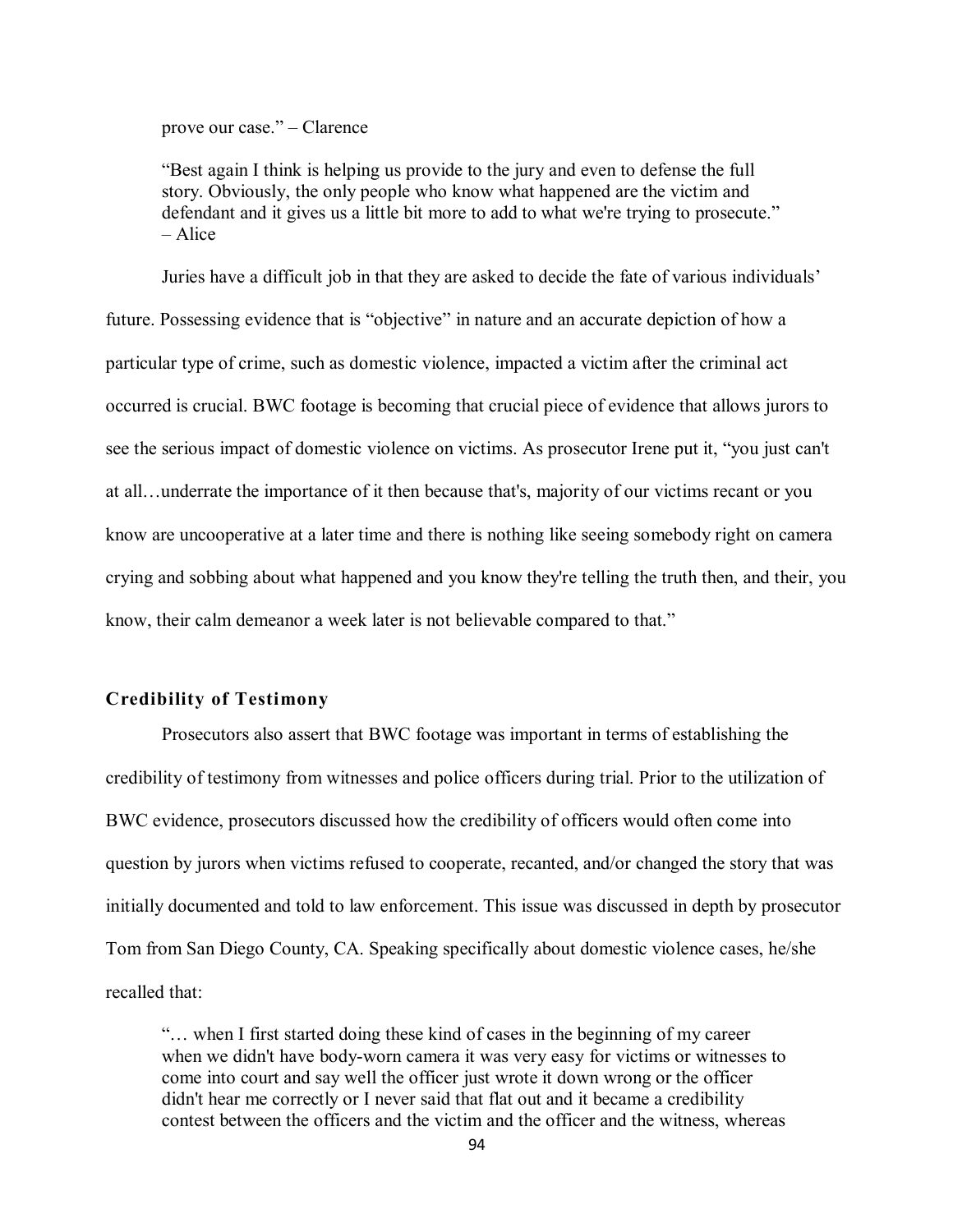now those initial statements and their demeanor and all of that is right there, it's captured. So, it makes it much more difficult for victims or witnesses to come in and change their statements or stories. It protects the officers a lot from having their credibility challenged because…we just play the video, and so, it's been a real valuable tool in the prosecution of domestic violence for certain."

The use of BWC evidence as a means of establishing rather than diminishing officer credibility

was also expressed by prosecutor Jerry regarding some of the "he said/she said" nuisances that

often arise during trial. More specifically, this prosecutor states:

"If you're expecting a contradiction to come on the witness stand, you can play for the jury hey…this is what happened…at the scene…We used to just have to have the officer who took their statement come in and say nope, that's what they told me on the scene but then jurors can sometimes perceive that as he said/he said whereas now you can just play the camera footage; the he said/he said it's between the witness now and the witness then."

In addition to officer credibility, prosecutors also mentioned how BWC evidence could be

used to impeach the testimony of witnesses or victims that deviate from their initial statements that

was captured on the BWC footage. As prosecutor John from Travis County, TX put it:

"You're also going to have statements that they made on video, especially on something like more of a he said she said type of situation, like an assault family violence where each person is telling their version of the story and that's going to come up because they can use that to impeach people if later on they try to say something different on the stand…"

Similarly, prosecutor Katie from San Diego states:

"So obviously with domestic violence one of the biggest hurdles we face is recanting victims and it's pretty compelling to a jury when we're able to, when we have a victim who comes in that's now all of a sudden saying oh, I was just mad at him, I actually fell and hit my head on the door, um ... to be able to impeach her with her prior… video of her crying and saying how he punched her repeatedly that's pretty compelling evidence."

Ultimately, it was found that the existence of BWC evidence has allowed prosecutors to

protect the legitimacy and credibility of testimony coming from law enforcement. Likewise,

prosecutors are now able to discredit victims and/or witnesses through the use of BWC evidence if

they decide to change the narrative of what happened.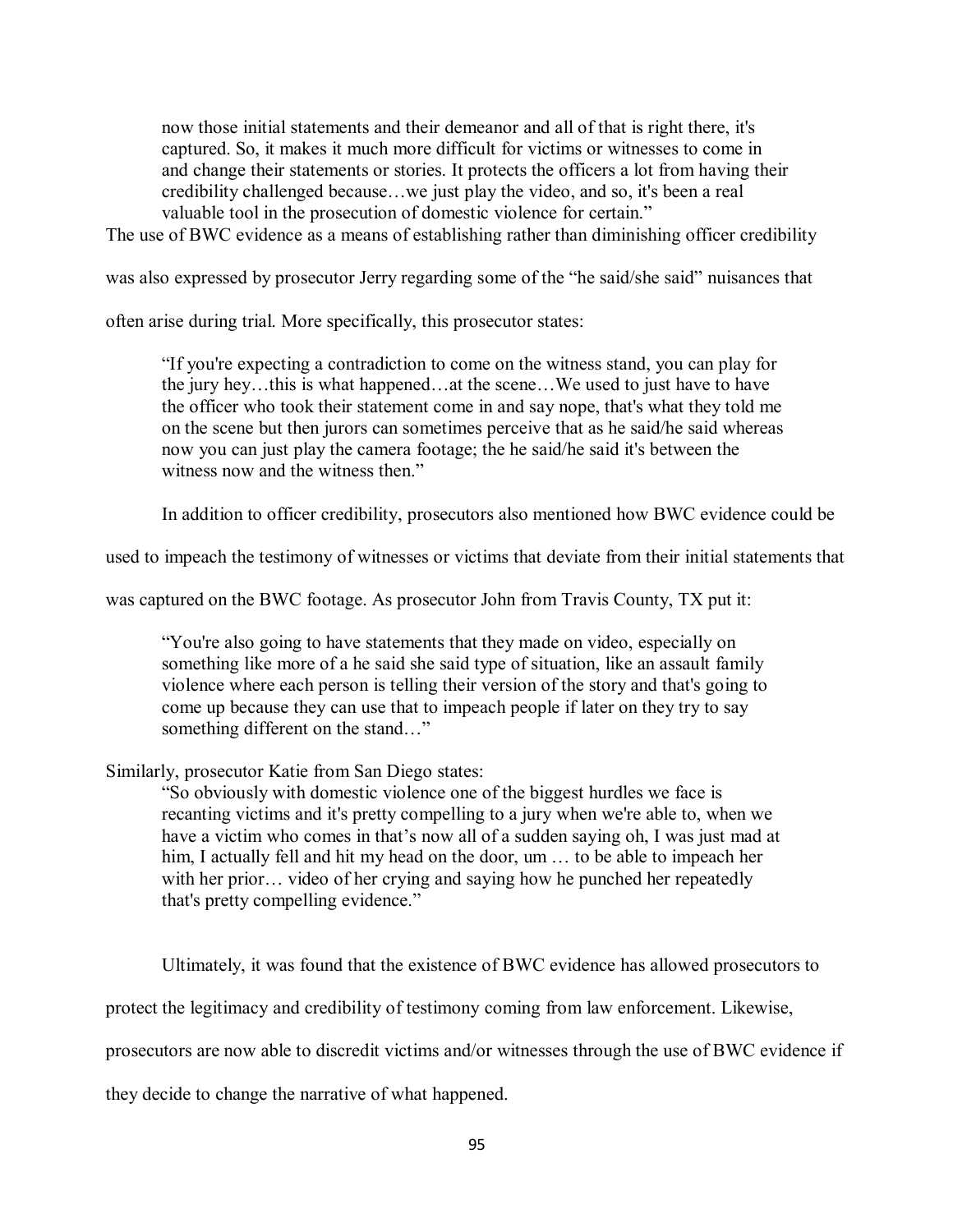## **Case Processing Strategy**

The last salient theme that arose from the interviews of prosecutors is that BWC is particularly important in terms of case processing strategy. In fact, prosecutor Katie said the use of BWC evidence resulted in a "180-degree change in how we handle our cases…and for the better." This sentiment regarding the relationship between BWC and plea-bargaining strategy was also found among other attorneys. Two San Diego attorneys offer the following regarding BWC and plea-bargaining strategy:

"So, for…domestic violence… defense attorneys will come in and plea bargain and tell the judge well, she says it never happened, she doesn't want him prosecuted for this, she says it was a misunderstanding, a mistake. And then we say well, you know we have the body-worn camera evidence where she's, or she'll, classic scenario, she's not afraid of him, she's not scared of him, she says it's a big misunderstanding. We have the body-worn camera evidence where she's running out of the house screaming he's going to kill me, crying, and emotional. Okay, well…to have that, to be able to confront the judge with that which before we would just say well that's not what the officer said, now we have her actually on video with her emotions and her reactions. So, it's, yeah, it definitely becomes a tool in plea bargaining as well… and I've had defense attorneys say do you have the body-worn? Can I see it? And [we've] said yeah, and we play it for them and they think all right, let me go talk to my guy and they plead guilty. So, it's definitely played a pretty big factor in plea bargaining as well." – Tom

"They'll [defense attorneys] say she's recanting…she doesn't want to prosecute, she says it's her fault, blah blah blah blah blah, and I go well, did you watch the bodyworn camera because in watching the body-worn camera, she's terrified and she's crying hysterically and she's gasping for air. Those are consistent with what she actually told the officers happened, versus now, she's the one that started the fight or fell down the stairs, whatever it might be. So, we do have those conversations, but I would say it's very rarely like the hanging factor in terms of whether a case resolves at that point, but it has happened before after watching the body-worn camera." – Rose

On the contrary, some prosecutors discussed how inappropriate police conduct can influence how

domestic violence cases are processed and ultimately resolved. This is made quite apparent in the

following statement: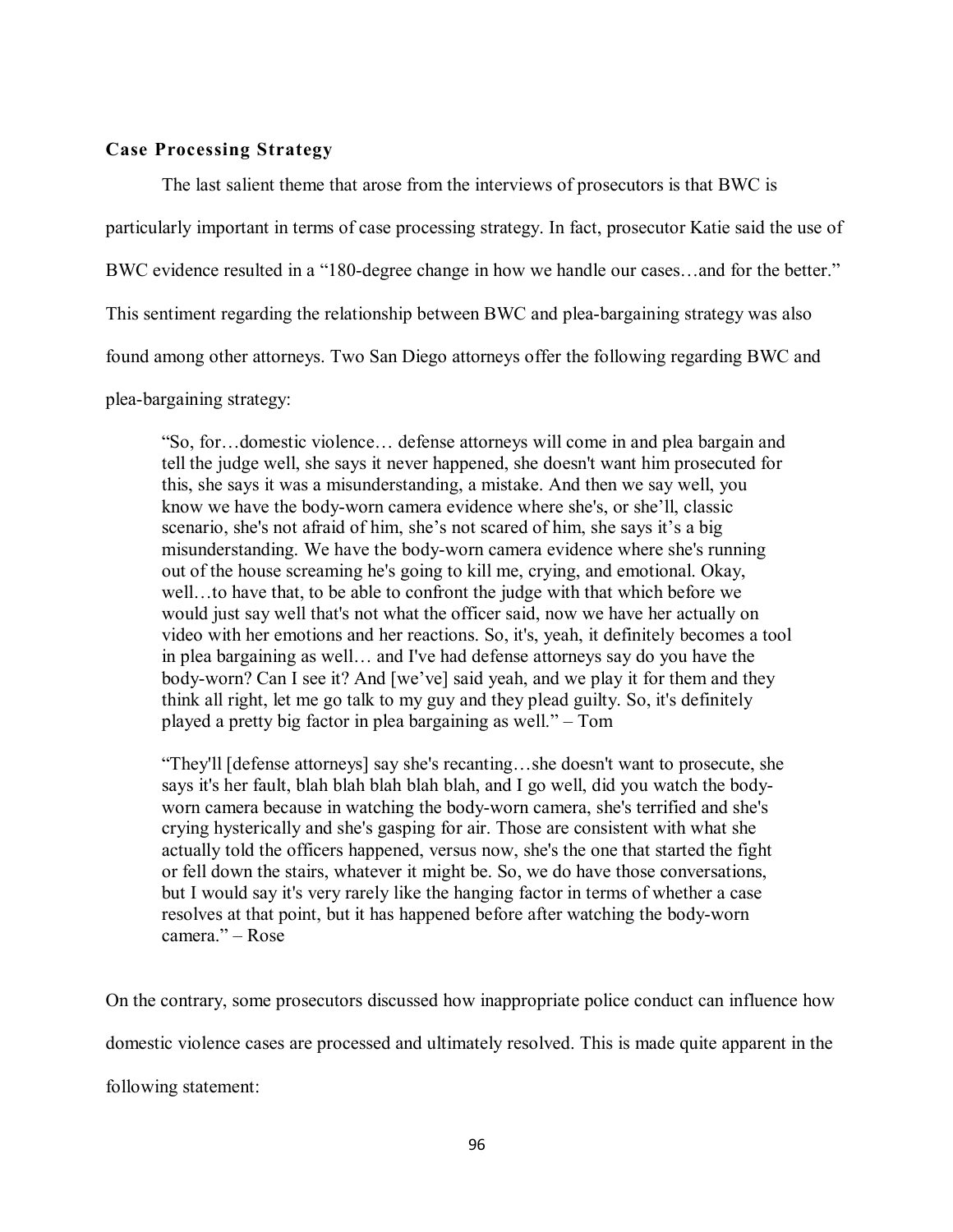"… when the officer came on scene his interaction with the defendant was more aggressive than it needed to be and it wasn't that he was over the top, it was just more aggressive than it needed to be in comparison to the underlying domestic violence event and after watching the body-worn camera I suggested that he needed to plead the case because the jury is not going to, it's no longer going to be, I think he was also charged with resisting arrest and so the trial was no longer going to be about the underlying domestic violence, the trial was now going to be about the officer's excessive use of force and this, that, and the other, and really what we wanted was to get him on DV probation so that we could have him go in and get counseling and do that kind of stuff. So ultimately, we gave him some kind of pretty good deal to get him in DV counseling because I knew that once we got to trial that it would, that that was going to look bad." – Irene

Another important area of case processing that prosecutors claim is impacted by

BWC evidence are sentencing recommendations. Prior to BWC evidence, prosecutors would use evidence, such as statements taken by law enforcement and photographs of a victim's injuries, to persuade a judge or jury to issue a certain sentence. With the advent of BWC, prosecutors are able to show judges or juries why they should grant a certain sentence due in part to being able to visually show the severity of domestic violence in particular cases. This was expressed by prosecutor Katie in the San Diego District

Attorney's Office:

"I would say the biggest impact it's had is on the domestic violence cases because it's so much easier for me to be able to say like no, I'm going to stick to this, this is the sentence I want, and this is why I feel like I can get there even if the victim recants I can play this video and you know be convincing to a jury. Yeah, and I think it's given us just less question about the facts of the case and now maybe plea bargaining has become more about mitigants and aggravants than it is about what actually happened because we all know what happened, we can see it right there on video in some of the cases."

Witness preparation is another area in case processing that has been transformed by BWC evidence. It is particularly useful in cases where victims recant or change their story. When this does occur, prosecutor Katie stated that he uses it to remind victims or witnesses of their prior accounts. More specifically, she states that "when I have a witness that I feel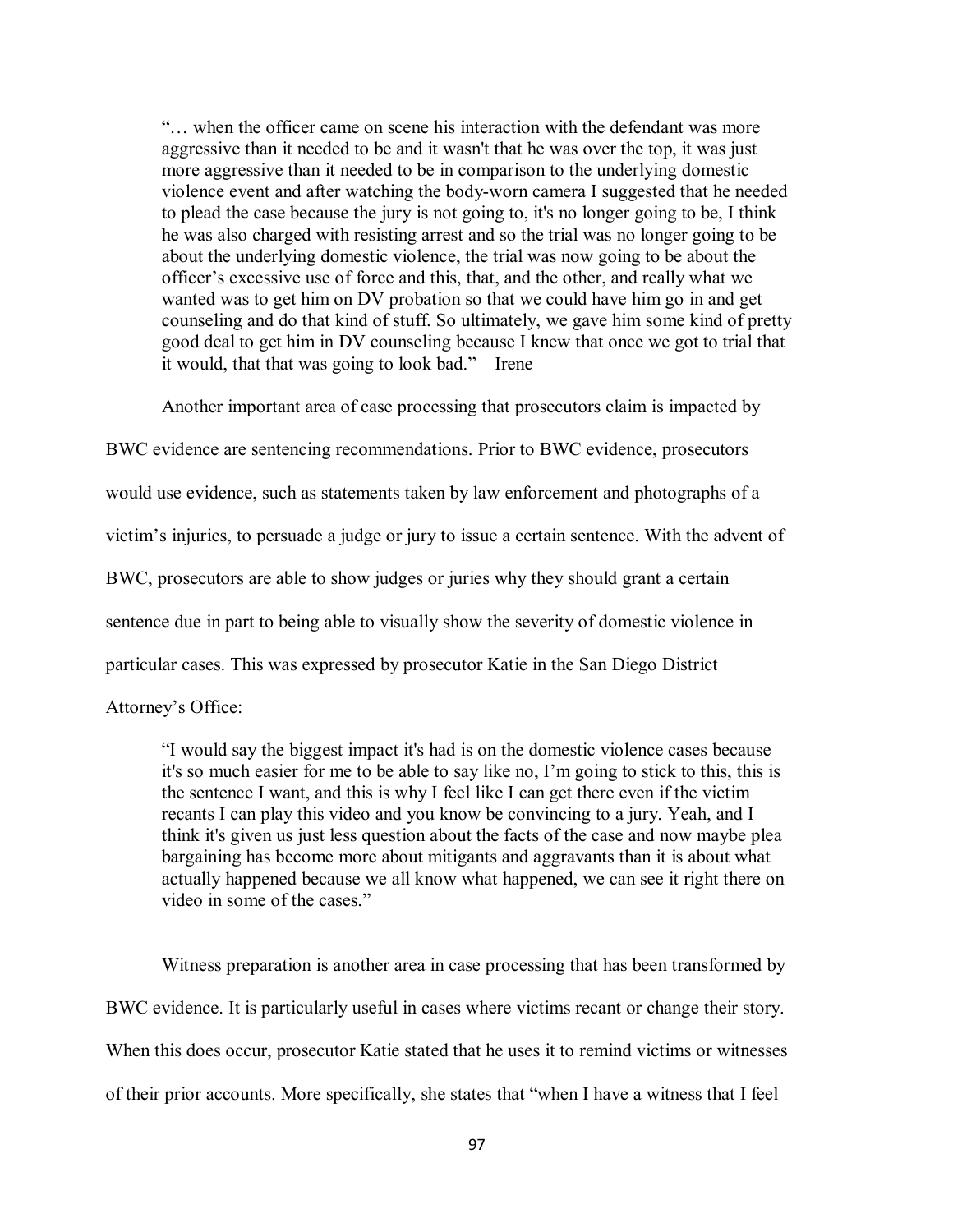that is beginning to recant or minimize, I have used it [BWC footage] and played it for them [jurors] and just reminded them gently that…you're under oath and keep in mind we have a video of you that…has your entire statement from the night of this incident. So, you know, just keep that in mind and if I think that playing it for them will be beneficial to keeping them on track then I have done that many of times."

BWC evidence was also found to help supplement the lack of detail in police reports. For example, prosecutor Irene states:

"There are plenty of times where officers will write a report…they'll say that the victim had swelling and bruising to her eye and then I'll look on the BWC and I'm just aghast at how bad of an injury that it actually is and so there are many times that something is not described because of the sterile nature of how reports are written and just not every officer is as colorful in their writing and so you can't always get a picture of what is going on. But then you look at the BWC and you're like wow! I had a case recently where a defendant vandalized his former girlfriend's home. The officer described some of the vandalism but when you see the BWC and they're walking through, it looked like a bomb went off in the place…there wasn't anything that was left unturned. So, viewing it was unbelievably more powerful than anything that was in the report."

In sum, the aforementioned statements reveal various ways in which BWC evidence is actively impacting the adjudication of domestic violence cases. Some of the areas within case processing that are affected by BWC evidence include plea bargaining, witness preparation, and sentencing recommendations.

# **Conclusion**

Domestic violence prosecution is unique in that this particular case type presents various challenges for prosecutors. Such challenges include victims/witnesses recanting, changing their original story, and/or refusing to cooperate altogether. Additionally, prosecutors have to deal with the possibility of officers' credibility being called into question, sterile report writing that may not illustrate the seriousness of the domestic dispute, and just an overall lack of corroborating evidence outside of police statements from victims/witnesses. The combination of these issues makes it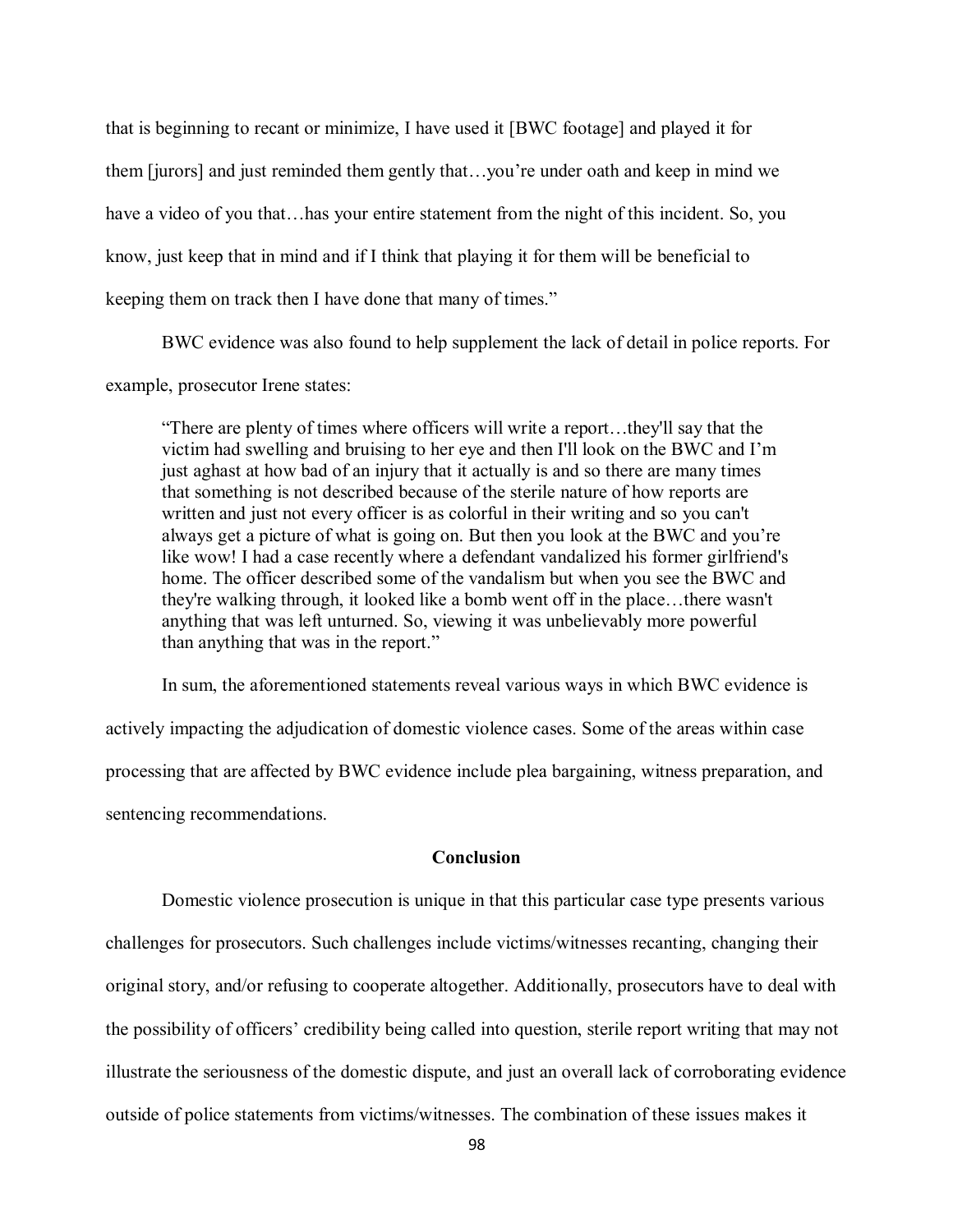difficult for prosecutors to seek justice for domestic violence survivors.

The widespread adoption and implementation of BWCs has created a sense of hope for domestic violence prosecution. This research study finds BWC evidence to be valuable for victimless prosecution, in which victims refuse to cooperate. It has also been helpful for jury decision-making by allowing them to have a glimpse into what occurred immediately following the domestic violence incident. Likewise, BWC evidence has helped prosecutors bolster the credibility of law enforcement as witnesses and impeach the testimony of witnesses who make statements that diverge from the reality of what is showcased on the BWC footage. Regarding case processing, BWCs have aided in plea bargaining negotiations, sentencing recommendations, and the preparation of witnesses that may be hostile or uncooperative. Ultimately, this research study provides a baseline for prosecutors in understanding the ways in which BWC evidence could strengthen and potentially limit the prosecution of domestic violence cases.

## **Limitations**

This research study generated findings that are paramount to criminal justice research and legal practitioners. Although such findings are quite informative, there are some methodological shortcomings that should be noted. While some of the prosecutors were in the DV unit at the time of their interview, others were not. Of the ones who were not, many indicated that they had prior experience in the DV unit or were knowledgeable about how BWCs were impacting prosecutors in the DV unit based on their interactions and conversations with attorneys from this particular unit. Additionally, respondents were not asked specific interview questions about the ways in which BWC evidence is impacting domestic violence cases. Instead, they were asked general questions concerning the evidentiary value of BWCs, which may have limited the amount of information we were able to obtain regarding BWC and DV adjudication. In addition, prosecutors were not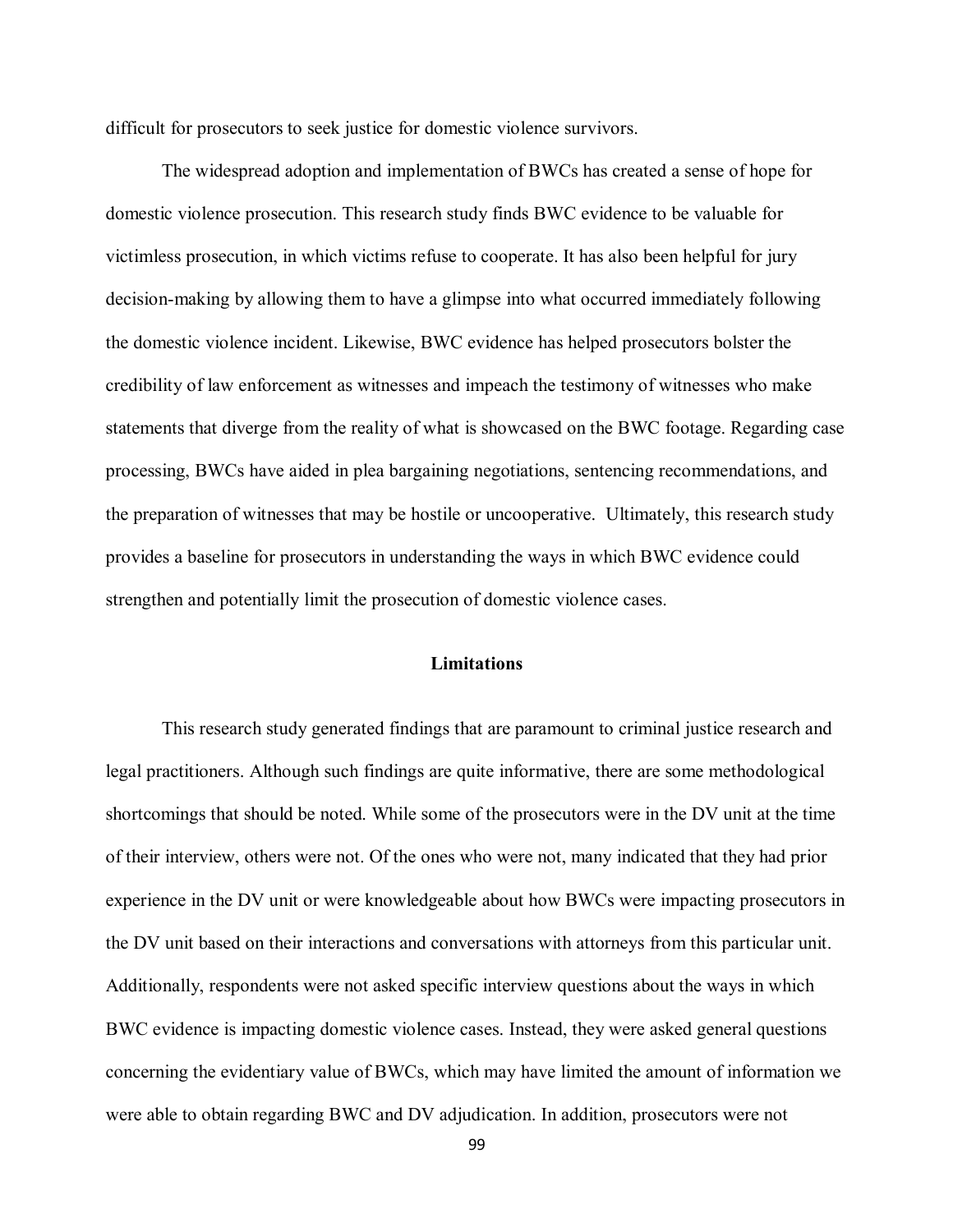randomly selected from the three district attorneys' offices. Instead, participants were selected using a convenience and snowball sample methodology in which they were either referred to researchers by the lead district attorneys or volunteered to participant on their own after learning about the study.

### **Future Research**

Although this study highlights the impact of BWCs on the adjudication of DV cases, there is still much to be learned. One area of interest that researchers should consider studying is defense attorneys' perspective on BWC evidence and its evidentiary use, or lack thereof, in the adjudication of DV cases. Additionally, researchers could explore how jurors perceive the use of BWC evidence in DV cases and how such use impacts their decision-making. In addition, scholars should examine how the use of BWC evidence in DV cases impacts victims in the long run. For example, are uncooperative victims less likely to report future domestic violence incidents if BWC evidence is used against them? This is one question that could potentially be answered by investigators. Researchers should seek to determine when BWC evidence is admissible in court and what exceptions to various rules, such as hearsay, allow this type of evidence to be admitted. Lastly, researchers should examine various DV cases in different jurisdictions to determine whether BWC evidence actually does impact case processing and case outcomes, similar to the study conducted by Morrow, Katz, and Choate (2016). This type of analysis could be inclusive of a pre/post methodology in which researchers compare DV case processing and outcomes in a jurisdiction prior to the implementation of BWCs and after the implementation of BWCs.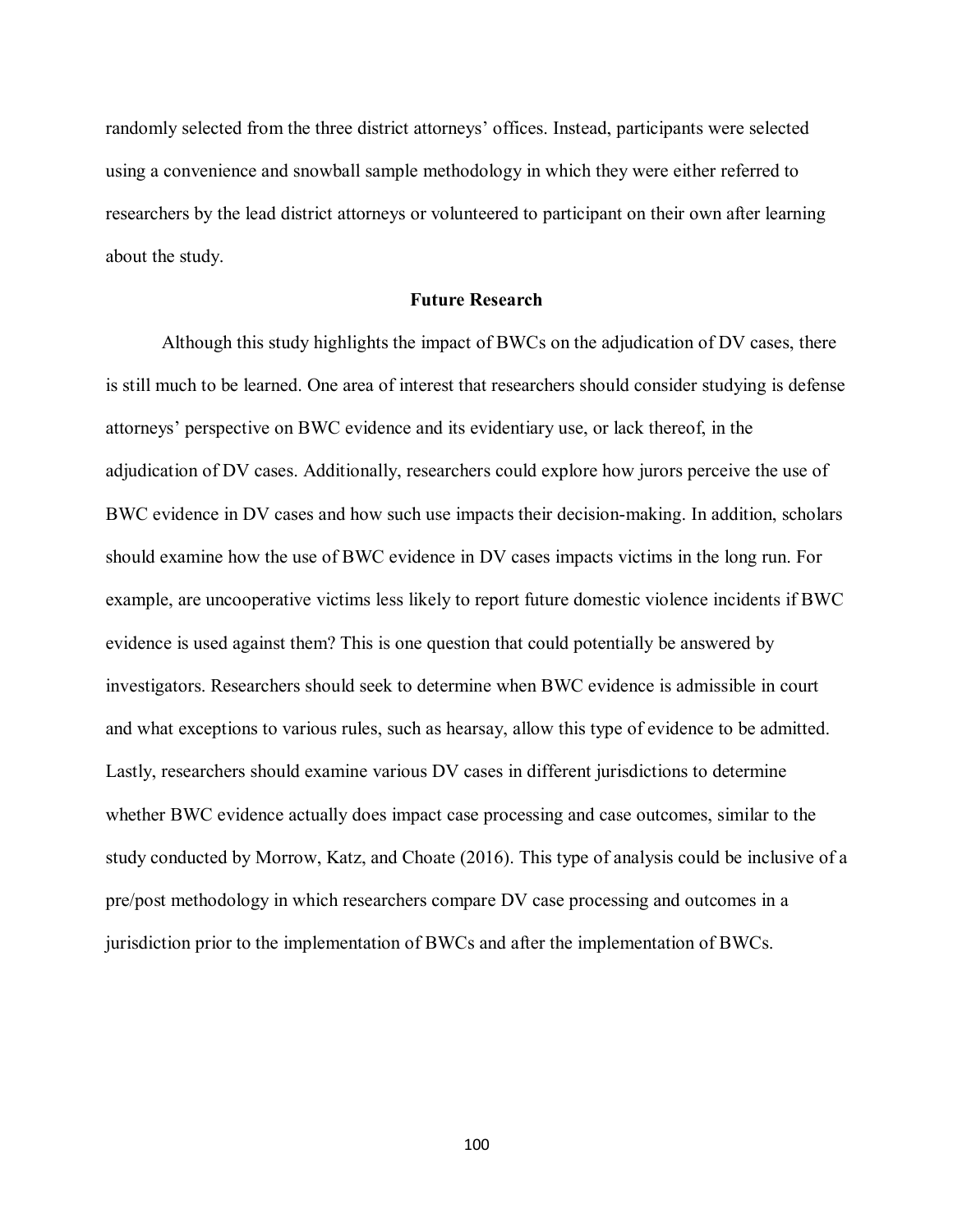#### References

- Albonetti, C. A. (1986). Criminality, Prosecutorial Screening, And Uncertainty: Toward A Theory Of Discretionary Decision Making In Felony Case Processings. *Criminology, 24*(4), 623- 644. doi:10.1111/j.1745-9125.1986.tb01505.x
- Alldredge, J. (2015). The" CSI Effect" and Its Potential Impact on Juror Decisions. *Themis: Research Journal of Justice Studies and Forensic Science, 3*(1), 6.
- Ariel, B., Farrar, W. A., & Sutherland, A. (2015). The effect of police body-worn cameras on use of force and citizens' complaints against the police: A randomized controlled trial. *Journal of quantitative criminology*, *31*(3), 509-535.
- Arizona Coalition to End Sexual and Domestic Violence. (2019). Retrieved from https://www.acesdv.org/domestic-violence-graphics/
- Austin Police Department. *Chief Brian Manley's Biography*. Retrieved from http://www.austintexas.gov/department/police
- Bakardjiev, D. K. (2015). Officer body-worn cameras-capturing objective evidence with quality technology and focused policies. *Jurimetrics*, *56*(1), 79.
- Barr, C. (2014, December 02). Body-worn cameras for police? Britain started long ago. Retrieved April 15, 2018, from https://www.washingtonpost.com/news/postnation/wp/2014/12/02/body-worn-cameras-for-police-britain-started-longago/?utm\_term=.f7ea401f50b8
- Baskin, D. R., & Sommers, I. B. (2010). Crime-show-viewing habits and public attitudes toward forensic evidence: The "CSI Effect" revisited. *Justice System Journal, 31*(1), 97-113.
- Bennett, W. L., & Feldman, M. S. (2014). *Reconstructing reality in the courtroom: Justice and judgment in American culture*: Quid Pro Books.
- Bernard, T. J., & Engel, R. S. (2001). Conceptualizing criminal justice theory. Justice Quarterly, 18(1), 1-30. doi:10.1080/07418820100094801
- Black, D., & Black, D. (1980). *The manners and customs of the police* (pp. 180-86). New York: Academic Press.
- Boerner, D. (2012). Prosecution in Washington State. *Crime and Justice, 41*(1), 167-210. doi:10.1086/665411
- Caspar, J. D. (1972). *American Criminal Justice: The Defendant's Perspective*. Englewood Cliffs, N.J.: Prentice Hall.
- CBS8. *New Escondido police chief sworn in*. (2013). Retrieved from http://www.cbs8.com/story/23283667/new-escondido-police-chief-sworn-in
- City of Rochester. *Body Worn Camera Project - Rochester Police Department*. Retrieved from http://www.cityofrochester.gov/RPDBodyWornCamera/
- City of Rochester. *Rochester Police Department*. Retrieved from http://www.cityofrochester.gov/police/
- Craver, J. (2018, January 09). Most Austin police officers will soon have body cameras. Retrieved from https://www.austinmonitor.com/stories/2018/01/austin-police-officers-will-soonbody-cameras/
- Creswell, J. W. (1998). Qualitative inquiry and research design: Choosing among five tradition. In: Thousand Oaks, CA: Sage.
- Creswell, J. W. (2003). Research design: Qualitative, quantitative, and mixed methods design. In: Sage, London.

Criminal Cases. (n.d.). Retrieved April 14, 2018, from https://www.bjs.gov/index.cfm?ty=tp&tid=23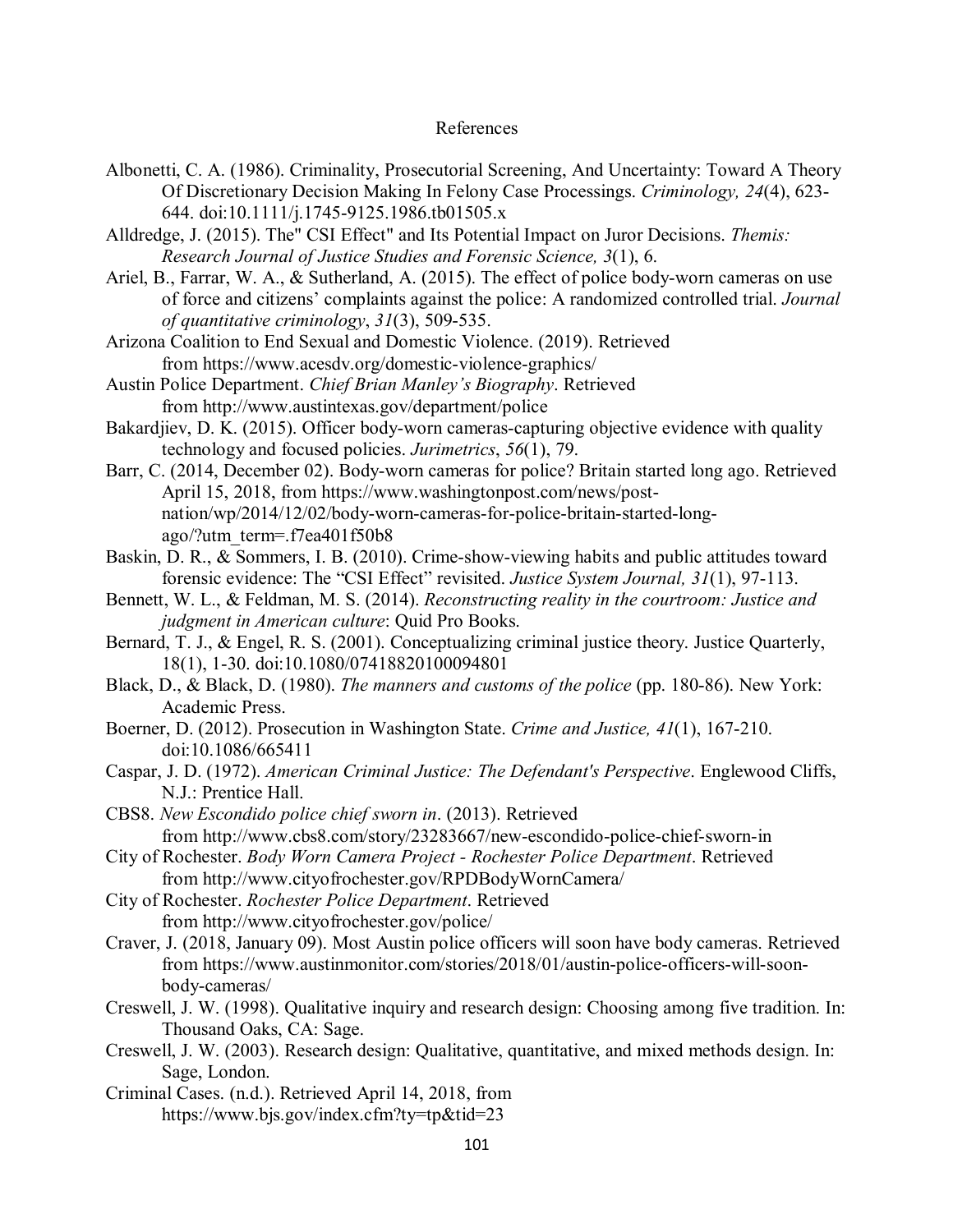- Criminal Law. (2015, December 17). Retrieved April 14, 2018, from http://open.lib.umn.edu/criminallaw/chapter/2-4-the-burden-of-proof/
- David K. Bakardjiev, Comment, Officer Body-Worn Cameras—Capturing Objective Evidence with Quality Technology and Focused Policies, 56 Jurimetrics J. 79–112 (2015).
- Dawson, M., & Dinovitzer, R. (2001). Victim cooperation and the prosecution of domestic violence in a specialized court. Justice Quarterly, *18*(3), 593-622.
- Dawes, D., Heegaard, W., Brave, M., Paetow, G., Weston, B., & Ho, J. (2015). Body-Worn Cameras Improve Law Enforcement Officer Report Writing Accuracy. *JOURNAL OF LAW ENFORCEMENT, 4*(6), 1-20.
- District Attorney Sandra Doorley. (n.d.). Retrieved March 08, 2018 from https://www2.monroecounty.gov/da-index.php
- Dellinger, H. (2018, October 19). Domestic violence victims no longer 'voices in the dark'. Retrieved from https://www.apnews.com/fe7dd9045a6347d5b78b0e5db25a880c
- Dockterman, E. (2014, September 25). 50 Years Ago, Doctors Called Domestic Violence 'Therapy'. Retrieved from https://www.google.com/amp/time.com/3426225/domesticviolence-therapy/?amp=true
- Eisen, L. (2015, March 16). The Gatekeepers: Four Ways Prosecutors Can Improve Their Decision-making. Retrieved from https://www.brennancenter.org/blog/gatekeepers-fourways-prosecutors-can-improve-their-decision-making
- Ellison, L. (2002). Prosecuting domestic violence without victim participation. *The Modern Law Review*, *65*(6), 834-858.
- Erez, Edna, (January 31, 2002). "Domestic Violence and the Criminal Justice System: An Overview" *Online Journal of Issues in Nursing*. Vol. 7 No. 1, Manuscript 3. Available: www.nursingworld.org/ojin/MainMenuCategories/ANAMarketplace/ANAPerio dicals/OJIN/TableofContents/Volume72002/No1Jan2002/DomesticViolenceandCriminalJu stice.aspx
- Flemming, R. B., Nardulli, P. F., & Eisenstein, J. (1992). *The craft of justice: Politics and work in criminal court communities*: University of Pennsylvania Press Philadelphia.
- Focht, J. The Cycle of Domestic Violence. Retrieved on April 16, 2019 from http://www.center4research.org/cycle-domestic-violence/
- Frederick, B., & Stemen, D. (2012). The Anatomy of Discretion: An Analysis of Prosecutorial Decision Making Technical Report.
- Frohmann, L. (1991). Discrediting Victims' Allegations of Sexual Assault: Prosecutorial Accounts of Case Rejections. *Social Problems, 38*(2), 213-226. doi:10.2307/800530
- Goodall, M. (2007). Guidance for the police use of body-worn video devices. *London: Home Office*.
- Hannaford-Agor, P. (2015). Are body-worn cameras the new CSI Effect? *Court Manager, 30*(3), 1-92.
- Harris, David A., Picture This: Body Worn Video Devices ('Head Cams') as Tools for Ensuring Fourth Amendment Compliance by Police (April 27, 2010). Texas Tech Law Review, Vol. 43, p. 357, 2010; U. of Pittsburgh Legal Studies Research Paper No. 2010-13. Available at SSRN: https://ssrn.com/abstract=1596901
- Hayes, R. M., & Levett, L. M. (2013). Community members' perceptions of the CSI effect. *American Journal of Criminal Justice, 38*(2), 216-235.
- Hayes-Smith, R. M., & Levett, L. M. (2011). Jury's Still Out: How Television And Crime Show Viewing Influences Jurors' evaluations Of Evidence. *Applied Psychology in Criminal Justice, 7*(1).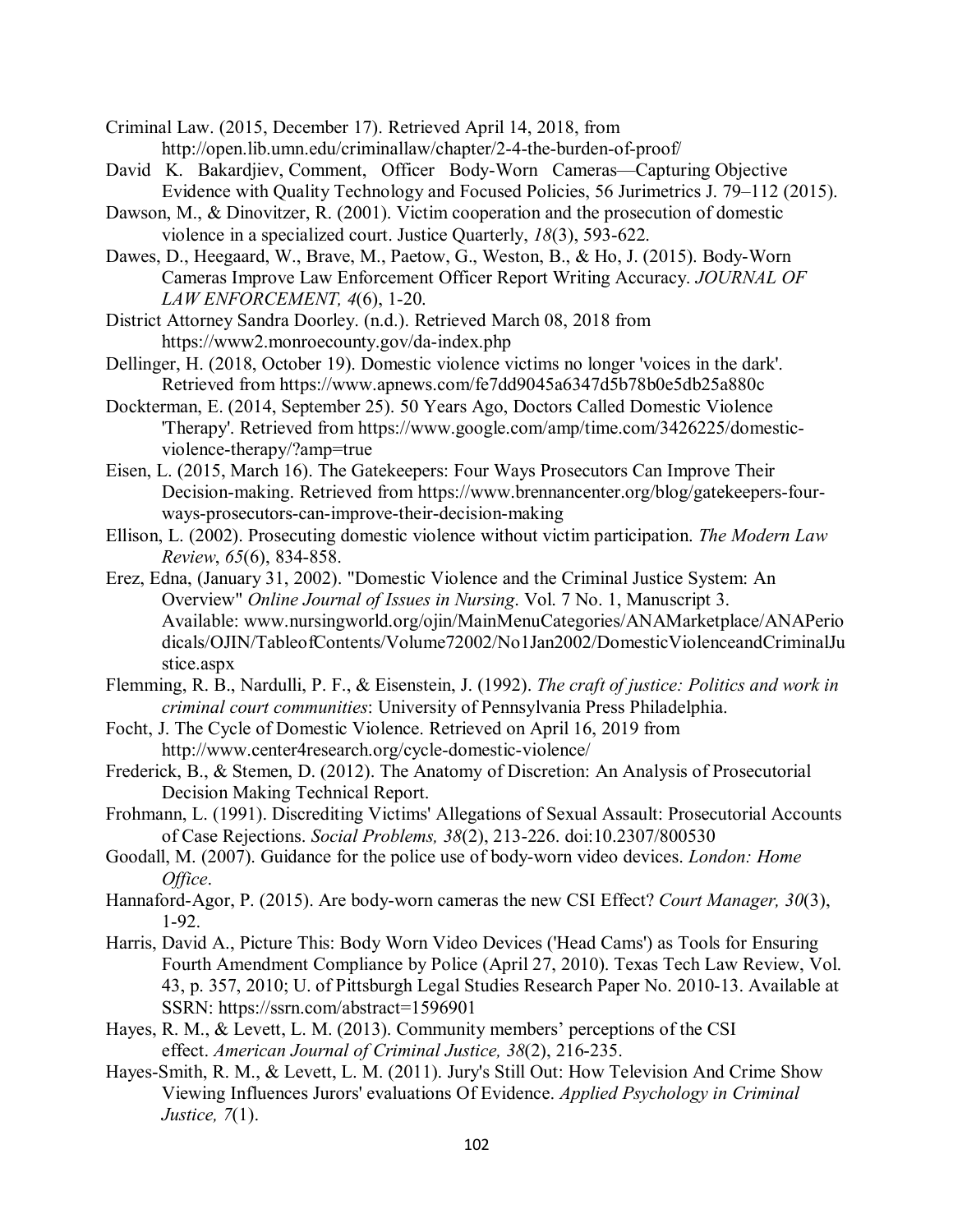- Hedberg, E. C., Katz, C. M., & Choate, D. E. (2017). Body-worn cameras and citizen interactions with police officers: Estimating plausible effects given varying compliance levels. *Justice quarterly*, *34*(4), 627-651.
- Heinrick, J. (2006). Everyone's an expert: The CSI effect's negative impact on juries. *The Triple Helix, 3*(1), 59-61.
- Heumann, M. (1979). Thinking about plea bargaining. *The Study of Criminal Courts, Ballinger, Cambridge, Mass*.
- Jennings, W. G., Lynch, M. D., & Fridell, L. A. (2015). Evaluating the impact of police officer body-worn cameras (BWCs) on response-to-resistance and serious external complaints: Evidence from the Orlando police department (OPD) experience utilizing a randomized controlled experiment. *Journal of Criminal Justice*, *43*(6), 480-486.
- Johnson, D. T. (1998). The organization of prosecution and the possibility of order. *Law and Society Review*, 247-308.
- Johnson, M. (2016). The CSI Effect: TV Crime Dramas' Impact on Justice. *Cardozo Pub. L. Pol'y & Ethics J., 15*, 385.
- Kahan, D. M., Hoffman, D. A., & Braman, D. (2008). Whose Eyes are You Going to Believe-Scott v. Harris and the Perils of Cognitive Illiberalism. *Harv. L. Rev., 122*, 837.
- Kalven, H., Zeisel, H., Callahan, T., & Ennis, P. (1966). *The american jury*: Little, Brown Boston.
- Kelling, G. L., & Moore, M. H. (1987a). *From political to reform to community: The evolving strategy of police*: Program in Criminal Justice Policy and Management, John F. Kennedy School of Government.
- Kim, Y. S., Barak, G., & Shelton, D. E. (2009). Examining the "CSI-effect" in the cases of circumstantial evidence and eyewitness testimony: Multivariate and path analyses. *Journal of Criminal Justice, 37*(5), 452-460.
- Kutateladze, B. L., Lawson, V. Z., & Andiloro, N. R. (2015). Does evidence really matter? An exploratory analysis of the role of evidence in plea bargaining in felony drug cases. *Law and Human Behavior, 39*(5), 431-442. doi:10.1037/lhb0000142
- Lassiter, G. D., Munhall, P. J., Berger, I. P., Weiland, P. E., Handley, I. M., & Geers, A. L. (2005). Attributional complexity and the camera perspective bias in videotaped confessions. *Basic and Applied Social Psychology, 27*(1), 27-35.
- Levine, K. L., & Wright, R. F. (2012). Prosecution in 3-D. *J. Crim. L. & Criminology, 102*, 1119.
- LeMahieu, Nate, Sweadner, Chris, Klofas, John, McCluskey, John, & Altheimer, Irshad. (2017) Center for Public Safety Initiatives Evaluation of Body-Worn Cameras in the Rochester Police Department: Final Report. RIT Department of Criminal Justice/CPSI, Rochester, NY.
- Littlefield, D. (2016, February 1). *Lawyers brace for 'tsunami' of body camera video*. Retrieved from http://www.sandiegouniontribune.com/sdut-prosecutors-police-body-worn-cameravideo-2016feb01-story.html
- Lum, C., Stoltz, M., Koper, C. S., & Scherer, J. A. (2019). Research on Body-Worn Cameras: What We Know, What We Need to Know *Criminology and Public Policy 18*(1).
- Makin, D. A. (2016). When the Watchers Are Watched: An Interpretive Phenomenological Analysis of Body-Worn Cameras. *Journal of Qualitative Criminal Justice & Criminology, 4*(1), 113-151.
- Makin, D. A. (2017). Avoiding the Technological Panacea: The Case of the Body Worn Camera. In L. J. Moriarty (Ed.), *Criminal justice technology in the 21st century*. Springfield, IL: Charles C Thomas
- March, J. G., & Simon, H. A. (1958). *Organizations*. Oxford, England: Wiley.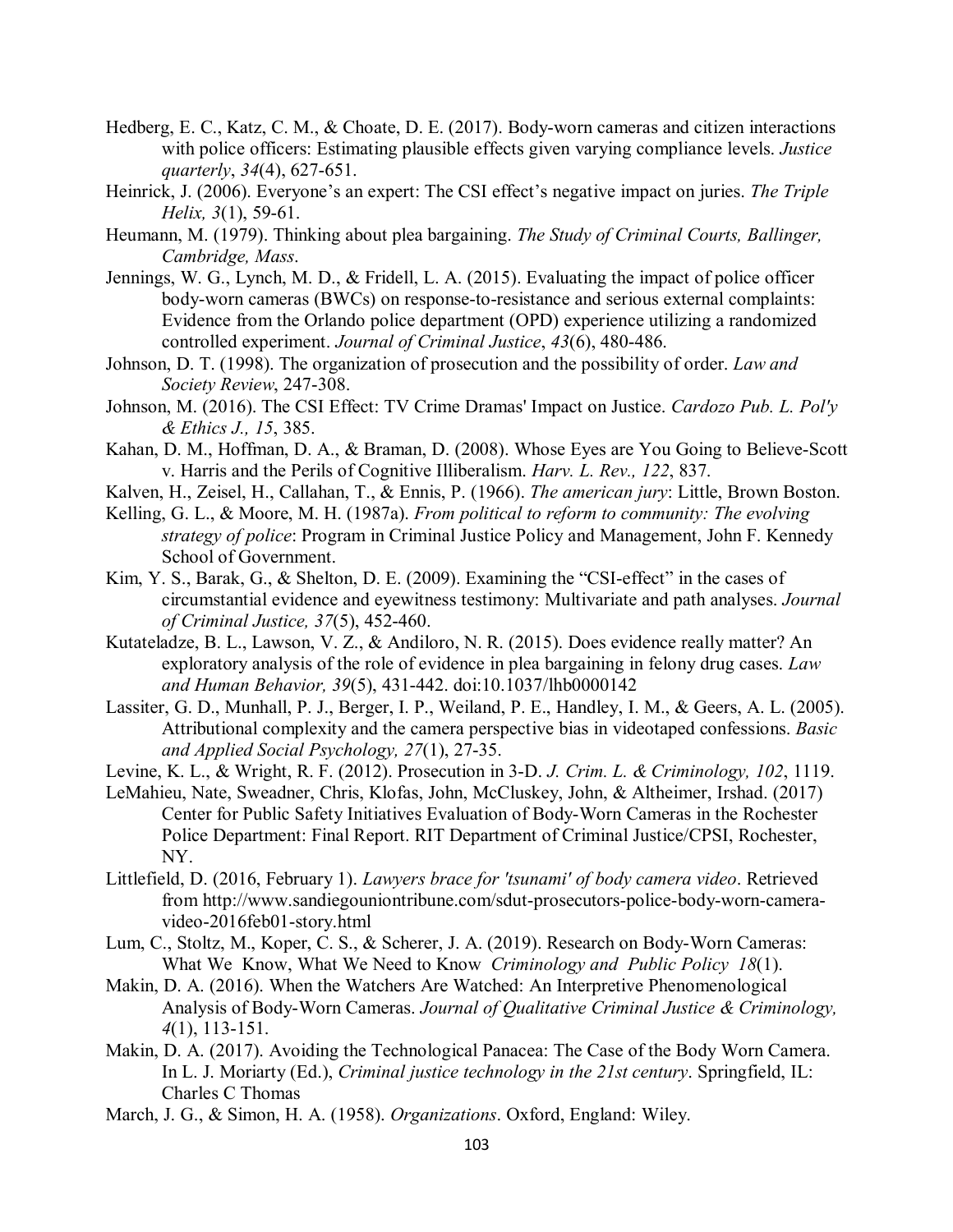- Mather, L. M. (1979). *Plea Bargaining Or Trial?: The Process of Criminal-case Disposition*: Lexington Books Lexington, MA.
- Mauer, M. (2010). Justice for all-challenging racial disparities in the criminal justice system. *Hum. Rts*, *37*, 14.
- McDonald, W. F., Rossmand, H. H., & Cramer, J. A. (1979). The Prosecutor's Plea Bargaining Decisions. In *The Prosecutor*. Beverly Hills, CA: Sage.
- McGlinchy, A. (2018, January 18). APD makes final push to get body cameras on all patrol officers. Retrieved from https://www.austinmonitor.com/stories/2018/01/apd-makes-finalpush-get-body-cameras-patrol-officers/
- Merola, L., Lum, C., Koper, C. S., & Scherer, A. (2016). Body Worn Cameras and the Courts: A National Survey of State Prosecutors. In: Report for the Laura and John Arnold Foundation. Fairfax, VA: Center for Evidence-Based Crime Policy, George Mason University.
- Messing, J. T. (2014). Evidence-based prosecution of intimate partner violence in the post-Crawford era: A single-city study of the factors leading to prosecution. *Crime & Delinquency*, *60*(2), 238-260.
- Miller, M. L., & Caplinger, S. (2012). Prosecution in Arizona: Practical Problems, Prosecutorial Accountability, and Local Solutions. *Crime and Justice, 41*(1), 265-310. doi:10.1086/665988
- Monroe County. *Public Defender*. Retrieved from https://www2.monroecounty.gov/defenderindex.php
- Monroe County. *The Monroe County District Attorney's Office*. Retrieved from https://www2.monroecounty.gov/da-index.php
- Moore, D., & Singh, R. (2017). Seeing crime, feeling crime: Visual evidence, emotions, and the prosecution of domestic violence. Theoretical Criminology, 136248061668419. doi:10.1177/1362480616684194
- Moore, M. (2017). TRAVIS COUNTY DISTRICT ATTORNEY 2017 Annual Report.
- Morrow, W. J., Katz, C. M., & Choate, D. E. (2016). Assessing the impact of police body-worn cameras on arresting, prosecuting, and convicting suspects of intimate partner violence. *Police quarterly*, *19*(3), 303-325.
- Murley, J. A., & Sutton, S. D. (2014). *The Supreme Court Against the Criminal Jury: Social Science and the Palladium of Liberty*: Lexington Books.
- NYS Division of Criminal Justice Services.
- Office of the Public Defender Annual Report 2017. (2018).
- O'Neal, E. N., Tellis, K., & Spohn, C. (2015). Prosecuting intimate partner sexual assault: Legal and extra-legal factors that influence charging decisions. *Violence against women*, *21*(10), 1237-1258.
- Paul Bergman, UCLA Law School Professor. (n.d.). Discovery: What and When the Prosecution Must Disclose. Retrieved October 01, 2017, from https://www.nolo.com/legalencyclopedia/what-when-the-prosecution-must-disclose.html
- Peterson, R. R., & Bialo-Padin, D. (2012). Domestic violence is different: The crucial role of evidence collection in domestic violence cases. *Journal of police crisis negotiations*, *12*(2), 103-121.
- Photo and Video Evidence: Always Allowed in Court? (n.d.). Retrieved April 15, 2018, from http://attorney-myers.com/2014/03/photo-video-evidence/
- Prather, S. (2015, April 26). Police body cameras are newest tool against domestic violence. Retrieved from http://www.startribune.com/police-body-cameras-are-newest-tool-against-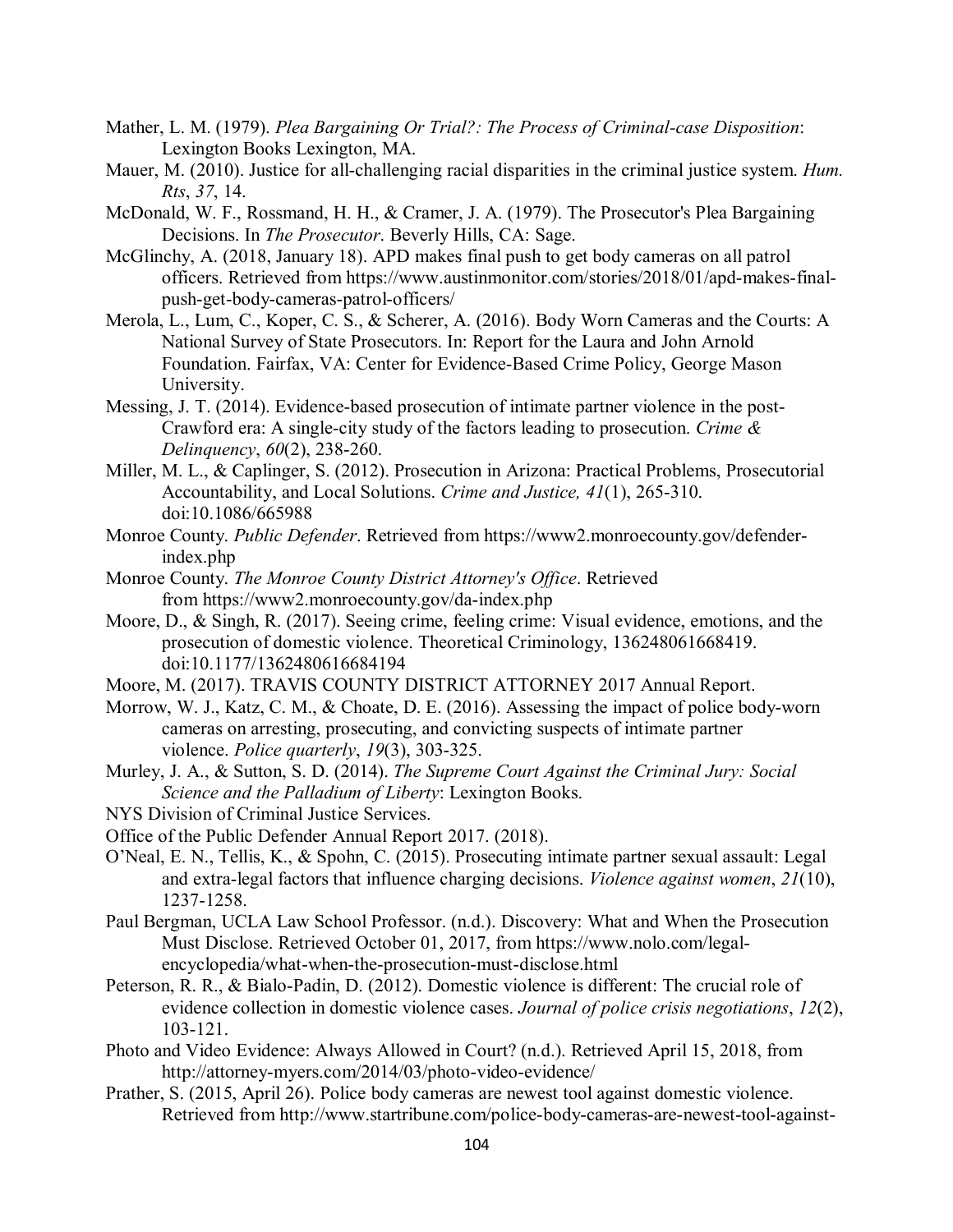domestic-violence/301380871/

- Ray, R., Marsh, K., & Powelson, C. (2017, December). Can Cameras Stop the Killings? Racial Differences in Perceptions of the Effectiveness of Body‐Worn Cameras in Police Encounters. In *Sociological Forum* (Vol. 32, No. S1, pp. 1032-1050).
- Rouhanian, A. (2017). A call for change: The detrimental impacts of Crawford v. Washington on domestic violence and rape prosecutions. *BCJL & Soc. Just.*, *37*, 1. Rouhanian, A. (2017). A call for change: The detrimental impacts of Crawford v. Washington on domestic violence and rape prosecutions. *BCJL & Soc. Just.*, *37*, 1.
- Reaves, B. (2015). Local Police Departments, 2013: Personnel, Policies, and Practices. Washington: Bureau of Justice Statistics.
- Reaves, B. A. (2013). Felony defendants in large urban counties, 2009-statistical tables. *Washington, DC: US Department of Justice*.
- Retrieved April 14, 2018, from http://time.com/3606376/police-cameras-ferguson-evidence/
- Saldana, Johnny. (2015) *The Coding Manual for Qualitative Researchers*. New York, NY: Russel Sage Foundation.
- San Diego County District Attorney. *Staffing and Organizational Chart*. Retrieved from https://www.sdcda.org/
- San Diego County Public Defender Office. Retrieved from https://www.sandiegocounty.gov/content/sdc/public\_defender.html
- Satija, N. Travis County overhauled legal representation for the poor, but lawyers are still overwhelmed. Retrieved from The Texas Tribune website: https://www.texastribune.org/2018/04/26/travis-county-overhauled-legal-representationpoor-lawyers-are-still-o/
- Schmidt, J., & Steury, E. H. (1989). Prosecutorial discretion in filing charges in domestic violence cases. *Criminology*, *27*(3), 487-510.
- Shelton, D. E., Kim, Y. S., & Barak, G. (2006). A study of juror expectations and demands concerning scientific evidence: Does the CSI effect exist. *Vand. J. Ent. & Tech. L., 9*, 331.
- Sherman, L. W., Schmidt, J. D., & Rogan, D. P. (1992). *Policing domestic violence: Experiments and dilemmas*. Free Press.
- Shokar, J. *APD to fully implement first wave of body cameras*.
- Smith, S.G., Chen, J., Basile, K.C., Gilbert, L.K., Merrick, M.T., Patel, N., Walling, M., & Jain, A. (2017). The National Intimate Partner and Sexual Violence Survey (NISVS): 2010-2012 State Report. Atlanta, GA: National Center for Injury Prevention and Control, Centers for Disease Control and Prevention
- Smith, S., & McCluskey, J. (2017). Body-Worn Cameras (BWCs): How Prosecutors, Public Defenders, and Judges Perceive the Implementation and Utilization of BWCs in Monroe County.
- Sousa, W. H., Miethe, T. D., & Sakiyama, M. (2017). Inconsistencies in public opinion of bodyworn cameras on police: Transparency, trust, and improved police–citizen relationships. *Policing: A Journal of policy and Practice*.
- Spohn, C., & Holleran, D. (2001). Prosecuting sexual assault: A comparison of charging decisions in sexual assault cases involving strangers, acquaintances, and intimate partners. *Justice Quarterly, 18*(3), 651-688.
- Strauss, A., & Corbin, J. (1998). Basics of qualitative research: Procedures and techniques for developing grounded theory. In: Thousand Oaks, CA: Sage.
- Swanson, A. (2015, July 20). The U.S. court system is criminally unjust. Retrieved April 15, 2018, from https://www.washingtonpost.com/news/wonk/wp/2015/07/20/why-the-u-s-court-